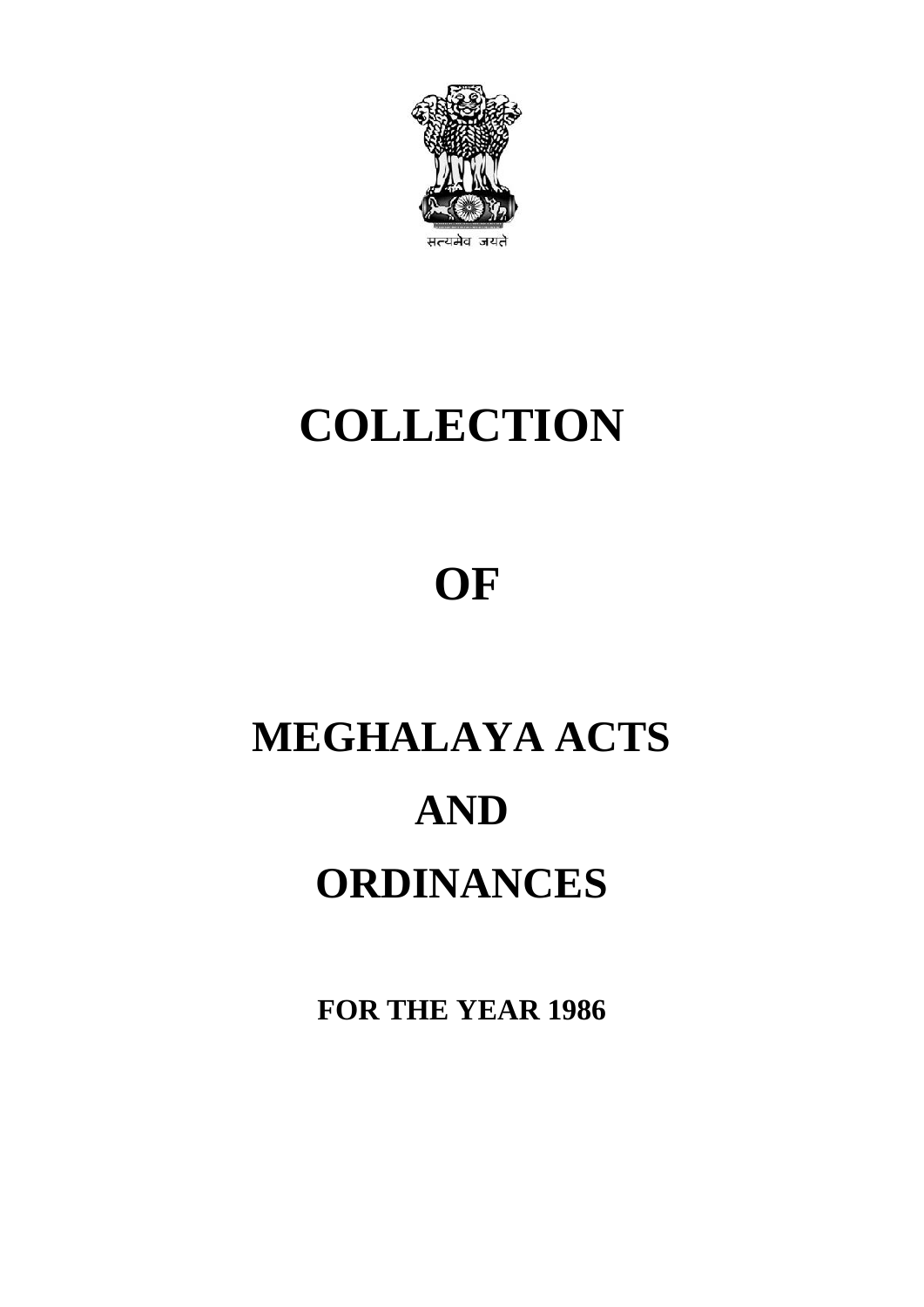## **LIST OF MEGHALAYA, ACTS AND ORDINANCE, 1986 ACTS.**

| <b>Serial No.</b> | <b>Short title</b>                                                                                   | Pages.    |
|-------------------|------------------------------------------------------------------------------------------------------|-----------|
| 1.                | The Meghalaya Appropriation (No.III) Act, 1985.                                                      | $1-9$     |
| 2.                | The Contingency Fund of Meghalaya (Amendment) Act, 1985.                                             | 10        |
| 3.                | The Meghalaya (Benami Transactions Prohibition) (Amendment) Act,<br>1985.                            | $11 - 12$ |
| 4.                | The Meghalaya Appropriation (No. I) Act, 1986.                                                       | 13-19     |
| 5.                | The Meghalaya Appropriation (Vote-On Account) Act, 1986.                                             | 20-30     |
| 6.                | The Meghalaya Appropriation (No. II) Act, 1986.                                                      | 31-41     |
| 7.                | The Meghalaya State Housing Board Act, 1986.                                                         | $42 - 61$ |
| 8.                | The Meghalaya Succession to Self Acquired Property (Khasi &<br>Jaintia Special Provision) Act, 1984. | 61-63     |
| 9.                | The Meghalaya Appropriation (No. III) Act, 1986.                                                     | 64-68     |

## **ORDINANCES.**

| <b>Serial No.</b> | <b>Short title</b>                                 | Pages. |
|-------------------|----------------------------------------------------|--------|
|                   |                                                    |        |
| 1                 | The Meghalaya State Housing Board Ordinance, 1986. | 69-86  |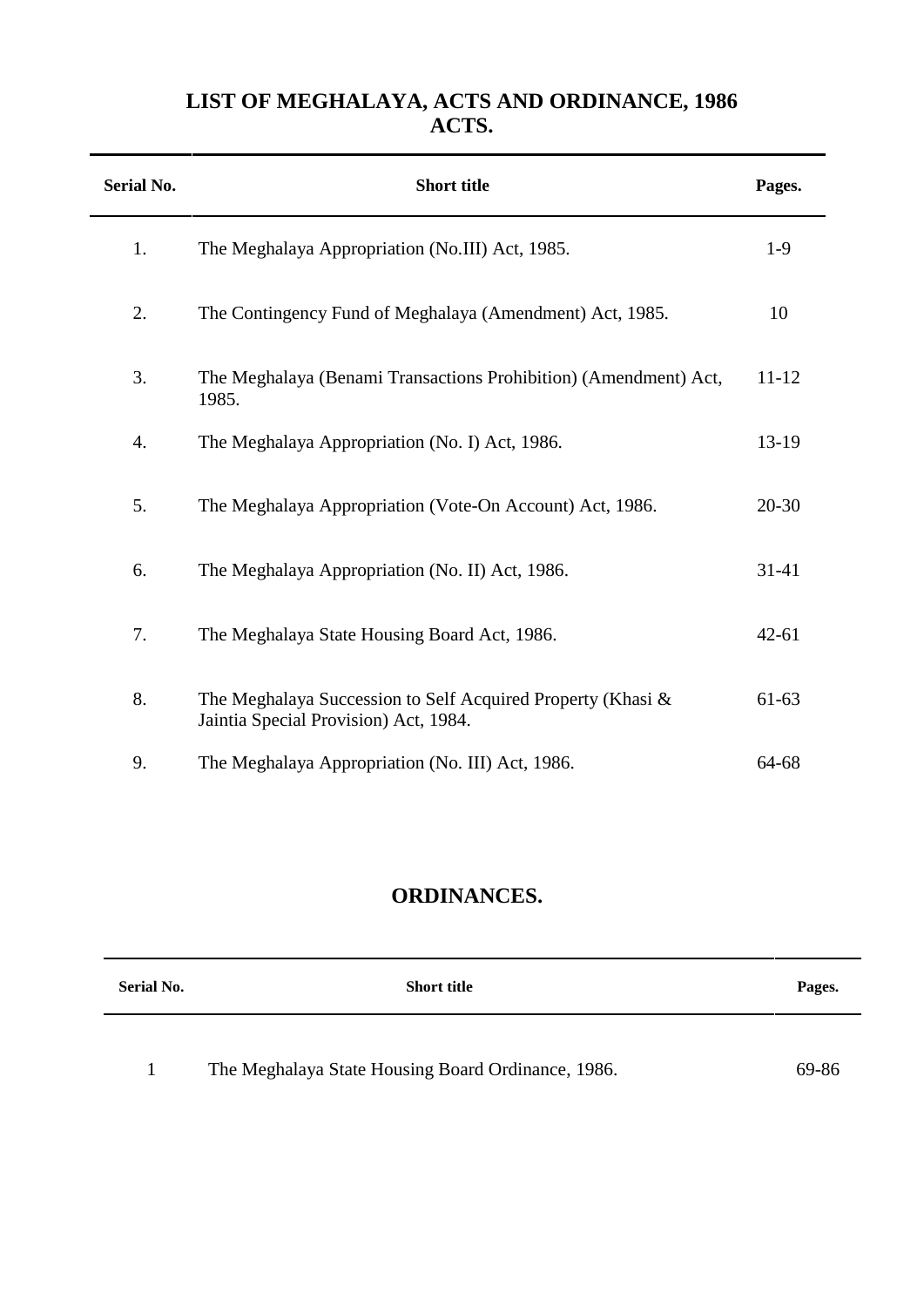#### **THE MEGHALAYA APPROPRIATION (No.III) ACT, 1985**

**(As passed by the Assembly)**

[Received the assent of the Governor on the  $11<sup>th</sup>$  January, 1986]

(Published in the *Gazette of Meghalaya*, Extraordinary, dated 14<sup>th</sup> January, 1986)

**An**

**Act**

#### **to authorise payment and appropriation of certain further sums from and out of the Consolidated Fund of Meghalaya for the services of the financial year 1985-86.**

Be it enacted by the Legislature of Meghalaya in the Thirty-sixth Year of the Republic of India as follows:-

Short title. 1. This Act may be called the Meghalaya Appropriation (No. III) Act, 1985.

Withdrawal of Rs.12, 84, 58,110 from and out of the Consolidated Fund of Meghalaya for the financial year 1985-86.

- 2. From and out of the Consolidated Fund of Meghalaya there may be paid and applied sums not exceeding those specified in column (3) of the Schedule amounting in the aggregate to the sum of twelve crores, eighty-four lakhs, fifty-eight thousand, one hundred and ten rupees towards defraying the several charges which will come in course of payment during the financial year 1985-86 in respect of the services specified in column (2) of the Schedule.
- Appropriation. 3. The sums authorised to be paid and applied from and out of the Consolidated Fund of Meghalaya by this Act, shall be appropriated for the services and purposes expressed in the Schedule in relation to the said year.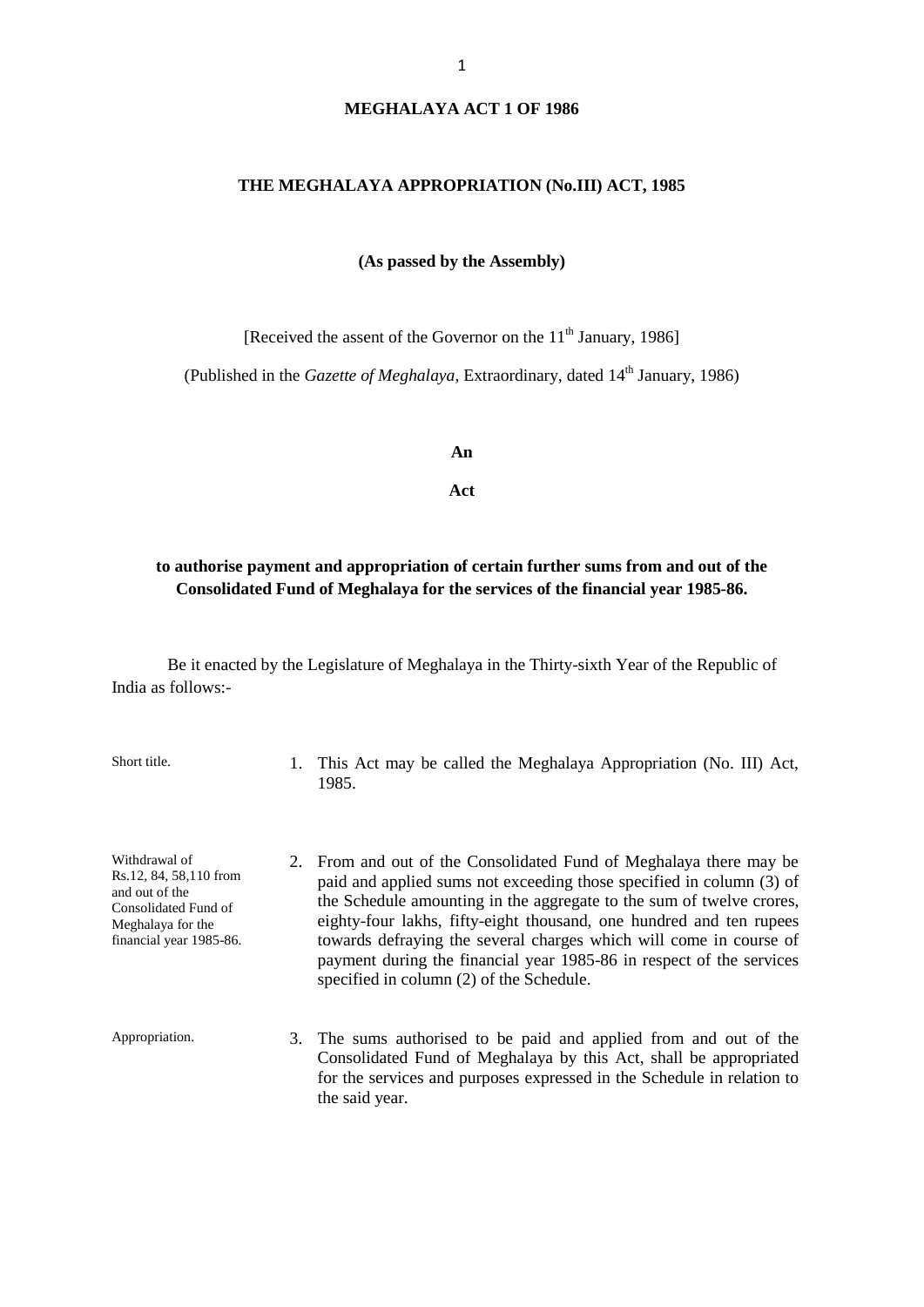## **SCHEDULE**

## **(***See* **Sections 2 and 3)**

| (1)          |     | (2)                                                                                                                             |                                 | (3)<br><b>Sums not exceeding</b> |              |  |  |
|--------------|-----|---------------------------------------------------------------------------------------------------------------------------------|---------------------------------|----------------------------------|--------------|--|--|
| Grant<br>No. |     | <b>Services and purposes</b><br>(Major Heads)                                                                                   | Voted by the<br><b>Assembly</b> | Charged on the<br>Consolidated   | <b>Total</b> |  |  |
|              |     |                                                                                                                                 | Rs.                             | Rs.                              | Rs.          |  |  |
| 4            | 214 | - Administration of Justice<br>Revenue                                                                                          | 8,87,500                        | $\cdots$                         | 8,87,500     |  |  |
|              | 229 | - Land Revenue.                                                                                                                 |                                 |                                  |              |  |  |
|              | 288 | - Special Security and Welfare-B-II-<br>Relief and Rehabilitation of Displaced.<br>Persons.<br>Revenue                          | 1,66,25,300                     | .                                | 1,66,25,300  |  |  |
|              | 289 | - Relief on account of Natural<br>Calamities.                                                                                   |                                 |                                  |              |  |  |
|              | 295 | - Other Social and Community Services.                                                                                          |                                 |                                  |              |  |  |
|              | 304 | - Other General Economic Services-III-<br>Land Ceilings.                                                                        |                                 |                                  |              |  |  |
| 6            | 688 | - Loans for Social Security and Welfare-<br>III-Welfare of Scheduled Castes,<br>Scheduled Tribes and Other Backward<br>Classes. |                                 |                                  |              |  |  |
|              | 695 | Capital<br>- Loans for Other Services and<br>Community Services.                                                                | $\cdots$                        |                                  |              |  |  |
|              | 705 | - Loans for Agriculture.                                                                                                        |                                 |                                  |              |  |  |
| 8            | 239 | - State Excise<br>Revenue<br>$\cdots$                                                                                           | .                               | 15,675                           | 15,675       |  |  |
| 9            | 240 | - Sales Tax and 245-I-Other Taxes and<br>Revenue<br>Duties on Commodities and Services.                                         | 2,97,000                        | $\cdots$                         | 2,97,000     |  |  |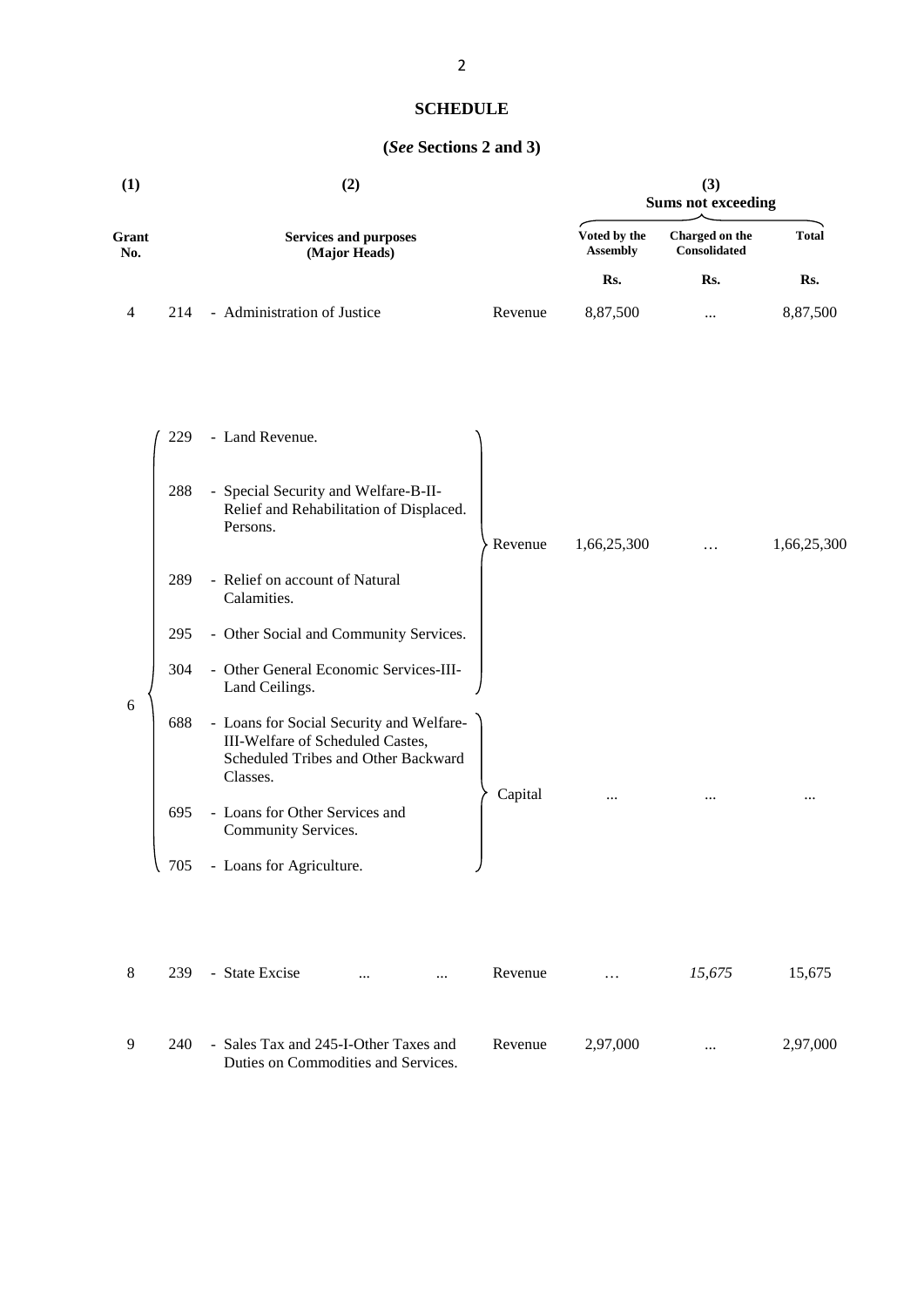| (1)          | (2)                                                                                                    | (3)<br><b>Sums not exceeding</b> |                                |              |  |
|--------------|--------------------------------------------------------------------------------------------------------|----------------------------------|--------------------------------|--------------|--|
| Grant<br>No. | <b>Services and purposes</b><br>(Major Heads)                                                          | Voted by the<br><b>Assembly</b>  | Charged on the<br>Consolidated | <b>Total</b> |  |
|              |                                                                                                        | Rs.                              | Rs.                            | Rs.          |  |
| 241          | - Taxes on Vehicles                                                                                    |                                  |                                |              |  |
| 255          | - Other Administrative Services-II-<br>Motor Garages, etc.<br>Revenue                                  | 18,18,965                        | $\ldots$                       | 18,18,965    |  |
| 10<br>338    | - Roads and Water Transport Services.                                                                  |                                  |                                |              |  |
| 538          | - Capital Outlay on Road and Water<br>Capital<br>Transport Services, etc.                              | 56,05,000                        | $\ldots$                       | 56,05,000    |  |
| 245          | - Other Taxes and Duties on<br>Commodities and Services-II-<br>Inspectorate of Electricity.<br>Capital |                                  |                                | .            |  |
| 11<br>331    | - Water and Power Development<br>Services-B-Power Development.                                         |                                  |                                |              |  |
| 734          | - Loans for Power Projects<br>Capital                                                                  | 1,00,00,000                      | $\ldots$                       | 1,00,00,000  |  |
| 252          | - Secretariat-General Services-I-Civil<br>Department.                                                  |                                  |                                |              |  |
| 276<br>13    | - Secretariat-Social and Community<br>Services-I-Civil Departments.<br>Revenue                         | 2,46,091                         |                                | 2,46,091     |  |
| 296          | - Secretariat-Economics Services-I-Civil<br>Departments.                                               |                                  |                                |              |  |
| 255          | - Police                                                                                               |                                  |                                |              |  |
| 260          | - Fire Protection and Control<br>Revenue                                                               | 2,85,000                         | $\ldots$                       | 2,85,000     |  |
| 283          | - Housing-C-Government Residential<br>Buildings.                                                       |                                  |                                |              |  |
| 16<br>459    | - Capital Outlay on Public Works<br>(Police).<br>Capital                                               |                                  |                                | $\cdots$     |  |
| 483          | - Capital Outlay on Housing (Police).                                                                  |                                  |                                |              |  |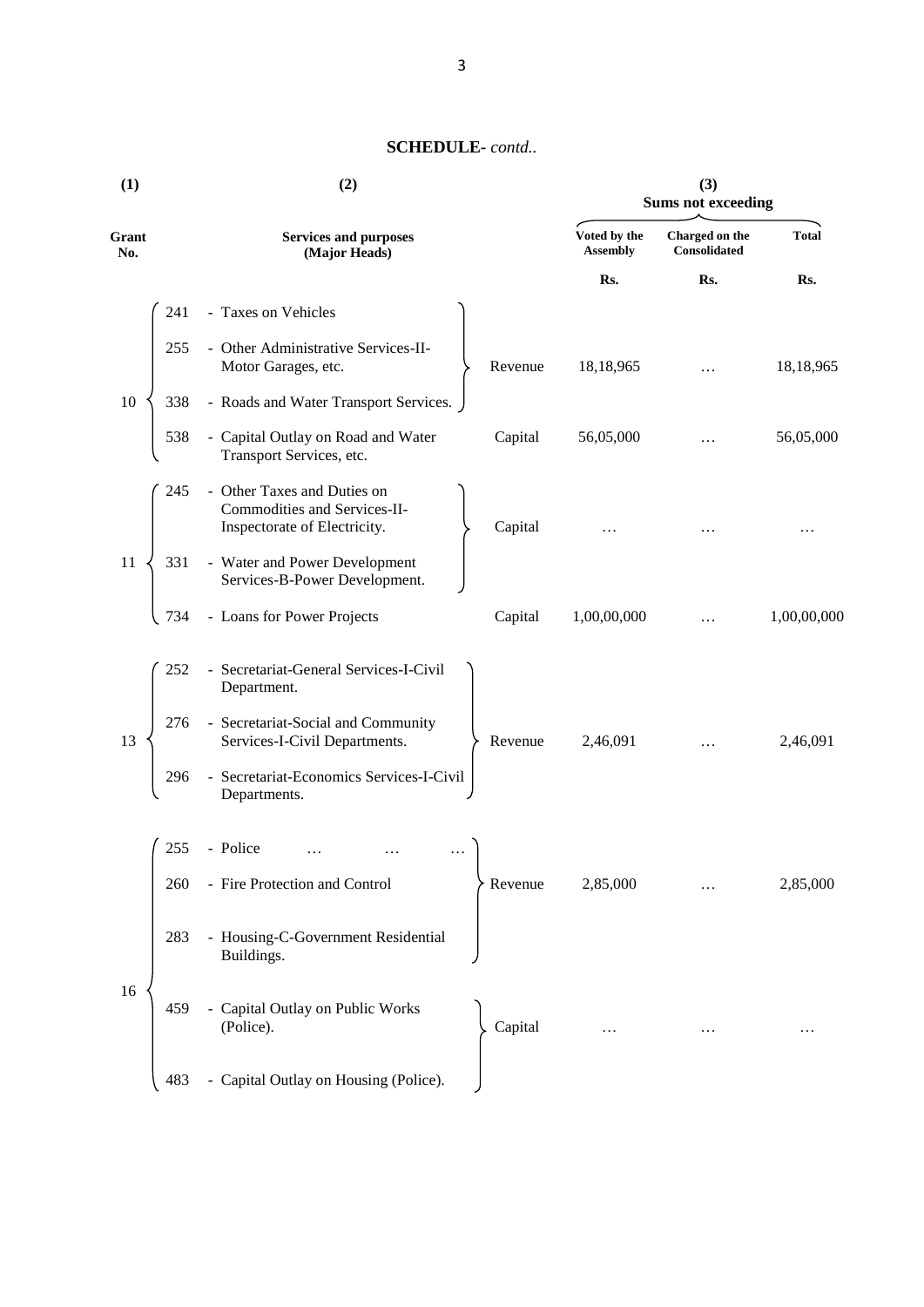| (1)          |     | (2)                                                                                                          |                                 | (3)<br><b>Sums not exceeding</b> |              |  |  |
|--------------|-----|--------------------------------------------------------------------------------------------------------------|---------------------------------|----------------------------------|--------------|--|--|
| Grant<br>No. |     | <b>Services and purposes</b><br>(Major Heads)                                                                | Voted by the<br><b>Assembly</b> | Charged on the<br>Consolidated   | <b>Total</b> |  |  |
|              |     |                                                                                                              | Rs.                             | Rs.                              | Rs.          |  |  |
|              | 258 | - Stationery and Printing<br>Revenue                                                                         | 1,20,000                        | $\cdots$                         | 1,20,000     |  |  |
|              | 459 | - Capital Outlay on Public Works (P&S)                                                                       |                                 |                                  |              |  |  |
| 18           |     | Capital                                                                                                      | 27,80,000                       |                                  | 27,80,000    |  |  |
|              | 433 | - Capital Outlay on Housing.                                                                                 |                                 |                                  |              |  |  |
|              | 252 | - Secretariat-General Services-II-Public<br>Works Department-Secretariat.                                    |                                 |                                  |              |  |  |
|              | 259 | - Public Works<br>.                                                                                          |                                 |                                  |              |  |  |
|              | 277 | - Education                                                                                                  | Revenue                         |                                  | .            |  |  |
|              | 280 | - Medical                                                                                                    |                                 |                                  |              |  |  |
|              | 283 | - Housing-II-C-Government Residential<br>Buildings (I/C.P.W.D.).                                             |                                 |                                  |              |  |  |
|              | 459 | - Capital Outlay on Public Works.                                                                            |                                 |                                  |              |  |  |
| 19           | 477 | - Capital Outlay on Education, Arts and<br>Culture.                                                          |                                 |                                  |              |  |  |
|              | 480 | - Capital Outlay on Medical                                                                                  |                                 |                                  |              |  |  |
|              | 481 | - Capital Outlay on Family Welfare.                                                                          |                                 |                                  |              |  |  |
|              | 482 | - Capital Outlay on Public Health,<br>Capital<br>Sanitation and Water Supply-A-Public<br>Health.             | 25,00,000                       |                                  | 25,00,000    |  |  |
|              | 483 | - Capital Outlay on Housing-A-<br>Government Residential Buildings (in-<br>charge) Public Works Department). |                                 |                                  |              |  |  |
|              | 510 | - Capital Outlay on Animal Husbandry.                                                                        |                                 |                                  |              |  |  |
|              | 511 | - Capital Outlay on Dairy Development.                                                                       |                                 |                                  |              |  |  |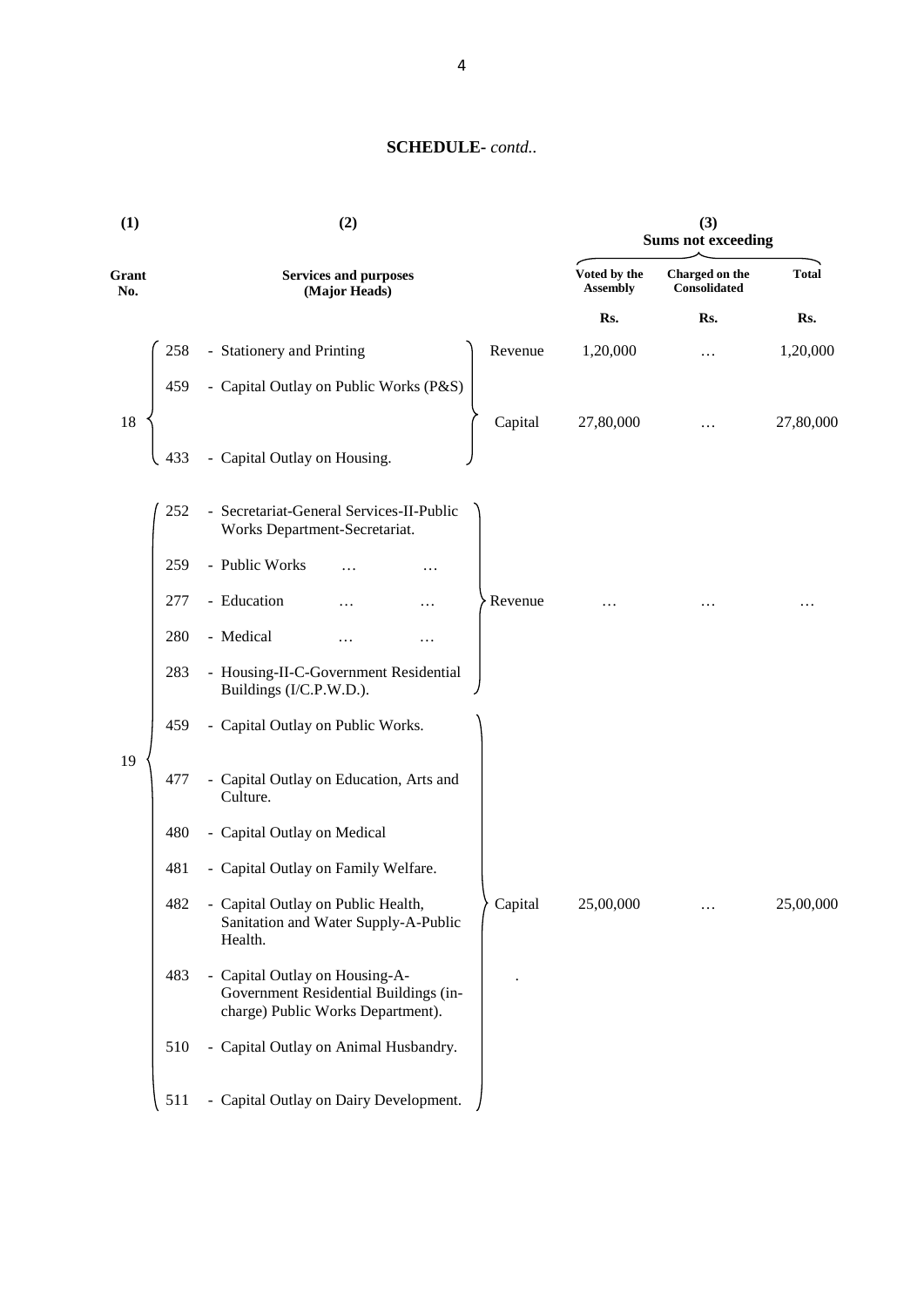| (1)          |                                 | (2)                                                                                                                                                                                               |         | (3)<br><b>Sums not exceeding</b> |                                |              |  |
|--------------|---------------------------------|---------------------------------------------------------------------------------------------------------------------------------------------------------------------------------------------------|---------|----------------------------------|--------------------------------|--------------|--|
| Grant<br>No. |                                 | <b>Services and purposes</b><br>(Major Heads)                                                                                                                                                     |         | Voted by the<br><b>Assembly</b>  | Charged on the<br>Consolidated | <b>Total</b> |  |
|              |                                 |                                                                                                                                                                                                   |         | Rs.                              | Rs.                            | Rs.          |  |
| 20           | 265                             | - Other Administrative Services-I-Civil<br>Defence and Home Guards.                                                                                                                               | Revenue | 10,00,000                        |                                | 10,00,000    |  |
|              | 265<br>268                      | - Other Administrative Services-III-<br>Gazetteers and Statistical Memoirs.<br>- Miscellaneous General Services-<br>Pension and Awards in consideration<br>of distinguished Services.             | Revenue | 26,00,000                        |                                | 26,00,000    |  |
|              | 277<br>278<br>279<br>477<br>677 | - Education<br>- Art and Culture<br>$\dddotsc$<br>$\cdots$<br>- Scientific Services and Research.<br>- Capital Outlay on Education Art and<br>Culture.<br>- Loans for Education, Art and Culture. | Capital | .                                |                                |              |  |
| 22           | 265<br>283                      | - Other Administrative Service-Iv-<br>Census, Vital Statistics, Guest Houses,<br>etc.<br>- Housing-II-C-Government Residential<br>Buildings. (GAD).                                               | Revenue | 31,64,626                        |                                | 31,64,626    |  |
| 23           | 265                             | - Other Administrative Services-V-<br>Miscellaneous Administrative<br>Services.                                                                                                                   | Revenue | 10,000                           | $\cdots$                       | 10,000       |  |
| 24           | 266                             | - Pension and other Retirement Benefits.                                                                                                                                                          | Revenue | 21,00,000                        | $\cdots$                       | 21,00,000    |  |
| 26           | 265                             | - Other Administrative Services-VI-<br>State Lotteries and 268-Miscellaneous<br>General Services.                                                                                                 | Revenue | 1,62,570                         | 34,175                         | 1,96,745     |  |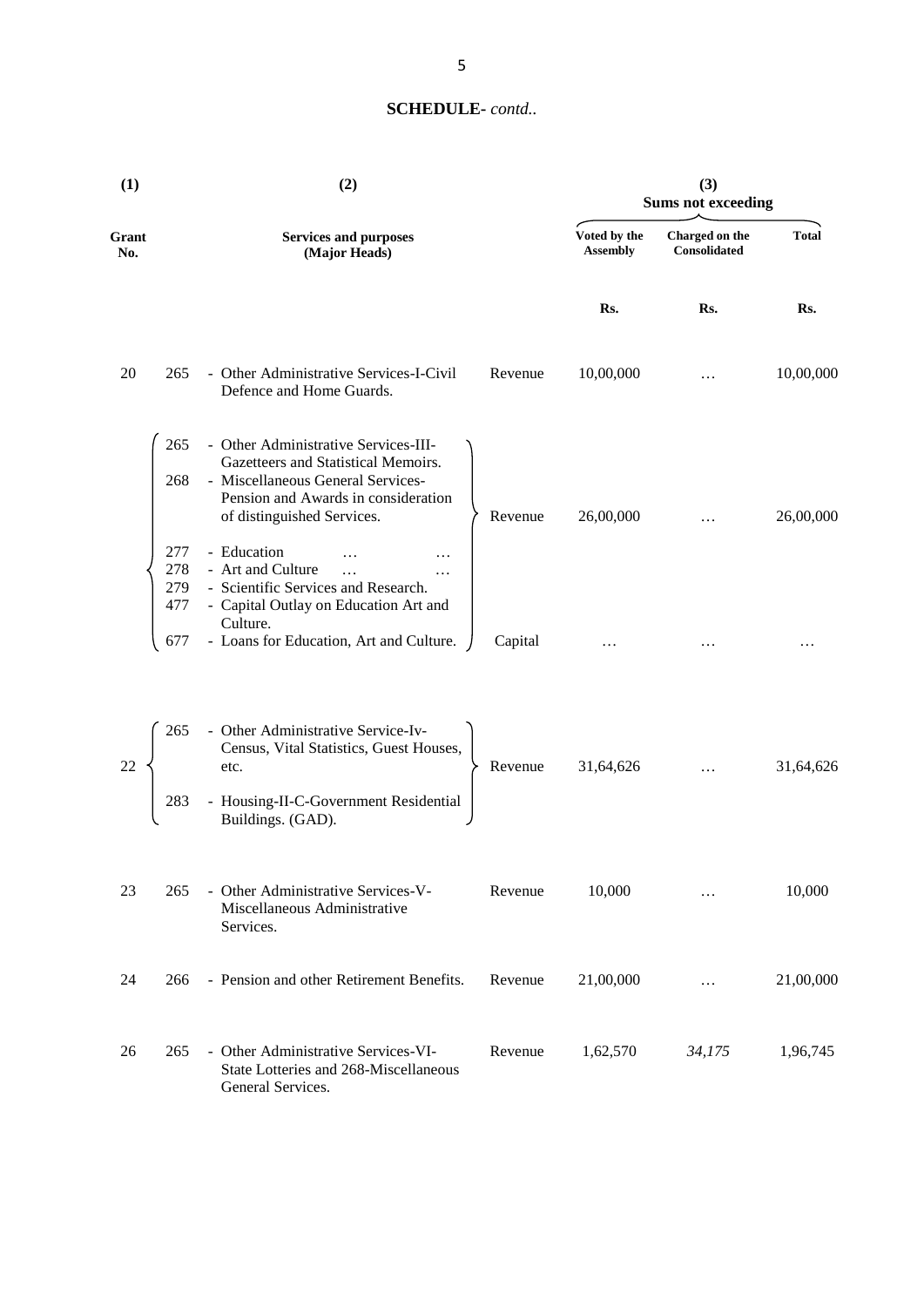| (1)             | (2)                                                                                                                                                                                                                                                                                                             | (3)<br><b>Sums not exceeding</b> |                                 |                                |              |
|-----------------|-----------------------------------------------------------------------------------------------------------------------------------------------------------------------------------------------------------------------------------------------------------------------------------------------------------------|----------------------------------|---------------------------------|--------------------------------|--------------|
| Grant<br>No.    | <b>Services and purposes</b><br>(Major Heads)                                                                                                                                                                                                                                                                   |                                  | Voted by the<br><b>Assembly</b> | Charged on the<br>Consolidated | <b>Total</b> |
|                 |                                                                                                                                                                                                                                                                                                                 |                                  | Rs.                             | Rs.                            | Rs.          |
|                 | 283 - Housing-I-A-General and B-Housing<br>29 (483 - Capital Outlay on Housing (General)<br>683 - Loans for Housing (300 - 2011)                                                                                                                                                                                | Revenue<br>Capital               | 1,00,000                        |                                | 1,00,000     |
| 30 <sub>o</sub> | $\left\{\n\begin{array}{ccc}\n284 & - \text{Urban Development-A-General-I-} \\ \text{Municipal Administration.} \\ 684 & - \text{Loans for Urban Development.} \\ \end{array}\n\right\}\n\quad\n\text{Revenue} \quad\n\begin{array}{ccc}\n49,59,000 & \dots \\ \text{Capital} & 70,00,000 & \dots\n\end{array}$ |                                  |                                 |                                | 49,59,000    |
|                 |                                                                                                                                                                                                                                                                                                                 |                                  |                                 |                                | 70,00,000    |
| 31              | 284 - Urban Development-A-General-II-<br>Town and Regional Planning.<br>483 - Capital Outlay on Housing-A-                                                                                                                                                                                                      |                                  |                                 |                                | 1,50,000     |
|                 | Urban Development-A-General-II-<br>Town and Regional Planning.<br>Capital Outlay on Housing-A-<br>Government Residential Buildings<br>(TCP).<br>Capital Outlay on Urban<br>Capital Outlay on Urban<br>Capital Outlay on Urban<br>(TCP).<br>- Capital Outlay on Urban<br>Development-A-General.                  |                                  |                                 | $\ldots$                       | $\cdots$     |
| 32              | 285 - Information and Publicity                                                                                                                                                                                                                                                                                 | Revenue                          | 16,00,000                       | $\dddotsc$                     | 16,00,000    |
| 287             | - Labour and Employment-I-A-Labour.                                                                                                                                                                                                                                                                             |                                  |                                 |                                |              |
| 287<br>33       | - Labour and Employment-II-A-Labour-<br>Inspectorate of Factories and Steam<br>Boilers.                                                                                                                                                                                                                         | Revenue                          | 60,000                          |                                | 60,000       |
| 287             | - Labour and Employment-III-B-<br>Employment and Training.                                                                                                                                                                                                                                                      |                                  |                                 |                                |              |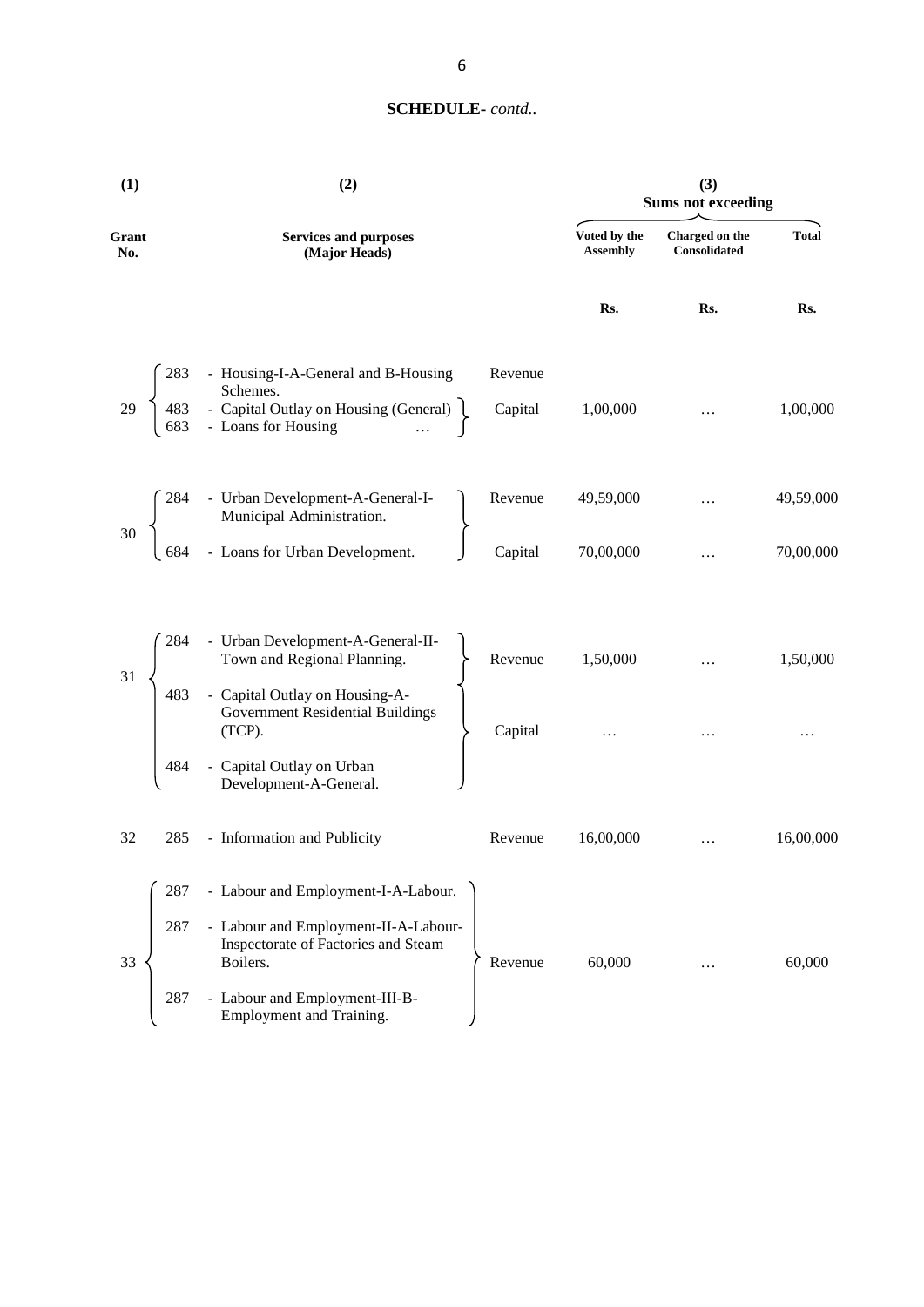| (1)          |            | (2)                                                                                                                                                                                        | (3)<br><b>Sums not exceeding</b> |                                 |                                |              |
|--------------|------------|--------------------------------------------------------------------------------------------------------------------------------------------------------------------------------------------|----------------------------------|---------------------------------|--------------------------------|--------------|
| Grant<br>No. |            | <b>Services and purposes</b><br>(Major Heads)                                                                                                                                              |                                  | Voted by the<br><b>Assembly</b> | Charged on the<br>Consolidated | <b>Total</b> |
|              |            |                                                                                                                                                                                            |                                  | Rs.                             | Rs.                            | Rs.          |
|              | 288        | - Social Security and Welfare-A-I-Civil<br>Supplies.                                                                                                                                       | Revenue                          | 6,35,000                        |                                | 6,35,000     |
|              | 309        | - Food                                                                                                                                                                                     |                                  |                                 |                                |              |
| 34           | 488        | - Capital Outlay on Social Security and<br>Welfare-E-Other Social Security and<br><b>Welfare Programmes-I-Civil Supplies</b><br>Schemes.                                                   | Capital                          |                                 | 39,286                         | 39,286       |
|              | 509<br>288 | - Capital Outlay on Food.<br>- Social Security and Welfare-C-III-<br>Welfare of Scheduled Castes,<br>Scheduled Tribes and Backward                                                         | Revenue                          | 24,00,000                       |                                | 24,00,000    |
| 36           | 688        | Classes and D-Social Welfare.<br>- Loans for Social Security and Welfare-<br>C-III-Welfare of Scheduled Castes,<br>Scheduled Tribes and Other Backward                                     | Capital                          |                                 |                                |              |
| 38           | 288        | Classes.<br>- Social Security and Welfare-E-Other<br>Social Security and Welfare<br>Programmes.                                                                                            | Revenue                          | 15,000                          |                                | 15,000       |
| 39           | 295        | - Other Social and Community Services.                                                                                                                                                     | Revenue                          | 40,000                          |                                | 40,000       |
| 40           | 296        | - Secretariat Economic Services-II-<br>Planning Boards and attached Offices.                                                                                                               | Revenue                          | 15,50,000                       |                                | 15,50,000    |
| 43           | 304        | - Other General Economic Services-I-<br>Economics Advice and Statistics.                                                                                                                   | Revenue                          | 1,00,000                        | $\cdots$                       | 1,00,000     |
| 44           | 304        | - Other General Economic Services-II-<br>Regulation of Weights and Measures.                                                                                                               | Revenue                          | 1,00,000                        |                                | 1,00,000     |
|              | 283<br>305 | - Housing-C-Government Residential<br>Buildings.<br>- Agriculture/306-I-Minor<br>Irrigation/295-Other Social and<br>Community Services/283-Housing-<br>C-Government Residential Buildings. | Revenue                          | 38,00,000                       | 2,23700                        | 40,23,700    |
| 45           | 505        | - Capital Outlay on Minor Irrigation,<br>etc. (Agriculture).                                                                                                                               |                                  |                                 |                                |              |
|              | 515        | - Investments in Agricultural Financial<br>Institutions.                                                                                                                                   | Capital                          |                                 |                                |              |
|              | 705        | - Loans for Agriculture.                                                                                                                                                                   |                                  |                                 |                                |              |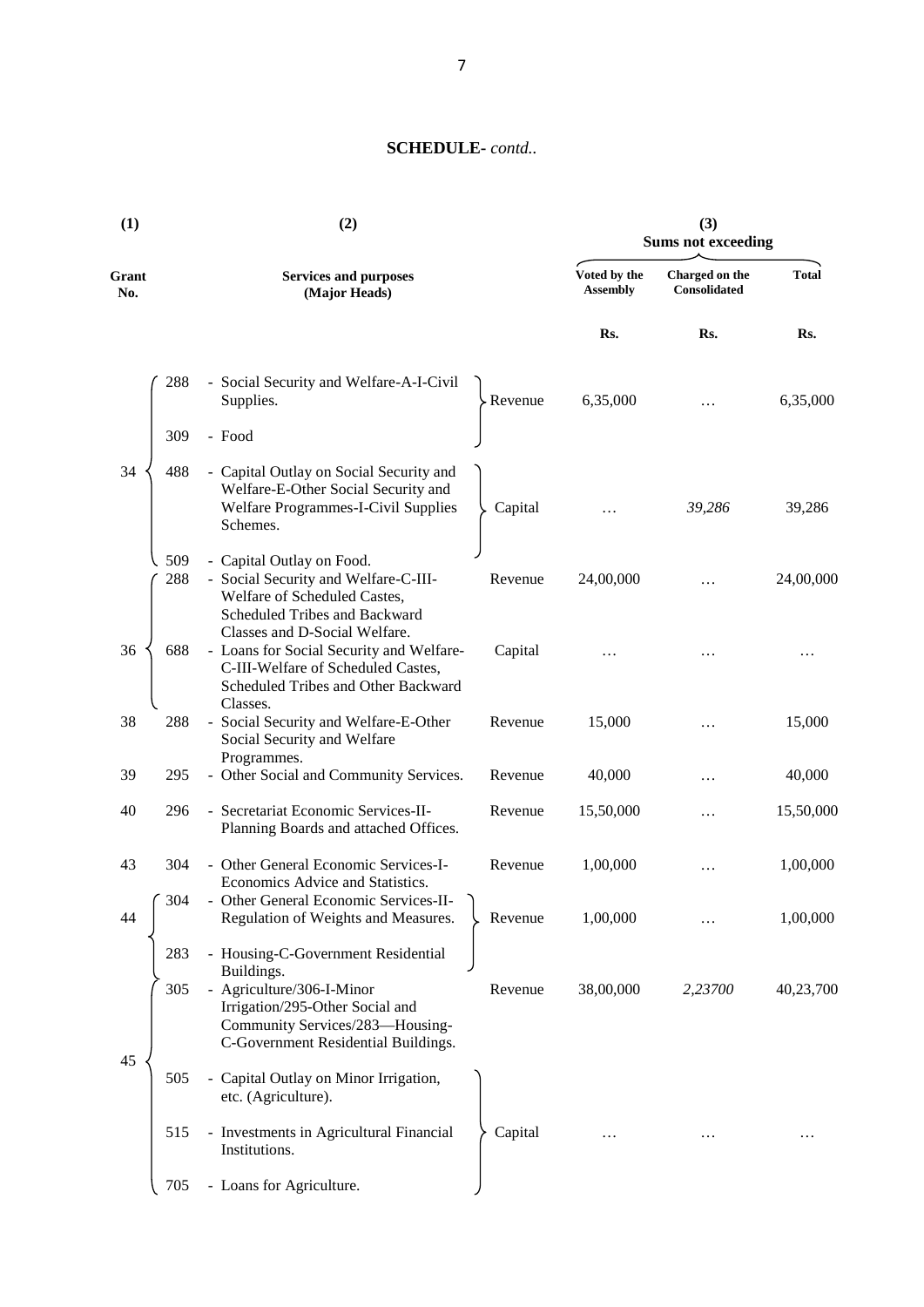| (1)                                                      | (2)                                                                                                             | (3)<br><b>Sums not exceeding</b> |                                 |                                |              |
|----------------------------------------------------------|-----------------------------------------------------------------------------------------------------------------|----------------------------------|---------------------------------|--------------------------------|--------------|
| Grant<br>No.                                             | <b>Services and purposes</b><br>(Major Heads)                                                                   |                                  | Voted by the<br><b>Assembly</b> | Charged on the<br>Consolidated | <b>Total</b> |
|                                                          |                                                                                                                 |                                  | Rs.                             | Rs.                            | Rs.          |
| 47                                                       | - Soil Water Conservation and 283-<br>307<br>Housing-C-Government Residential<br>Buildings.                     | Revenue                          | 90,00,000                       | .                              | 90,00,000    |
|                                                          |                                                                                                                 | Revenue                          | 3,00,000                        | $\ddots$                       | 3,00,000     |
| $48 \n\bigg\}$                                           | 308 - Area Development<br>705 - Loans for Minor Irrigation, Soil<br>Conservation and Area Development.          | Capital                          | $\ldots$                        | $\ldots$                       | $\cdots$     |
| $\left\{\n\begin{array}{c}\n49 \\ \end{array}\n\right\}$ | 310 - Animal Husbandry and 283-Housing-C-Government Residential Buildings.<br>710 - Loans for Animal Husbandry. | Revenue                          | 5,00,000                        | $\ddots$                       | 5,00,000     |
|                                                          |                                                                                                                 | Capital                          | $\ldots$                        | $\ldots$                       | $\cdots$     |
| 51                                                       | 312 - Fisheries and 283-Housing-C-<br>Government Residential Buildings.                                         | Revenue                          | 5,00,000                        | $\cdots$                       | 5,00,000     |
| 52                                                       | 313<br>- Forest<br>$\ddots$                                                                                     | Revenue                          | 3,87,69,934                     | .                              | 3,87,69,934  |
|                                                          | - Capital Outlay on Forest<br>513<br>.                                                                          | Capital                          | 2,00,000                        |                                | 2,00,000     |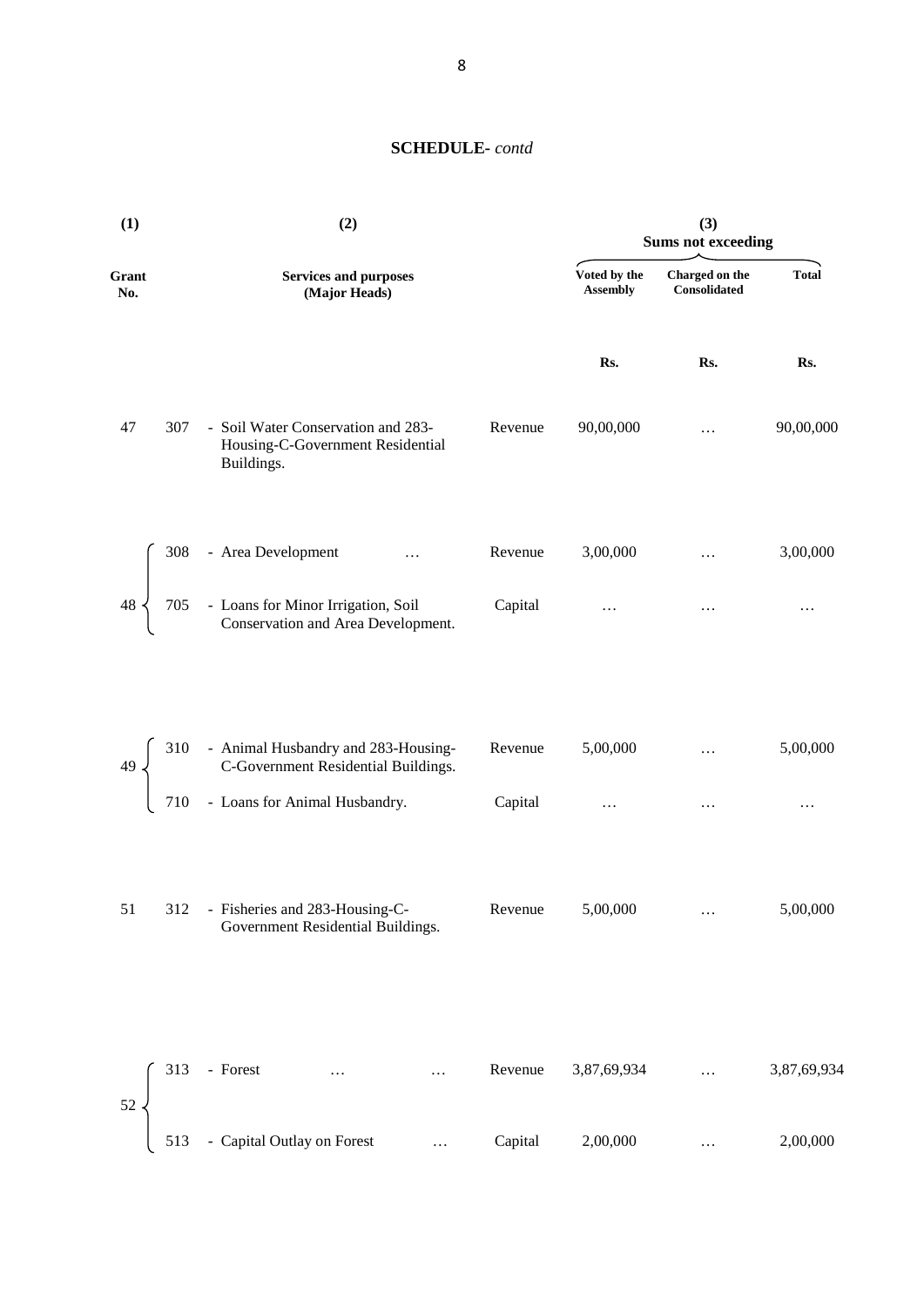| (1)              | (2)                                                                                                                                          |          | (3)<br><b>Sums not exceeding</b> |                                |              |
|------------------|----------------------------------------------------------------------------------------------------------------------------------------------|----------|----------------------------------|--------------------------------|--------------|
| Grant<br>No.     | <b>Services and purposes</b><br>(Major Heads)                                                                                                |          | Voted by the<br><b>Assembly</b>  | Charged on the<br>Consolidated | <b>Total</b> |
|                  |                                                                                                                                              |          | Rs.                              | Rs.                            | Rs.          |
| 320              | - Industries                                                                                                                                 | Revenue  | .                                |                                | .            |
| 520              | - Capital Outlay on Industrial Research<br>and Development.                                                                                  |          |                                  |                                |              |
| 522<br>54        | - Capital Outlay on Machinery and<br>Engineering Industries.                                                                                 | Capital  | 8,20,000                         | $\ldots$                       | 8,20,000     |
| 526              | - Capital Outlay on Consumer<br>Industries.                                                                                                  |          |                                  |                                |              |
| 720              | - Loans for Industrial Research and<br>Development.                                                                                          |          |                                  |                                |              |
| 321              | - Village and Small Industries-II-Small<br>Industries and 283-Housing-C-<br>Government Residential Buildings.                                | Revenue  | 13,90,000                        |                                | 13,90,000    |
| 56<br>521<br>721 | - Capital Outlay on Village and Small<br>Industries-II-Small Industries.<br>- Loans for Village and Small<br>Industries-II-Small Industries. | Capital  | .                                |                                | $\cdots$     |
| 328              | - Mines and Minerals-B-Regulation and<br>Development of Mines.                                                                               | Revenue  | 5,00,000                         | $\ldots$                       | 5,00,000     |
| 57<br>528        | - Capital Outlay on Mining and<br>Metallurgical Industries.                                                                                  | Capital  | .                                | $\ldots$                       | .            |
| 337              | - Roads and Bridges<br>$\ldots$                                                                                                              | Revenue  | $\cdots$                         | $\cdots$                       | $\cdots$     |
| $58\,$<br>537    | - Capital Outlay on Roads and Bridges.                                                                                                       | Capital  | 25,00,000                        | $\cdots$                       | 25,00,000    |
| 61<br>766        | - Loans to Government Servants.                                                                                                              | Capital  | 4,50,000                         | $\cdots$                       | 4,50,000     |
|                  | <b>Total</b>                                                                                                                                 | $\cdots$ | 12,76,40,986                     | 8,17,124                       | 12,84,58,110 |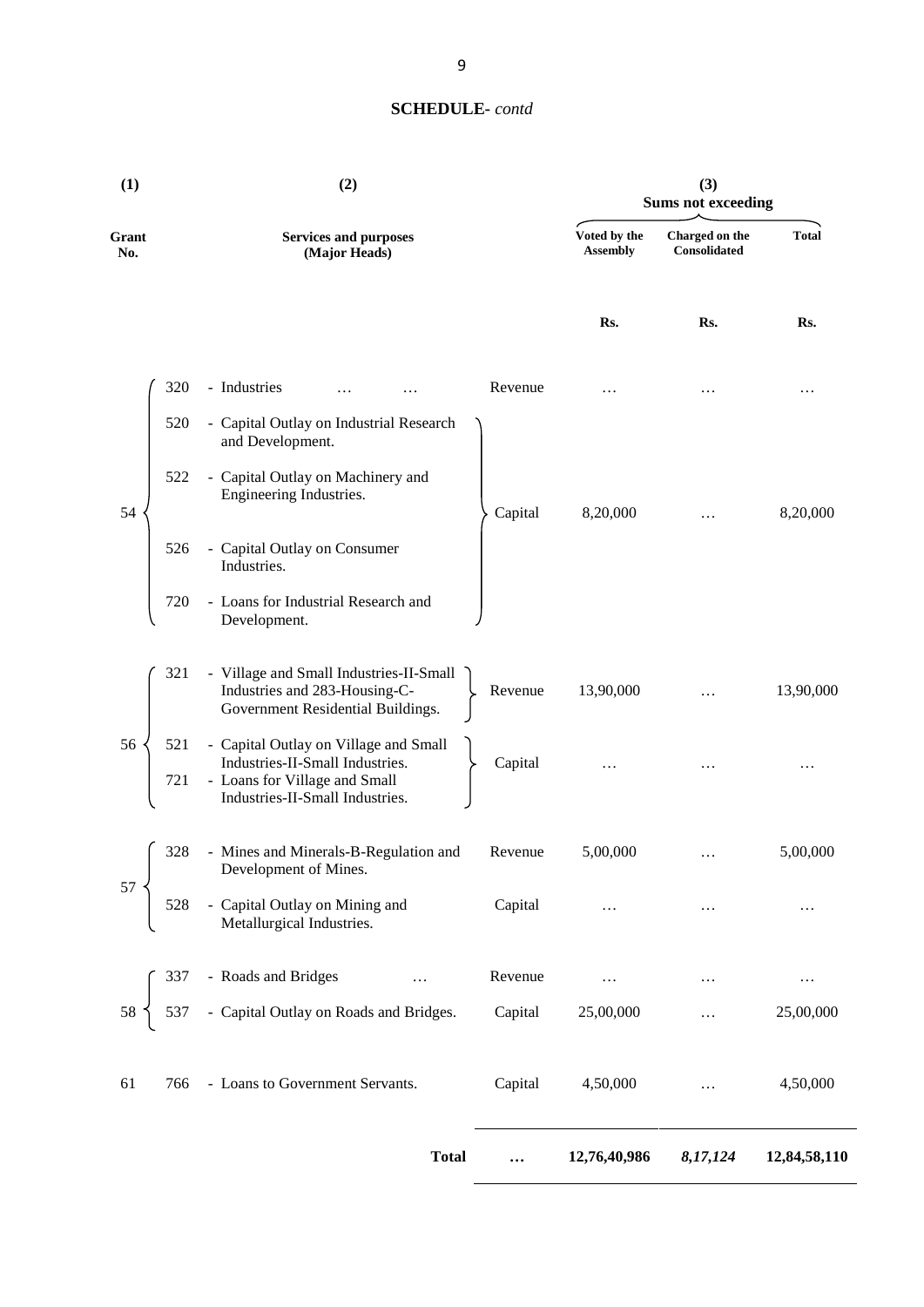#### **MEGHALAYA ACT 2 OF 1986**

## **THE MEGHALAYA CONTINGENCY FUND OF MEGHALAYA (AMENDMENT) ACT, 1985**

#### **(As passed by the Assembly)**

[Received the assent of the Governor on the  $11<sup>th</sup>$  January, 1986]

(Published in the *Gazette of Meghalaya*, Extraordinary, dated 14<sup>th</sup> January, 1986)

#### **An**

#### **Act**

#### **further to amend the Contingency Fund of Meghalaya Act, 1972.**

Be it enacted by the Legislature of Meghalaya in the Thirty-sixth Year of the Republic of India as follows:-

| Short title and<br>Commencement.                         |    | (1) This Act may be called the Contingency Fund of Meghalaya<br>(Amendment) Act, 1985.                                                                                                   |
|----------------------------------------------------------|----|------------------------------------------------------------------------------------------------------------------------------------------------------------------------------------------|
|                                                          |    | It shall be deemed to have come into force on the $17th$ day of<br>(2)<br>August, 1985.                                                                                                  |
| Amendment of Section<br>2 Of Meghalaya Act 5<br>of 1972. |    | 2. In Section 2 of the Contingency Fund of Meghalaya Act, 1972 for the<br>words "a sum of rupees one crore fifty lakhs" the words, "a sum of<br>rupees six crores" shall be substituted. |
| Repeal of Ordinance 2<br>of 1985.                        | 3. | The Contingency Fund of Meghalaya (Amendment) Ordinance, 1985<br>hereby repealed.                                                                                                        |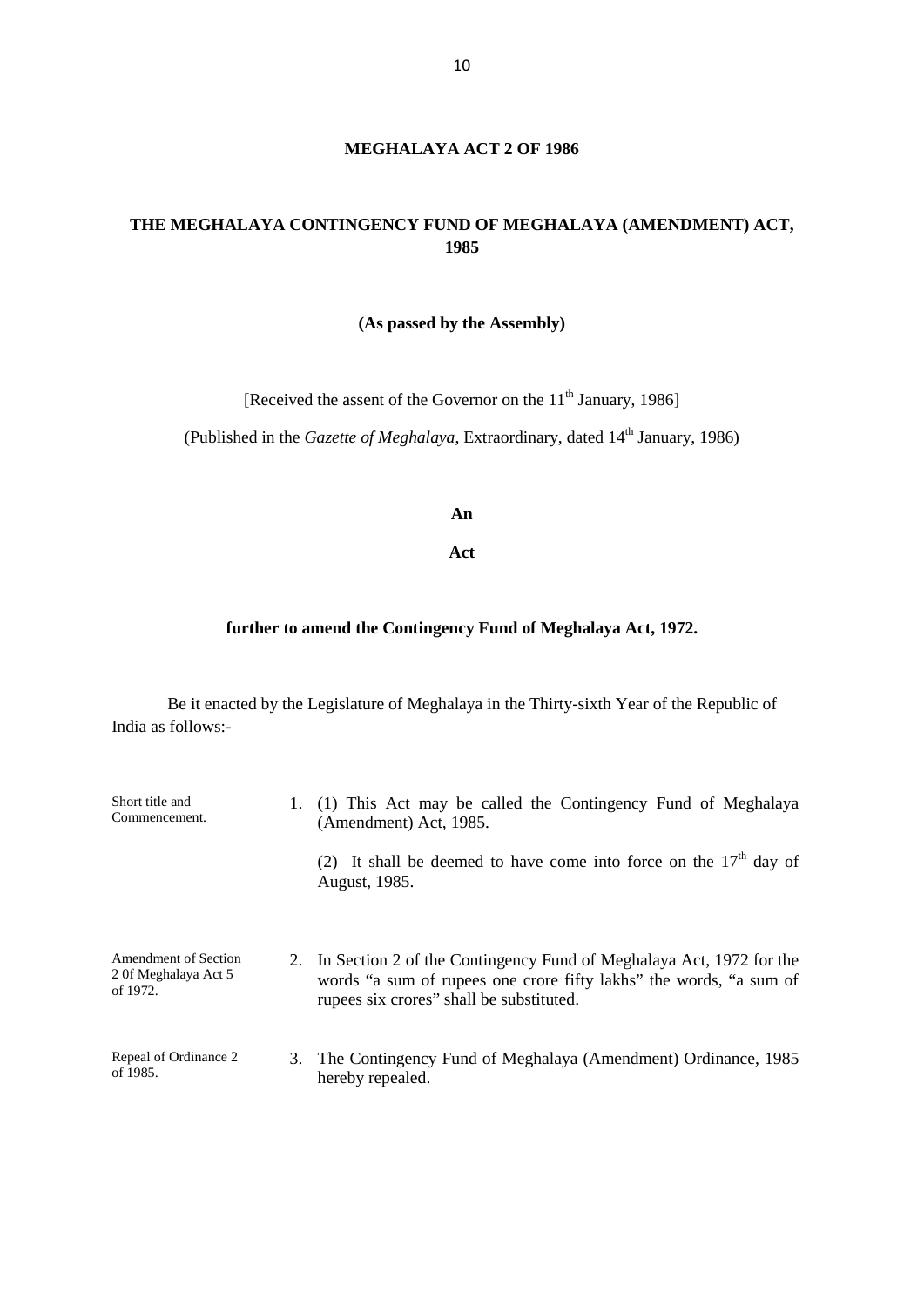#### **THE MEGHALAYA (BENAMI TRANSACTIONS PROHIBITION) (AMENDMENT) ACT, 1985**

#### **(As passed by the Assembly)**

[Received the assent of the President on the 29<sup>th</sup> January, 1986]

(Published in the *Gazette of Meghalaya*, Extraordinary, dated 1<sup>st</sup> February, 1986)

#### **An**

#### **Act**

#### **to amend the Meghalaya (Benami Transaction Prohibition)Act, 1980.**

Be it enacted by the Legislature of Meghalaya in the Thirty-sixth Year of the Republic of India as follows:-

| Short title, extent<br>and<br>Commencement.                                                      | 1. (1) This Act may be called the Meghalaya (Benami<br>Transaction Prohibition) (Amendment) Act, 1985.                                                                                                                                                                          |                                |
|--------------------------------------------------------------------------------------------------|---------------------------------------------------------------------------------------------------------------------------------------------------------------------------------------------------------------------------------------------------------------------------------|--------------------------------|
|                                                                                                  | (2) It extends to the whole of the State of Meghalaya.                                                                                                                                                                                                                          |                                |
|                                                                                                  | (3) It shall come into force at once.                                                                                                                                                                                                                                           |                                |
| Insertion of new<br>section 4A in Act 2<br>of 1980.                                              | 2. In the Meghalaya (Benami Transactions Prohibition)<br>Act, 1980, after the existing Section 4, the following<br>new section shall be inserted as section 4A, namely:-                                                                                                        |                                |
| "Restriction in<br>registration and suit<br>against order of<br>refusal to register<br>document. | 4A (1) Notwithstanding anything contained in the<br>Registration Act, 1908 or in any other law in force, no<br>Registering Officer appointed under the said Act or law<br>shall register any document or instrument relating to<br>benami transaction or transaction in benami. | Central<br>Act<br>XVI of 1908. |
|                                                                                                  | Provided that the Registering Officer may, for the<br>purpose of this sub-section, seek the opinion or<br>recommendation of the person, committee or authority                                                                                                                  |                                |

notified under Section 4(a) of the Act.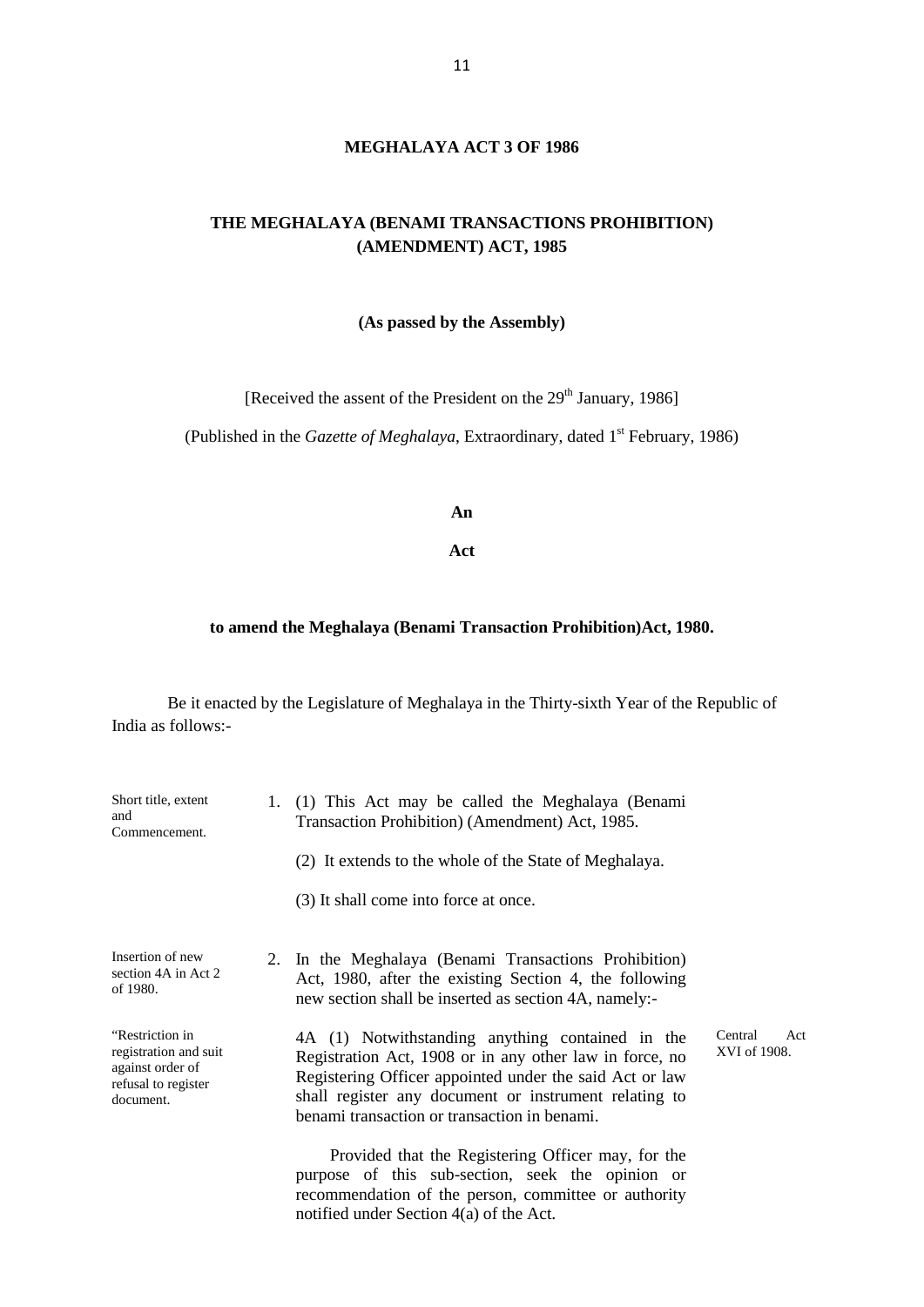(2) Any Registering Officer refusing to register a document or instrument under the proceeding sub-section (1), shall make an order of refusal in writing recording reasons thereof in Book No.2 maintained by him under the Registration Act,1908 and , shall also endorse the same on the document or instrument and the position shall be reported by him, giving particulars of the transaction thereof, to the person, committee or authority notified under Section 4(a) of this Act, and, on application made by any person executing or claiming under the document or instrument, shall, without payment and unnecessary delay, give him a copy of the reasons so recorded.

(3) No Registering Officer shall accept for registration a deed, document or instrument so enclosed unless and until, under the provisions hereinafter contained, the document is directed to be registered.

(4) Where a document or instrument is refused registration under this Section, any person claiming under such document or instrument or his representative, assign or agent, may, within 30 days after the making of the order of refusal or within such further period as may be allowed by court for sufficient cause shown, institute in the Civil Court, within the local limits of whose original jurisdiction is situate the office in which the document or the instrument is sought to be registered, a suit for a decree directing the document or instrument to be registered in such office if it be duly presented for registration within 30 days after the passing of such decree.

(5) If the document or instrument is duly presented for registration within 30 days after the passing of such decree, the Registering Officer shall obey the same and make necessary registration and such registration shall take effect as if the document or instrument has been registered when it was first duly presented for registration.

(6) For purpose of jurisdiction by court and for court fee a suit under this Section shall be deemed as it is suit under Section 77 of the Registration Act, 1908.

(7) Notwithstanding anything contained in the Evidence Act, 1872 or in any other law in force the onus of proving that the transaction in not in benami shall lie upon the person who assert it."

Central Act XVI of 1872.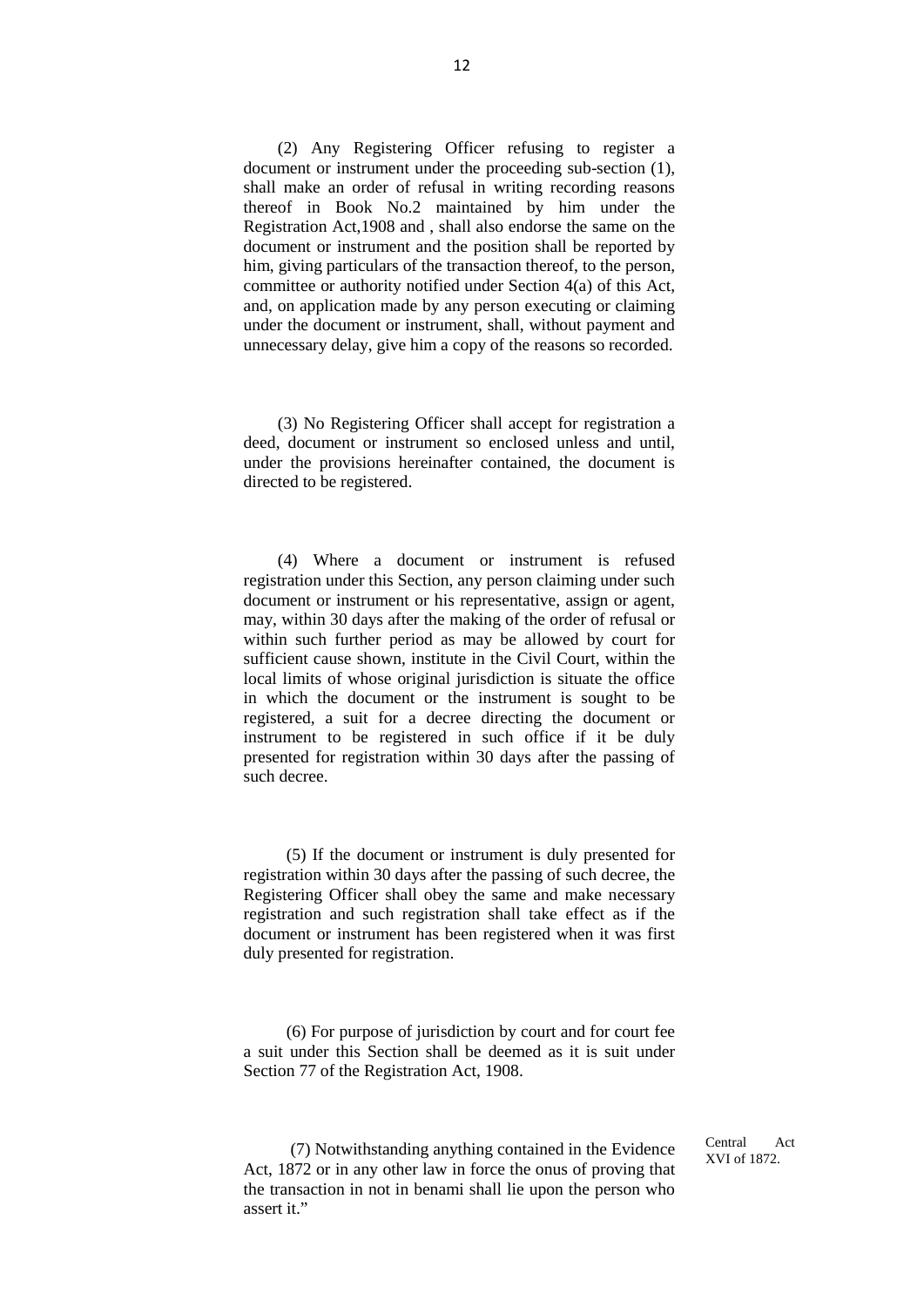#### **MEGHALAYA ACT 4 OF 1986**

#### **THE MEGHALAYA APPROPRIATION (No. I) ACT, 1986**

#### **(As passed by the Assembly)**

[Received the assent of the Governor on the  $20<sup>th</sup>$  March, 1986]

(Published in the *Gazette of Meghalaya*, Extraordinary, dated 20<sup>th</sup> March, 1986)

**An**

**Act**

#### **to authorise payment and appropriation of certain further sums from and out of the Consolidated Fund of Meghalaya for the services of the financial year 1985-86.**

Be it enacted by the Legislature of Meghalaya in the Thirty-sixth Year of the Republic of India as follows:-

Short title. 1. This Act may be called the Meghalaya Appropriation (No. I) Act, 1985.

Withdrawal of Rs.7, 62, 17, 082 from and out of the Consolidated Fund of Meghalaya for the financial year 1985-86. 2. From and out of the Consolidated Fund of Meghalaya there may be paid and applied sums not exceeding those specified in column (3) of the Schedule amounting in the aggregate to the sum of seven crores, sixty-two lakhs, seventeen thousand and eighty two rupees towards defraying the several charges which will come in course of payment during the financial year 1985-86 in respect of the services specified in column (2) of the Schedule.

Appropriation. 3. The sums authorised to be paid and applied from and out of the Consolidated Fund of Meghalaya by this Act, shall be appropriated for the services and purposes expressed in the Schedule in relation to the said year.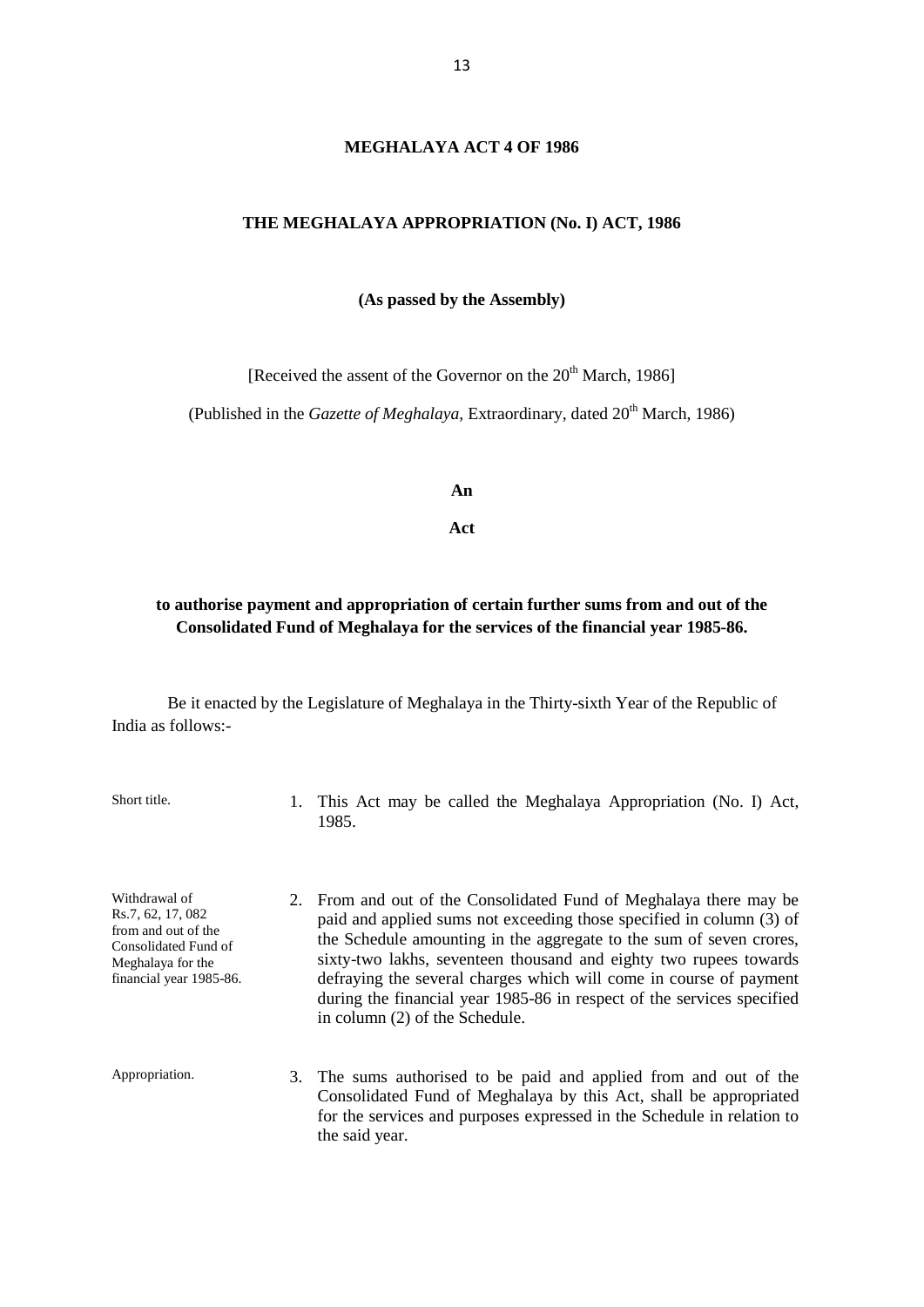## **SCHEDULE**

## **(***See* **Sections 2 and 3)**

| (1)              | (2)                                                                                                                                               |                                 | (3)<br><b>Sums not exceeding</b> |              |
|------------------|---------------------------------------------------------------------------------------------------------------------------------------------------|---------------------------------|----------------------------------|--------------|
| Grant<br>No.     | <b>Services and purposes</b><br>(Major Heads)                                                                                                     | Voted by the<br><b>Assembly</b> | Charged on the<br>Consolidated   | <b>Total</b> |
|                  |                                                                                                                                                   | Rs.                             | Rs.                              | Rs.          |
| $\mathbf{1}$     | - Parliament/State/Union Territory<br>Revenue<br>211<br>Legislatures-B-State Legislature.                                                         | 9,20,712                        | $\cdots$                         | 9,20,712     |
| $\overline{2}$   | 212<br>- Governor<br>Revenue<br>$\ddotsc$                                                                                                         | $\cdots$                        | 11,97,757                        | 11,97,757    |
| 3                | - Council of Ministers<br>213<br>Revenue<br>                                                                                                      | 72,832                          | $\cdots$                         | 72,832       |
|                  | - Land Revenue<br>229                                                                                                                             |                                 |                                  |              |
|                  | - Special Security and Welfare-B-II-<br>288<br>Relief and Rehabilitation of Displaced<br>Persons.                                                 |                                 |                                  |              |
|                  | - Relief on account of Natural<br>289<br>Revenue<br>Calamities.                                                                                   | 85,88,000                       | $\cdots$                         | 85,88,000    |
|                  | 295<br>- Other Social and Community Services.                                                                                                     |                                 |                                  |              |
|                  | - Other General Economic Services-III-<br>305<br>Land Ceilings.                                                                                   |                                 |                                  |              |
| $\boldsymbol{6}$ | - Loans for Social Security and Welfare-<br>688<br>III-Welfare of Scheduled Castes,<br>Scheduled Tribes and Other Backward<br>Classes.<br>Capital |                                 |                                  |              |
|                  | - Loans for other Social and Community<br>695<br>Services.                                                                                        |                                 |                                  |              |
|                  | - Loans for Agriculture.<br>705                                                                                                                   |                                 |                                  |              |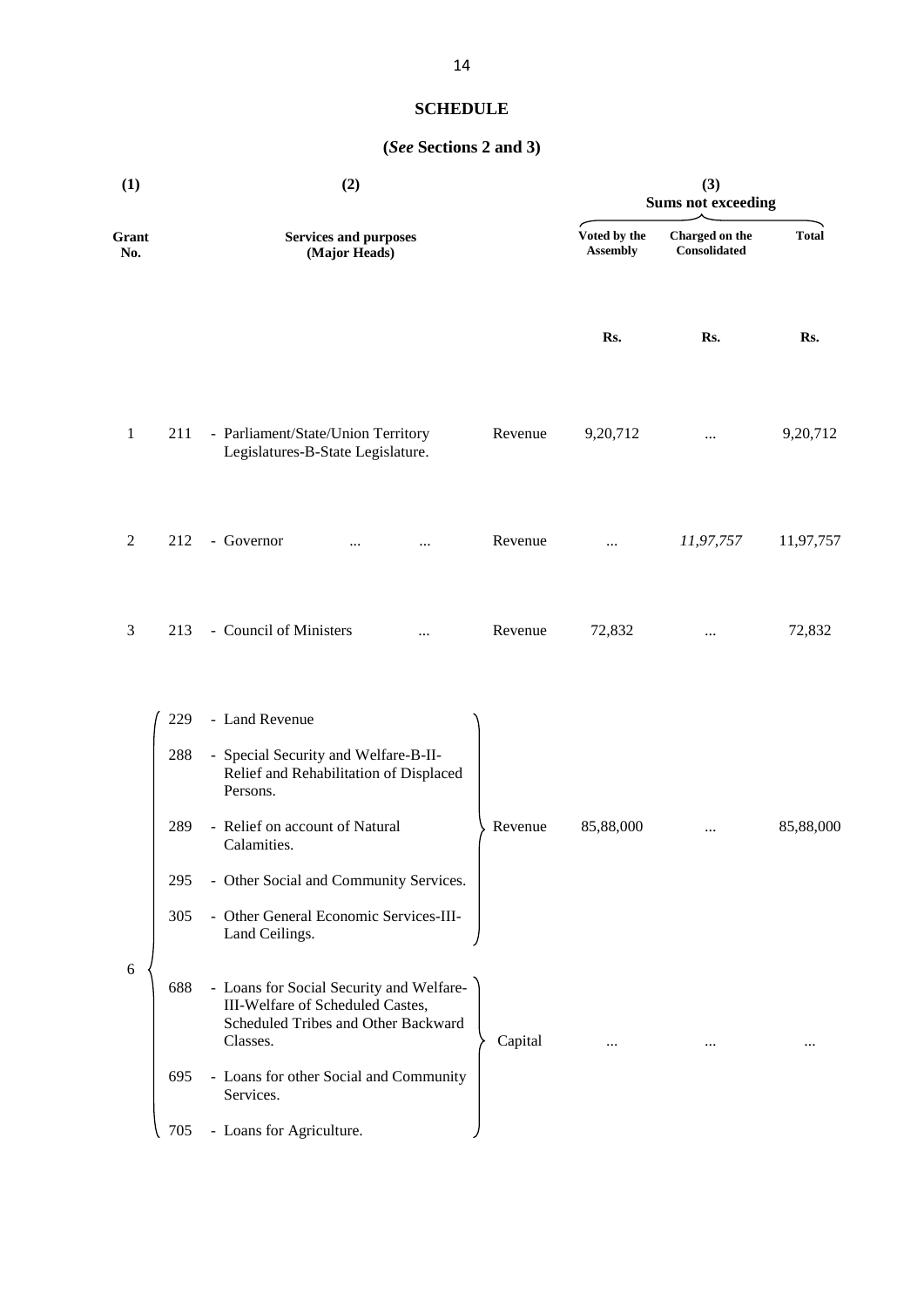| (1)          |     | (2)                                                                          |         |                                 | (3)<br><b>Sums not exceeding</b>      |              |
|--------------|-----|------------------------------------------------------------------------------|---------|---------------------------------|---------------------------------------|--------------|
| Grant<br>No. |     | <b>Services and purposes</b><br>(Major Heads)                                |         | Voted by the<br><b>Assembly</b> | Charged on the<br><b>Consolidated</b> | <b>Total</b> |
|              |     |                                                                              |         | Rs.                             | Rs.                                   | Rs.          |
| $\,8\,$      | 239 | - State Excise                                                               | Revenue | 64,000                          | 15,753                                | 79,753       |
| 9            | 240 | - Sales Tax and 245-I-Other Taxes and<br>Duties on Commodities and Services. | Revenue | 3,72,396                        | $\cdots$                              | 3,72,396     |
|              | 241 | - Taxes on Vehicles                                                          |         |                                 |                                       |              |
|              | 265 | - Other Administrative Services-II-<br>Motor Garages, etc.                   | Revenue | 3,57,000                        | $\cdots$                              | 3,57,000     |
| 10           | 338 | - Roads and Water Transport Services.                                        |         |                                 |                                       |              |
|              | 538 | - Capital Outlay on Road and Water<br>Transport Services, etc.               | Capital | $\cdots$                        | $\cdots$                              | $\cdots$     |
|              | 251 | - Public Service Commission                                                  | Revenue | $\cdots$                        | 69,480                                | 69,480       |
|              | 252 | - Secretariat-General Services-I-Civil<br>Departments.                       |         |                                 |                                       |              |
| 13           | 276 | - Secretariat-Social and Community<br>Services-I-Civil Departments           | Revenue | 35,59,479                       |                                       | 35,59,479    |
|              | 296 | - Secretariat-Economic Services-I-Civil<br>Departments.                      |         |                                 |                                       |              |
| 14           | 253 | - District Administration                                                    | Revenue | 13,33,717                       | $\cdots$                              | 13,33,717    |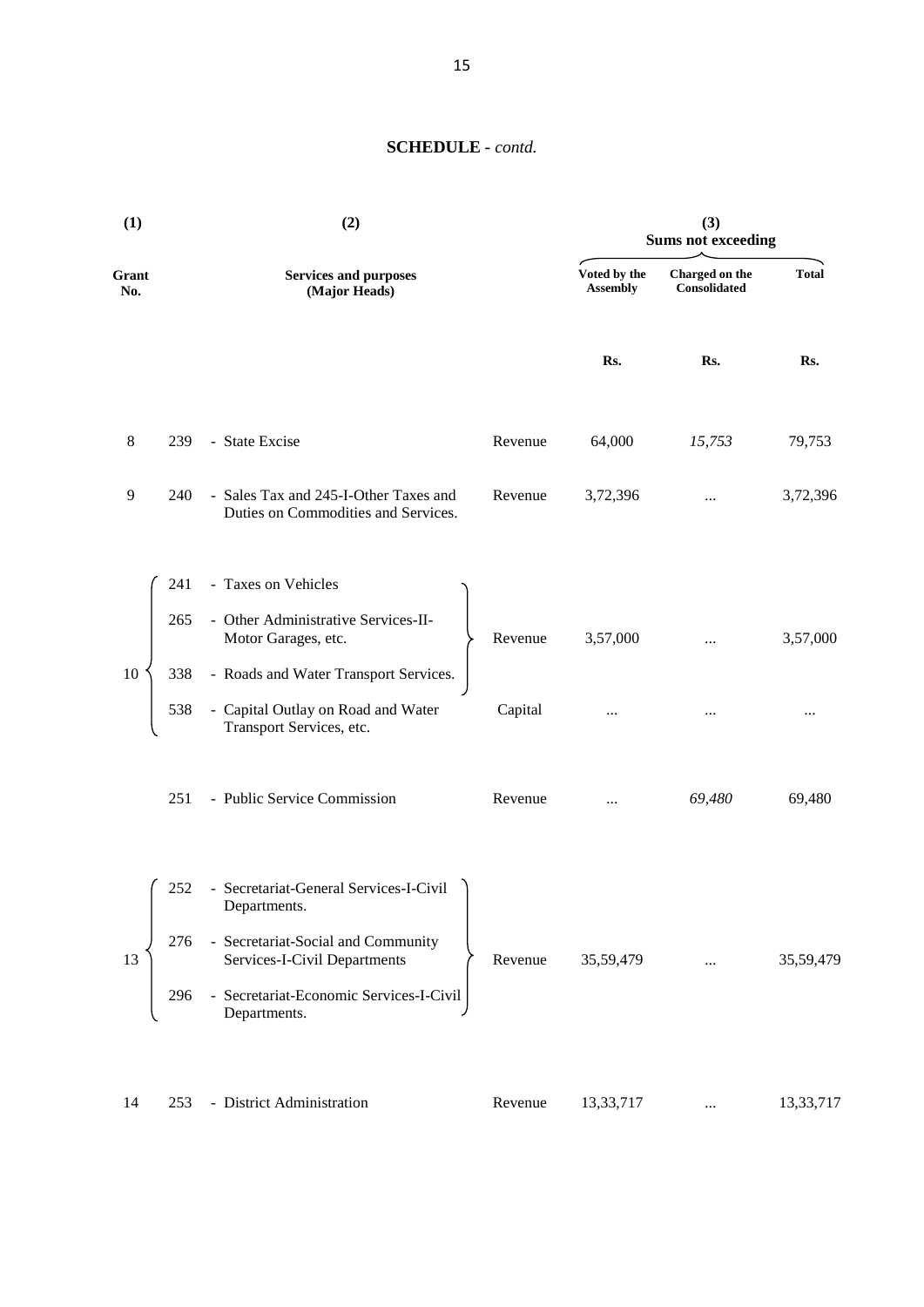| (1)          |     | (2)                                                                                                         |                                 | (3)<br><b>Sums not exceeding</b> |              |
|--------------|-----|-------------------------------------------------------------------------------------------------------------|---------------------------------|----------------------------------|--------------|
| Grant<br>No. |     | <b>Services and purposes</b><br>(Major Heads)                                                               | Voted by the<br><b>Assembly</b> | Charged on the<br>Consolidated   | <b>Total</b> |
|              |     |                                                                                                             | Rs.                             | Rs.                              | Rs.          |
|              | 255 | - Police                                                                                                    |                                 |                                  |              |
|              | 260 | - Fire Protection and Control                                                                               | Revenue<br>15,27,660            | 83,959                           | 16,11,619    |
| 16           | 283 | - Housing-C-Government Residential<br>Buildings.                                                            |                                 |                                  |              |
|              | 459 | - Capital Outlay on Public Works<br>(Police).                                                               | Capital                         |                                  |              |
|              | 483 | - Capital Outlay on Housing (Police).                                                                       |                                 |                                  |              |
| 18           | 258 | - Stationery and Printing                                                                                   | 9,41,800<br>Revenue             |                                  | 9,41,800     |
|              | 252 | - Secretariat-General Services-II-Public<br>Works Department-Secretariat.                                   |                                 |                                  |              |
|              | 259 | - Public Works                                                                                              |                                 |                                  |              |
|              | 277 | - Education<br>                                                                                             | Revenue                         |                                  |              |
|              | 283 | - Housing-II-C-Government Residential<br>Buildings (I/C.P.W.D.).                                            |                                 |                                  |              |
|              | 459 | - Capital Outlay on Public Works.                                                                           |                                 |                                  |              |
| 19           | 477 | - Capital Outlay on Education, Arts and<br>Culture.                                                         |                                 |                                  |              |
|              | 480 | - Capital Outlay on Medical.                                                                                |                                 |                                  |              |
|              | 481 | - Capital Outlay on Family Welfare.                                                                         |                                 |                                  |              |
|              | 482 | - Capital Outlay on Public Health,<br>Sanitation and Water Supply-A-Public<br>Health.                       | Capital<br>72,00,000            |                                  | 72,00,000    |
|              | 483 | - Capital Outlay on Housing-A-<br>Government Residential Buildings (in-<br>charge Public Works Department). |                                 |                                  |              |
|              | 510 | - Capital Outlay on Animal Husbandry.                                                                       |                                 |                                  |              |
|              | 511 | - Capital Outlay on Dairy Development.                                                                      |                                 |                                  |              |
| 20           | 265 | - Other Administrative Services-I-Civil<br>Defence and Home Guards.                                         | Revenue<br>26,77,172            | $\cdots$                         | 26,77,172    |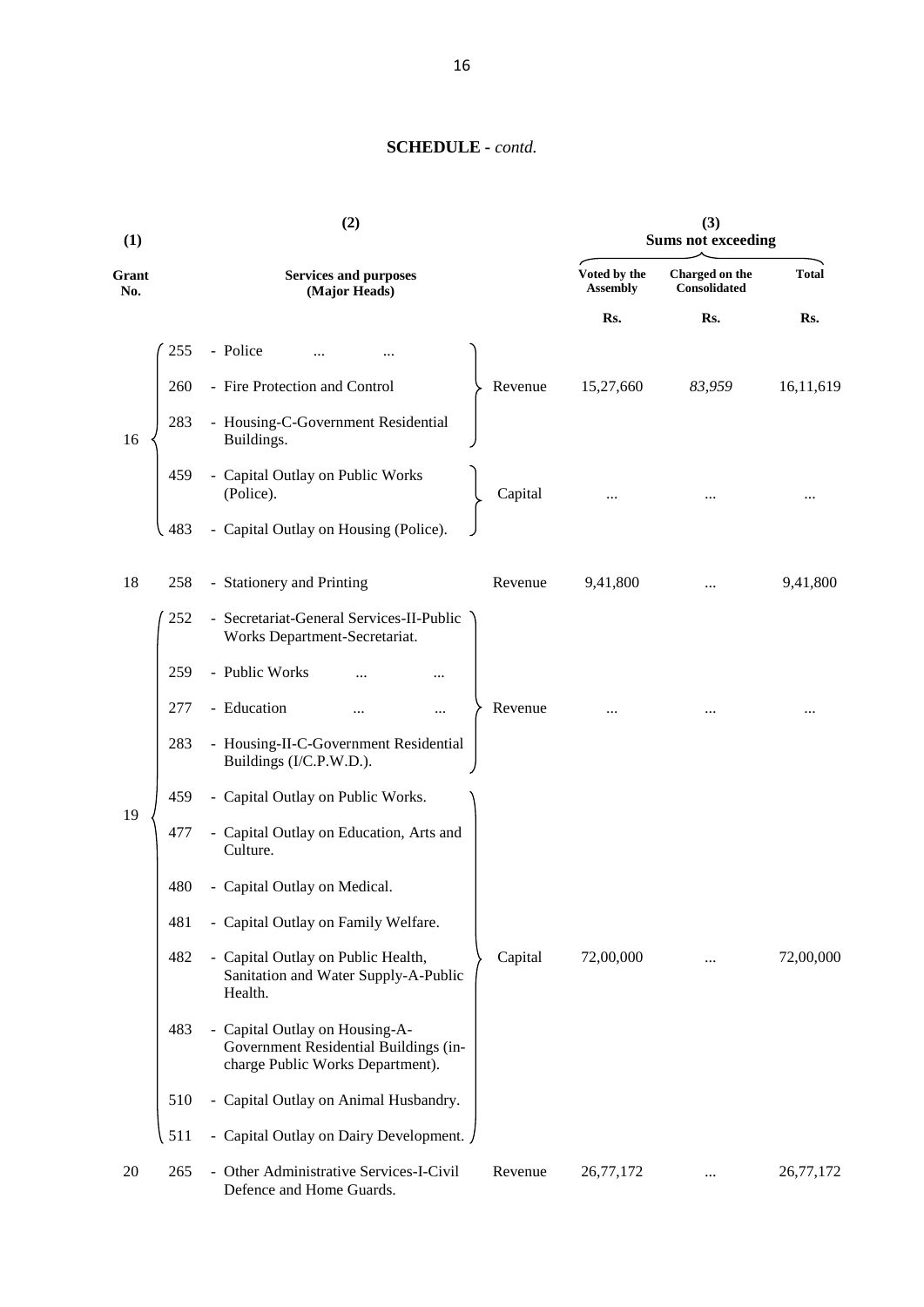| (1)          |                          | (2)                                                                                                               |         |                                 | (3)<br><b>Sums not exceeding</b> |              |
|--------------|--------------------------|-------------------------------------------------------------------------------------------------------------------|---------|---------------------------------|----------------------------------|--------------|
| Grant<br>No. |                          | <b>Services and purposes</b><br>(Major Heads)                                                                     |         | Voted by the<br><b>Assembly</b> | Charged on the<br>Consolidated   | <b>Total</b> |
|              |                          |                                                                                                                   |         | Rs.                             | Rs.                              | Rs.          |
|              | 265                      | - Other Administrative Services-III-<br>Gazetteers and Statistical Memoirs.                                       |         |                                 |                                  |              |
| 21           | 268                      | - Miscellaneous General Services-<br>Pensions and Awards in consideration<br>of distinguished Services.           | Revenue | 1,30,21,314                     |                                  | 1,30,21,314  |
|              | 277<br>278<br>279<br>477 | - Education<br>- Art and Culture<br>- Scientific Services and Research.<br>- Capital Outlay on Education, Art and |         |                                 |                                  |              |
|              | 677                      | Culture.<br>- Loans for Education, Art and Culture.                                                               | Capital |                                 |                                  |              |
|              | 265                      | - Other Administrative Service-IV-<br>Census, Vital Statistics, Guest Houses,                                     |         |                                 |                                  |              |
| 22           | 283                      | etc.<br>Housing-II-C-Government Residential<br>Buildings (GAD).                                                   | Revenue | 2,00,000                        |                                  | 2,00,000     |
|              | 280                      | - Medical                                                                                                         |         |                                 |                                  |              |
|              | 281<br>282               | - Family Welfare<br>$\dddotsc$<br>- Public Health, Sanitation and Water<br>Supply-A-Public Health and             | Revenue | 94,78,851                       |                                  | 94,78,851    |
| 27           | 480<br>481               | Sanitation.<br>- Capital Outlay on Medical (Health).<br>- Capital Outlay on Family Welfare<br>(Health).           | Capital |                                 |                                  |              |
|              | 482                      | - Capital Outlay on Public Health,<br>Sanitation and Water Supply (Health).                                       |         |                                 |                                  |              |
|              | 283                      | - Housing-I-A-General and B-Housing                                                                               | Revenue | 4,35,600                        |                                  | 4,35,600     |
| 29           | 483<br>683               | Schemes.<br>- Capital Outlay on Housing (General).<br>- Loans for Housing.                                        | Capital |                                 |                                  |              |
| 31           | 284                      | - Urban Development-A-General-II-<br>Town and Regional Planning.                                                  | Revenue | 2,50,000                        |                                  | 2,50,000     |
|              | 483                      | - Capital Outlay on Housing-a-<br>Government Residential Buildings<br>$(TCP)$ .                                   | Capital |                                 |                                  |              |
|              | 484                      | Capital Outlay on Urban<br>Development-A-General.                                                                 |         |                                 |                                  |              |
| 32           | 285                      | - Information and Publicity                                                                                       | Revenue | 10,82,000                       |                                  | 10,82,000    |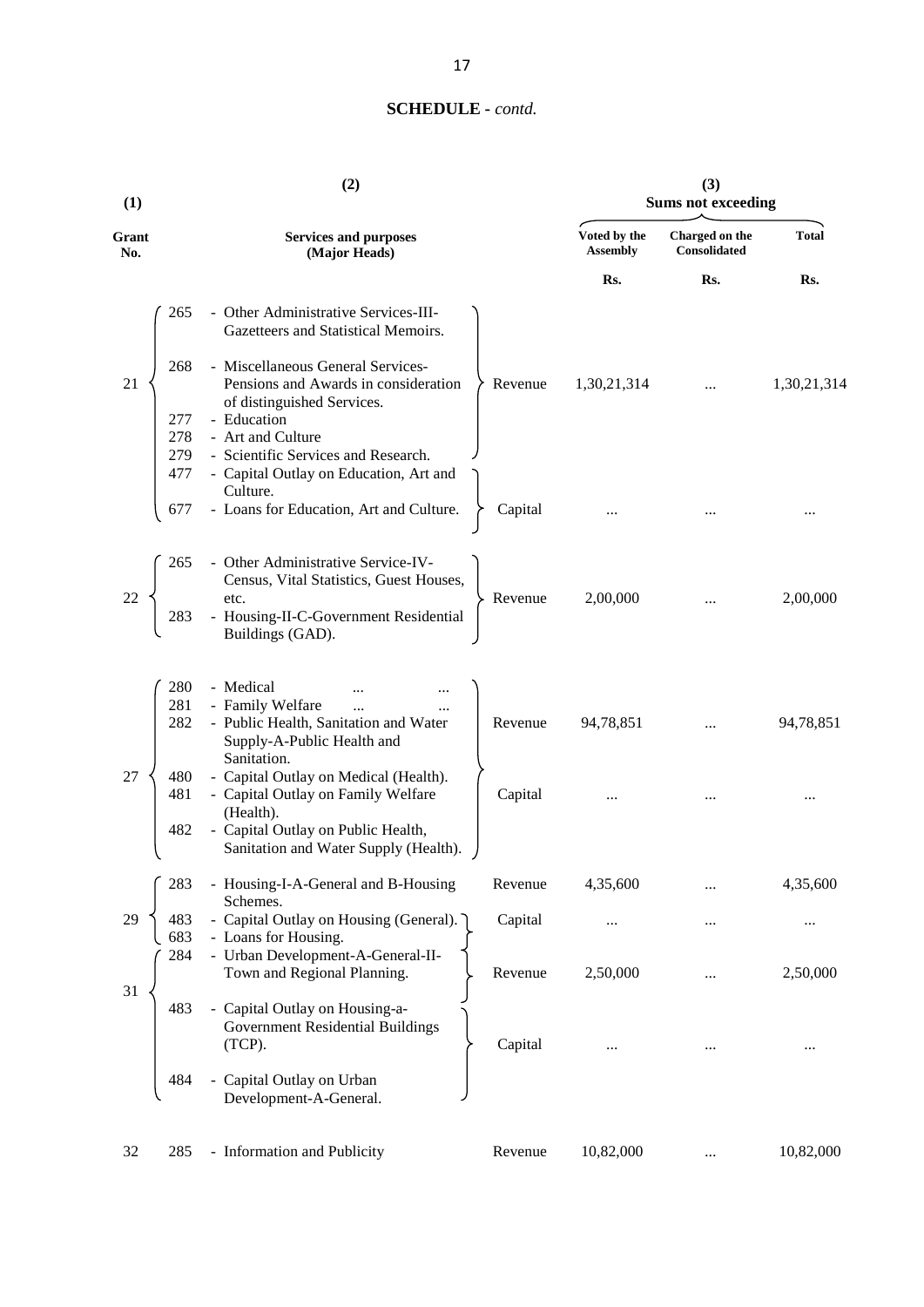| (1)          |            | (2)                                                                                                                                                                    |         |                                 | (3)<br><b>Sums not exceeding</b>      |              |
|--------------|------------|------------------------------------------------------------------------------------------------------------------------------------------------------------------------|---------|---------------------------------|---------------------------------------|--------------|
| Grant<br>No. |            | <b>Services and purposes</b><br>(Major Heads)                                                                                                                          |         | Voted by the<br><b>Assembly</b> | Charged on the<br><b>Consolidated</b> | <b>Total</b> |
|              |            |                                                                                                                                                                        |         | Rs.                             | Rs.                                   | Rs.          |
|              | 288        | - Social Security and Welfare-A-I-Civil<br>Supplies.                                                                                                                   | Revenue | 3,03,000                        |                                       | 3,03,000     |
|              | 309        | - Food                                                                                                                                                                 |         |                                 |                                       |              |
| 34           | 488        | - Capital Outlay on Social Security and<br>Welfare-E-Other Social Security and<br>Welfare Programmes-I-Civil Supplies<br>Schemes.                                      | Capital |                                 |                                       |              |
|              | 509        | - Capital Outlay on Food                                                                                                                                               |         |                                 |                                       |              |
|              | 298        | - Co-operation                                                                                                                                                         | Revenue |                                 |                                       |              |
|              | 498        | - Capital Outlay on Co-operation.                                                                                                                                      |         |                                 |                                       |              |
| 41           | 505        | - Capital Outlay on Agriculture.                                                                                                                                       | Capital | 1,30,000                        |                                       | 1,30,000     |
|              | 698<br>299 | - Loans to Co-operative Societies.<br>- Special and Backward Areas-C-North<br>Eastern Areas.                                                                           | Revenue | 5,37,000                        |                                       | 5,37,000     |
|              | 499        | - Capital Outlay on Special and<br>Backward Areas-C-North Eastern<br>Areas.                                                                                            |         |                                 |                                       |              |
| 42           | 699        | - Loans for Special and Backward                                                                                                                                       | Capital | 2,97,500                        |                                       | 2,97,500     |
|              | 305        | Areas-C-North Eastern Areas.<br>- Agriculture/306-I-Minor<br>Irrigation/295-Other Social and<br>Community Services/283-Housing-C-<br>Government Residential Buildings. | Revenue | 23,00,000                       |                                       | 23,00,000    |
| 45           | 505        | - Capital Outlay on Agricultural.                                                                                                                                      |         |                                 |                                       |              |
|              | 506        | - Capital Outlay on Minor Irrigation,<br>etc. (Agriculture).                                                                                                           |         |                                 |                                       |              |
|              | 515        | - Investments in Agricultural Financial<br>Institutions.                                                                                                               | Capital | 1,00,000                        |                                       | 1,00,000     |
|              | 705<br>308 | - Loans for Agriculture.<br>- Area Development.                                                                                                                        | Revenue |                                 | 15,000                                | 15,000       |
| 48           | 706        | - Loans for Minor Irrigation, Soil                                                                                                                                     | Capital |                                 | .                                     |              |
|              | 313        | Conservation and Area Development.<br>- Forest<br>                                                                                                                     | Revenue | 1,07,40,600                     |                                       | 1,07,40,600  |
| 52           |            |                                                                                                                                                                        |         |                                 |                                       |              |
|              | 513        | - Capital Outlay on Forest.                                                                                                                                            | Capital |                                 |                                       |              |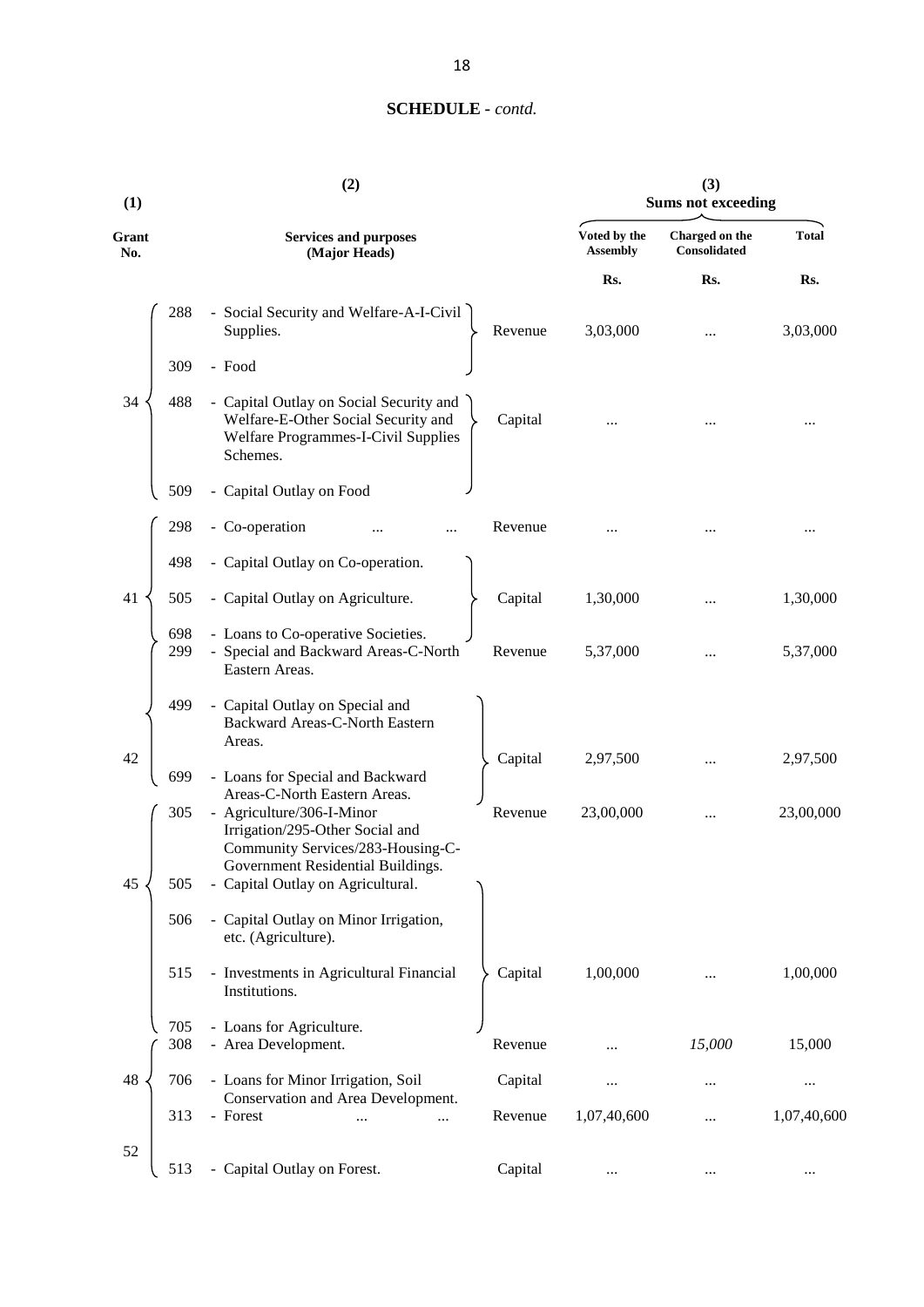| (1)          |            | (2)                                                                                                                      |         |                                 | (3)<br><b>Sums not exceeding</b>      |              |
|--------------|------------|--------------------------------------------------------------------------------------------------------------------------|---------|---------------------------------|---------------------------------------|--------------|
| Grant<br>No. |            | <b>Services and purposes</b><br>(Major Heads)                                                                            |         | Voted by the<br><b>Assembly</b> | Charged on the<br><b>Consolidated</b> | <b>Total</b> |
|              |            |                                                                                                                          |         | Rs.                             | Rs.                                   | Rs.          |
|              | 320        | - Industries                                                                                                             | Revenue | 3,00,000                        |                                       | 3,00,000     |
|              | 520        | - Capital Outlay on Industrial Research<br>and Development.                                                              |         |                                 |                                       |              |
|              | 522        | - Capital Outlay on Machinery and<br>Engineering Industries.                                                             |         |                                 |                                       |              |
| 54           | 526        | - Capital Outlay on Consumer<br>Industries.                                                                              | Capital |                                 |                                       |              |
|              | 720        | - Loans for Industrial Research and<br>Development.                                                                      |         |                                 |                                       |              |
|              | 321        | - Village and Small Industries-I-<br>Handloom and Sericulture and 283-<br>Housing-C-Government Residential<br>Buildings. | Revenue | 14,98,000                       |                                       | 14,98,000    |
|              | 521        | - Capital Outlay on Village and Small<br>Industries-I-Handloom and Sericulture.                                          |         |                                 |                                       |              |
| 55           | 698        | - Loans to Co-operative Societies.                                                                                       | Capital |                                 |                                       |              |
|              | 721<br>321 | - Loans for Village and Small<br>Industries-I-Handloom and Sericulture.<br>- Village and Small Industries-II-Small       | Revenue |                                 |                                       |              |
|              |            | Industries and 283-Housing-C-<br>Government Residential Buildings.                                                       |         |                                 |                                       |              |
| 56           | 521        | - Capital Outlay on Village and Small<br>Industries-II-Small Industries.                                                 | Capital | 10,00,000                       |                                       | 10,00,000    |
|              | 721        | - Loans for Village and Small<br>Industries-II-Small Industries.                                                         |         |                                 |                                       |              |
|              | 339        | - Tourism<br>                                                                                                            | Revenue | 5,00,000                        |                                       | 50,00,000    |
| 59           | 544        | - Capital Outlay on Other Transport and<br>Communication Services.                                                       | Capital | 18,42,000                       |                                       | 18,42,000    |
| 61           | 766        | - Loans to Government Servants.                                                                                          | Capital | 32,04,500                       |                                       | 32,04,500    |
|              |            | <b>Total</b>                                                                                                             |         | 7,48,35,133                     | 13,81,949                             | 7,62,17,088  |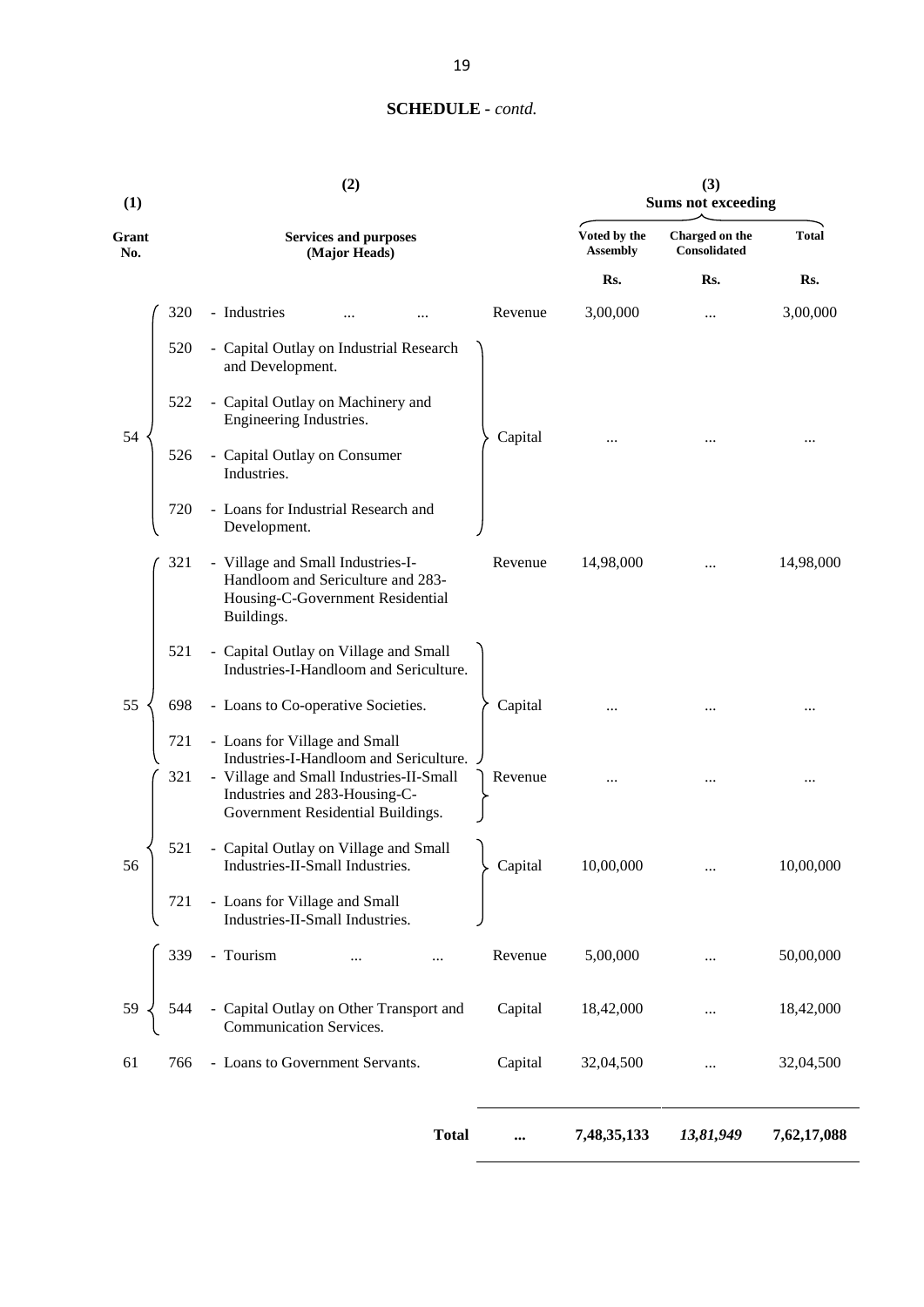#### **MEGHALAYA ACT 5 OF 1986**

#### **THE MEGHALAYA APPROPRIATION (VOTE-ON-ACCOUNT) ACT, 1986**

**(As passed by the Assembly)**

[Received the assent of the Governor on the  $25<sup>th</sup>$  March, 1986]

(Published in the *Gazette of Meghalaya*, Extraordinary, dated  $27<sup>th</sup>$  March, 1986)

**An**

**Act**

#### **to provide for the withdrawal of certain further sums from and out of the Consolidated Fund of Meghalaya for the services of a part of financial year 1986-87.**

Be it enacted by the Legislature of Meghalaya in the Thirty-sixth Year of the Republic of India as follows:-

Short title. 1. This Act may be called the Meghalaya Appropriation (Vote-On-Account) Act, 1986.

Withdrawal of Rs.66, 27, ,74, 225 from and out of the Consolidated Fund of Meghalaya for the financial year 1986-87.

- 2. From and out of the Consolidated Fund of Meghalaya there may be withdrawn sums not exceeding those specified in column (3) of the Schedule amounting in the aggregate to the sum of sixty-six crores, twenty-seven lakhs, seventy-four thousand, two hundred and twentyfive rupees towards defraying the several charges which will come in course of payment during the period of three months beginning on the first day of April, 1986 in respect of the services specified in column (2) of the Schedule.
- Appropriation. 3. The sums authorised to be paid and applied from and out of the Consolidated Fund of Meghalaya by this Act, shall be appropriated for the services and purposes expressed in the Schedule in relation to financial year, 1986-87.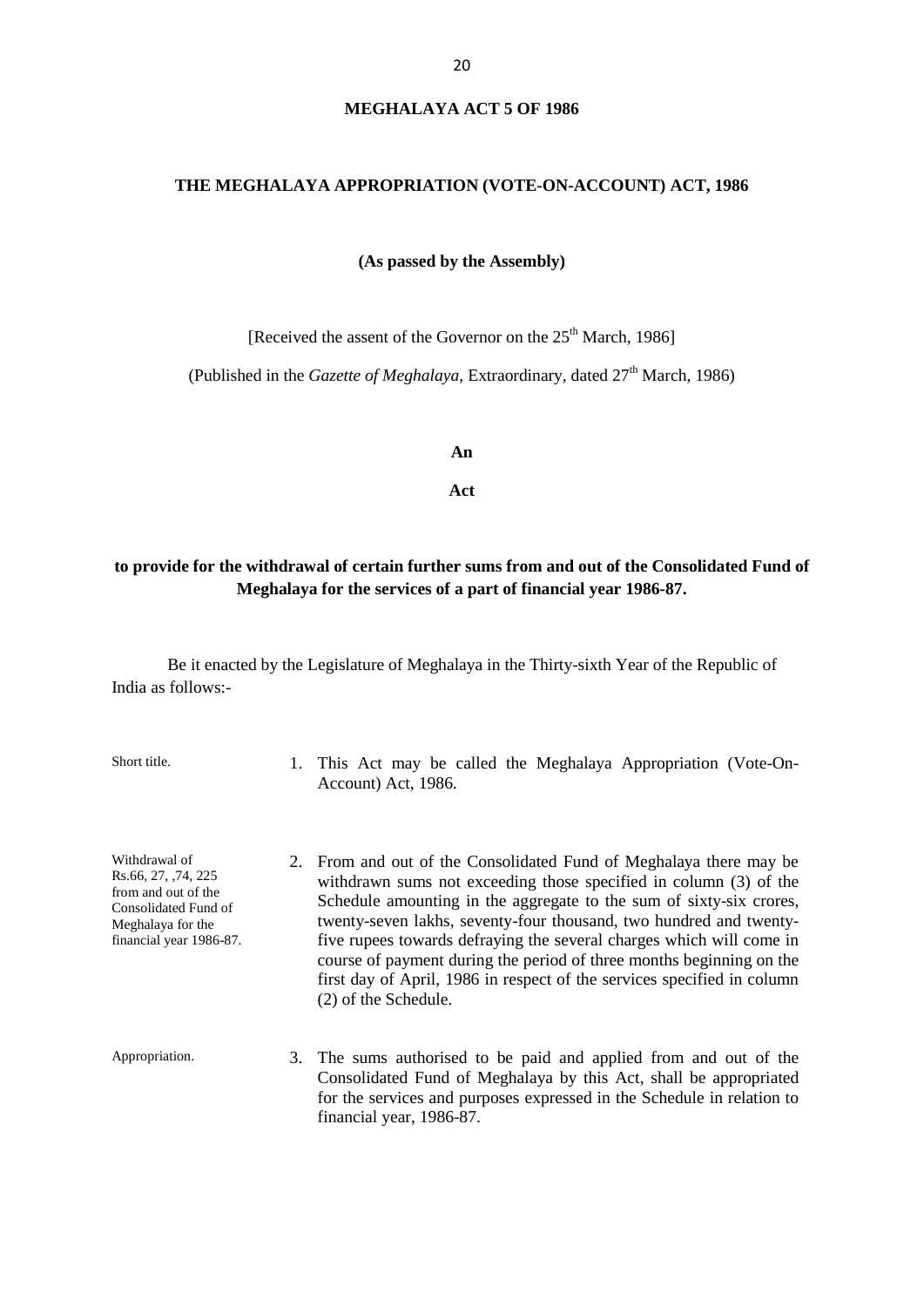## **SCHEDULE**

## **(***See* **Sections 2 and 3)**

| (1)            | (2)                                                                            |         | (3)<br><b>Sums not exceeding</b><br>Voted by the<br>Charged on the<br><b>Total</b> |              |           |
|----------------|--------------------------------------------------------------------------------|---------|------------------------------------------------------------------------------------|--------------|-----------|
| Grant<br>No.   | <b>Services and purposes</b><br>(Major Heads)                                  |         | <b>Assembly</b>                                                                    | Consolidated |           |
|                |                                                                                |         | Rs.                                                                                | Rs.          | Rs.       |
| $\mathbf{1}$   | 211<br>- Parliament/State/Union Territory<br>Legislatures-B-State Legislature. | Revenue | 18,95,500                                                                          | 68,750       | 19,64,250 |
| $\overline{2}$ | 212<br>Governor<br>÷.<br>$\cdots$<br>                                          | Revenue | 2,500                                                                              | 13,37,500    | 13,40,000 |
| 3              | - Council of Ministers<br>213<br>$\ddotsc$                                     | Revenue | 14,22,500                                                                          | $\dddotsc$   | 14,22,500 |
| $\overline{4}$ | - Administration of Justice<br>214<br>$\ddotsc$                                | Revenue | 10,41,000                                                                          | 2,16,500     | 12,57,500 |
| 5              | 215<br>- Elections<br>$\cdots$<br>$\cdots$                                     | Revenue | 13,00,500                                                                          | $\cdots$     | 13,00,500 |

|   | 229<br>288 | - Land Revenue<br>- Social Security and Welfare-B-II-<br>Relief and Rehabilitation of Displaced<br>Persons.                     |         |           |          |           |
|---|------------|---------------------------------------------------------------------------------------------------------------------------------|---------|-----------|----------|-----------|
|   | 289        | - Relief on account of Natural<br>Calamities.                                                                                   | Revenue | 31,25,500 | $\cdots$ | 31,25,500 |
| 6 | 295        | - Other Social and Community Services.                                                                                          |         |           |          |           |
|   | 304        | - Other General Economic Services-III-<br>Land Ceilings.                                                                        |         |           |          |           |
|   | 688        | - Loans for Social Security and Welfare-<br>III-Welfare of Scheduled Castes,<br>Scheduled Tribes and Other Backward<br>Classes. | Capital | 5,000     |          | 5,000     |
|   | 695        | - Loans for Other Social and<br>Community Services.                                                                             |         |           |          |           |
|   | 705        | - Loans for Agriculture.                                                                                                        |         |           |          |           |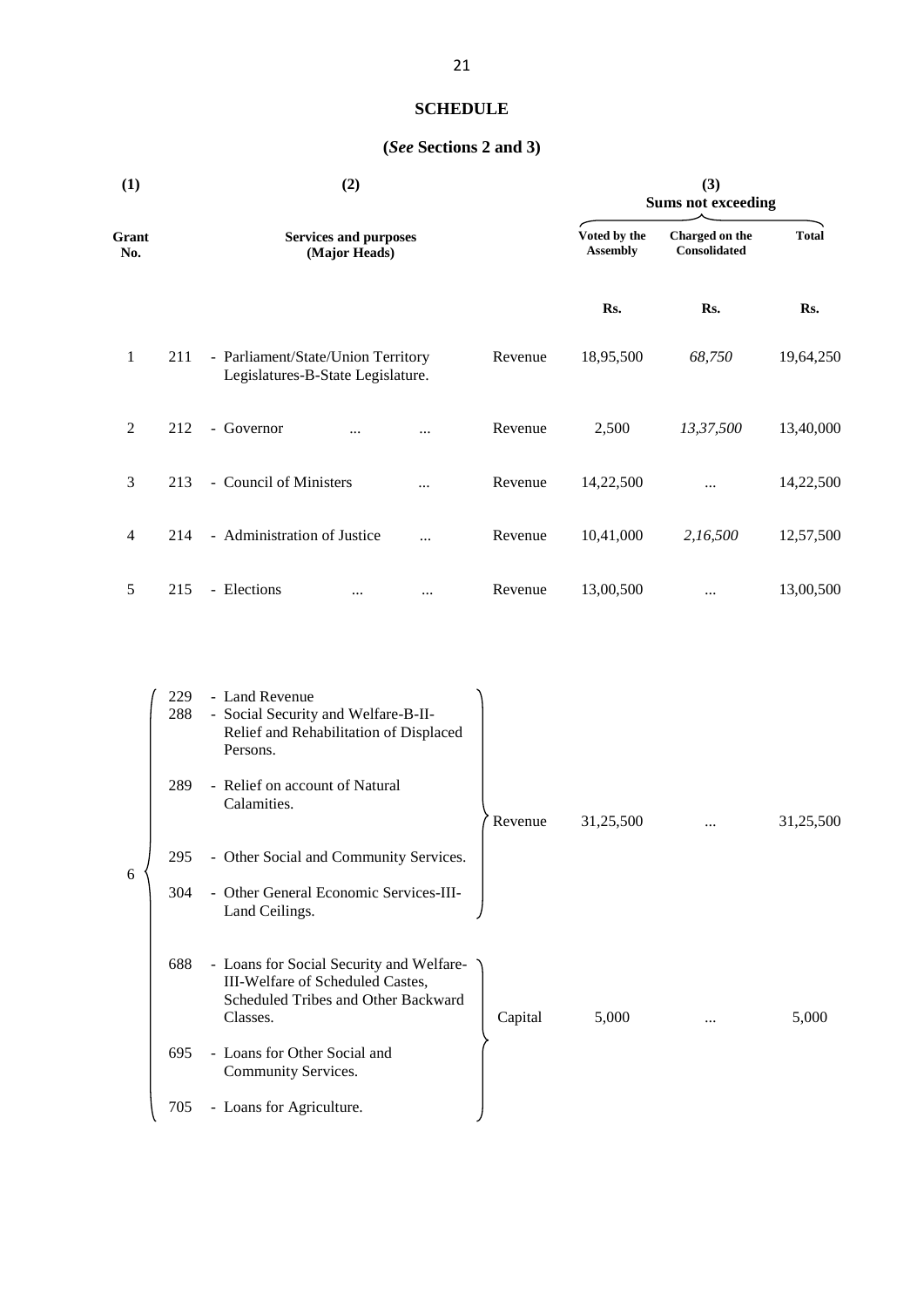| (1)          |     | (2)                                                                                         |         |                                 | (3)<br><b>Sums not exceeding</b>      |              |
|--------------|-----|---------------------------------------------------------------------------------------------|---------|---------------------------------|---------------------------------------|--------------|
| Grant<br>No. |     | <b>Services and purposes</b><br>(Major Heads)                                               |         | Voted by the<br><b>Assembly</b> | Charged on the<br><b>Consolidated</b> | <b>Total</b> |
|              |     |                                                                                             |         | Rs.                             | Rs.                                   | Rs.          |
| 7            | 230 | - Stamps and Registration.                                                                  | Revenue | 1,29,500                        |                                       | 1,29,500     |
| 8            | 239 | - State Excise                                                                              | Revenue | 11,15,500                       |                                       | 11,15,500    |
| 9            | 240 | - Sales Tax and 245-I-Other Taxes and<br>Duties on Commodities and Services.                | Revenue | 8,13,000                        |                                       | 8,13,000     |
|              | 241 | - Taxes on Vehicles                                                                         |         |                                 |                                       |              |
|              | 265 | - Other Administrative Service-II-Motor<br>Garages, etc.                                    | Revenue | 15,85,250                       |                                       | 15,85,250    |
| 10           | 338 | - Roads and Water Transport Services.                                                       |         |                                 |                                       |              |
|              | 538 | - Capital Outlay on Road and Water<br>Transport Services, etc.                              | Capital | 57,89,500                       |                                       | 57,89,500    |
|              | 245 | - Other Taxes and Duties on<br>Commodities and Services-II-<br>Inspectorate of Electricity. |         |                                 |                                       |              |
| 11           | 331 | - Water and Power Development<br>Services-B-Power Development.                              | Revenue | 26, 34, 250                     |                                       | 26, 34, 250  |
|              | 734 | - Loans for Power Projects                                                                  | Capital | 2,26,50,000                     |                                       | 2,26,50,000  |
| 12           | 247 | - Other Fiscal Services-Promotion of<br>Small Savings.                                      | Revenue | 35,750                          | $\cdots$                              | 35,750       |
|              | 248 | - Appropriation of Reduction or                                                             | Revenue |                                 |                                       |              |
|              | 249 | Avoidance of Debt (Charged)<br>- Interest Payments (Charged)                                | Revenue |                                 | 2,61,62,125                           | 2,61,62,125  |
|              | 251 | - Public Service Commission (Charged).                                                      | Revenue |                                 | 3,11,250                              | 3,11,250     |
|              | 252 | - Secretariat-General services-I-Civil<br>Departments.                                      |         |                                 |                                       |              |
| 13           | 276 | - Secretariat-Social and Community<br>Services-I-Civil Departments.                         | Revenue | 77,65,750                       |                                       | 77,65,750    |
|              | 296 | - Secretariat-Economic Services-I-Civil<br>Departments.                                     |         |                                 |                                       |              |
| 14           | 253 | - District Administration                                                                   | Revenue | 28,52,000                       | $\ddotsc$                             | 28,52,000    |
| 15           | 254 | - Treasury and Accounts<br>Administration.                                                  | Revenue | 14,84,000                       |                                       | 14,84,000    |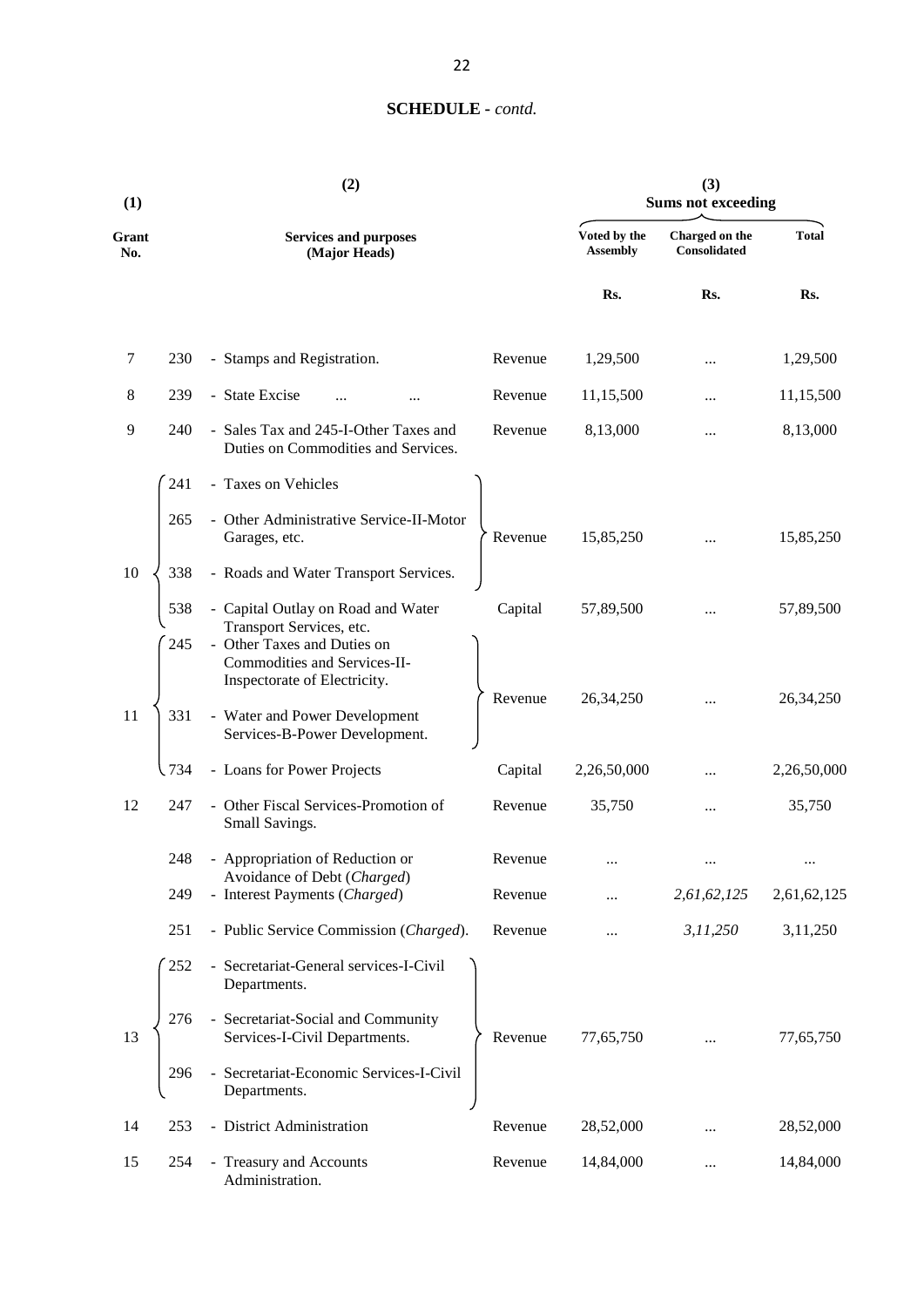| (1)          |                   | (2)                                                                                                                                                  |         |                                 | (3)<br><b>Sums not exceeding</b>      |              |
|--------------|-------------------|------------------------------------------------------------------------------------------------------------------------------------------------------|---------|---------------------------------|---------------------------------------|--------------|
| Grant<br>No. |                   | <b>Services and purposes</b><br>(Major Heads)                                                                                                        |         | Voted by the<br><b>Assembly</b> | Charged on the<br><b>Consolidated</b> | <b>Total</b> |
|              |                   |                                                                                                                                                      |         | Rs.                             | Rs.                                   | Rs.          |
|              | 255               | - Police                                                                                                                                             |         |                                 |                                       |              |
|              | 260               | - Fire Protection and Control                                                                                                                        | Revenue | 4,04,40,250                     |                                       | 4,04,40,250  |
|              | 283               | - Housing-C-Government Residential<br>Buildings.                                                                                                     |         |                                 |                                       |              |
| 16           | 459               | - Capital Outlay on Public Works<br>(Police).                                                                                                        |         |                                 |                                       |              |
|              | 483               | - Capital Outlay on Housing (Police).                                                                                                                | Capital | 74,97,250                       |                                       | 74,97,250    |
|              | 256               | - Jails                                                                                                                                              | Revenue | 8,98,250                        |                                       | 8,98,250     |
| 17           | 459               | - Capital Outlay on Public Works (Jails).                                                                                                            | Capital | 12,90,000                       |                                       | 12,90,000    |
|              | 258               | - Stationery and Printing                                                                                                                            | Revenue | 31,98,750                       |                                       | 31,98,750    |
| 18           | 459               | - Capital Outlay on Public Works.                                                                                                                    |         |                                 |                                       |              |
|              | 483               | - Capital Outlay on Housing-A-                                                                                                                       | Capital | 7,88,750                        |                                       | 7,88,750     |
|              | 252<br>259        | Government residential Buildings.<br>- Secretariat-General Services-II-Public<br>Works Department-Secretariat.<br>- Public Works<br>                 |         |                                 |                                       |              |
|              | 277               | - Education<br>                                                                                                                                      | Revenue | 2,19,47,000                     |                                       | 2,19,47,000  |
|              | 283               | - Housing-II-C-Government Residential<br>Buildings (I/C.P.W.D.).                                                                                     |         |                                 |                                       |              |
|              | 459<br>477<br>480 | - Capital Outlay on Public Works.<br>- Capital Outlay on Education, Arts and<br>Culture.<br>- Capital Outlay on Medical                              |         |                                 |                                       |              |
| 61           | 481<br>482        | - Capital Outlay on Family Welfare.<br>- Capital Outlay on Public Health,<br>Sanitation and Water Supply-a-Public<br>Health.                         | Capital | 1,79,20,000                     |                                       | 1,79,20,000  |
|              | 483<br>510        | - Capital Outlay on Housing-a-<br>Government Residential Buildings (in-<br>charge Public Works Department).<br>- Capital Outlay on Animal Husbandry. |         |                                 |                                       |              |
|              | 511               | - Capital Outlay on Dairy Development.                                                                                                               |         |                                 |                                       |              |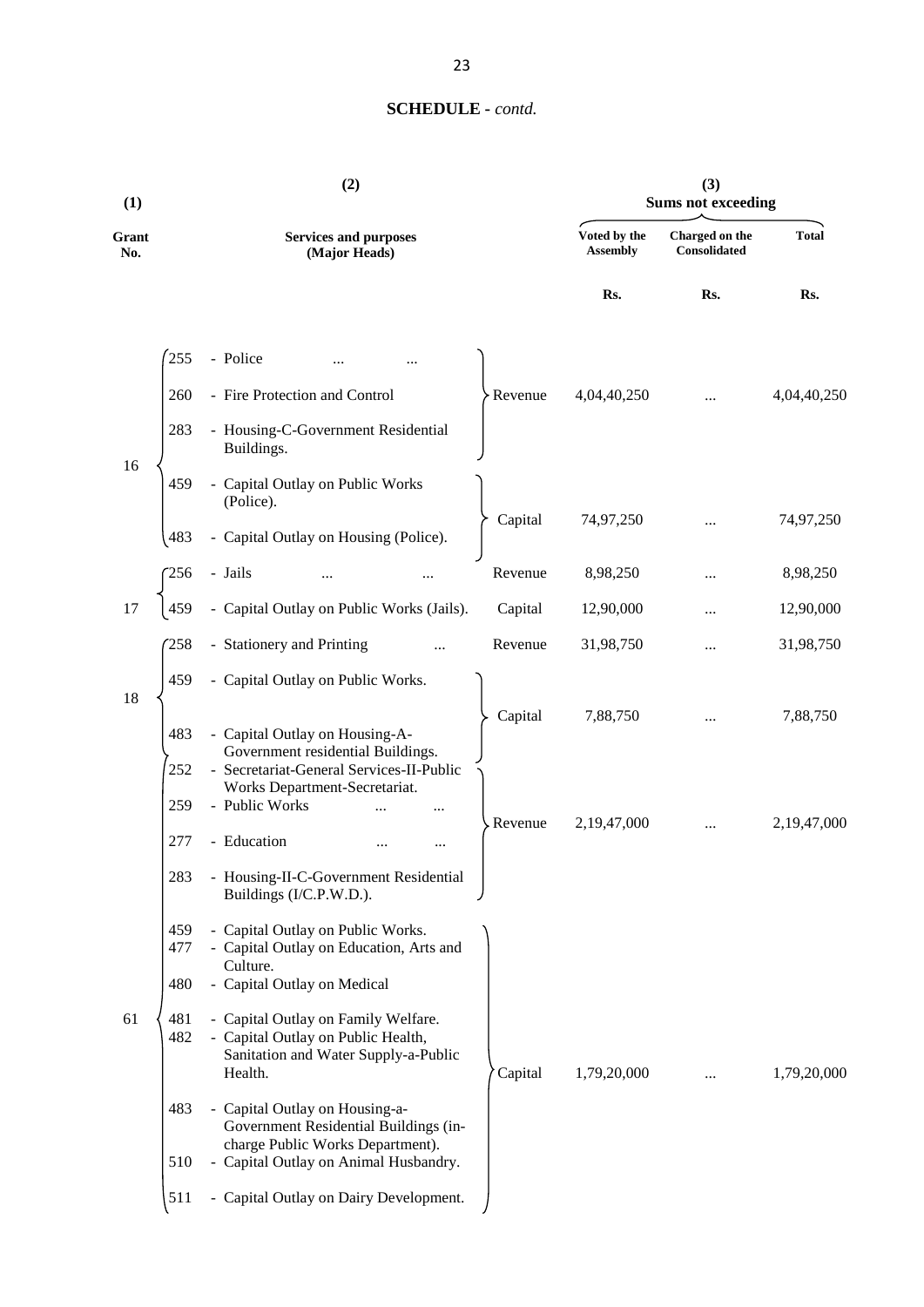| (1)          | (2)                                                                                                                                                                                                                               |                                 | (3)<br><b>Sums not exceeding</b> |              |  |  |
|--------------|-----------------------------------------------------------------------------------------------------------------------------------------------------------------------------------------------------------------------------------|---------------------------------|----------------------------------|--------------|--|--|
| Grant<br>No. | <b>Services and purposes</b><br>(Major Heads)                                                                                                                                                                                     | Voted by the<br><b>Assembly</b> | Charged on the<br>Consolidated   | <b>Total</b> |  |  |
|              |                                                                                                                                                                                                                                   | Rs.                             | Rs.                              | Rs.          |  |  |
| 20           | - Other Administration Services-I-Civil<br>265<br>Defence and Home Guards.                                                                                                                                                        | Revenue<br>45,75,000            |                                  | 45,75,000    |  |  |
|              | 265<br>- Other Administrative Services-III-<br>Gazetteers and Statistical Memoirs.<br>268<br>- Miscellaneous General Services-<br>Pensions and Awards in consideration                                                            |                                 |                                  |              |  |  |
| 21           | of distinguished Services.<br>- Education<br>277<br>$\dddotsc$<br>$\cdots$<br>278<br>- Art and Culture<br>$\cdots$<br><br>279<br>- Scientific Services and Research.<br>477<br>- Capital Outlay on Education, Art and<br>Culture. | 6,38,85,500<br>Revenue          |                                  | 6,38,85,500  |  |  |
|              | - Loans for Education, Art and Culture.<br>677<br>- Other Administrative Services-IV-<br>265<br>Census , Vital Statistics, Guest Houses,                                                                                          | Capital<br>60,73,750            |                                  | 60,73,750    |  |  |
| 22           | etc.<br>283<br>- Housing-II-C-Government Residential<br>Buildings (GAD).                                                                                                                                                          | Revenue<br>22,08,250            |                                  | 22,08,250    |  |  |
| 23           | - Other Administrative Services-V-<br>265<br>Miscellaneous Administrative<br>Services.                                                                                                                                            | Revenue<br>2,09,000             |                                  | 2,09,000     |  |  |
| 24           | - Pension and other Retirement Benefits.<br>266                                                                                                                                                                                   | Revenue<br>36,20,750            |                                  | 36,20,750    |  |  |
| 25           | 267<br>- Aid Materials and Equipments.<br>- Other Administrative Services-IV-<br>265                                                                                                                                              | 6,12,500<br>Revenue             | $\cdots$                         | 6,12,500     |  |  |
| 26           | State Lotteries.<br>- Miscellaneous General Services ,etc.<br>268<br>280<br>- Medical                                                                                                                                             | 37,500<br>Revenue               |                                  | 37,500       |  |  |
|              | 281<br>- Family Welfare<br>282<br>- Public Health, Sanitation and Water<br>Supply-A-Public Health and<br>Sanitation.                                                                                                              | 3, 39, 43, 250<br>Revenue       |                                  | 3,39,43,250  |  |  |
| 27           | 480<br>- Capital Outlay on Family Welfare<br>(Health).<br>- Capital Outlay on Family Welfare<br>481                                                                                                                               |                                 |                                  |              |  |  |
|              | (Health).<br>482<br>- Capital Outlay on Public Health and,<br>Sanitation and Water Supply (Health).                                                                                                                               | Capital<br>23,86,750            | $\cdots$                         | 23,86,750    |  |  |
|              | 282<br>- Public Health, Sanitation and Water<br>Supply-B-Sewerage and Water Supply.                                                                                                                                               | 1,71,03,500<br>Revenue          | $\cdots$                         | 1,71,03,500  |  |  |
| 28           | - Housing-C-Government Residential<br>283<br>Buildings.<br>- Capital Outlay on Housing-Public<br>482                                                                                                                              |                                 |                                  |              |  |  |
|              | Health, Engineering.<br>- Capital Outlay on Housing-Public<br>483<br>Health, Sanitation and Water Supply.                                                                                                                         | 3,13,87,500<br>Revenue          |                                  | 3,13,87,500  |  |  |
|              | - Loans for Public Health, Sanitation<br>682<br>and Water Supply.                                                                                                                                                                 |                                 |                                  |              |  |  |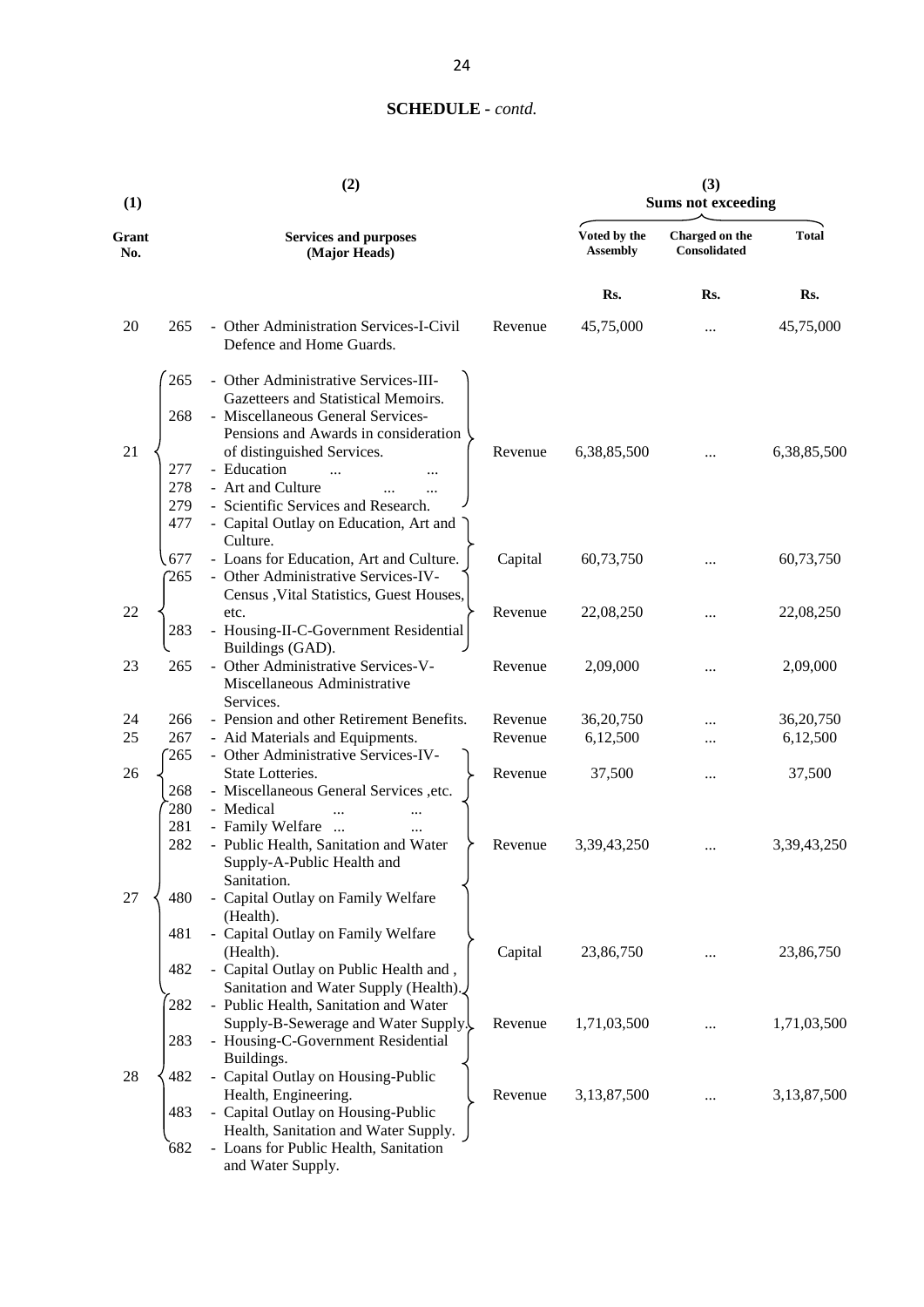| (1)          |                   | (2)                                                                                                                                                                                         |         |                                 | (3)<br><b>Sums not exceeding</b>      |              |
|--------------|-------------------|---------------------------------------------------------------------------------------------------------------------------------------------------------------------------------------------|---------|---------------------------------|---------------------------------------|--------------|
| Grant<br>No. |                   | <b>Services and purposes</b><br>(Major Heads)                                                                                                                                               |         | Voted by the<br><b>Assembly</b> | Charged on the<br><b>Consolidated</b> | <b>Total</b> |
|              |                   |                                                                                                                                                                                             |         | Rs.                             | Rs.                                   | Rs.          |
|              | 283               | - Housing-I-A-General and B-Housing<br>Schemes.                                                                                                                                             | Revenue | 6,87,000                        |                                       | 6,87,000     |
| 29           | 483<br>683        | - Capital Outlay on Housing (General).<br>- Loans for Housing.                                                                                                                              | Capital | 10,25,000                       |                                       | 10,25,000    |
| 30           |                   | - Urban Development-A-General-I-<br>Municipal Administration.                                                                                                                               | Revenue | 8,33,750                        |                                       | 8,33,750     |
|              | 684               | - Loans for Urban Development.                                                                                                                                                              | Capital |                                 |                                       | $\cdots$     |
| 31           | 284<br>483        | - Urban Development-A-General-II-<br>Town and Regional Planning.<br>- Capital Outlay on Housing-A-                                                                                          | Revenue | 22,40,750                       |                                       | 22,40,750    |
|              | 484               | Government Residential Buildings<br>(TCP).<br>- Capital Outlay on Urban<br>Development-A-General.                                                                                           | Capital | 8,75,000                        |                                       | 8,75,000     |
| 32           | 285               | - Information and Publicity                                                                                                                                                                 | Revenue | 13,37,500                       | $\cdots$                              | 13,37,500    |
| 33           | 287<br>287<br>287 | - Labour and Employment-I-A-Labour.<br>- Labour and Employment-II-A-Labour-<br>Inspectorate of Factorise and Steam<br>Boilers.<br>- Labour and Employment-II-B-<br>Employment and Training. | Revenue | 21,36,750                       |                                       | 21,36,750    |
|              | 287               | - Social Security and Welfare-A-I-Civil<br>Supplies.                                                                                                                                        | Revenue | 12,50,000                       |                                       | 12,50,000    |
| 34           | 309<br>488        | - Food<br>- Capital Outlay on Social Security and<br>Welfare-E-Other Social Security and<br>Welfare Programmes-I-Civil Supplies<br>Schemes.                                                 | Capital | 2,324                           |                                       | 2,324        |
|              | 509               | - Capital Outlay on Food.                                                                                                                                                                   |         |                                 |                                       |              |
|              | 288               | - Social Security and Welfare-B-II-<br>Relief and Rehabilitation of Displaced<br>Persons.                                                                                                   | Revenue |                                 |                                       |              |
| 35           | 688               | - Loans for Social Security and Welfare-<br>I-Relief Measures and Rehabilitation<br>Schemes.                                                                                                | Capital |                                 |                                       |              |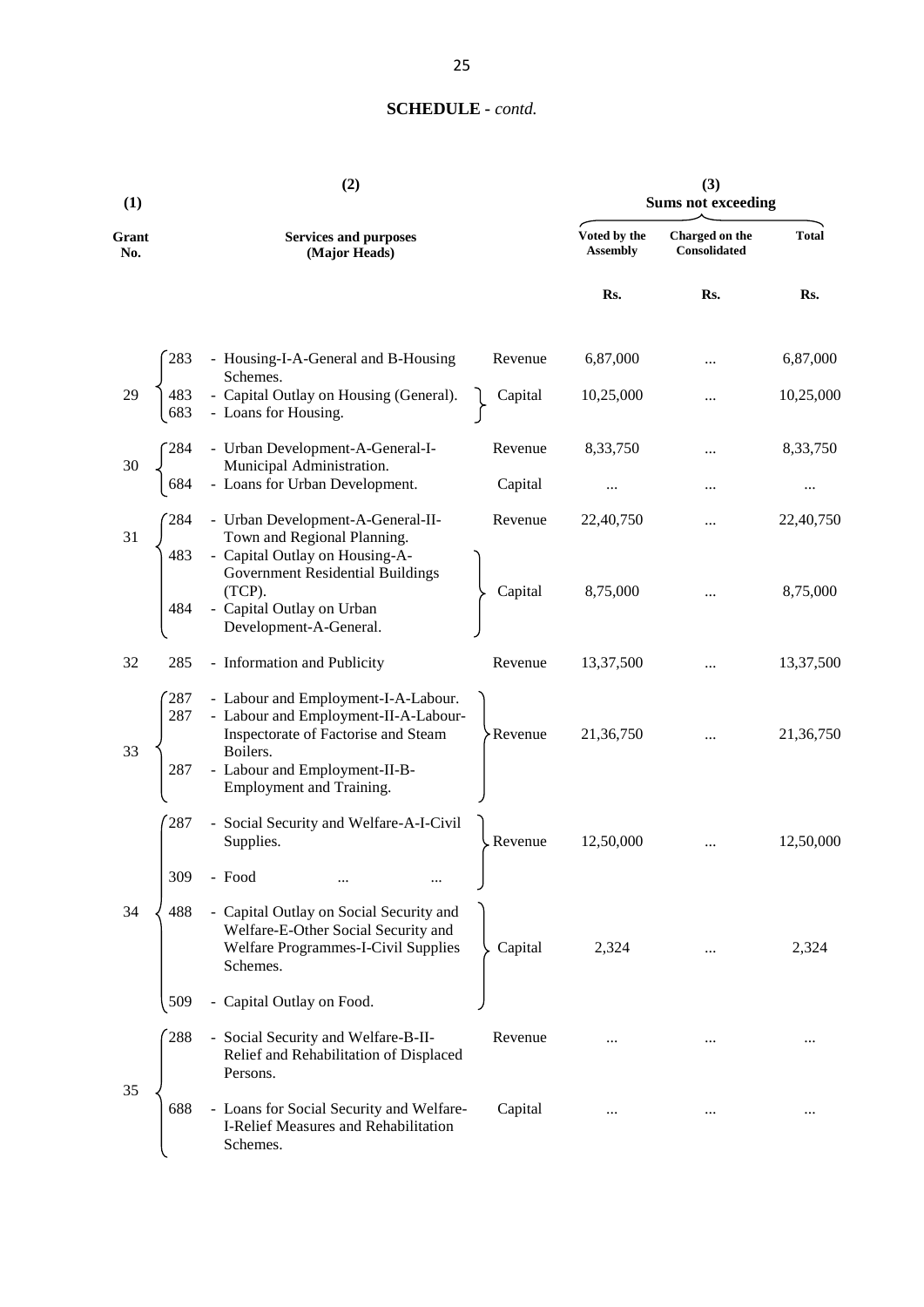| (1)          |     | (2)                                                                                                                                          |         | (3)<br><b>Sums not exceeding</b> |                                |              |
|--------------|-----|----------------------------------------------------------------------------------------------------------------------------------------------|---------|----------------------------------|--------------------------------|--------------|
| Grant<br>No. |     | <b>Services and purposes</b><br>(Major Heads)                                                                                                |         | Voted by the<br><b>Assembly</b>  | Charged on the<br>Consolidated | <b>Total</b> |
|              |     |                                                                                                                                              |         | Rs.                              | Rs.                            | Rs.          |
| 36           | 288 | - Social Security and Welfare-C-III-<br>Welfare of Scheduled Castes,<br>Scheduled Tribes and Other Backward<br>Classes and D-Social Welfare. | Revenue | 86,74,500                        |                                | 86,74,500    |
|              | 688 | - Loans for Social and Security and<br>Welfare-C-III-Welfare of Scheduled<br>Castes, Scheduled Tribes and Other<br>Backward Classes.         | Capital |                                  |                                |              |
| 37           | 288 | - Social Security and Welfare-E-Other<br>Social Security and Welfare<br>Programmes-Iv-Soldiers', Sailors' and<br>Airmen's Board.             | Revenue | 64,250                           | $\ddotsc$                      | 64,250       |
|              | 688 | - Loans for Social Security and Welfare-<br>II-Loans to Ex-Service Personnels.                                                               | Capital |                                  |                                |              |
| 38           | 288 | - Social Security and Welfare-E-Other<br>Social Security and Welfare<br>Programmes-V-Other Programmes.                                       | Revenue | 42,750                           | $\ldots$                       | 42,750       |
| 39           | 295 | - Other Social and Community Services.                                                                                                       | Revenue | 1,35,750                         |                                | 1,35,750     |
| 40           | 296 | - Secretariat-Economic Services-II-<br>Planning Boards and attached Offices.                                                                 | Revenue | 22,53,500                        |                                | 22,53,500    |
|              | 298 | - Co-operation<br>                                                                                                                           | Revenue | 49,31,500                        |                                | 49,31,500    |
|              | 498 | - Capital Outlay on Co-operation.                                                                                                            |         |                                  |                                |              |
| 41           | 505 | - Capital Outlay on Agriculture.                                                                                                             | Capital | 34,51,750                        |                                | 34,51,750    |
|              | 698 | - Loans to Co-operative Societies.                                                                                                           |         |                                  |                                |              |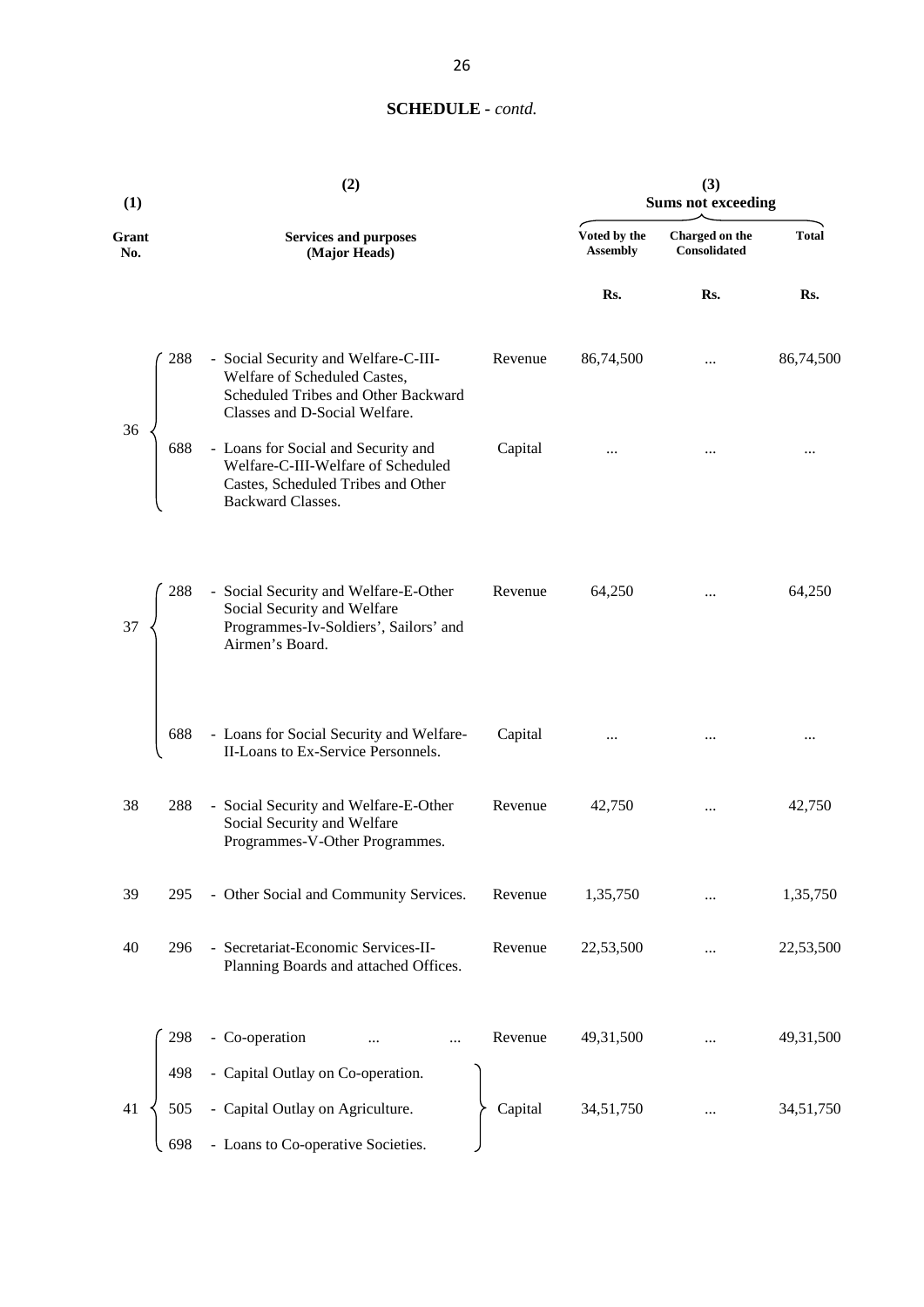| (1)          |                          | (2)                                                                                                                                                                                  | (3)<br><b>Sums not exceeding</b> |                                 |                                |              |
|--------------|--------------------------|--------------------------------------------------------------------------------------------------------------------------------------------------------------------------------------|----------------------------------|---------------------------------|--------------------------------|--------------|
| Grant<br>No. |                          | <b>Services and purposes</b><br>(Major Heads)                                                                                                                                        |                                  | Voted by the<br><b>Assembly</b> | Charged on the<br>Consolidated | <b>Total</b> |
|              |                          |                                                                                                                                                                                      |                                  | Rs.                             | Rs.                            | Rs.          |
|              | 299<br>499               | - Special and Backward Areas-C-North<br>Eastern Areas.<br>- Capital Outlay on Special and<br>Backward Areas-C-North Eastern<br>Areas.                                                | Revenue                          | 39,14,000                       |                                | 39,14,000    |
| 42           | 699                      | - Loans for Special and Backward<br>Areas-C-North Eastern Areas.                                                                                                                     | Capital                          | 1,63,44,250                     |                                | 1,63,44,250  |
| 43           | 304                      | - Other General Economic Services-I-<br>Economic Advice and Statistics.                                                                                                              | Revenue                          | 11,75,000                       |                                | 11,75,000    |
|              | 283                      | - Other General Economic Services-II-<br>Regulation of Weights and Measures.<br>- Housing-C-Government Residential<br>Buildings.                                                     | Revenue                          | 4,80,750                        |                                | 4,80,750     |
|              | 305                      | - Agriculture/306-I-Minor<br>Irrigation/295-Other Social and<br>Community Services/283-Housing-C-<br>Government Residential Buildings.                                               | Revenue                          | 1,83,23,750                     | $\cdots$                       | 1,83,23,750  |
| 45           | 505<br>506<br>515<br>705 | - Capital Outlay on Agriculture.<br>- Capital Outlay on Minor Irrigation,<br>etc. (Agricultural)<br>Investments in Agricultural Financial<br>Institutions.<br>- Loans of Agriculture | Capital                          | 1,31,45,750                     |                                | 1,31,45,750  |
|              | 306<br>333               | - Minor Irrigation-II-Works under<br>Embankment and Drainage Wing,<br>P.W.D. Minor Irrigation Projects.<br>- Irrigation, Navigation, Drainage and                                    | Revenue                          | 4,16,500                        | $\ddotsc$                      | 4,16,500     |
| 46           | 506                      | Flood Control Projects.<br>- Capital Outlay on Minor Irrigation,<br>Soil Conservation and Area<br>Development.                                                                       |                                  |                                 |                                |              |
|              | 533                      | Capital Outlay on Irrigation<br>Navigation, Drainage and Flood<br>Control Projects.                                                                                                  | Capital                          | 7,50,000                        |                                | 7,50,000     |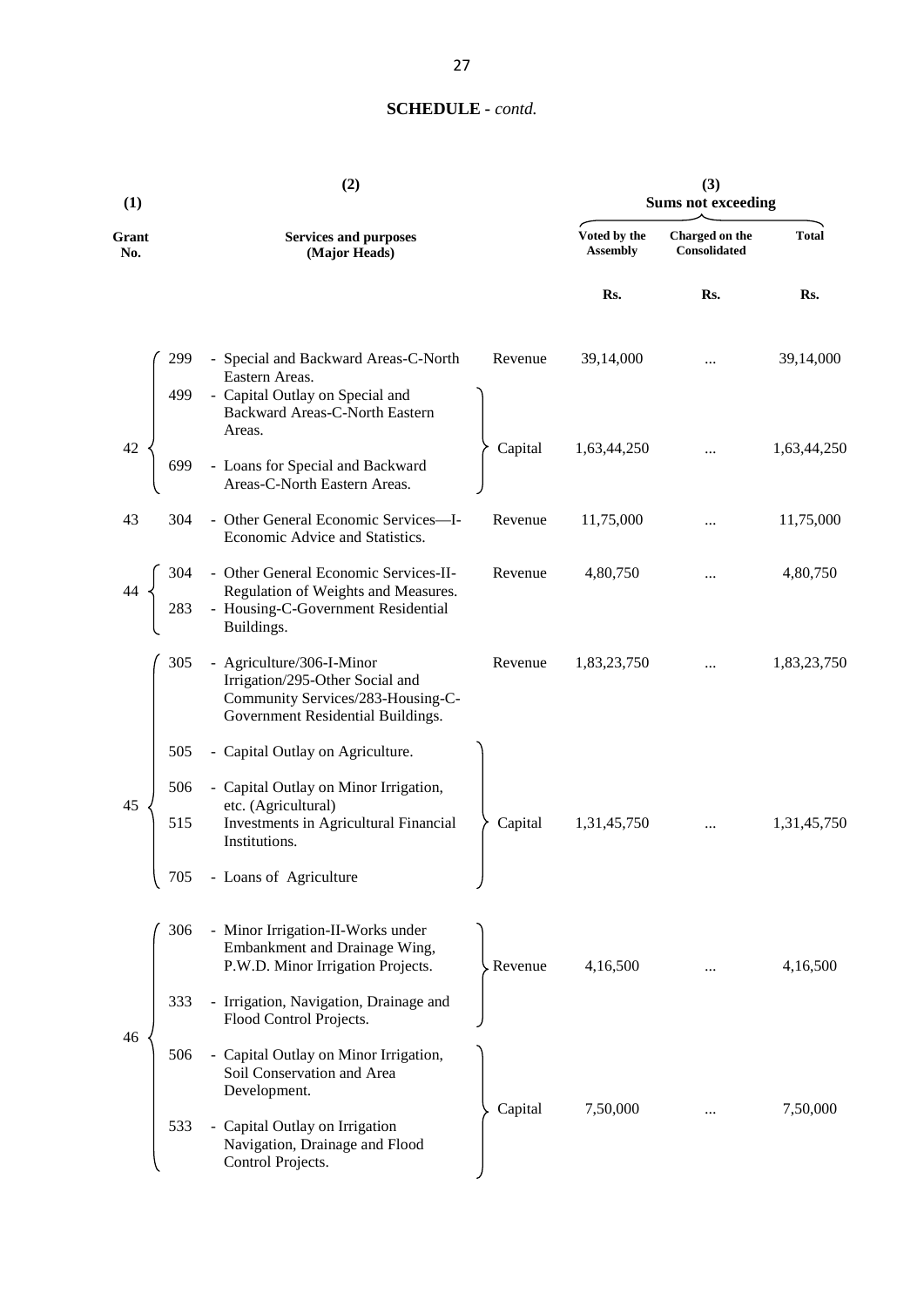| (1)          |     | (2)                                                                                                                   | (3)<br><b>Sums not exceeding</b> |                                 |                                       |              |
|--------------|-----|-----------------------------------------------------------------------------------------------------------------------|----------------------------------|---------------------------------|---------------------------------------|--------------|
| Grant<br>No. |     | <b>Services and purposes</b><br>(Major Heads)                                                                         |                                  | Voted by the<br><b>Assembly</b> | Charged on the<br><b>Consolidated</b> | <b>Total</b> |
|              |     |                                                                                                                       |                                  | Rs.                             | Rs.                                   | Rs.          |
| 47           | 307 | - Soil and Water Conservation and 283-<br>Housing-C-Government Residential<br>Buildings.                              | Revenue                          | 1,47,69,250                     | $\cdots$                              | 1,47,69,250  |
|              |     | - Area Development<br>$\ldots$                                                                                        | Revenue                          | 57,24,500                       |                                       | 57,24,500    |
|              |     | 706 - Alexander<br>2006 - Loans for Minor Irrigation Soil<br>Conservation and Area Development.                       | Capital                          | $\cdots$                        | $\ldots$                              |              |
| 49           |     | 310 - Animal Husbandry and 283-Housing-C-Government Residential Buildings.<br>710 - Loans for Animal Husbandry        | Revenue                          | 81,52,000                       | $\dddotsc$                            | 81,52,000    |
|              |     |                                                                                                                       | Capital                          |                                 | $\cdots$                              | $\cdots$     |
| 50           | 311 | - Dairy Development and 283-Housing-<br>C-Government Residential Buildings.                                           | Revenue                          | 19,96,750                       | $\cdots$                              | 19,96,750    |
| 51           | 312 | - Fisheries and 283-Housing -C-<br>Government Residential Buildings.                                                  | Revenue                          | 21,57,000                       | $\cdots$                              | 21,57,000    |
|              | 313 | - Forest                                                                                                              | Revenue                          | 2,91,62,000                     |                                       | 2,91,62,000  |
| 52           | 513 | - Capital Outlay on Forest.                                                                                           | Capital                          | 3,75,000                        |                                       | 3,75,000     |
|              | 314 | - Community Development-283-<br>Housing-C-Government Residential<br>Buildings and 288-Social Security and<br>Welfare. |                                  |                                 |                                       |              |
| 53           | 314 | - Community Development-II-C-Rural<br>Works Programme.                                                                | Revenue                          | 1,64,46,750                     |                                       | 1,64,46,750  |
|              | 714 | - Loans for Community Development.                                                                                    | Capital                          | $\cdots$                        |                                       |              |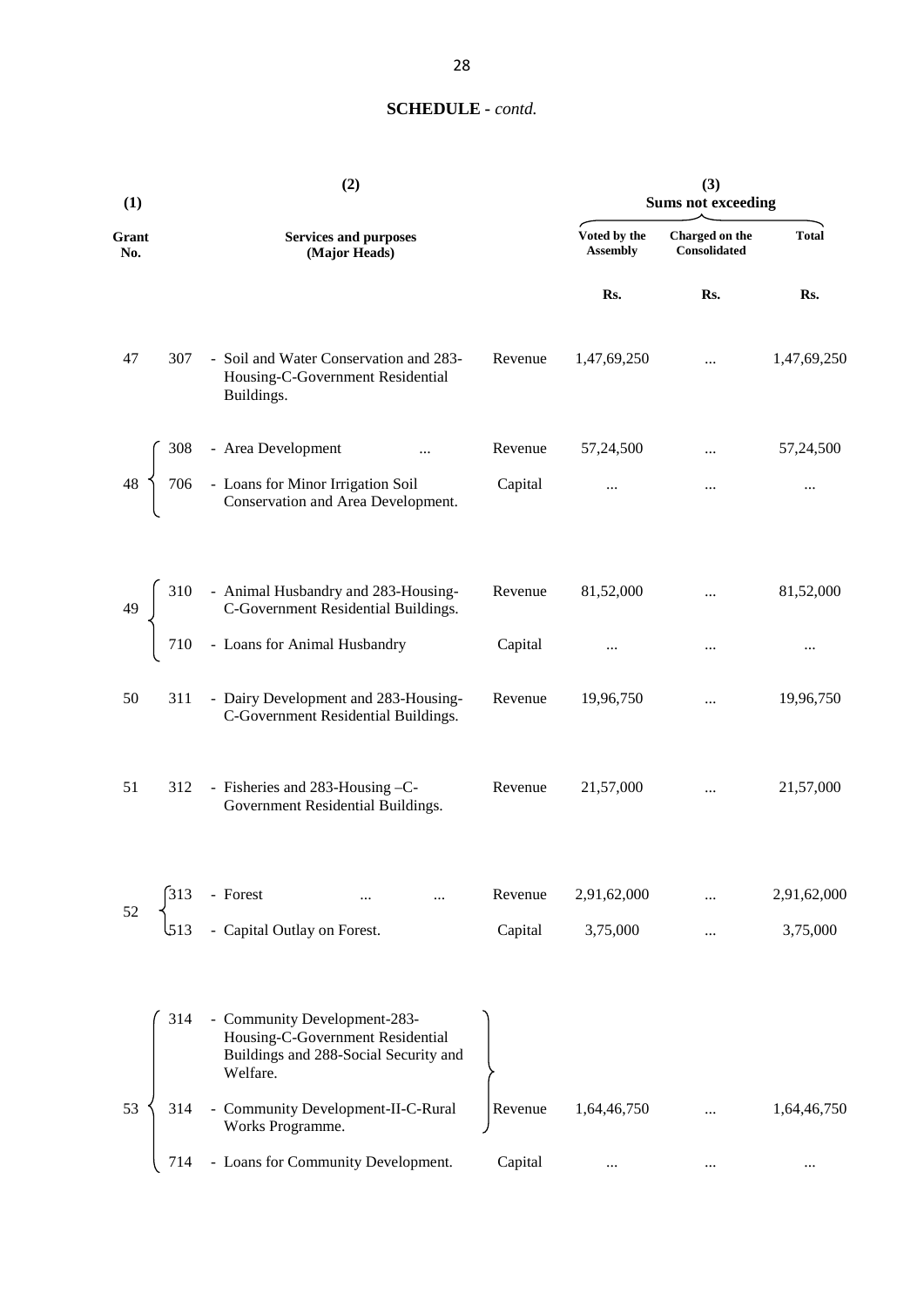| (1)          | (2)                                                                                                                                        |                                 | (3)<br><b>Sums not exceeding</b> |              |
|--------------|--------------------------------------------------------------------------------------------------------------------------------------------|---------------------------------|----------------------------------|--------------|
| Grant<br>No. | <b>Services and purposes</b><br>(Major Heads)                                                                                              | Voted by the<br><b>Assembly</b> | Charged on the<br>Consolidated   | <b>Total</b> |
|              |                                                                                                                                            | Rs.                             | Rs.                              | Rs.          |
|              | 320<br>- Industries<br>Revenue                                                                                                             | 14,50,750                       |                                  | 14,50,750    |
|              | 520<br>- Capital Outlay on Industrial Research<br>and Development.                                                                         |                                 |                                  |              |
|              | 522<br>- Capital Outlay on Machinery<br>Engineering Industries.                                                                            |                                 |                                  |              |
| 54           | Capital<br>526<br>- Capital Outlay on Consumer<br>Industries.                                                                              | 53,75,000                       |                                  | 53,75,000    |
|              | - Loans for Industrial Research and<br>720<br>Development                                                                                  |                                 |                                  |              |
|              | 321<br>- Village and Small Industries I-<br>Revenue<br>Handloom and Sericulture and 283-<br>Housing-C-Government Residential<br>Buildings. | 40,72,500                       |                                  | 40,72,500    |
|              | - Capital Outlay on Village and Small<br>521<br>Industries-I-Handloom and Sericulture.                                                     |                                 |                                  |              |
| 55           | 698<br>- Loans to Co-operative Societies.<br>Capital                                                                                       | 2,12,500                        | $\cdots$                         | 2,12,500     |
|              | - Loans for Village and Small<br>721<br>Industries-I-Handloom and Sericulture.                                                             |                                 |                                  |              |
|              | 321<br>- Village and Small Industries-II-Small<br>Industries and 283-Housing-C-<br>≻ Revenue<br>Government Residential Buildings.          | 55, 55, 750                     |                                  | 55,55,750    |
| 56           | - Capital Outlay on Village and Small<br>521<br>Industries-II-Small Industries.<br>Capital                                                 | 7,95,000                        |                                  | 7,95,000     |
|              | - Loans for Village and Small<br>721<br>Industries-II-Small Industries.                                                                    |                                 |                                  |              |
|              | 328<br>- Mines and Minerals-B-Regulation and<br>Revenue<br>Development of Mines.                                                           | 13,81,750                       |                                  | 13,81,750    |
| 57           | - Capital Outlay on Housing<br>483                                                                                                         |                                 |                                  |              |
|              | 528<br>- Capital Outlay on Mining and<br>Capital<br>Metallurgical Industries.                                                              | 1,50,000                        |                                  | 1,50,000     |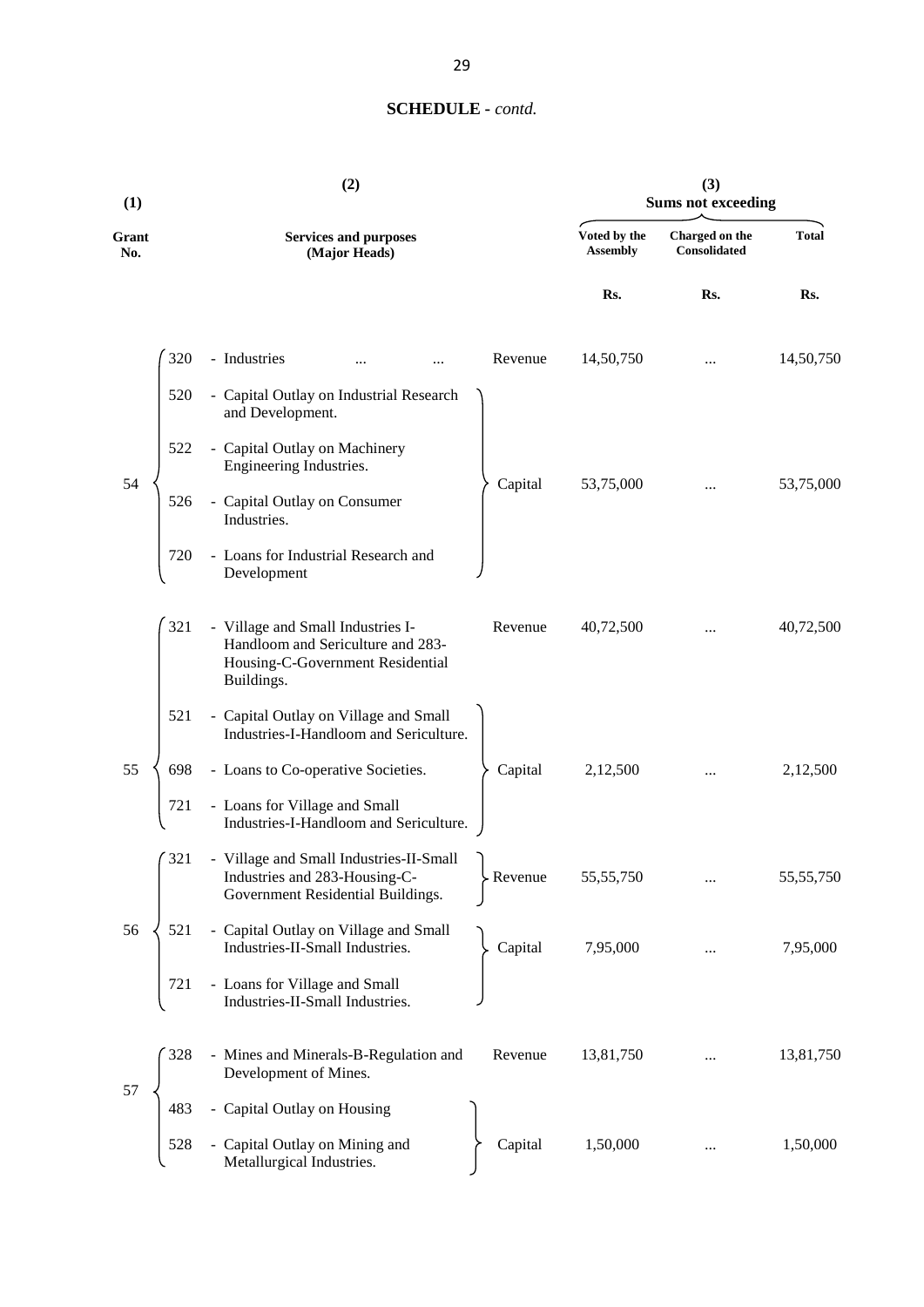| (1)                                   |     | (2)                                                                                                                                                 | (3)<br><b>Sums not exceeding</b> |                                 |                                |              |
|---------------------------------------|-----|-----------------------------------------------------------------------------------------------------------------------------------------------------|----------------------------------|---------------------------------|--------------------------------|--------------|
| Grant<br>No.                          |     | <b>Services and purposes</b><br>(Major Heads)                                                                                                       |                                  | Voted by the<br><b>Assembly</b> | Charged on the<br>Consolidated | <b>Total</b> |
|                                       |     |                                                                                                                                                     |                                  | Rs.                             | Rs.                            | Rs.          |
|                                       |     | - Roads and Bridges<br>$\ddotsc$                                                                                                                    | Revenue                          | 2,17,40,000                     |                                | 2,17,40,000  |
| $\begin{array}{c} 58 \\  \end{array}$ |     | - Capital Outlay on Roads and Bridges.                                                                                                              | Capital                          | 2,99,55,500                     |                                | 2,99,55,500  |
|                                       |     |                                                                                                                                                     | Revenue                          | 15,06,750                       |                                | 15,06,750    |
|                                       |     | $59\begin{cases}\n339 - \text{Tourism} & \dots & \dots \\ 544 - \text{Capital on Other Transport and Communication Services.} & \dots\n\end{cases}$ | Capital                          | 1,25,000                        |                                | 1,25,000     |
| 60                                    | 500 | - Investment in General Financial<br>Trading Institutions.                                                                                          | Capital                          | $\ldots$                        | $\cdots$                       | $\cdots$     |
|                                       | 603 | - Internal Debt of the State Government<br>(Charged).                                                                                               | Capital                          | $\cdots$                        | 5,49,43,925                    | 5,49,43,925  |
|                                       | 604 | - Loans and Advances from the Central<br>Government (Charged).                                                                                      | Capital                          | $\cdots$                        | 2,34,40,100                    | 2,34,40,100  |
| 61                                    | 766 | - Loans to Government Servants.                                                                                                                     | Capital                          | 33,78,750                       | $\cdots$                       | 33,78,750    |
| 62                                    |     | 767 - Miscellaneous Loans<br>$\cdots$                                                                                                               | Capital                          | $\ldots$                        | $\ldots$                       | $\cdots$     |
| 63                                    | 768 | - Inter-State Settlement<br>$\ddotsc$                                                                                                               | Capital                          | 16,36,500                       | $\cdots$                       | 16,36,500    |
| 64                                    | 769 | - Appropriation to Contingency Fund.                                                                                                                | Capital                          | $\ldots$                        | $\ldots$                       | $\cdots$     |
|                                       |     |                                                                                                                                                     |                                  |                                 |                                |              |

**Total ... 55,62,81,575** *10,64,92,650* **66,27,74,225**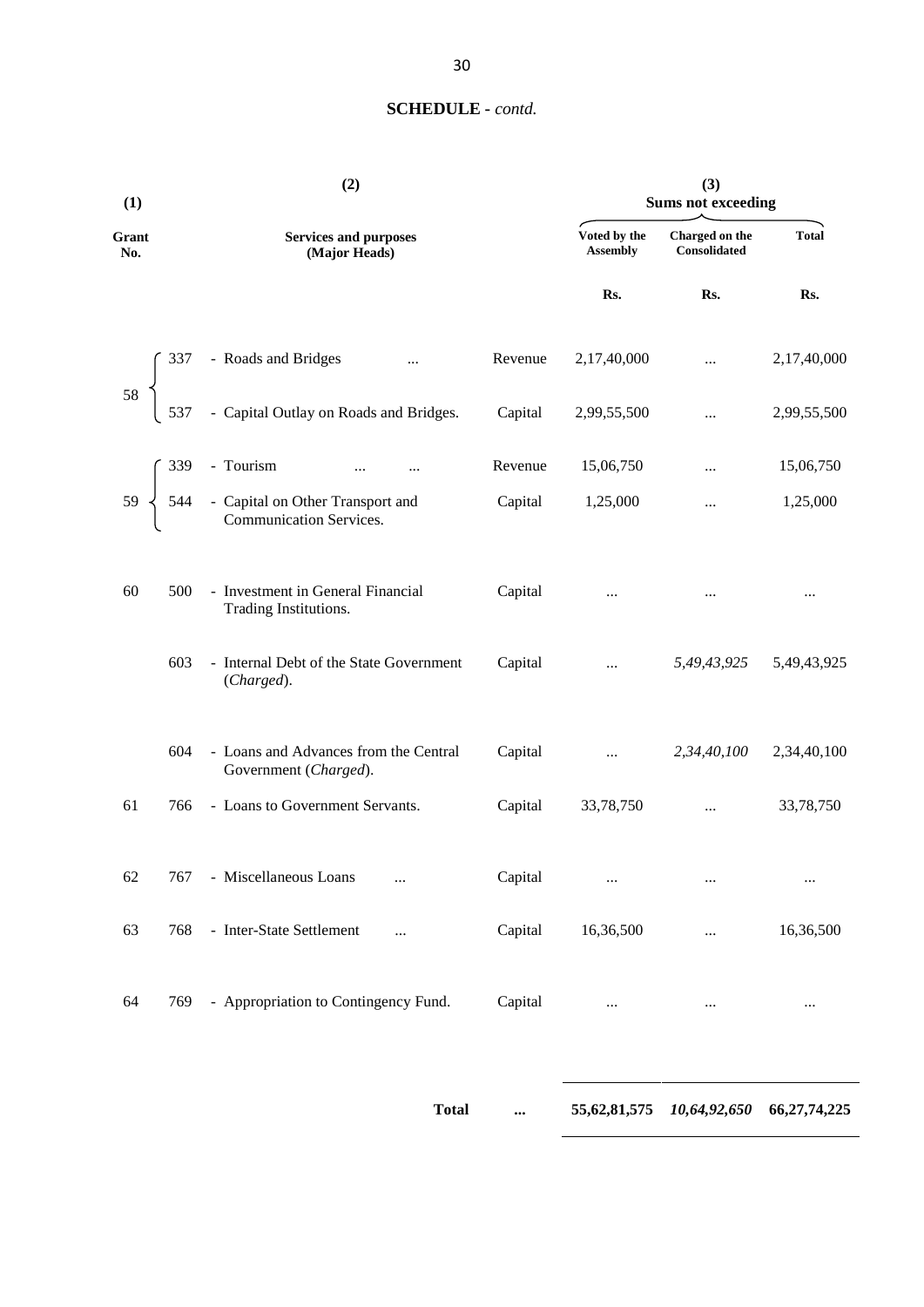#### **MEGHALAYA ACT 6 OF 1986**

#### **THE MEGHALAYA APPROPRIATION (No. II) ACT, 1986**

**(As passed by the Assembly)**

[Received the assent of the Governor on the 21<sup>st</sup> April, 1986]

(Published in the *Gazette of Meghalaya*, Extraordinary, dated 23rd April, 1986)

**An**

**Act**

#### **to authorise payment and appropriation of certain further sums from and out of the Consolidated Fund of Meghalaya for the services of the financial year ending on the thirty-first day of March 1987.**

Be it enacted by the Legislature of Meghalaya in the Thirty-sixth Year of the Republic of India as follows:-

| Short title and<br>Commencement.                                                                                                    |    | 1. (1) This Act may be called the Meghalaya Appropriation (No. II) Act,<br>1986.<br>(2) It shall be deemed to have come into force on the first day of<br>April, 1986.                                                                                                                                                                                                                                                                                                                                                                                                                                                                              |
|-------------------------------------------------------------------------------------------------------------------------------------|----|-----------------------------------------------------------------------------------------------------------------------------------------------------------------------------------------------------------------------------------------------------------------------------------------------------------------------------------------------------------------------------------------------------------------------------------------------------------------------------------------------------------------------------------------------------------------------------------------------------------------------------------------------------|
| Withdrawal of<br>Rs.2,65, 10, 96,900<br>from and out of the<br>Consolidated Fund of<br>Meghalaya for the<br>financial year 1986-87. |    | 2. From and out of the Consolidated Fund of Meghalaya there may be<br>paid and applied sums not exceeding those specified in column (3) of<br>the Schedule amounting in the aggregate [inclusive of the sum<br>specified in column (3) of the Schedule to the Meghalaya<br>Appropriation (Vote-on-Account) Act, 1986 to the sum of two<br>hundred sixty-five crores, ten lakhs, ninety-six thousand nine<br>hundred towards defraying the several charges which will come in<br>course of payment during the financial year ending on the thirty-first<br>day of March, 1987 in respect of the services specified in column (2)<br>of the Schedule. |
| Appropriation.                                                                                                                      | 3. | The sums authorised to be paid and applied from and out of the<br>Consolidated Fund of Meghalaya by this Act, shall be appropriated<br>for the services and purposes expressed in the Schedule in relation to<br>the said year.                                                                                                                                                                                                                                                                                                                                                                                                                     |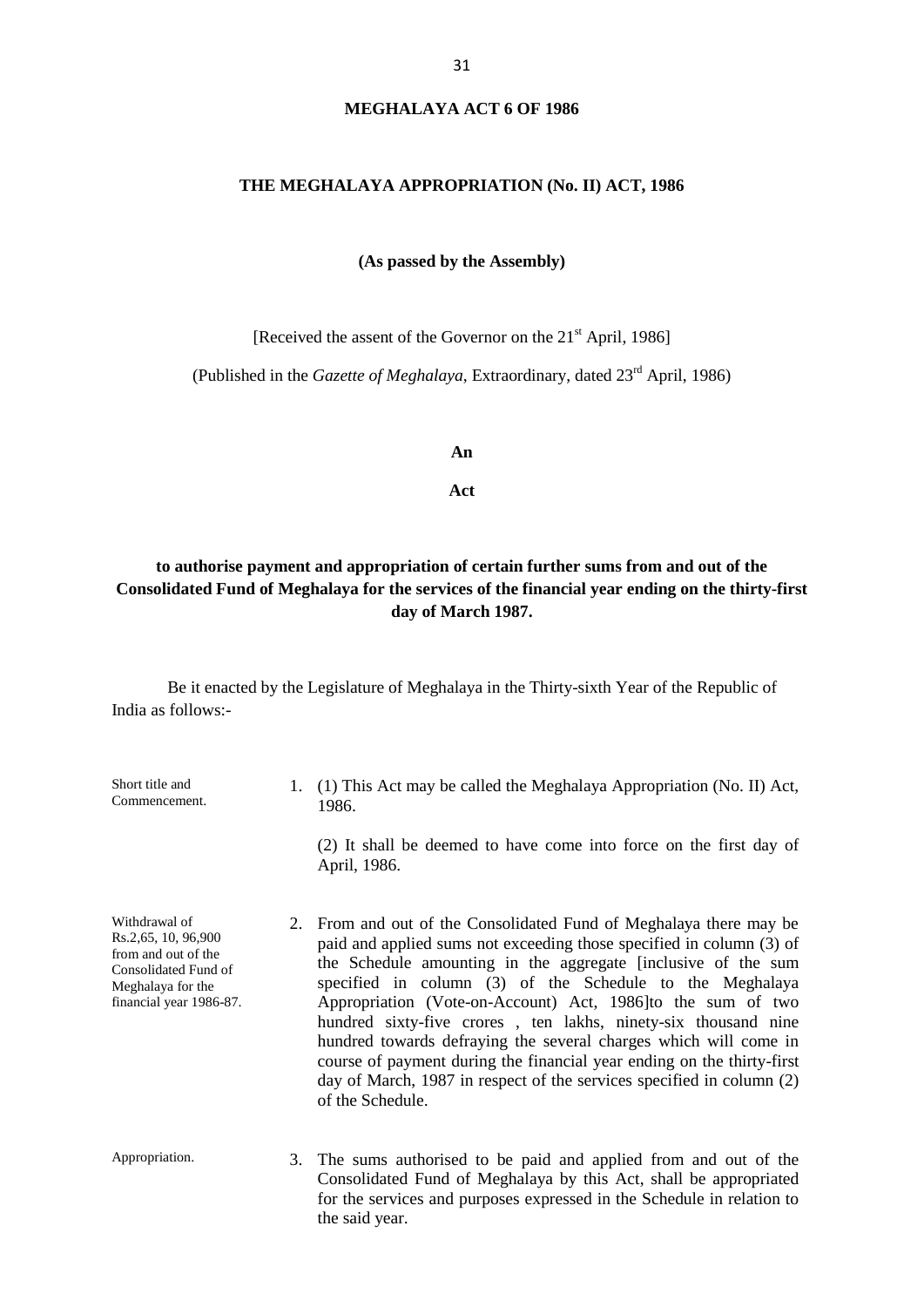## **SCHEDULE**

## **(***See* **Sections 2 and 3)**

| (1)            |     | (2)                                                                                                                             |         |                                 | (3)<br><b>Sums not exceeding</b> |              |  |  |
|----------------|-----|---------------------------------------------------------------------------------------------------------------------------------|---------|---------------------------------|----------------------------------|--------------|--|--|
| Grant<br>No.   |     | <b>Services and purposes</b><br>(Major Heads)                                                                                   |         | Voted by the<br><b>Assembly</b> | Charged on the<br>Consolidated   | <b>Total</b> |  |  |
|                |     |                                                                                                                                 |         | Rs.                             | Rs.                              | Rs.          |  |  |
| $\mathbf{1}$   | 211 | - Parliament/State/Union Territory<br>Legislatures-B-State Legislature.                                                         | Revenue | 75,82,000                       | 2,75,000                         | 78,57,000    |  |  |
| $\overline{2}$ | 212 | - Governor                                                                                                                      | Revenue | 10,000                          | 53,50,000                        | 53,60,000    |  |  |
| 3              | 213 | - Council of Ministers                                                                                                          | Revenue | 56,90,000                       | $\cdots$                         | 56,90,000    |  |  |
| 4              | 214 | - Administration of Justice<br>                                                                                                 | Revenue | 41,64,000                       | 8,66,000                         | 50,30,000    |  |  |
| 5              | 215 | - Elections<br><br>                                                                                                             | Revenue | 52,02,000                       | $\cdots$                         | 52,02,000    |  |  |
|                | 229 | - Land Revenue<br><br>                                                                                                          |         |                                 |                                  |              |  |  |
|                | 288 | - Social Security and Welfare-b-II-<br>Relief and Rehabilitation of Displaced<br>Persons.                                       |         |                                 |                                  |              |  |  |
|                | 289 | - Relief on account on Natural<br>Calamities.                                                                                   | Revenue | 1,25,02,000                     |                                  | 1,25,02,000  |  |  |
|                | 295 | - Other Social and Community services.                                                                                          |         |                                 |                                  |              |  |  |
|                | 304 | - Other General Economic Services-III-<br>Land Ceilings.                                                                        |         |                                 |                                  |              |  |  |
| 6              | 688 | - Loans for Social Security and Welfare-<br>III-Welfare of Scheduled Castes,<br>Scheduled Tribes and Other Backward<br>Classes. | Capital | 20,000                          |                                  | 20,000       |  |  |
|                | 695 | - Loans for the Social and Community<br>Services.                                                                               |         |                                 |                                  |              |  |  |
|                | 705 | - Loans for Agriculture.                                                                                                        |         |                                 |                                  |              |  |  |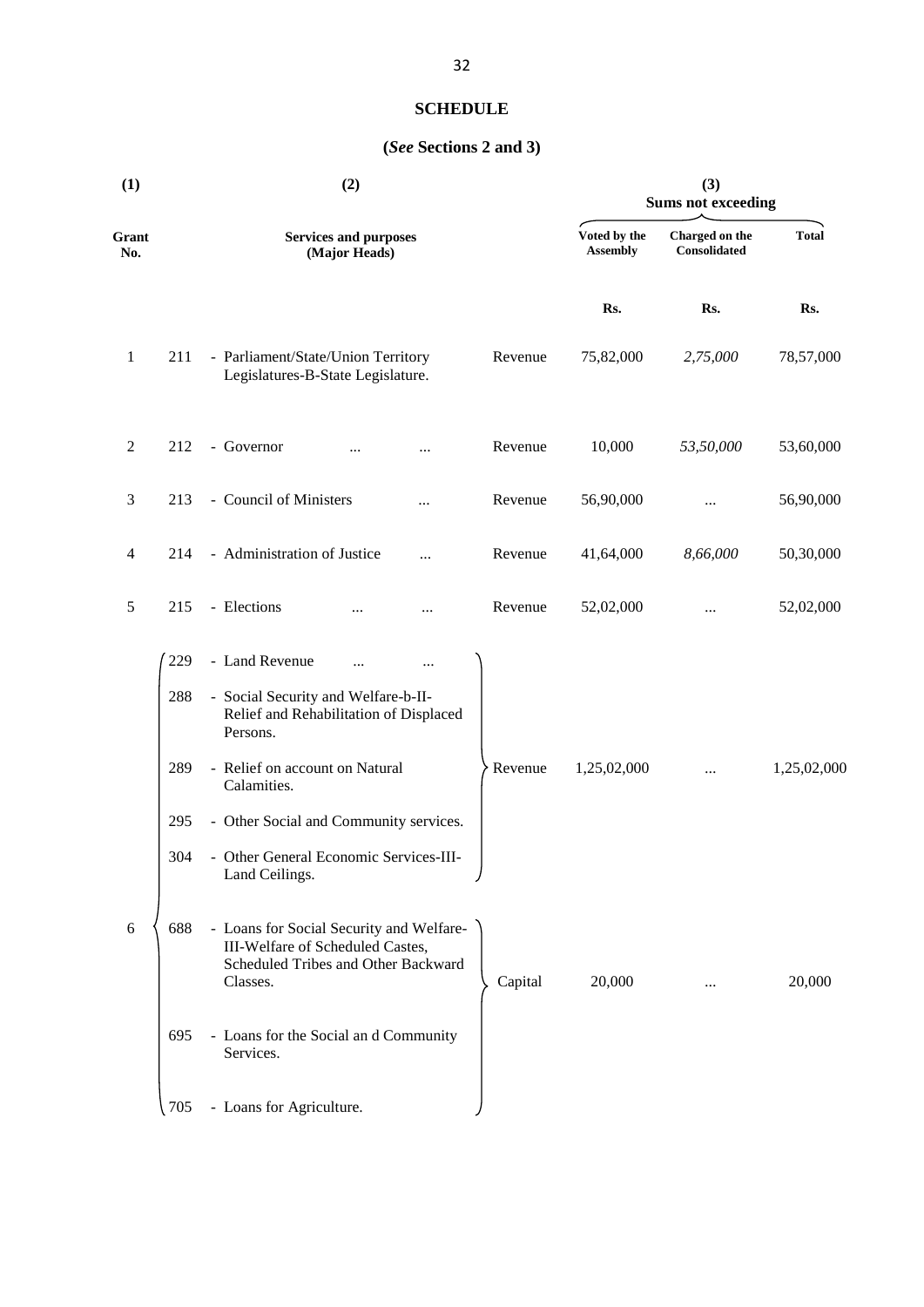| (1)          |     | (2)                                                                                         |         |                                 | (3)<br><b>Sums not exceeding</b>      |              |
|--------------|-----|---------------------------------------------------------------------------------------------|---------|---------------------------------|---------------------------------------|--------------|
| Grant<br>No. |     | <b>Services and purposes</b><br>(Major Heads)                                               |         | Voted by the<br><b>Assembly</b> | Charged on the<br><b>Consolidated</b> | <b>Total</b> |
|              |     |                                                                                             |         | Rs.                             | Rs.                                   | Rs.          |
| 7            | 230 | - Stamps and Registration                                                                   | Revenue | 5,18,000                        |                                       | 5,18,000     |
| 8            | 239 | - State Excise                                                                              | Revenue | 44,62,000                       |                                       | 44,62,000    |
| 9            | 240 | - Sales Tax and 245-I-Other Taxes and<br>Duties on Commodities and Services.                | Revenue | 32,52,000                       |                                       | 32,52,000    |
|              | 241 | - Taxes on Vehicles                                                                         |         |                                 |                                       |              |
|              | 265 | - Other Administrative Services-II-<br>Motor Garages, etc.                                  | Revenue | 63,41,000                       |                                       | 63,41,000    |
| 10           | 338 | - Roads and Water Transport Services.                                                       |         |                                 |                                       |              |
|              | 538 | - Capital Outlay on Road and Water<br>Transport Services etc.                               | Capital | 2,31,58,000                     |                                       | 2,31,58,000  |
|              | 245 | - Other Taxes and Duties on<br>Commodities and Services-II-<br>Inspectorate of Electricity. |         |                                 |                                       |              |
| 11           | 331 | - Water and Power Development<br>Services-B-Power Development.                              | Revenue | 1,05,37,000                     |                                       | 1,05,37,000  |
|              | 734 | - Loans for Power Projects.                                                                 | Capital | 9,06,00,000                     |                                       | 9,06,00,000  |
| 12           | 247 | - Other Fiscal Services-Promotion of<br>Small Savings.                                      | Revenue | 1,43,000                        |                                       | 1,43,000     |
|              | 248 | - Appropriation for Reduction or a<br>Avoidance of Debt (Charged).                          | Revenue |                                 | $\cdots$                              | $\cdots$     |
|              | 249 | - Interest Payments (Charged).                                                              | Revenue |                                 | 10,46,48,500                          | 10,46,48,500 |
|              | 251 | - Public Service Commission (Charged).                                                      | Revenue |                                 | 12,45,000                             | 12,45,000    |
|              | 252 | - Secretariat-General Services-I-Civil<br>Departments.                                      |         |                                 |                                       |              |
| 13           | 276 | - Secretariat -Social and Community<br>Services-I-Civil Departments.                        | Revenue | 3,10,63,000                     |                                       | 3,10,63,000  |
|              | 296 | - Secretariat-Economic Services-I-Civil<br>Departments.                                     |         |                                 |                                       |              |
| 14           | 253 | - District Administration                                                                   | Revenue | 1,14,08,000                     |                                       | 1,14,08,000  |
| 15           | 254 | - Treasury and Accounts<br>Administration.                                                  | Revenue | 59,36,000                       |                                       | 59,36,000    |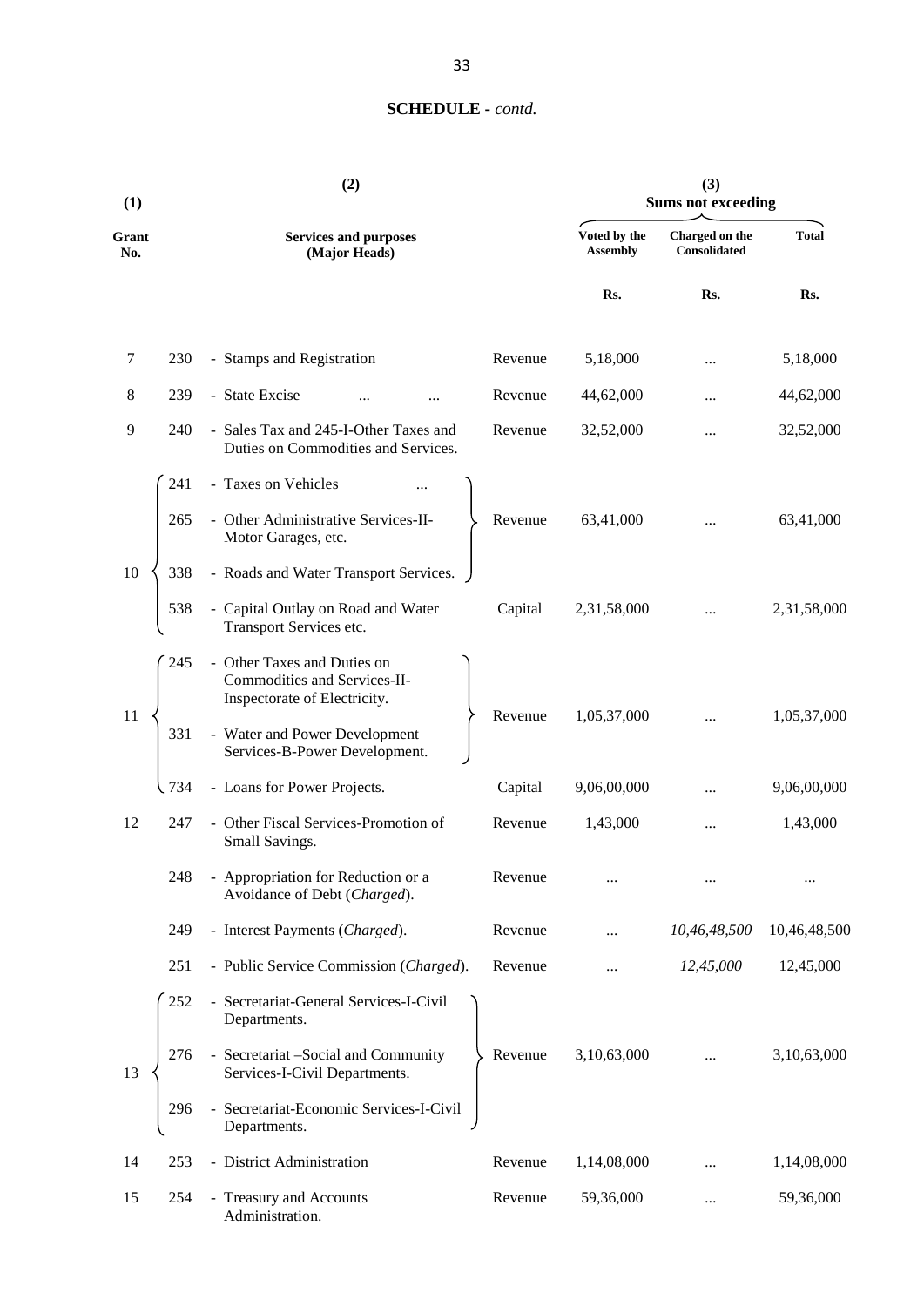| (1)          |            | (2)                                                                                                                     | (3)<br><b>Sums not exceeding</b> |                                 |                                |                 |
|--------------|------------|-------------------------------------------------------------------------------------------------------------------------|----------------------------------|---------------------------------|--------------------------------|-----------------|
| Grant<br>No. |            | <b>Services and purposes</b><br>(Major Heads)                                                                           |                                  | Voted by the<br><b>Assembly</b> | Charged on the<br>Consolidated | <b>Total</b>    |
|              |            |                                                                                                                         |                                  | Rs.                             | Rs.                            | Rs.             |
|              | 255        | - Police                                                                                                                |                                  |                                 |                                |                 |
|              | 260        | - Fire Protection and Control                                                                                           |                                  |                                 |                                |                 |
|              | 283        | - Housing-C-Government Residential<br>Buildings.                                                                        | Revenue                          | 16,17,61,000                    | 50,000                         | 16, 18, 11, 000 |
| 16           | 459        | - Capital Outlay on Public Works<br>(Police).                                                                           |                                  |                                 |                                |                 |
|              | 483        | - Capital Outlay on Housing (Police).                                                                                   | Capital                          | 2,99,89,000                     |                                | 2,99,89,000     |
|              | 256        | - Jails                                                                                                                 | Revenue                          | 35,93,000                       |                                | 35,93,000       |
| 17           | 459        | - Capital Outlay on Public Works (Jails).                                                                               | Capital                          | 51,60,000                       |                                | 51,60,000       |
|              | 258        | - Stationery and Printing                                                                                               | Revenue                          | 1,27,95,000                     | $\ddotsc$                      | 1,27,95,000     |
|              | 459        | - Capital Outlay on Public Works.                                                                                       |                                  |                                 |                                |                 |
| 18           | 483        | - Capital Outlay on Housing-A-<br>Government Residential Buildings.                                                     | Capital                          | 31,55,000                       |                                | 31,55,000       |
|              | 252<br>259 | - Secretariat-General-Services-II-Public<br>Works Department-Secretariat.<br>- Public Works<br>                         | Revenue                          | 8,77,88,000                     |                                | 8,77,88,000     |
|              | 277        | - Education<br>                                                                                                         |                                  |                                 |                                |                 |
|              | 283        | - Housing-II-C-Government Residential<br>Buildings (I/C.P.W.D.).                                                        |                                  |                                 |                                |                 |
|              | 459<br>477 | - Capital Outlay on Public Works.<br>- Capital Outlay on Education, Arts and                                            |                                  |                                 |                                |                 |
|              | 480        | Culture.<br>- Capital Outlay on Medical.                                                                                |                                  |                                 |                                |                 |
| 19           | 481<br>482 | - Capital Outlay on Family Welfare.<br>- Capital Outlay on Public Health<br>Sanitation and Water. Supply-A-Public       | Capital                          | 7,16,80,000                     | $\ddotsc$                      | 7,16,80,000     |
|              | 483        | Health.<br>- Capital Outlay on Housing-A-<br>Government Residential Buildings (in-<br>charge, Public Works Department). |                                  |                                 |                                |                 |
|              | 510<br>511 | - Capital Outlay on Animal Husbandry.<br>- Capital Outlay on Dairy Development.                                         |                                  |                                 |                                |                 |
| 20           | 265        | - Other Administrative Services-I-Civil<br>Defence and Home Guards.                                                     | Revenue                          | 1,83,00,000                     |                                | 1,83,00,000     |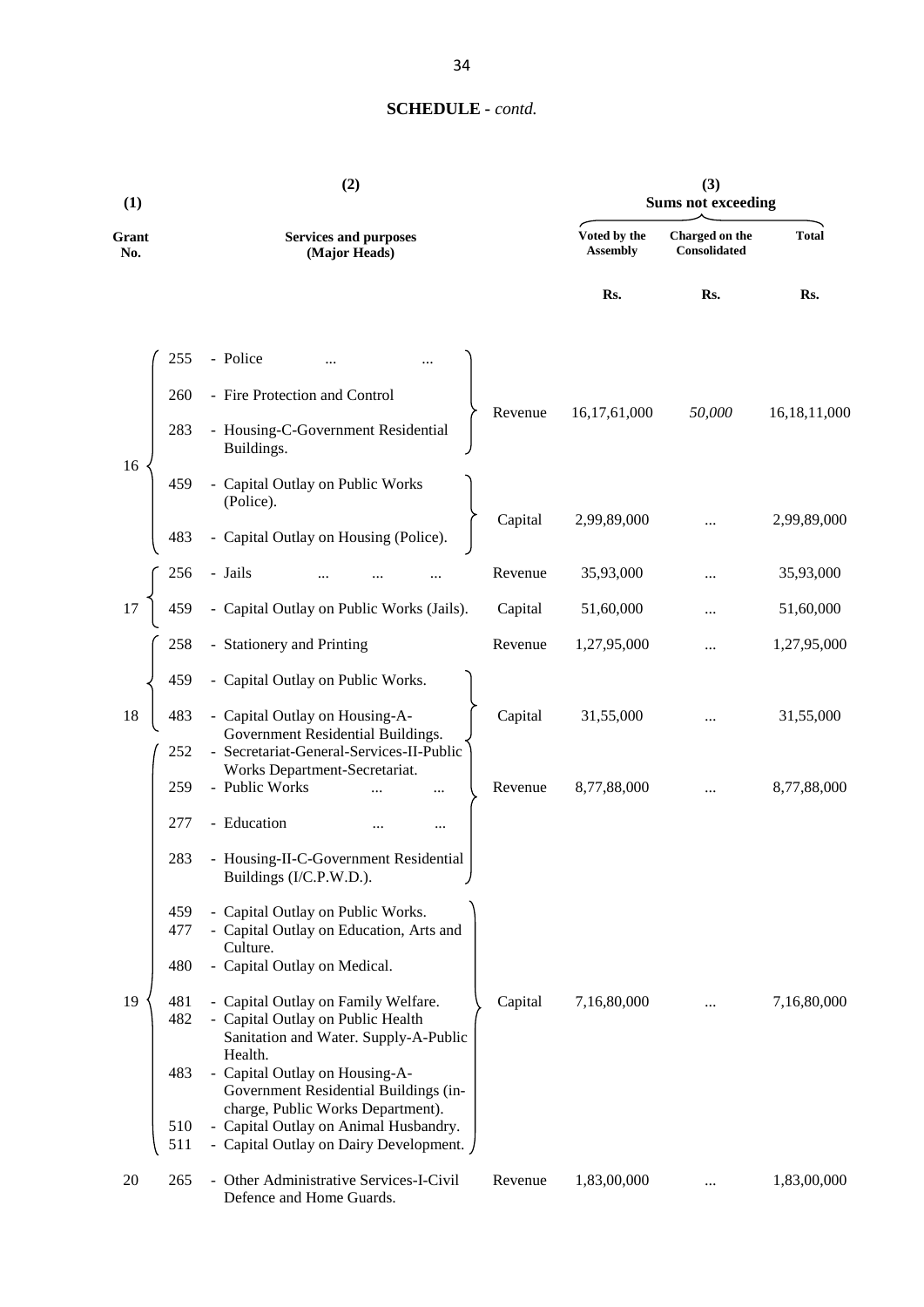| (1)          |     | (2)                                                                                                      |         | (3)<br><b>Sums not exceeding</b> |                                       |              |  |
|--------------|-----|----------------------------------------------------------------------------------------------------------|---------|----------------------------------|---------------------------------------|--------------|--|
| Grant<br>No. |     | <b>Services and purposes</b><br>(Major Heads)                                                            |         | Voted by the<br><b>Assembly</b>  | Charged on the<br><b>Consolidated</b> | <b>Total</b> |  |
|              |     |                                                                                                          |         | Rs.                              | Rs.                                   | Rs.          |  |
|              | 265 | - Other Administrative Services-III-<br>Gazetteers and Statistical Memoirs.                              |         |                                  |                                       |              |  |
| 21           | 268 | - Miscellaneous General Services-<br>Pensions and Awards in considerations<br>of distinguished Services. | Revenue | 25,55,42,000                     |                                       | 25,55,42,000 |  |
|              | 277 | - Education                                                                                              |         |                                  |                                       |              |  |
|              | 278 | - Art and Culture                                                                                        |         |                                  |                                       |              |  |
|              | 279 | - Scientific Services and Research.                                                                      |         |                                  |                                       |              |  |
|              | 477 | - Capital Outlay on Education Art and<br>Culture.                                                        |         |                                  |                                       |              |  |
|              | 677 | - Loans for Education, Art and Culture.                                                                  | Capital | 2,42,95,000                      |                                       | 2,42,95,000  |  |
|              |     |                                                                                                          |         |                                  |                                       |              |  |
| 22           | 265 | - Other Administrative Services-IV-<br>Census, Vital Statistics, Guest Houses,<br>etc.                   | Revenue | 88,33,000                        |                                       | 88,33,000    |  |
|              | 283 | - Housing-II-C-Government Residential<br>Buildings (G.A.D.).                                             |         |                                  |                                       |              |  |
| 23           | 265 | - Other Administrative Services-V-<br>Miscellaneous Administrative<br>Services.                          | Revenue | 8,36,000                         |                                       | 8,36,000     |  |
| 24           | 266 | - Pension and other Retirement Benefits.                                                                 | Revenue | 1,44,83,000                      |                                       | 1,44,83,000  |  |
|              |     |                                                                                                          |         |                                  |                                       |              |  |
| 25           | 267 | - Aid Materials and Equipments.                                                                          | Revenue | 24,50,000                        |                                       | 24,50,000    |  |
|              |     |                                                                                                          |         |                                  |                                       |              |  |
|              | 265 | - Other Administrative Services-VI-<br>State Lotteries.                                                  |         |                                  |                                       |              |  |
| 26           |     |                                                                                                          | Revenue | 1,50,000                         | $\ddotsc$                             | 1,50,000     |  |
|              | 268 | - Miscellaneous General Services.                                                                        |         |                                  |                                       |              |  |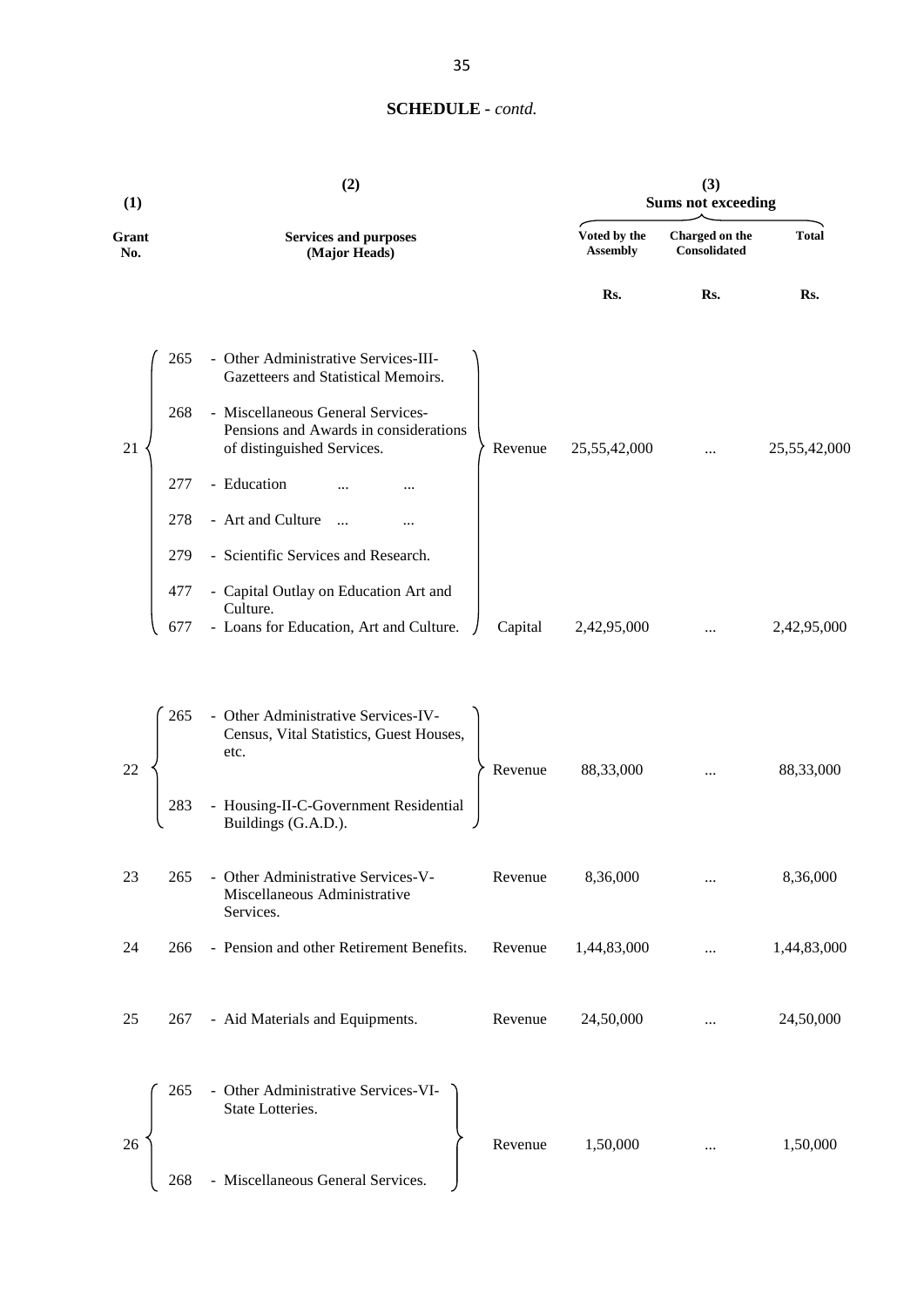| (1)          | (2)                                                                                                       |                                 | (3)<br><b>Sums not exceeding</b> |              |
|--------------|-----------------------------------------------------------------------------------------------------------|---------------------------------|----------------------------------|--------------|
| Grant<br>No. | <b>Services and purposes</b><br>(Major Heads)                                                             | Voted by the<br><b>Assembly</b> | Charged on the<br>Consolidated   | <b>Total</b> |
|              |                                                                                                           | Rs.                             | Rs.                              | Rs.          |
|              | 280<br>- Medical                                                                                          |                                 |                                  |              |
|              | - Family Welfare<br>281<br>.                                                                              |                                 |                                  |              |
|              | - Public Health, Sanitation and Water<br>282<br>Revenue<br>Supply-A-Public Health and<br>Sanitation.      | 13,57,73,000                    |                                  | 13,57,73,000 |
| 27           | - Capital Outlay on Medical (Health).<br>480                                                              |                                 |                                  |              |
|              | 481<br>- Capital Outlay on Family Welfare<br>Capital<br>(Health).                                         | 95,47,000                       |                                  | 95,47,000    |
|              | 482<br>Capital Outlay on Public Health,<br>$\blacksquare$<br>Sanitation and Water Supply.                 |                                 |                                  |              |
|              | 282<br>- Public Health, Sanitation and Water                                                              |                                 |                                  |              |
|              | Supply-B-Sewerage and Water Supply.<br>- Housing-C-Government Residential<br>283<br>Revenue<br>Buildings. | 6,84,14,000                     |                                  | 6,84,14,000  |
| 28           | 482<br>- Capital Outlay on Public Health,<br>Sanitation and Water Supply.                                 |                                 |                                  |              |
|              | Capital<br>- Capital Outlay on Housing-Public<br>483<br>Health, Sanitation and Water Supply.              | 12,55,50,000                    |                                  | 12,55,50,000 |
|              | 682<br>- Loans for Public Health, Sanitation<br>and Water Support.                                        |                                 |                                  |              |
|              | - Housing-I-A-General and -B-Housing<br>Revenue                                                           | 27,48,000                       |                                  | 27,48,000    |
|              | Schemes.<br>- Capital Outlay on Housing (General).<br>- Loans for Housing.<br>483<br>Capital              | 41,00,000                       |                                  | 41,00,000    |
|              | 284<br>- Urban Development-a-General-I-<br>Revenue                                                        | 33,35,000                       |                                  | 33,35,000    |
| 30           | Municipal Administration.                                                                                 |                                 |                                  |              |
|              | - Loans for urban Development.<br>684<br>Capital                                                          | $\ldots$                        |                                  |              |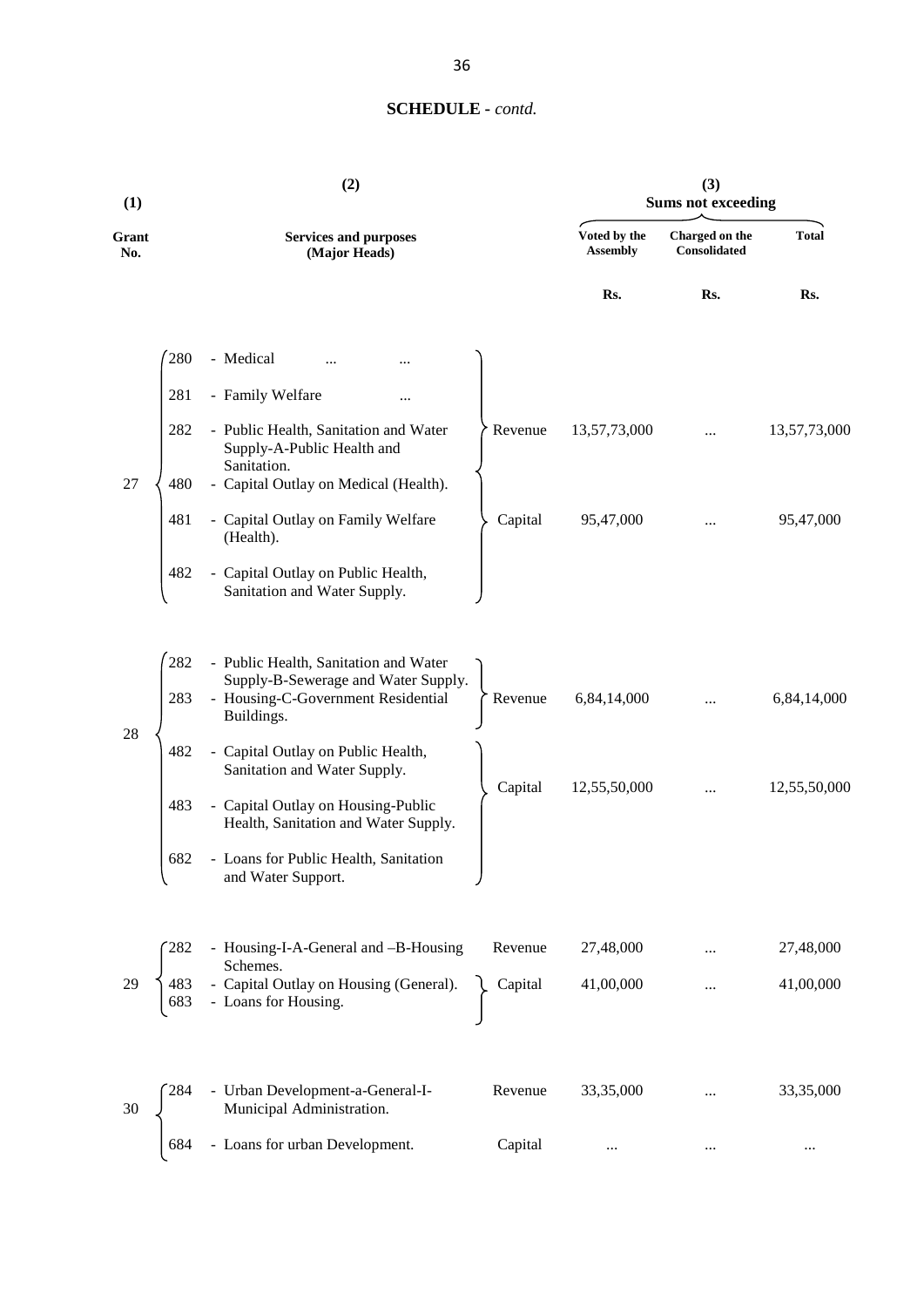| (1)          | (2)                                                                                                                                                 |                                 | (3)<br><b>Sums not exceeding</b>      |              |
|--------------|-----------------------------------------------------------------------------------------------------------------------------------------------------|---------------------------------|---------------------------------------|--------------|
| Grant<br>No. | <b>Services and purposes</b><br>(Major Heads)                                                                                                       | Voted by the<br><b>Assembly</b> | Charged on the<br><b>Consolidated</b> | <b>Total</b> |
|              |                                                                                                                                                     | Rs.                             | Rs.                                   | Rs.          |
|              | 284<br>- Urban Development-A-General-II-<br>Revenue<br>Town and Regional Planning.                                                                  | 89,63,000                       |                                       | 89,63,000    |
| 31           | - Capital Outlay on Housing<br>483<br>Development-A-Government<br>Residential Buildings. (TCP).<br>Capital                                          | 35,00,000                       |                                       | 35,00,000    |
|              | Capital Outlay on Urban<br>484<br>Development-A-General.                                                                                            |                                 |                                       |              |
| 32           | - Information and Publicity<br>285<br>Revenue                                                                                                       | 53,50,000                       |                                       | 53,50,000    |
|              | - Labour and Employment-I-A-Labour.<br>287                                                                                                          |                                 |                                       |              |
| 33           | - Labour and Employment-II-A-Labour-<br>287<br>Inspectorate of Factorise and Steam<br>Boilers.<br>Revenue                                           |                                 |                                       |              |
|              | - Labour and Employment-III-B-<br>287<br>Employment and Training.                                                                                   | 85,47,000                       | $\cdots$                              | 85,47,000    |
|              | 288<br>- Social Security and Welfare-a-I-Civil<br>Supplies.                                                                                         |                                 |                                       |              |
|              | Revenue<br>- Food<br>309                                                                                                                            | 50,00,000                       |                                       | 50,00,000    |
| 34           | - Capital Outlay on Social Security and<br>438<br>Welfare-E-Other Social Security and<br>Welfare Programmes-I-Civil Supplies<br>Capital<br>Schemes. | 9,300                           |                                       | 9,300        |
|              | Capital Outlay on Food<br>509                                                                                                                       |                                 |                                       |              |
|              | 288<br>- Social Security and Welfare-B-II-<br>Revenue<br>Relief and Rehabilitation of Displaced<br>Persons.                                         |                                 |                                       | $\cdots$     |
| 35           | - Loans for Social Security and Welfare-<br>688<br>Capital<br>I-Relief and Measures and<br>Rehabilitation Schemes.                                  | $\cdots$                        |                                       | $\cdots$     |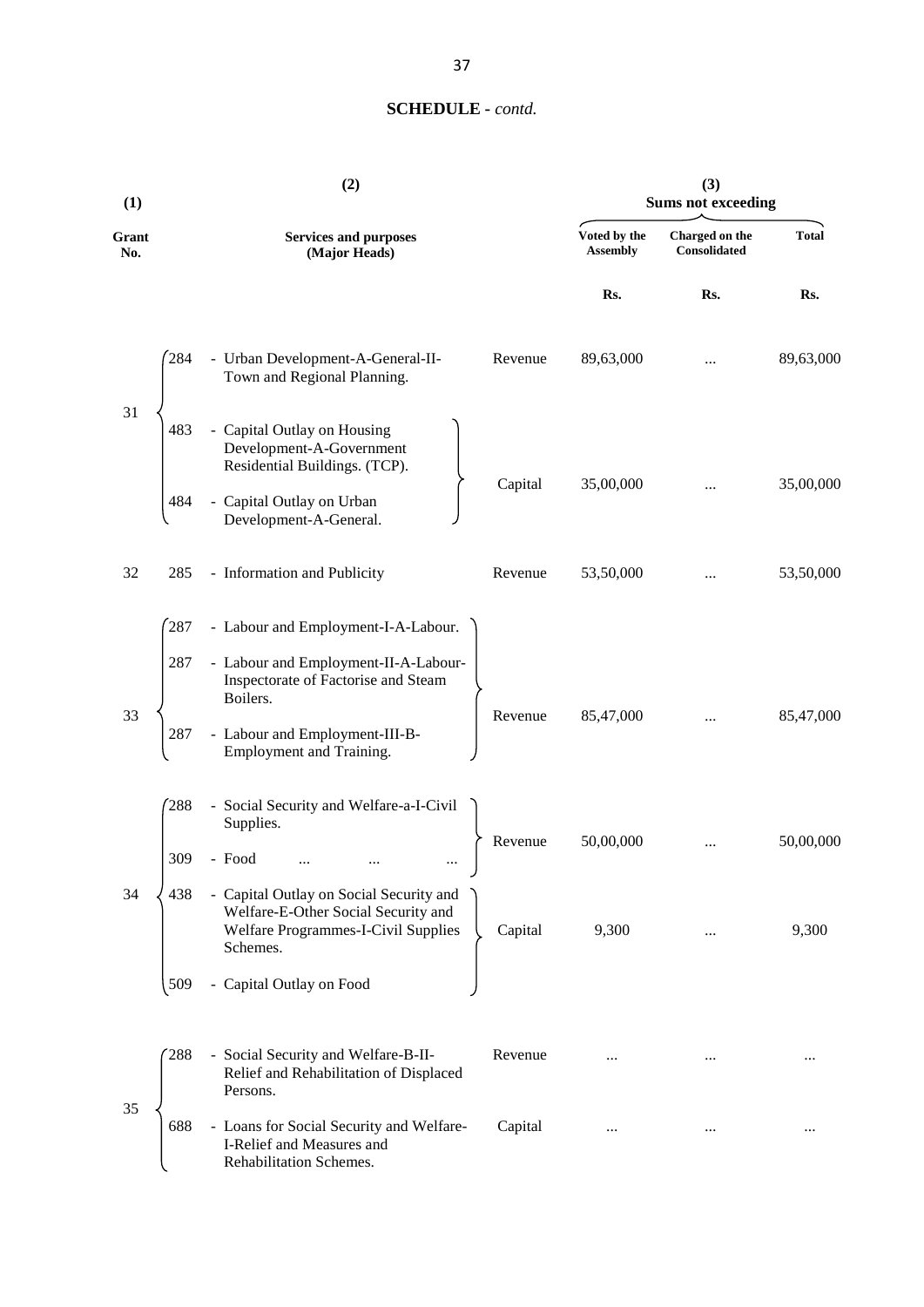| (1)          |     | (2)                                                                                                                                          |         | (3)<br><b>Sums not exceeding</b> |                                       |              |
|--------------|-----|----------------------------------------------------------------------------------------------------------------------------------------------|---------|----------------------------------|---------------------------------------|--------------|
| Grant<br>No. |     | <b>Services and purposes</b><br>(Major Heads)                                                                                                |         | Voted by the<br><b>Assembly</b>  | Charged on the<br><b>Consolidated</b> | <b>Total</b> |
|              |     |                                                                                                                                              |         | Rs.                              | Rs.                                   | Rs.          |
| 36           | 288 | - Social Security and Welfare-C-III-<br>Welfare of Scheduled Castes,<br>Scheduled Tribes and Other Backward<br>Classes-D-Social Welfare.     | Revenue | 3,46,98,000                      |                                       | 3,46,98,000  |
|              | 688 | - Loans for Social Security and Welfare-<br>C-III-Welfare of Schedule Castes,<br>Scheduled Tribes and Other Backward<br>Classes.             | Capital |                                  |                                       | .            |
| 37           | 288 | - Social Security and Welfare-E-Other<br>Social Security and Welfare<br>Programmes-Iv-Soldiers', Sailors' and<br>Airmen's Board.             | Revenue | 2,57,000                         |                                       | 2,57,000     |
|              | 688 | - Loans for Social Security and Welfare-                                                                                                     | Capital |                                  |                                       | $\cdots$     |
| 38           | 288 | II-Loans to Ex-Service Personnels.<br>- Social Security and Welfare-E-Other<br>Social Security and Welfare<br>Programmes-V-Other Programmes. | Revenue | 1,71,000                         |                                       | 1,71,000     |
| 39           | 295 | - Other Social and Community Services.                                                                                                       | Revenue | 5,43,000                         |                                       | 5,43,000     |
| 40           | 296 | - Secretariat-Economic Services-II-<br>Planning Boards and attached Offices.                                                                 | Revenue | 90,14,000                        |                                       | 90,14,000    |
|              | 298 | - Co-operation<br>                                                                                                                           | Revenue | 1,97,26,000                      |                                       | 1,97,26,000  |
|              | 498 | - Capital On Co-operation.                                                                                                                   |         |                                  |                                       |              |
| 41           | 505 | - Capital Outlay on Agriculture.                                                                                                             | Capital | 1,38,07,000                      |                                       | 1,38,07,000  |
|              | 698 | - Loans to Co-operative Societies.                                                                                                           |         |                                  |                                       |              |
|              | 299 | - Special and Backward Areas-C-North<br>Eastern Areas.                                                                                       | Revenue | 1,56,56,000                      |                                       | 1,56,56,000  |
| 42           | 499 | - Capital Outlay on Special and<br>Backward Areas-C-North Eastern<br>Areas.                                                                  |         |                                  |                                       |              |
|              | 699 | - Loans for Special and backward<br>Areas-C-North Eastern Areas.                                                                             | Capital | 6,53,77,000                      |                                       | 6,53,77,000  |
| 43           | 304 | - Other General Economic Services-I-<br>Economic Advice and Statistics.                                                                      | Revenue | 47,00,000                        |                                       | 47,00,000    |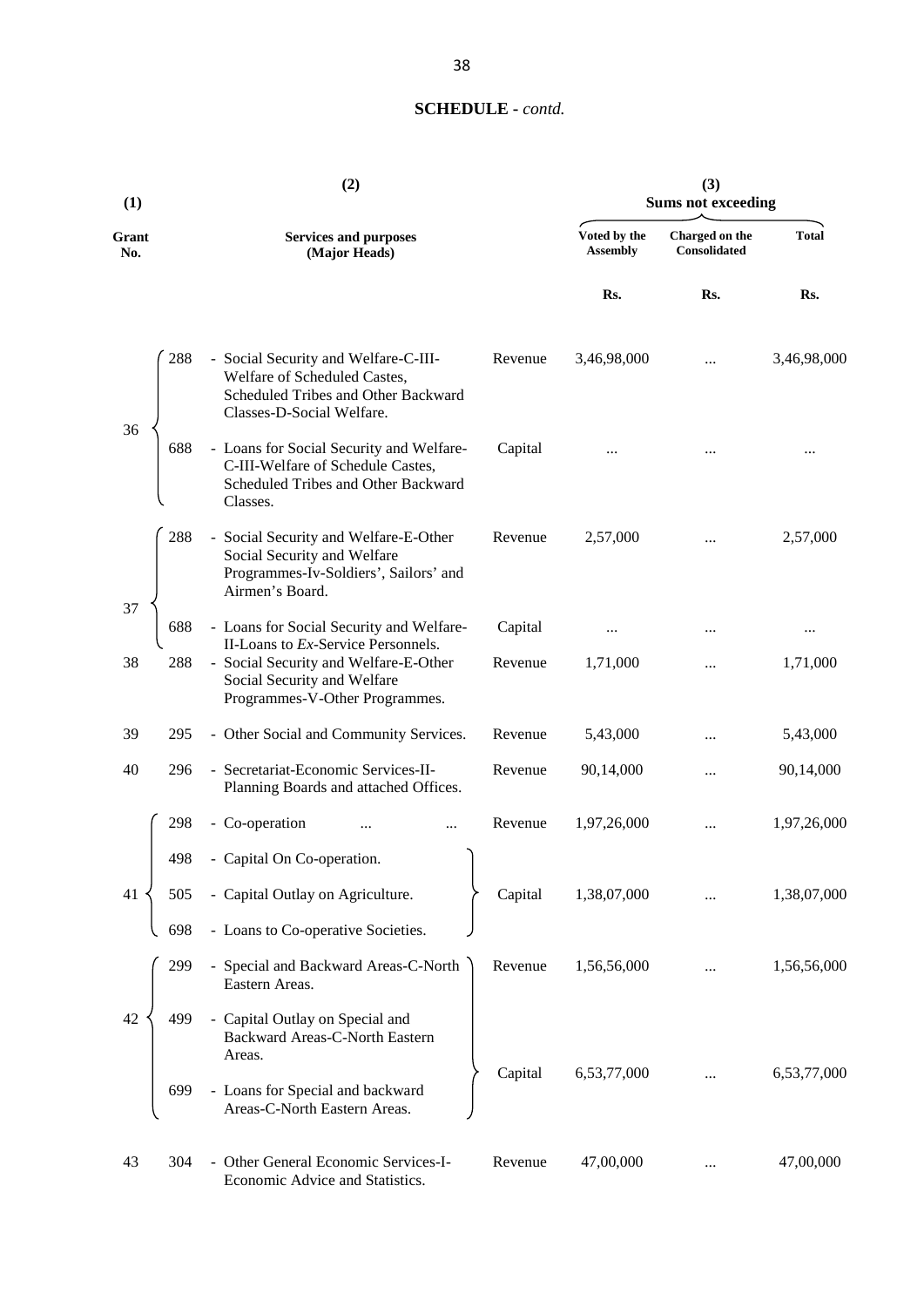| (1)          | (2)                                                                                                                                                                                                                                              |                    |                                 | (3)<br><b>Sums not exceeding</b>      |              |
|--------------|--------------------------------------------------------------------------------------------------------------------------------------------------------------------------------------------------------------------------------------------------|--------------------|---------------------------------|---------------------------------------|--------------|
| Grant<br>No. | <b>Services and purposes</b><br>(Major Heads)                                                                                                                                                                                                    |                    | Voted by the<br><b>Assembly</b> | Charged on the<br><b>Consolidated</b> | <b>Total</b> |
|              |                                                                                                                                                                                                                                                  |                    | Rs.                             | Rs.                                   | Rs.          |
| 44           | - Other General Economic Services-II-<br>304<br>Regulation of Weights and Measures.<br>- Housing-C-Government Residential<br>283<br>Buildings.                                                                                                   | Revenue            | 19,23,000                       |                                       | 19,23,000    |
| 45           | 305<br>- Agriculture/303-I-Minor<br>Irrigation/295-Other Social and<br>Community Services/283-Housing-C-<br>Government Residential Buildings.                                                                                                    | Revenue            | 7,32,95,000                     |                                       | 7,32,95,000  |
|              | - Capital Outlay on Agriculture.<br>505<br>506<br>- Capital Outlay on Minor Irrigation<br>(Agriculture).<br>- Investments in Agricultural Financial<br>515<br>Institution.                                                                       | Capital            | 5,25,83,000                     |                                       | 5,25,83,000  |
|              | 705<br>- Loans for Agriculture.                                                                                                                                                                                                                  |                    |                                 |                                       |              |
| 46           | - Minor Irrigation-II-Works under<br>306<br><b>Embankment and Drainage Wing</b><br>P.W.D. Minor Irrigation Projects.<br>- Irrigation, Navigation, Drainage and<br>333<br>Flood Control Projects.<br>- Capital Outlay on Minor Irrigation,<br>506 | Revenue            | 16,66,000                       | $\cdots$                              | 16,66,000    |
|              | Soil Conservation and Area<br>Development.<br>- Capital Outlay on Irrigation,<br>533<br>Navigation, Drainage and Flood<br>Control Projects.                                                                                                      | Capital            | 30,00,000                       |                                       | 30,00,000    |
| 47           | 307<br>- Soil Water Conservation and 283-<br>Housing-C-Government Residential<br>Buildings.                                                                                                                                                      | Revenue            | 5,90,77,000                     |                                       | 5,90,77,000  |
|              | 308<br>- Area Development                                                                                                                                                                                                                        | Revenue            | 2,28,98,000                     |                                       | 2,28,98,000  |
| 48           | - Loans for Minor Irrigation Soil<br>706<br>Conservation and Area Development.                                                                                                                                                                   | Capital            | $\cdots$                        | $\cdots$                              |              |
|              | 310<br>- Animal Husbandry and<br>- Housing-C-Government Residential<br>283                                                                                                                                                                       | Revenue            | 3,26,08,000                     |                                       | 3,26,08,000  |
| 49<br>50     | Buildings.<br>- Loans for Animal Husbandry.<br>710<br>- Dairy Development and<br>311<br>283<br>- Housing-C-Government Residential                                                                                                                | Capital<br>Revenue | $\cdots$<br>79,87,000           |                                       | 79,87,000    |
| 51           | Buildings.<br>- Fisheries and 283-housing-C-<br>312<br>Government Residential Buildings.                                                                                                                                                         | Revenue            | 86,28,000                       |                                       | 86,28,000    |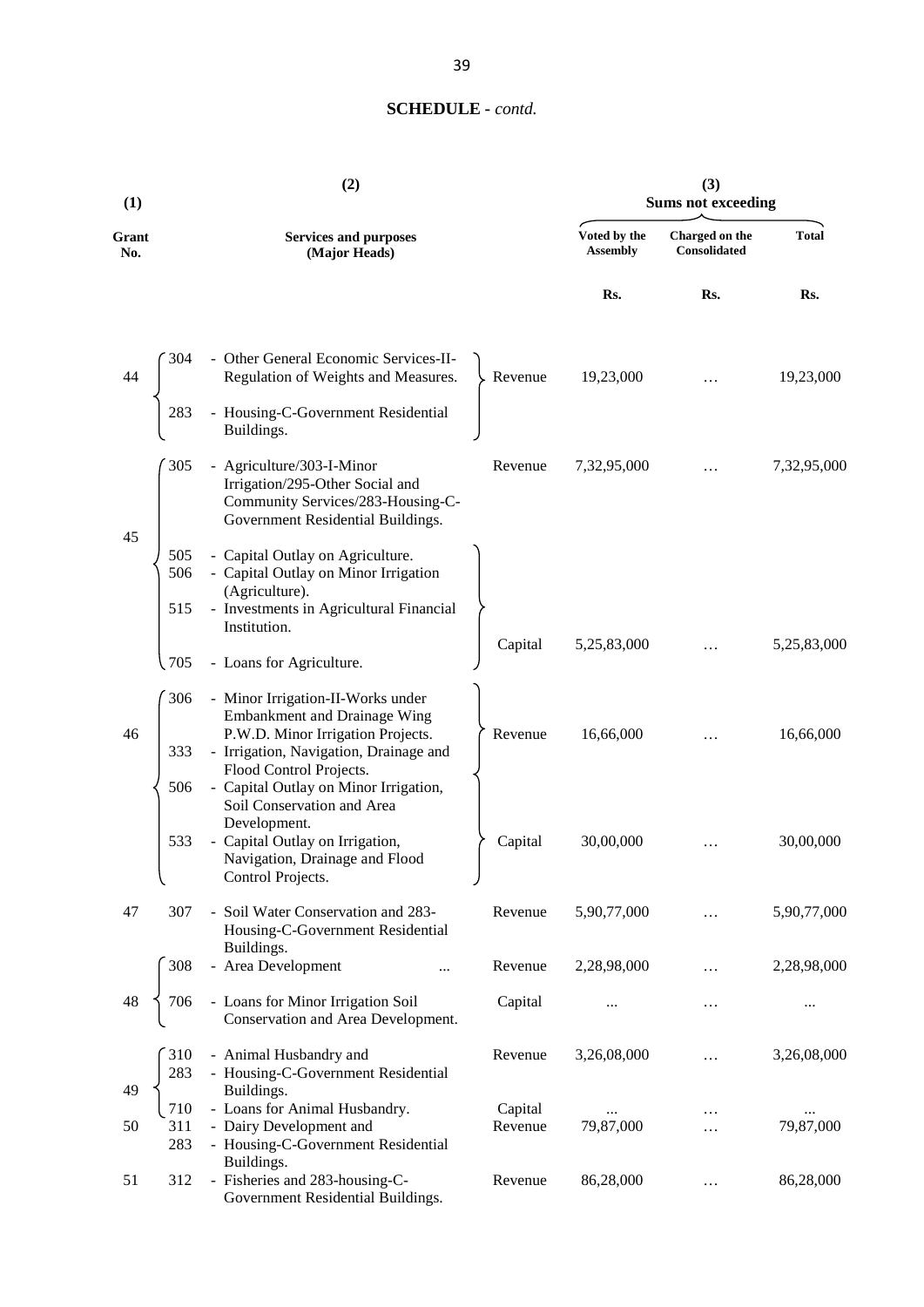| (1)          |     | (2)                                                                                                                      |         |                                 | (3)<br><b>Sums not exceeding</b> |              |
|--------------|-----|--------------------------------------------------------------------------------------------------------------------------|---------|---------------------------------|----------------------------------|--------------|
| Grant<br>No. |     | <b>Services and purposes</b><br>(Major Heads)                                                                            |         | Voted by the<br><b>Assembly</b> | Charged on the<br>Consolidated   | <b>Total</b> |
|              |     |                                                                                                                          |         | Rs.                             | Rs.                              | Rs.          |
| $52\,$       | 313 | - Forest                                                                                                                 | Revenue | 11,66,48,000                    | $\cdots$                         | 11,66,48,000 |
|              |     | - Capital Outlay on Forests.                                                                                             | Capital | 15,00,000                       | .                                | 15,00,000    |
|              | 314 | - Community Development-283-<br>Housing-C-Government Residential<br>Buildings and 288-Social Security and<br>Welfare.    |         |                                 |                                  |              |
| 53           | 314 | - Community Development-II-C-Rural<br>Works Programmes.                                                                  | Revenue | 6,57,87,000                     |                                  | 6,57,87,000  |
|              | 714 | - Loans for Community Development.                                                                                       | Capital |                                 |                                  | $\cdots$     |
|              | 320 | - Industries<br><br>$\cdots$                                                                                             | Revenue | 58,03,000                       | $\ddots$                         | 58,03,000    |
|              | 520 | - Capital Outlay on Industrial Research<br>and Development.                                                              |         |                                 |                                  |              |
| 54           | 522 | - Capital Outlay on Machinery and<br>Engineering Industries.                                                             | Capital | 2,15,00,000                     | $\cdots$                         | 2,15,00,000  |
|              | 526 | - Capital Outlay on Consumer<br>Industries.                                                                              |         |                                 |                                  |              |
|              | 720 | - Loans for Industrial Research and<br>Development.                                                                      |         |                                 |                                  |              |
|              | 321 | - Village and Small Industries-I-<br>Handloom and Sericulture and 283-<br>Housing-C-Government Residential<br>Buildings. | Revenue | 1,62,90,000                     | .                                | 1,62,90,000  |
|              | 521 | - Capital Outlay on Village and Small<br>Industries-I-Handloom and Sericulture.                                          |         |                                 |                                  |              |
| 55           | 698 | - Loans to Co-operation Societies.                                                                                       | Capital | 8,50,000                        |                                  | 8,50,000     |
|              | 721 | - Loans for Village and Small<br>Industries-I-Handloom and Sericulture.                                                  |         |                                 |                                  |              |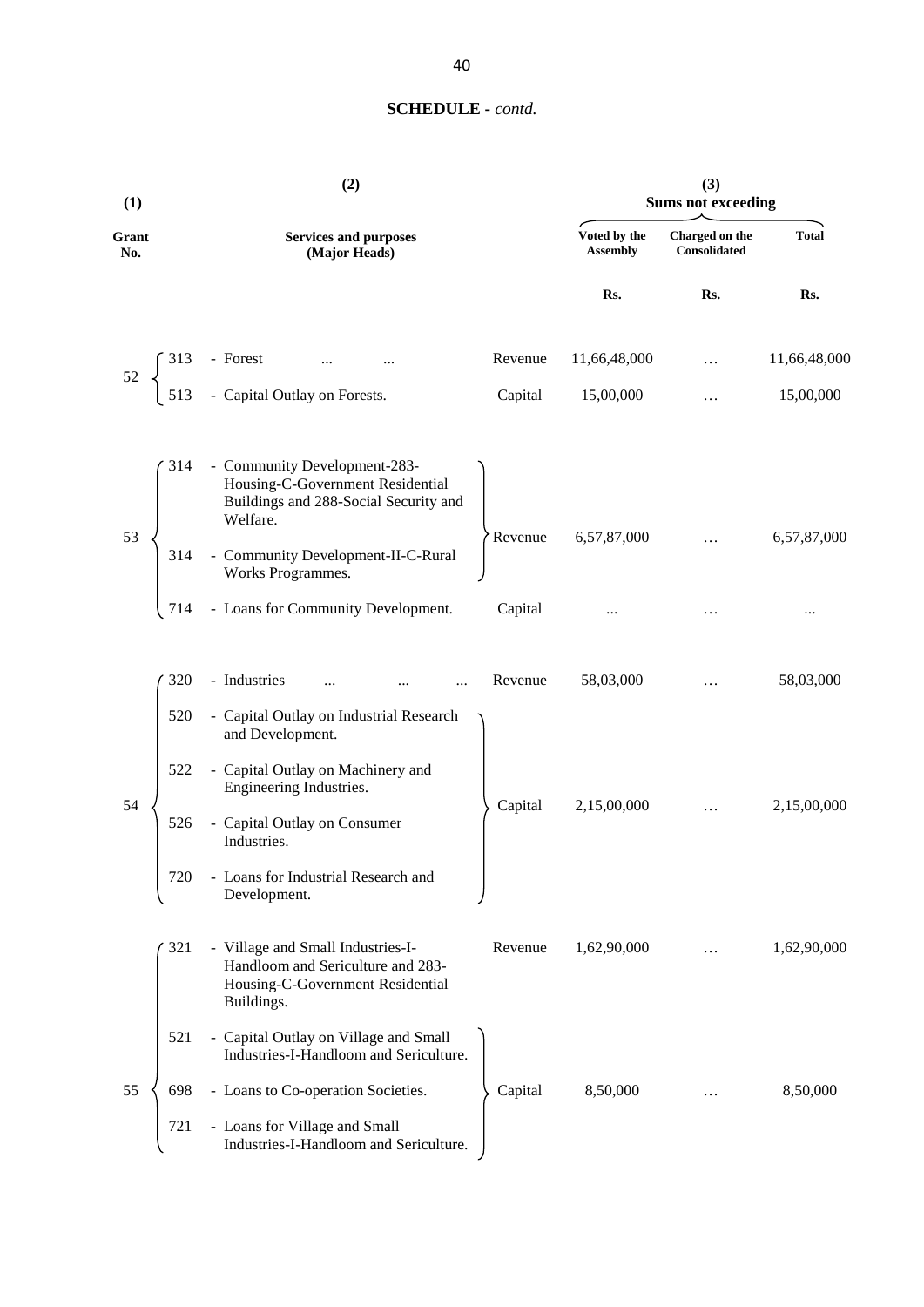| (1)          |     | (2)                                                                                                           |         | (3)<br><b>Sums not exceeding</b> |                                |              |  |
|--------------|-----|---------------------------------------------------------------------------------------------------------------|---------|----------------------------------|--------------------------------|--------------|--|
| Grant<br>No. |     | <b>Services and purposes</b><br>(Major Heads)                                                                 |         | Voted by the<br><b>Assembly</b>  | Charged on the<br>Consolidated | <b>Total</b> |  |
|              |     |                                                                                                               |         | Rs.                              | Rs.                            | Rs.          |  |
| 56           | 321 | - Village and Small Industries-II-Small<br>Industries and 283-housing-C-<br>Government Residential Buildings. | Revenue | 2,22,23,000                      |                                | 2,22,23,000  |  |
|              | 521 | - Capital Outlay on Village and Small<br>Industries-II-Small Industries.                                      | Capital | 31,80,000                        |                                | 31,80,000    |  |
|              | 721 | - Loans for Village and Small Industries.                                                                     |         |                                  |                                |              |  |
| 57           | 328 | - Mines and Minerals-B-Regulation and<br>Development Mines.                                                   | Revenue | 55,27,000                        | $\cdots$                       | 55,27,000    |  |
|              | 488 | - Capital Outlay on Housing.                                                                                  |         |                                  |                                |              |  |
|              | 528 | - Capital Outlay on Mining and<br>Metallurgical Industries.                                                   | Capital | 6,00,000                         |                                | 6,00,000     |  |
|              | 337 | - Roads and Bridges                                                                                           | Revenue | 8,69,60,000                      |                                | 8,69,60,000  |  |
| 58           | 537 | - Capital Outlay on Other Transport and<br>Communication Services.                                            | Capital | 11,98,22,000                     | $\ddotsc$                      | 11,98,22,000 |  |
|              | 339 | - Tourism                                                                                                     | Revenue | 60,27,000                        | $\cdots$                       | 60,27,000    |  |
| 59           | 537 | - Capital Outlay on Other Transport and<br>Communication Services.                                            | Capital | 5,00,000                         | .                              | 5,00,000     |  |
| 60           | 500 | - Investment in General Financial and<br>Trading Institutions.                                                | Capital |                                  | .                              |              |  |
|              | 603 | - Internal Debt of the State Government<br>(Charged).                                                         | Capital |                                  | 21,97,75,700                   | 21,97,75,700 |  |
|              | 604 | - Loans and Advances from the Central<br>Government (Charged).                                                | Capital |                                  | 9,37,60,400                    | 9,37,60,400  |  |
| 61           | 766 | - Loans to Government Servants.                                                                               | Capital | 1,35,15,000                      | .                              | 1,35,15,000  |  |
| 62           | 767 | - Miscellaneous Loans<br>                                                                                     | Capital | $\cdots$                         | $\cdots$                       | $\cdots$     |  |
| 63           | 768 | - Inter-State Settlement<br>                                                                                  | Capital | 65,46,000                        | $\cdots$                       | 65,46,000    |  |
| 64           | 769 | - Appropriation to Contingency Fund.                                                                          | Capital | $\cdots$                         | $\cdots$                       | $\cdots$     |  |

**Total ... 2,22,51,26,300** *42,59,70,600* **2,65,10,96,900**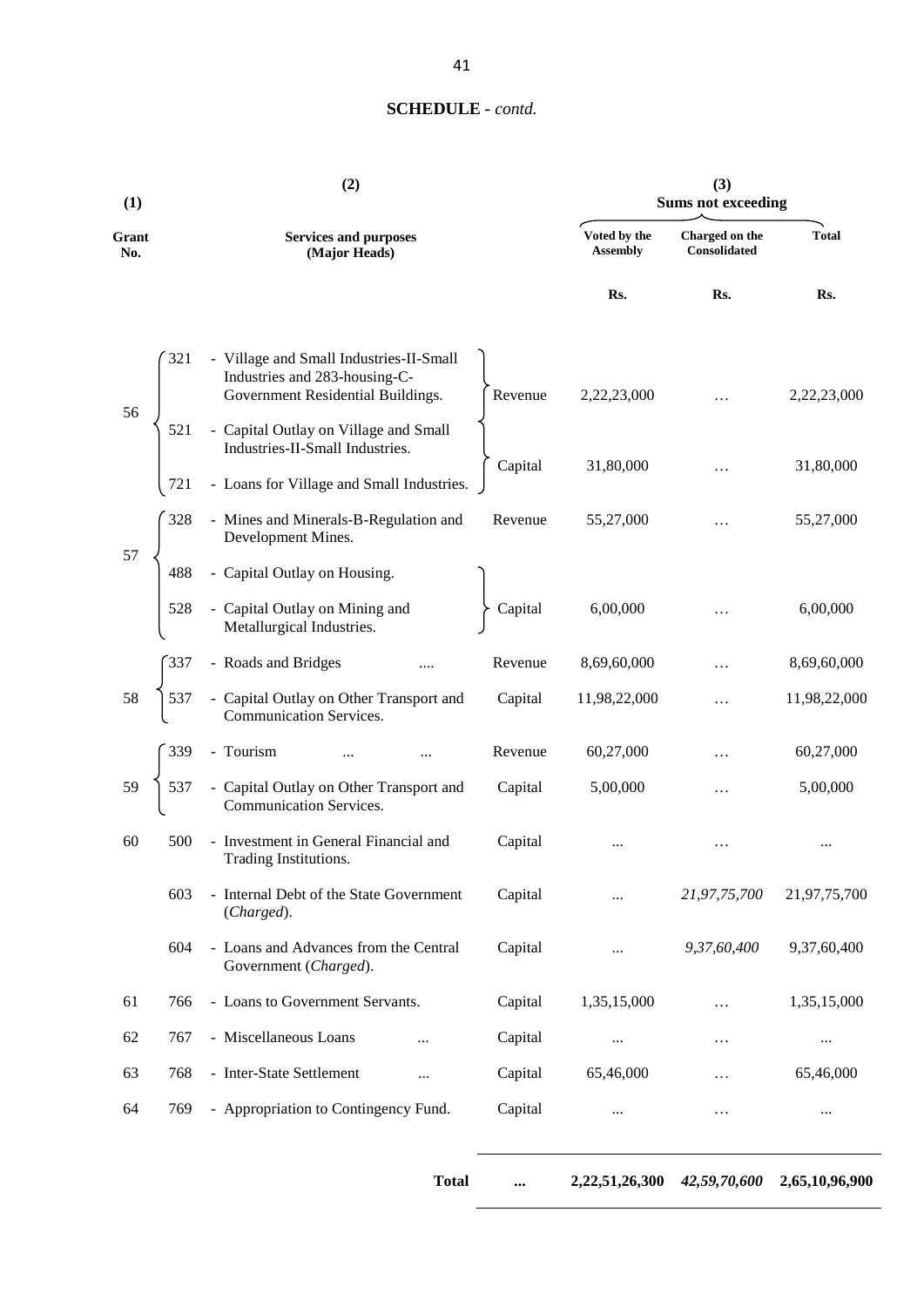## **MEGHALAYA ACT 7 OF 1986**

#### **THE MEGHALAYA STATE HOUSING BOARD ACT, 1986.**

### **(As passed by the Assembly)**

[Received the assent of the Governor on the Twenty-seventh May, 1986]

(Published in the *Gazette of Meghalaya*, Extraordinary, dated 2<sup>nd</sup> June, 1986)

Arrangements of Sections

#### CHAPTER I

Preliminary

Sections:

- 1. Short title and commencement.
- 2. Definitions.

#### CHAPTER II

Sections:

Establishment of the Board.

- 3. Constitution of the Board.
- 4. Members of the Board.
- 5. Disqualification for appointment as a member of the Board.
- 6. Terms of office and conditions of Service of the Chairman, Members.
- 7. Registration of Chairman and members.
- 8. Filling up of vacancies.
- 9. Appointment of Officers and staff of the Board.
- 10. Appointment of Committees.
- 11. Meeting of the Board.
- 12. Temporary association of persons with the Board for particular purposes.
- 13. Execution of Contracts.

#### CHAPTER II

#### Housing Schemes.

- 14. Powers and duties of the Board to undertake Housing Schemes.
- 15. Matters to be provided for by Housing Schemes.
- 16. Types of Housing or Improvement Schemes.
- 17. Placing of Budget before the Board.
- 18. Submission of Budget to Government.
- 19. Supplementary Budget.
- 20. Publication of Sanctioned Schemes.
- 21. Variation of Housing Schemes.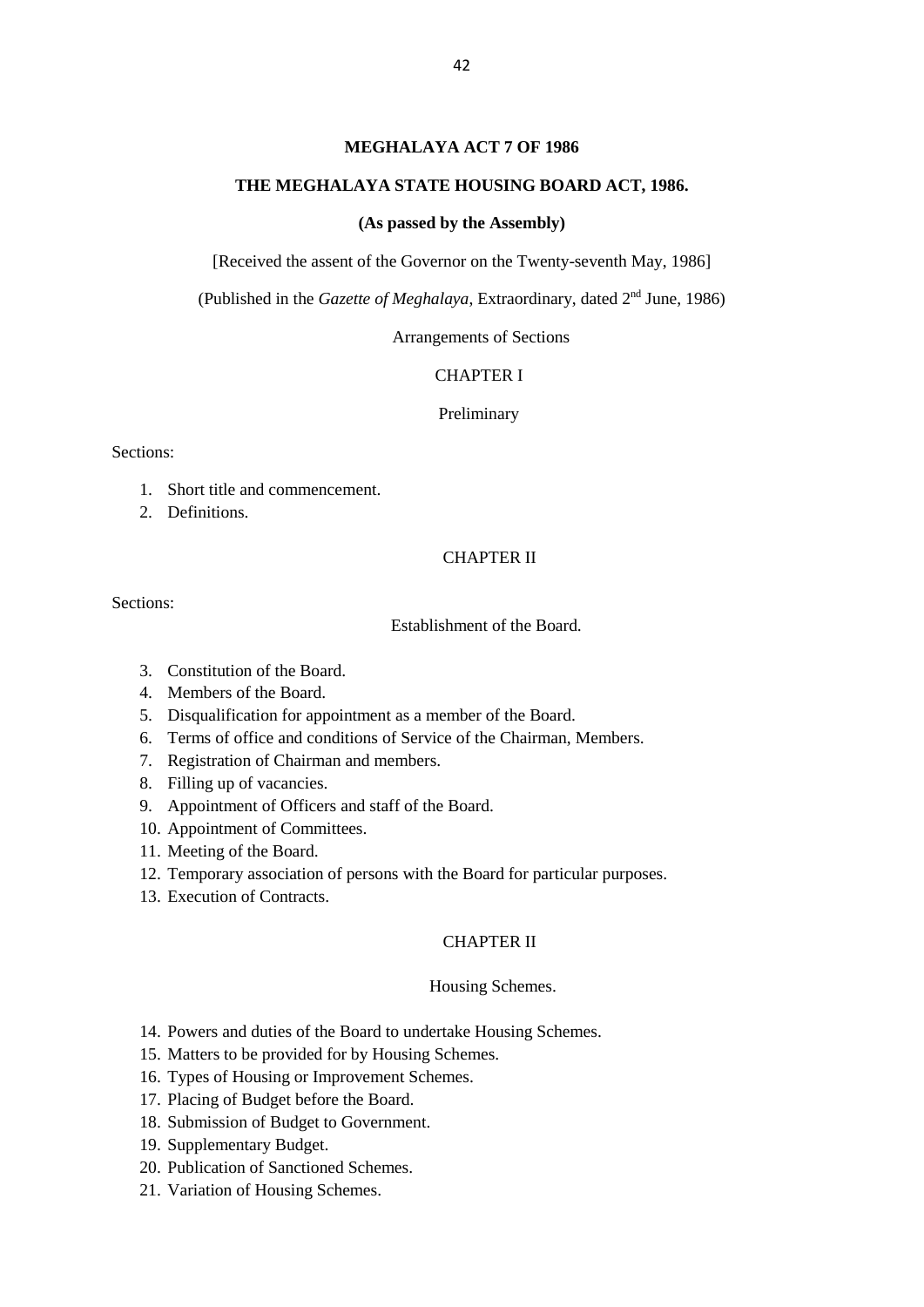- 22. Vesting of road or land of a local authority or District Council in the Board.
- 23. Power of the Board to divert or close any public road vested in it
- 24. Vesting or road, open space, etc, for public purposes.
- 25. Other duties of the Board.
- 26. Mode of disposal of Housing Units.
- 27. Maintenance of Housing Units not disposal of.

### CHAPTER IV

## Acquisition and Disposal of Land

- 28. Power to purchase or lease by agreement.
- 29. Power to evict person from Board's premises.
- 30. Power to recover rent, loan or damages as arrears of land revenue.

#### Sections:

- 31. Appeal.
- 32. Rent to be recovered by deduction from salary or wages in certain cases.\

## CHAPTER IV

#### Acquisition and Disposal of Land

- 33. Board's Fund.
- 34. Application of the Land.
- 35. Subvention and loans to the Board.
- 36. Power of the Board to borrow.
- 37. Guarantee by the Government.
- 38. Form of debentures.
- 39. Expenditure in case of urgency.
- 40. Accounts and Audit.
- 41. Concurrent and special Audit of Accounts.

#### CHAPTER IV

#### Acquisition and Disposal of Land

- 42. Reports.
- 43. Other Statements and returns.
- 44. Power of entry.
- 45. Valuation of assets and liabilities of the Board.
- 46. Power of the Board to construct buildings.
- 47. Government power to give direction to the Board.
- 48. Power to order enquiries.
- 49. Default in performance of duties and supersession.
- 50. Dissolution of the Board.
- 51. Act not to contravene Meghalaya Act I of 1971.
- 52. Power to make Rules.
- 53. Power to make Regulations.
- 54. Power to make Bye-Laws.
- 55. Penalty for contravention of bye-laws.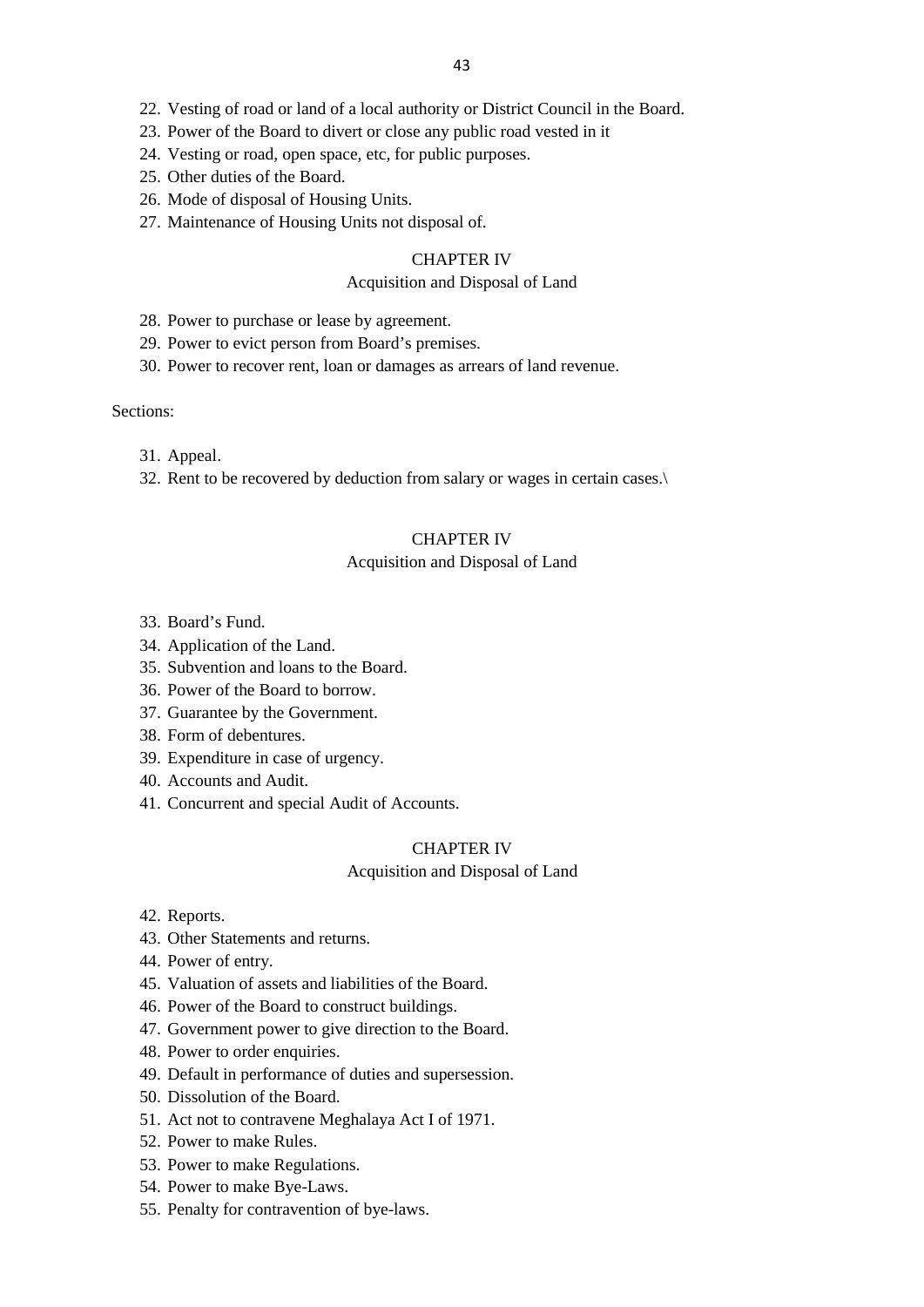- 56. Authority for prosecution.
- 57. Members, Officers and employees of Board to be public servants.
- 58. Protection of action taken under the Act.
- 59. Penalty for obstructing exercise of powers under Chapters III, IV and V.
- 60. Repeal of Ordinance 1 of 1986.

## **THE MEGHALAYA STATE HOUSING BOARD ACT, 1986**

#### **An**

## **Act**

# **to provide for the constitution and regulation of Housing Board for Meghalaya for the purpose of taking measures to deal with need for housing accommodation and to deal with the need for housing accommodation and for matters connected therewith.**

Be it enacted by the Legislature of Meghalaya in the Thirty-Seventh Year of the Republic of India as follows:-

#### CHAPTER I

## **PRELIMINARY**

| Short title, extend and<br>commencement. | 1. | (1) This Act may be called the Meghalaya State Housing Board Act,<br>1986.                                                                                                                                                              |
|------------------------------------------|----|-----------------------------------------------------------------------------------------------------------------------------------------------------------------------------------------------------------------------------------------|
|                                          |    | (2) It extends to the whole of the State of Meghalaya.                                                                                                                                                                                  |
|                                          |    | (3) It shall be deemed to have come into force $24th$ day of January,<br>1986.                                                                                                                                                          |
| Definitions.                             | 2. | In this Act, unless the context otherwise requires,-                                                                                                                                                                                    |
|                                          |    | (a) "Board" means the Meghalaya State Housing Board constituted<br>under Section 3;                                                                                                                                                     |
|                                          |    | (b) "Board Premises" means any premises belonging to or taken on<br>lease by or on behalf of the Board or vested in or entrusted to or<br>in possession or under the control of the Board under this Act;                               |
|                                          |    | (c) "Competent Authority" means any person or authority authorised<br>by the Government, by notification, to perform the functions of<br>the Competent authority under this act for such areas as may be<br>specified the notification; |
|                                          |    | (d) "Chairman" means the Chairman of the Board;                                                                                                                                                                                         |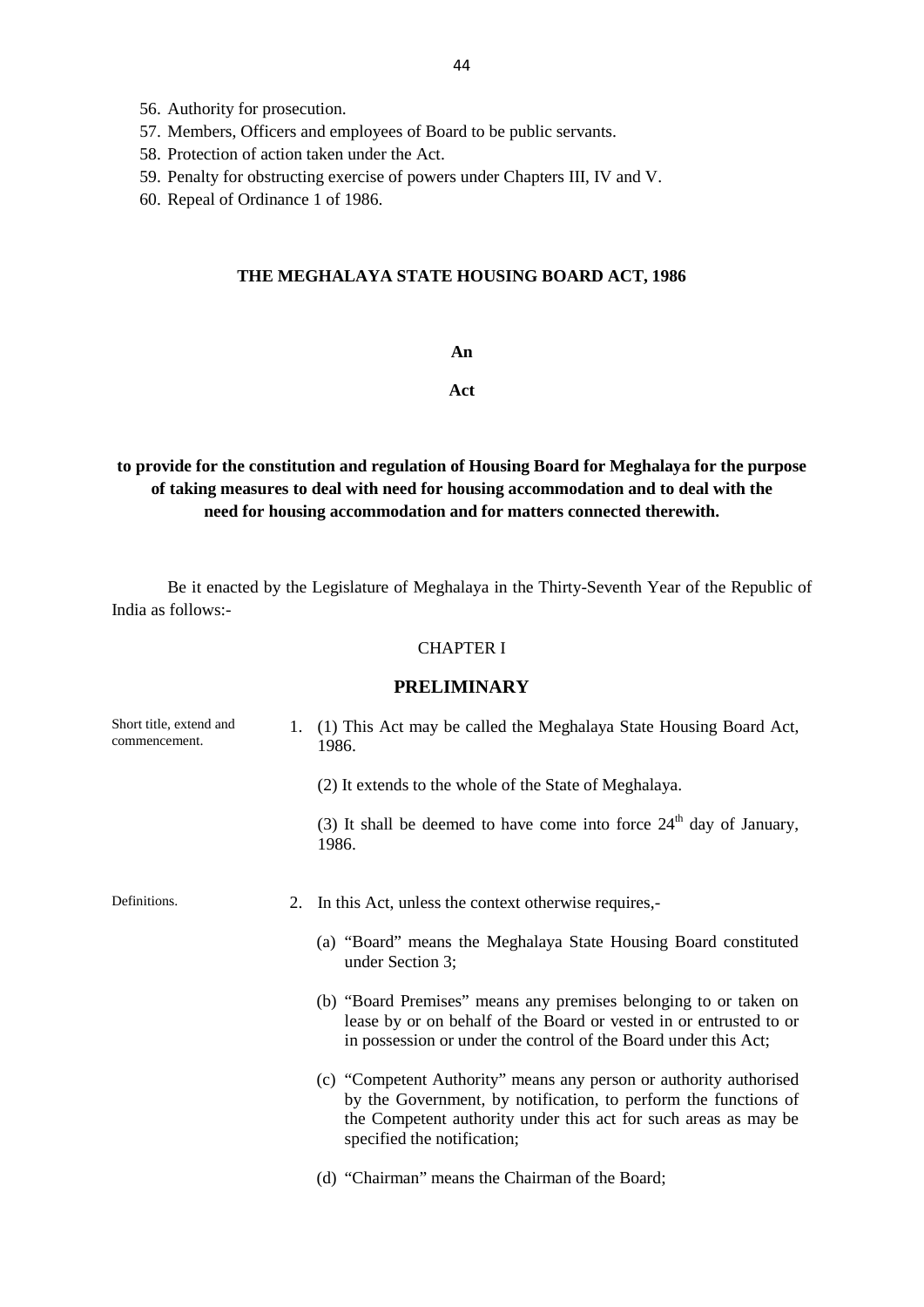- (e) "Government" means the State Government of Meghalaya.
- (f) "Housing Scheme" means Housing Scheme made under this act; the rules and regulations framed thereunder.
- (g) "Local Authority" includes a Town Committee established under a District Council.
- (h) "Member" means prescribed by rules made under this Act;
- (i) "Prescribed" means prescribed by rules made under this Act;
- (j) 'promises' means any land or building or part of a building and includes:-
	- (i) the garden, grounds and our houses, if any ,apartment to such building or part of a building, and
	- (ii) any fitting affixed to such building or part of a building for the more beneficial enjoyment thereof;
- (k) "Rules" means rules made under this Act;
- (l) "Regulation" means Regulation made under this Act;
- (m) "Section" means a Section of this Act.

## **CHAPTER II ESTABLISHMENT OF THE BOARD**

Constitution of the 3. (1) The Government may, by notification for the purposes of this act, establish a Board by the name of the Meghalaya State Housing Board.

> (2) The Board shall be a body corporate having perpetual succession and a common seal with power, subject to the provisions of this Act to acquire hold and dispose of property both movable and immovable and enter into contract and may, by the said name, sue and be sued.

Members of the Board. 4. (1) The Board shall consist of a Chairman, who shall be appointed by the Government, and the following members, namely.-

#### **Official members**:-

- (a) Secretary, Housing or his nominee not below the rank of a Deputy Secretary (Housing).
- (b) Secretary, Finance or his representative not below the rank of a Joint Secretary;
- (c) Chief Engineer, P.W.D. or his representative not below the rank of a Superintending Engineer;
- (d) Director of Housing;
- (e) Housing Commissioner, who shall be the Member-Secretary.

**Explanation-**For the purpose of clauses (a) and (b) "Secretary" includes Special Secretary.

- Board.
	-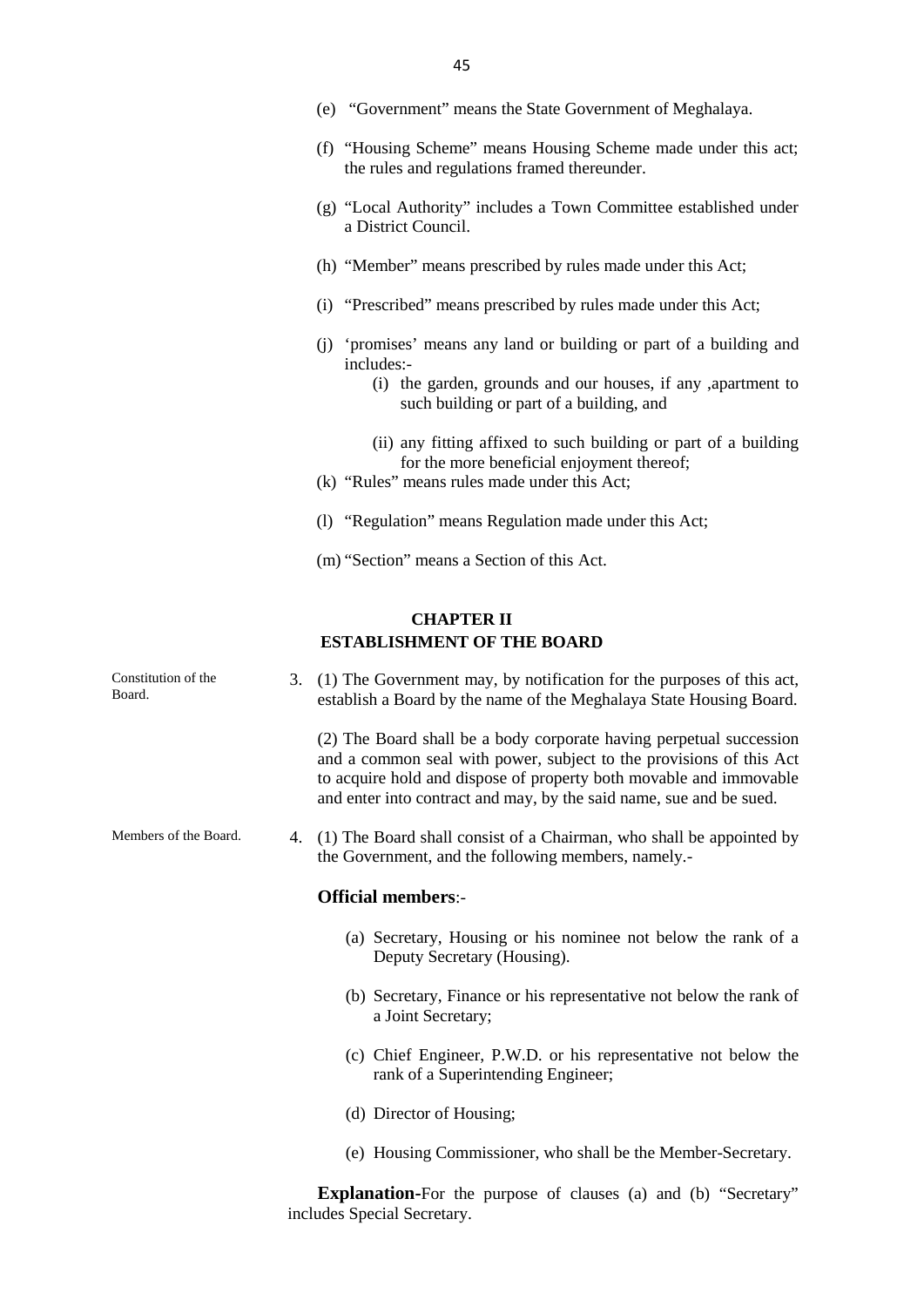## **Non-Official members**:-

(f) Three non-official members to be appointed by the Government.

(2) The Government may, by notification, remove from office the Chairman or any other member.

- 6. Save as otherwise provided in this Act, a person shall be disqualified for being appointed or continuing as the Chairman or member of the Board, if he,-
	- (a) holds any office of profit under the Board;
	- (b) is of unsound mind;
	- (c) is an undischarged insolvent;
	- (d) has directly or indirectly any share or interest in any contract or employment with, by or on behalf of the Board.
	- (e) has been convicted by a court of any offence involving moral turpitude or convinced of economic offence;
	- (f) is a Director, Secretary, Manager or a salaried officer of any company which has any share or interest in any contract or employment with, by or on behalf of, the Board.

#### **Explanation-**

A person shall not be deemed to have any share or interest in any company within the meaning of clause (d) or (f) of the section only by reason of his having, or the company in which he is a Director, Secretary, Manager or a salaried officer is having a share or interest in any newspaper in which any advertisement relating to the affairs of the Board is inserted.

6. (1) The Chairman and every non-official member shall hold office for a period of two years from date of appointment but shall be eligible for re-appointment as such Chairman or Member.

(2) The Chairman shall receive such remuneration and the non official members such travelling allowances and daily allowances as may be prescribed.

- 7. The Chairman or any non-official member may resign his office by tendering his resignation to the Government but shall continue to remain in office until his resignation is accepted.
- Filling up of vacancies. 8. In the event of any vacancy occurring in the membership of the Board, the vacancy shall be filled up, as soon as may be , by appointment of a new member who shall hold office for the unexpired term of his predecessor.

Disqualification for appointment as a member of the Board.

Terms of office and Conditions of Service of the Chairman and members.

Chairman and members.

Resignation of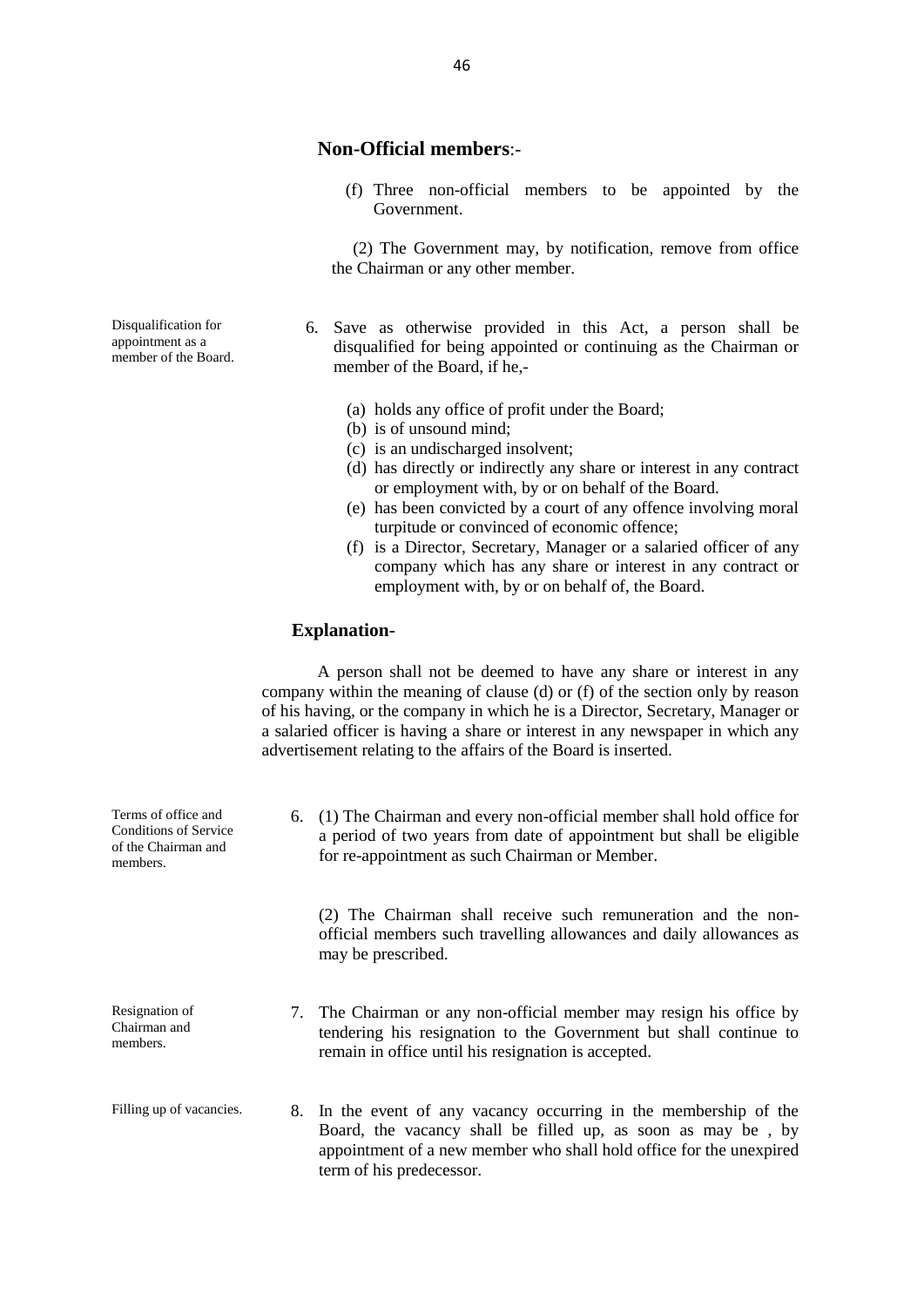| Appointment of Officer<br>and staff of the Board. | 9. (1) The Government shall appoint a Housing Commission and other<br>officers of the Board the maximum of whose scale of pay is Rs.1,650<br>per mensem and above and their salary, qualification and other<br>conditions or service shall be such as may be prescribed.                           |
|---------------------------------------------------|----------------------------------------------------------------------------------------------------------------------------------------------------------------------------------------------------------------------------------------------------------------------------------------------------|
|                                                   | (2) The Board shall appoint other officers and staff as it may consider<br>necessary for efficient functioning of the Board.                                                                                                                                                                       |
| Appointment of<br>Committee.                      | 10. Subject to the Rules made under this Act, the Board may from time to<br>time and for any local area, district or Subdivision appoint one or<br>more committees for the purpose of discharging such duties and<br>functions as may be entrusted by the Board.                                   |
| Meetings of the Board.                            | 11. (1) The Board shall meet at least six times in a year to transact its<br>business and a period of more than two months shall not lapse<br>between two consecutive ordinary meetings of the Board.                                                                                              |
|                                                   | (2) For transacting urgent business the Chairman may convene special<br>meetings of the Board.                                                                                                                                                                                                     |
|                                                   | (3) Business at the meeting of the Board, shall be transacted in<br>accordance with such regulations as the Board may make in that<br>behalf subject to the following conditions, namely:-                                                                                                         |
|                                                   | (a) the quorum of ordinary or special meetings shall be one-third<br>of the total membership including the Chairman;                                                                                                                                                                               |
|                                                   | (b) every meeting shall be presided over by the Chairman and in<br>his absence, by any members present at the meeting.                                                                                                                                                                             |
|                                                   | (c) if at any special or ordinary meeting of the Board there is no<br>quorum, the person presiding over the meeting shall adjourn<br>the meeting to any other day, not being later than 7 days from<br>the date of adjournment and no quorum shall be necessary for<br>such adjourned meeting; and |
|                                                   | (d) all question at any meeting shall be decided by a majority of<br>votes of the members present and voting, other than the<br>persons presiding who shall have and exercise a casting voter<br>only in case of a tie.                                                                            |
|                                                   | (4) No act or proceedings of the Board shall be merely by reason of<br>the existence of any vacancy in the membership of the Board.                                                                                                                                                                |

12. (1) The Board may, for any particular purpose, temporarily associate with itself any person whose assistance or advice it desires provided that the number of such persons shall not, at any time be more than three.

Temporary association of persons with the Board for particular purposes.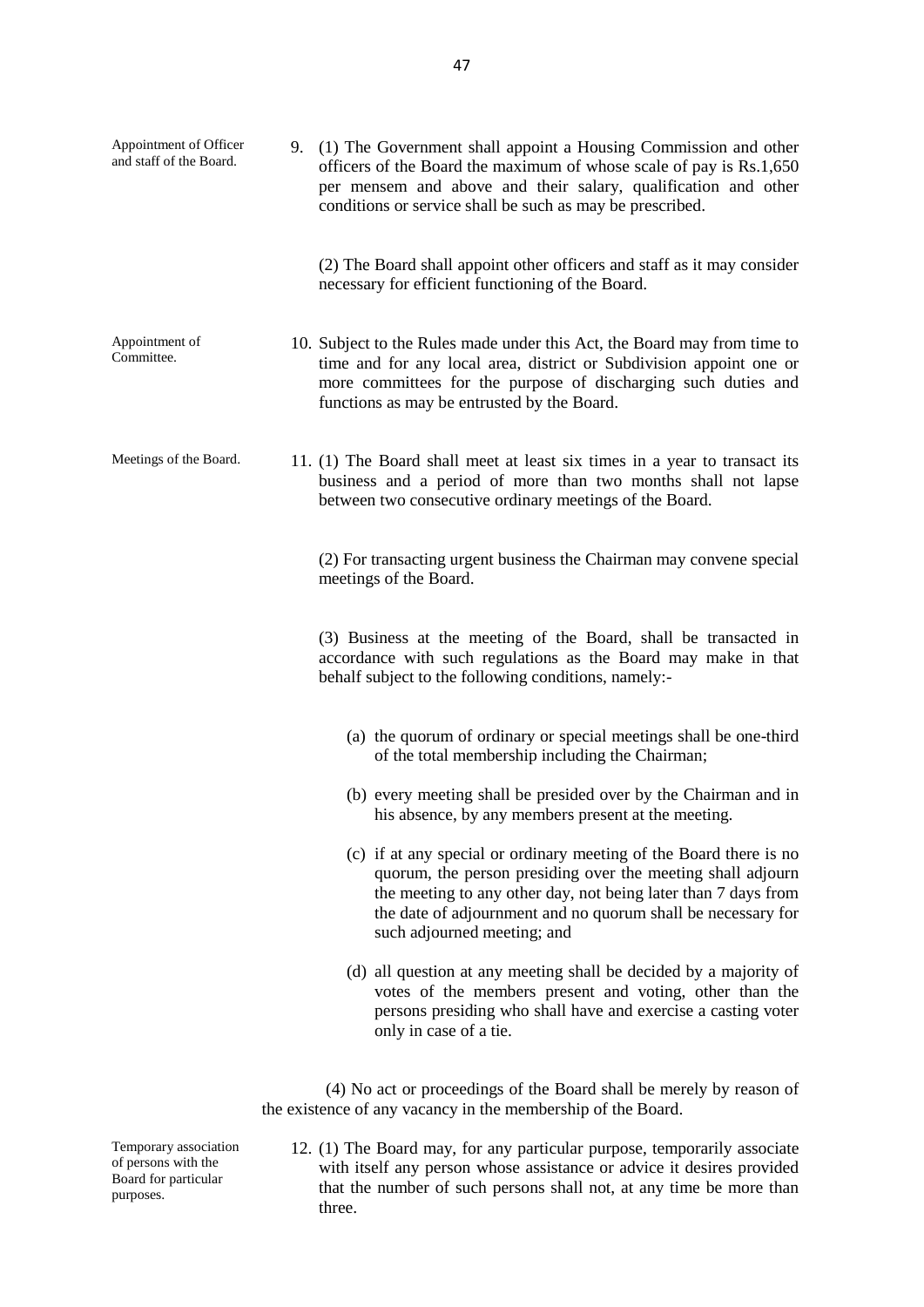(2) a person so associated with the Board may taken part in the deliberations of the Board meeting but shall have no right to vote.

(3) The Government may send its representative in addition to those who are members of the board to attend any meeting of the Board and to take part in any deliberation of the Board meeting but such representatives shall have no right to vote.

Execution of contracts. 13. Subject to the previous approval of the Board in each case, all contracts and agreements for and on behalf of the Board shall be executed by the Housing Commissioner.

#### **CHAPTER III**

## **HOUSING SCHEMES**

14. (1) The Board may frame Housing Schemes and execute works and incur expenditure in connection therewith on such terms and conditions as the Government may direct.

(2) The board may, subject to approval of the Government undertake and execute any housing scheme on behalf of a District Council, Local authority, Co-operative Society or any Organisation or Association for providing residences to their employees..

- 15. (1) A Housing Schemes may provided for all or any of the following matters; namely:-
	- (a) acquisition by purchase, exchange or otherwise of land or any property necessary for the execution of the Scheme;
	- (b) laying or relaying out of any land comprised in the Scheme;
	- (c) closure or demolition of dwellings or portions thereof unfit for human habitat on within land owned or controlled by the Board;
	- (d) demolition of obstructive buildings or portion thereof within land owned or controlled by the Board.
	- (e) Construction of buildings within land owned or controlled by the Board.
	- (f) Sell, letting go out or exchange of any property comprised in the Scheme;
	- (g) Construction and alteration of roads or lanes within the land owned or controlled by the Board.
	- (h) Letting out, management and use of the Board premises or property owned or controlled by the Board;
	- (i) Provisions of accommodation for inhabitants;

Powers and duties of the Board to undertake Housing Schemes.

Matters to be provided for by Housing Schemes.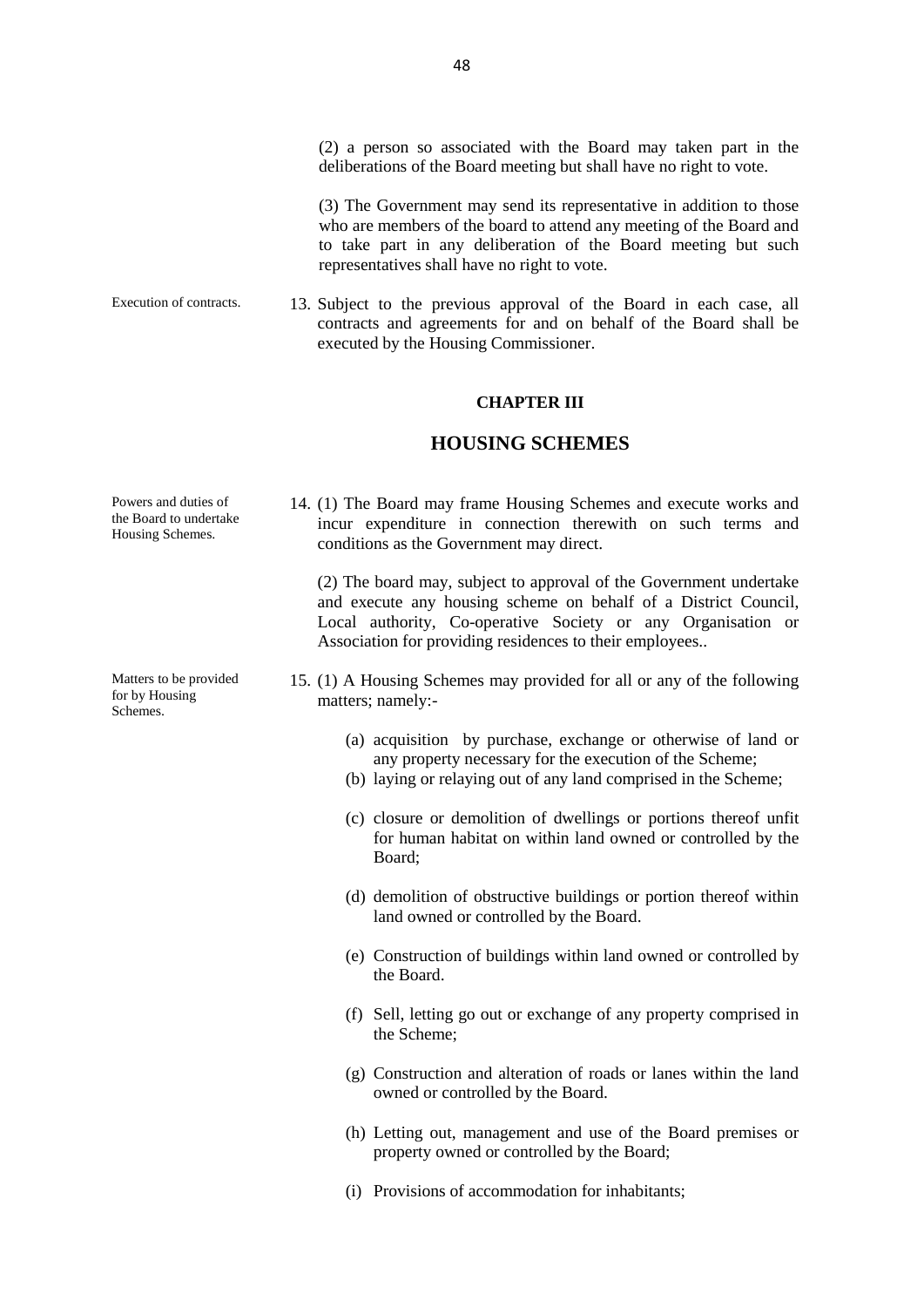- (j) necessary amenities and services to Housing Colonies owned by the Board;
- (k) any other matter for which, in the opinion of the Government, it is expedient to make provision with a view to provide housing accommodation and for the improvement and development of any are comprised in the Scheme.

(2) No Housing Scheme under sub-section (1) shall be made for any area for which an improvement Scheme has already been sanctioned by the Government under any enactment for the time being in force nor shall such scheme contain anything which is inconsistent with any of the matters included in a Town Planning Scheme of the Government made under any law for the time being in force.

| Types of Housing or<br>Improvement Schemes. | 16. A Housing or Improvement Scheme shall be one or a combination of<br>any two or more of the following types or adaptation of any features<br>thereof, namely:-                                                                                                                         |
|---------------------------------------------|-------------------------------------------------------------------------------------------------------------------------------------------------------------------------------------------------------------------------------------------------------------------------------------------|
|                                             | (a) a house accommodation scheme;<br>(b) a building scheme;<br>(c) a rehabilitation housing scheme;<br>(d) a city or town or village expansion scheme;<br>(e) a road construction or development scheme;<br>(f) a land development scheme;<br>(g) a site development and services scheme. |
| Placing of Budget<br>before of Board.       | 17. (1) The Chairman shall, at a special meeting to be held in the month<br>of January each year, lay before the Board the Budget for the next<br>financial year.                                                                                                                         |
|                                             | (2) The Budget shall be prepared in such form as may be prescribed<br>and shall,-                                                                                                                                                                                                         |
|                                             | (a) include the housing schemes which the Board proposes to execute<br>in whole or in part;                                                                                                                                                                                               |
|                                             | (b) indicate fulfilment of all the liabilities of the Board; and                                                                                                                                                                                                                          |
|                                             | (c) contain a statement showing the estimated receipts and<br>expenditure on capital and revenue accounts and such other<br>particulars as may be prescribed.                                                                                                                             |
|                                             | (3) The Board shall consider the Budget laid before it and approve it<br>with or without modification.                                                                                                                                                                                    |
| Submission of Budget<br>to Government.      | 18. (1) The Budget approved by the Board under Section 17 shall be<br>submitted to the Government for approval and the Government may<br>approve it or return it back to the Board for making such modification<br>as the Government may direct.                                          |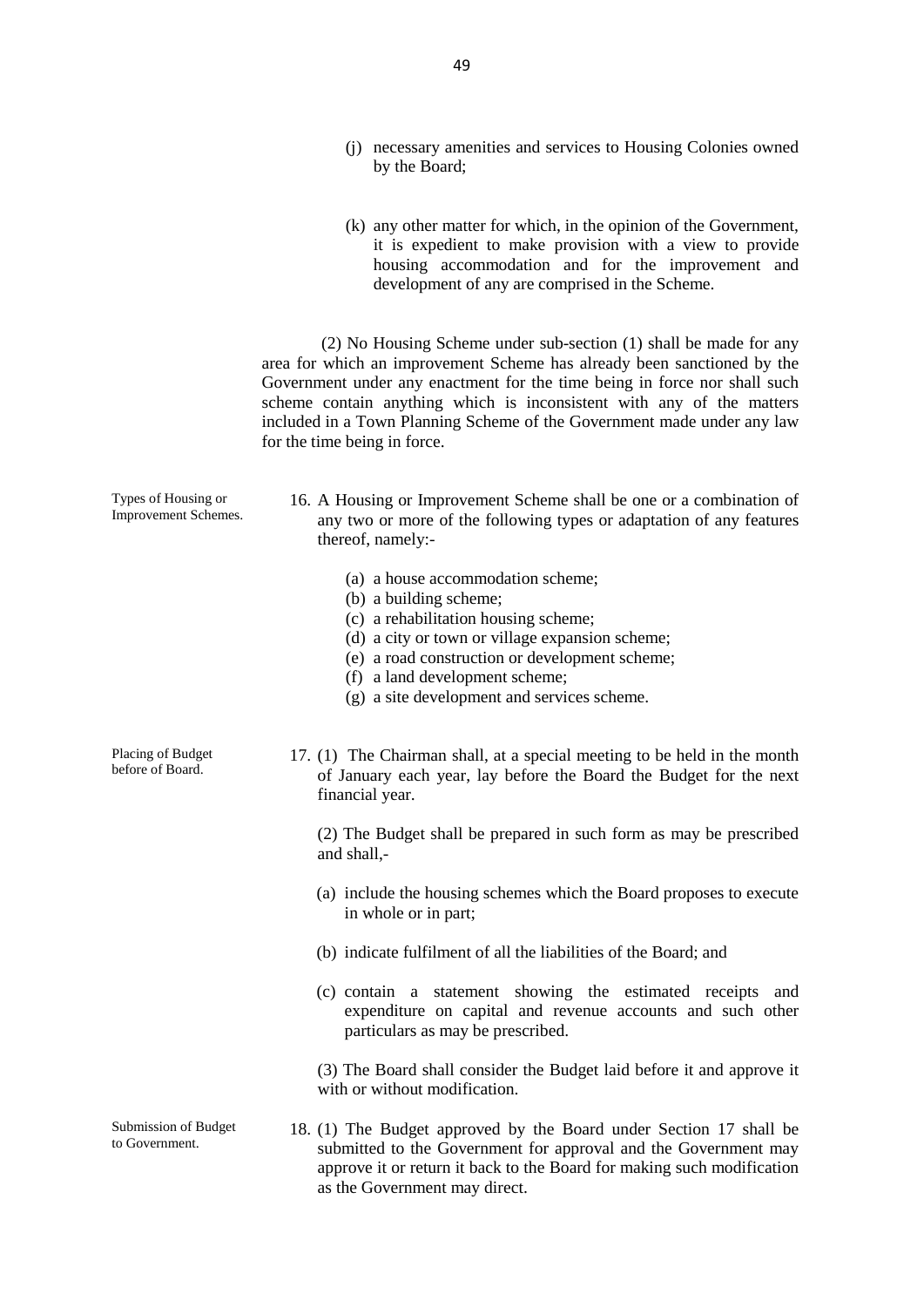|                                                                                    | (2) When the Budget is returned to the Board by the Government for<br>making any modification, the Board shall make the modification and<br>re-submit the Budget so modified to the Government for proposal.                                                                                                                                                                                            |
|------------------------------------------------------------------------------------|---------------------------------------------------------------------------------------------------------------------------------------------------------------------------------------------------------------------------------------------------------------------------------------------------------------------------------------------------------------------------------------------------------|
| Supplementary Budget.                                                              | 19. The Chairman may, at any time during the year for which the Budget<br>has been approved by the Government, lay before the Board a<br>Supplementary Budget and the provisions of Sections 17 and 18 shall<br>apply to such Budget.                                                                                                                                                                   |
| Publication of<br>sanctioned Schemes.                                              | 20. After the Budget is approved by the Government, the Board shall<br>cause the Housing Schemes in respect of which provisions has been<br>made in the Budget, to be published in the Officials Gazette and in<br>local papers in such manner as may be prescribed.                                                                                                                                    |
| Variation of Housing<br>Scheme.                                                    | 21. The Board may alter a Housing Scheme or any part thereof included<br>in the Budget as approved by the Government, provided that no<br>alteration shall be made if it involves an expenditure in excess of 10<br>percent of the amount allocated for that particular scheme in the<br>Budget or if it effects the scope or purpose of such Scheme.                                                   |
| Vesting of road or of a<br>local authority or<br>District Council in the<br>Board. | 22. (1) Whenever any road, land or any part thereof situated in any area<br>within a local authority or District Council of vested in a local<br>authority or District Council in required for the purpose of any<br>programme of Housing Scheme, the Board shall move the local<br>authority or District Council as the case may be for vesting of the<br>road, land or any part thereof in the Board. |
|                                                                                    | (2) Where the local authority or District Council agrees to the vesting<br>of such road, land or any part thereof in the Board, the same shall<br>vest in the Board according to such terms and conditions as may be<br>agreed upon.                                                                                                                                                                    |
|                                                                                    | (3) Where the local authority or District Council does not agree or<br>fails to agree to the Boards proposal, the Board shall refer the matter<br>to the Government for decisions.                                                                                                                                                                                                                      |
| Power of the Board to<br>divert or close any<br>public road vested in it.          | 23. (1) The board may for the purpose of carrying out any programme of<br>any Housing Scheme and after public notice is given, divert the public<br>use of, or close any road or part thereof vested in the Board.                                                                                                                                                                                      |
|                                                                                    | (2) Whenever the Board closes the public use of any road or any part<br>thereof vested in it, it shall provide some other alternative means of<br>access to those entitled to the use of such road or part thereof.                                                                                                                                                                                     |
|                                                                                    | (3) No compensation whatsoever shall be paid to any person effected<br>by the closing of any road or part thereof vested in the Board.                                                                                                                                                                                                                                                                  |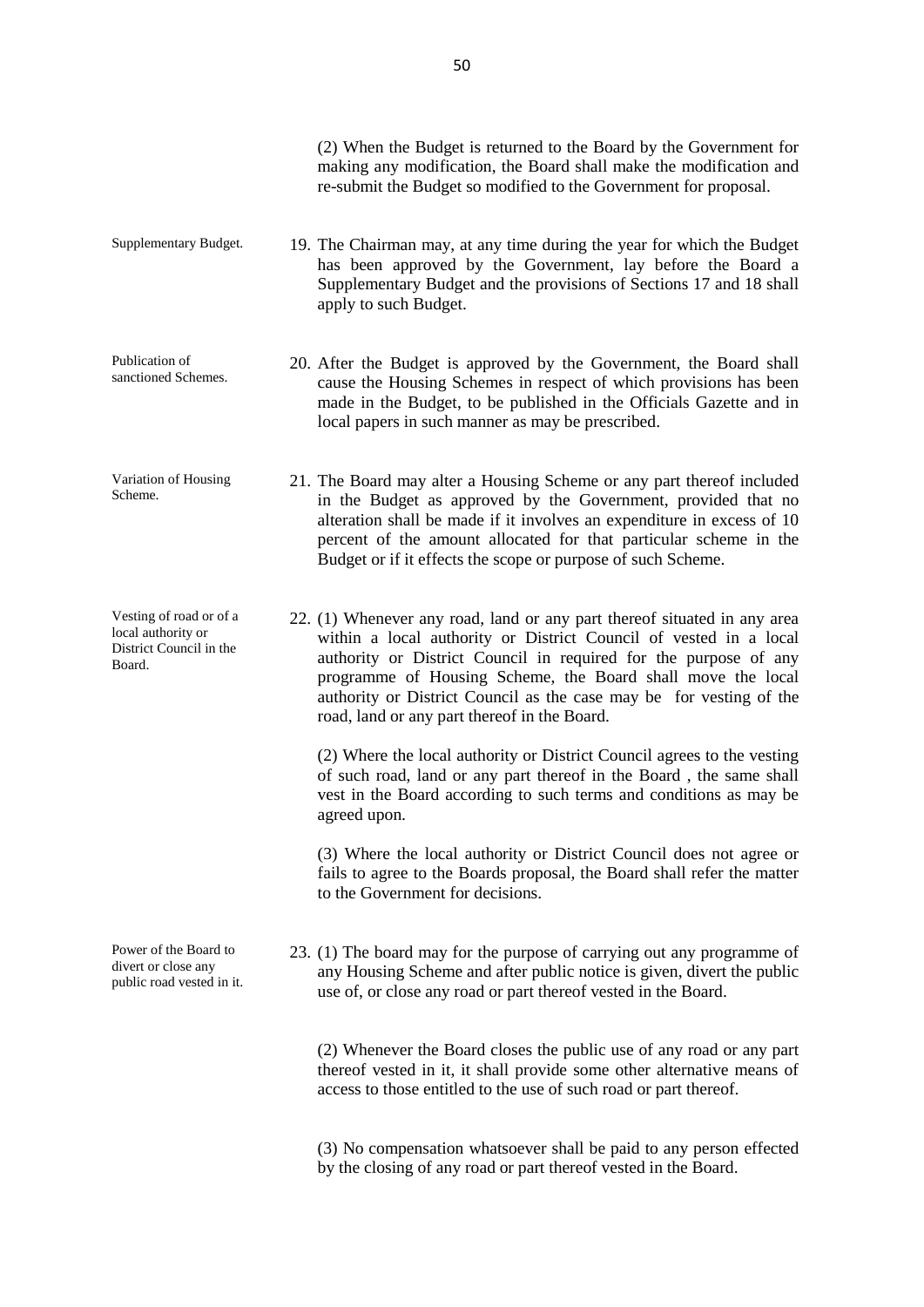Vested of road, open space, etc. Made by the Board in a local authority, etc,. Public purposes.

Other duties of the Board.

- 24. The Government may, at the request of the Board, with respect to any road, street, lane or open space for purpose of recreation made and developed under the housing Scheme, declare such road, street or lane to be a public road, street or lane or an open space for public recreation and transfer it for future improvement and maintenance to any agency of the Government or local authority.
- 25. (1) It shall be the duty of the Board to take measures with a view to expedite matters and to reduce the cost of construction of building and the Board shall, for that purpose do all things such as,-
	- (a) unification, simplification and standardisation of building materials;
	- (b) encouraging pre-fabrication and mass production of building components;
	- (c) organising or undertaking the production of building materials required for housing scheme;
	- (d) encouraging research for discovering cheap building materials and evolving new methods of economic construction; and
	- (e) securing a steady and sufficient supply of work-men trained in the work of construction of buildings.

(2) The Board may provide technical advice to the Government and scrutinise projects under Housing Scheme as when required by the Government so to do.

(3) The board may undertake research on various problems connected with housing in general and in particular to find out the economical method of constructing houses suited to local conditions and to undertake comprehensive surveys of problems of housing.

26. All buildings constructed by the Board shall be disposed of by the board by letting out, lease, sale or hire purchase or otherwise.

Maintenance of Housing Units of disposed of.

Mode of disposal of Housing Units.

> 27. In case of rental buildings or Housing Units which cannot be disposed of immediately, the Board shall be responsible for their maintenance.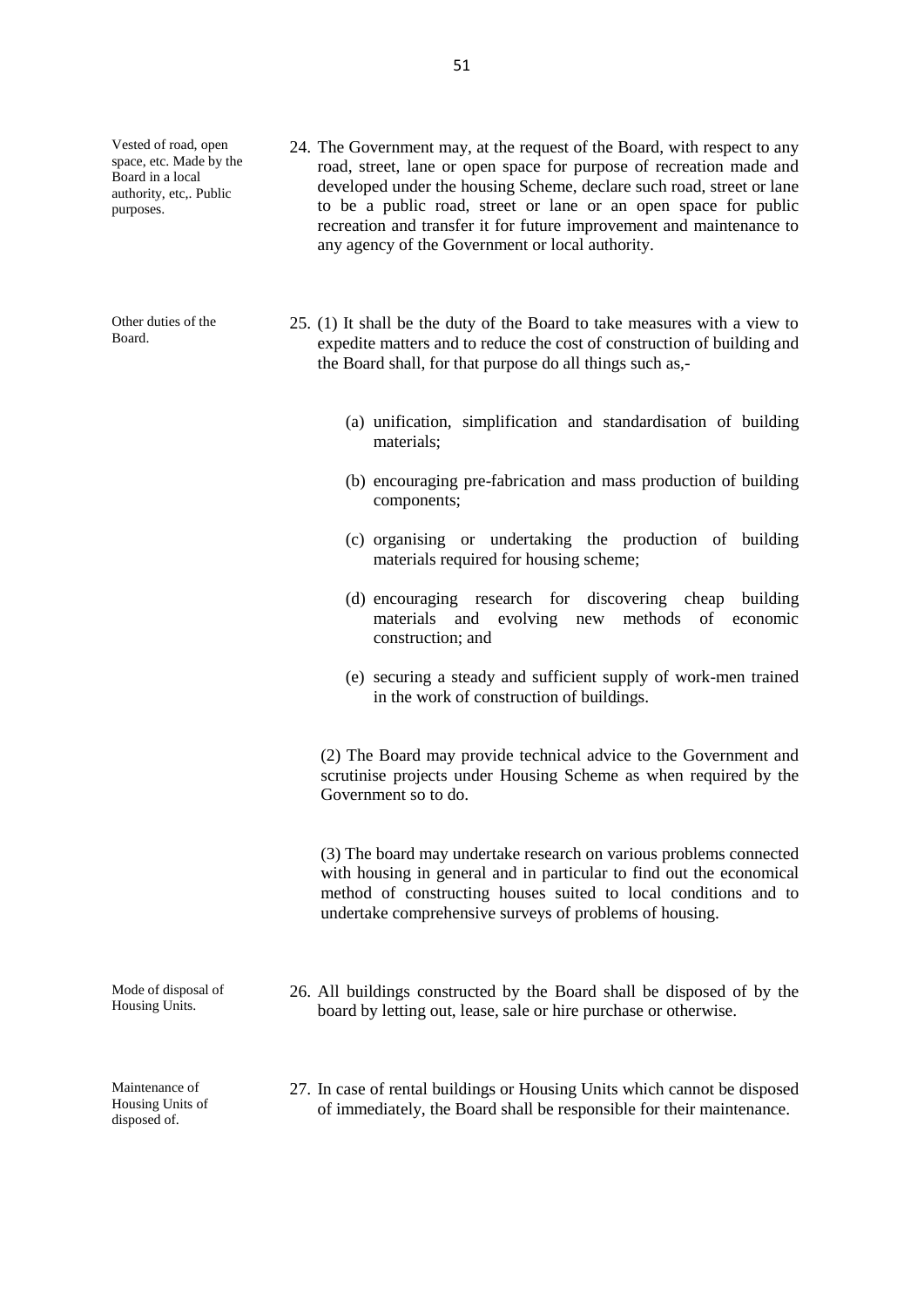#### CHAPTER IV

## **ACQUISITION AND DISPOSAL OF LAND**

| Power to purchase or<br>lease by agreement. | 28. (1) The Board may enter into an agreement with any person for the<br>acquisition by purchase, lease, exchange or otherwise of any land or<br>any interests therein which is needed for the purpose of Housing<br>Schemes and such agreement may provide for compensation the<br>owners thereof.                                                                                                                                                           |
|---------------------------------------------|---------------------------------------------------------------------------------------------------------------------------------------------------------------------------------------------------------------------------------------------------------------------------------------------------------------------------------------------------------------------------------------------------------------------------------------------------------------|
| Power to evict person                       | 29. Notwithstanding anything to the contrary containing in any other law<br>for the time being in force, if the competent authority is satisfied-                                                                                                                                                                                                                                                                                                             |
|                                             | (a) that the person authorised to occupy any Board premises-                                                                                                                                                                                                                                                                                                                                                                                                  |
|                                             | (i) has not paid rent lawfully due from him in respect of the<br>premises for a period of more than two months, or                                                                                                                                                                                                                                                                                                                                            |
|                                             | (ii) has sublet without the permissions of the Board the whole or<br>any part of the premises, or                                                                                                                                                                                                                                                                                                                                                             |
|                                             | (iii) has otherwise acted in contravention of any of the terms and<br>conditions under which he is authorised to occupy such<br>premises, or                                                                                                                                                                                                                                                                                                                  |
|                                             | (b) that any person is in unauthorised occupation of any Board premises,                                                                                                                                                                                                                                                                                                                                                                                      |
|                                             | the competent authority may, by notice served upon the person or persons<br>in occupation of the premises by registered post or otherwise or by<br>affixing a copy of the notice on the outer door or some other conspicuous<br>part of the premises, order that the person as well as any other person who<br>may be in occupation of the whole or any part of the said premises vacate<br>them within one month from the date of the service of the notice. |
|                                             | (2) Before an order under sub-section (1) is made against any person,<br>the competent authority shall inform the person by notice in writing of the<br>grounds on which the proposed order is to be made and give him a                                                                                                                                                                                                                                      |

grounds on which the proposed order is to be made and give him a reasonable opportunity of tendering an explanation and producing evidence, if any, and to show cause why such order should not be made within a period to be specified in the notice.

(3) The competent authority may, on application and for sufficient cause shown, grant extension of the period specified in the notice served under sub-sections (1) or (2) as it deems fit.

(4) Any written statement put in by such person and documents produced in pursuance of such notice shall be filed with the records of the case, and such person shall be entitled to appear in the proceedings either in person or by an authorised agent or by a pleader.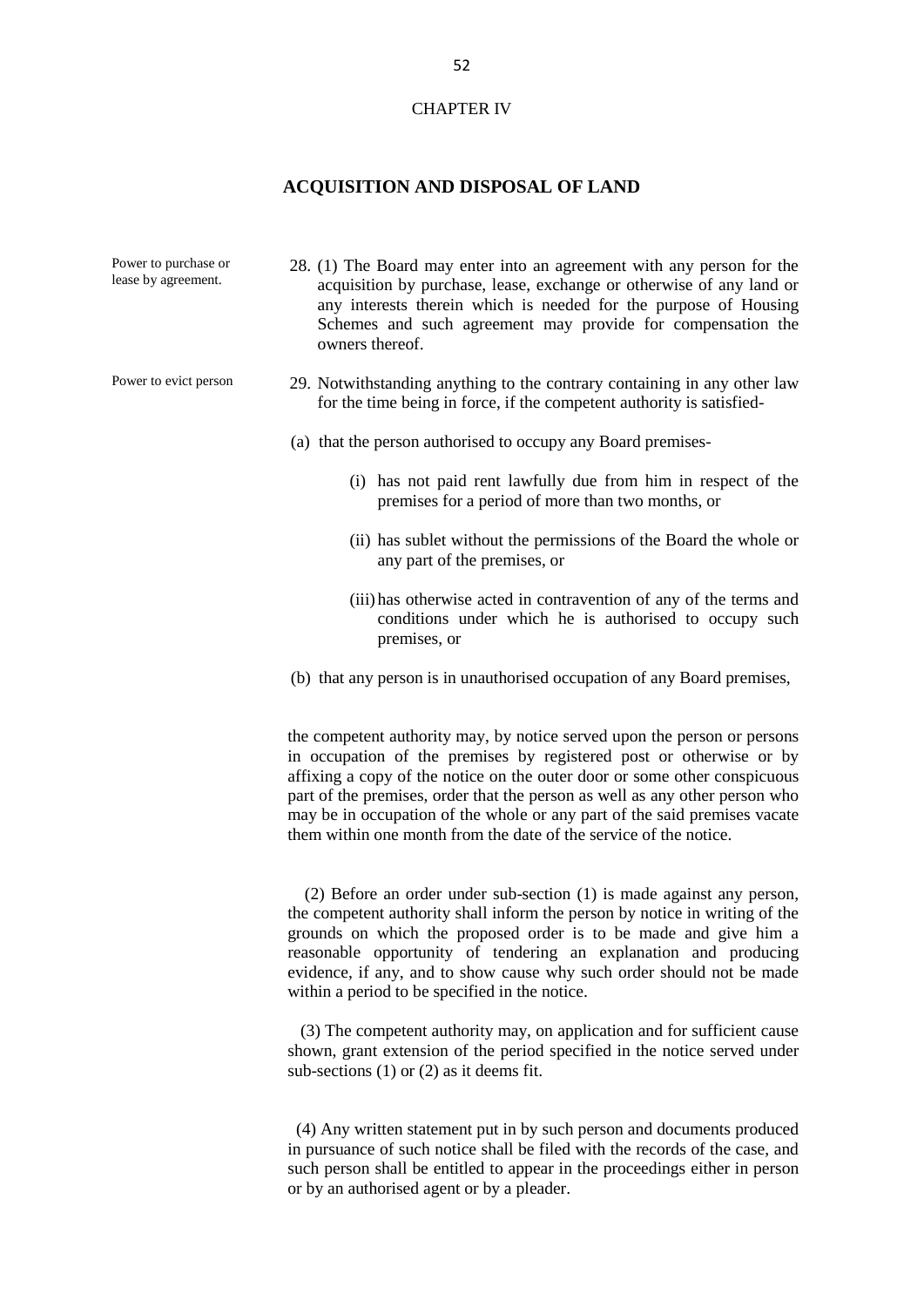(5) If any person refuses or fails to comply with the order made under sub-section (1), the competent authority may evict that person from and take possession of the premises and may, for that purposes, use such force as may be necessary.

(6) If any person who has been ordered to vacate any premises under sub-clauses (i) or (iii) of clause (a) of sub-section (l) within one month of the date of service of the notice or such longer time as the competent authority may allow, pays to the Board the rent in areas or carries out or otherwise complies with the terms and conditions contravened by him to the satisfaction of the competent authority, the competent authority shall, in lieu of eviction of such person under the section, cancel its order made under sub-section (1) and thereupon such person shall hold the premises on the same terms and conditions on which he held them immediately before such notice was served on him.

## **Explanation:**

For the purpose of this Section and Sections 30 the expression "Un-authorised Occupation" in relation to any person authorised to occupy any Board premises includes the continuance in occupation by him or by any person claiming through or under him beyond the period of authorised occupation.

30. (1) Subject to rules made by the Government in this behalf and without prejudice to the provisions of section 29, where any person is in arrears of rent payable in respect of any Board premises, or is in arrears of repayment of any loan or interest under any Housing Scheme, the competent authority may, by notice served in the manner laid down in sub-section (1) of Section 29, order that person to pay the same within such time not being less than fifteen days as may be specified in the notice. If such person refuses or fails to pay the arrears of rent, loan or interest, as the case may be, within the time specified in the notice, such arrears may be recoverable from him as an arrears of land revenue.

(2) Where any person is in unauthorised occupation of any Board premises, the competent authority may, in the prescribed manner, asses the damages on account of the use and occupation of the premises and may, by notice served-

- (a) by registered post or otherwise, or
- (b) by affixing a copy of the notice on the outer day or some other conspicuous part of such premises, or
- (c) in such other manner as may be prescribed,

order that person to pay the damage within such time as may be specified in the notice. If any person refuses or fails to pay the damages within the time specified in the notice, the damages shall be recoverable from him as arrears of land revenue.

(3) No order under sub-section (2) shall be made against any person

Power to recover rent, loan or damages as arrears.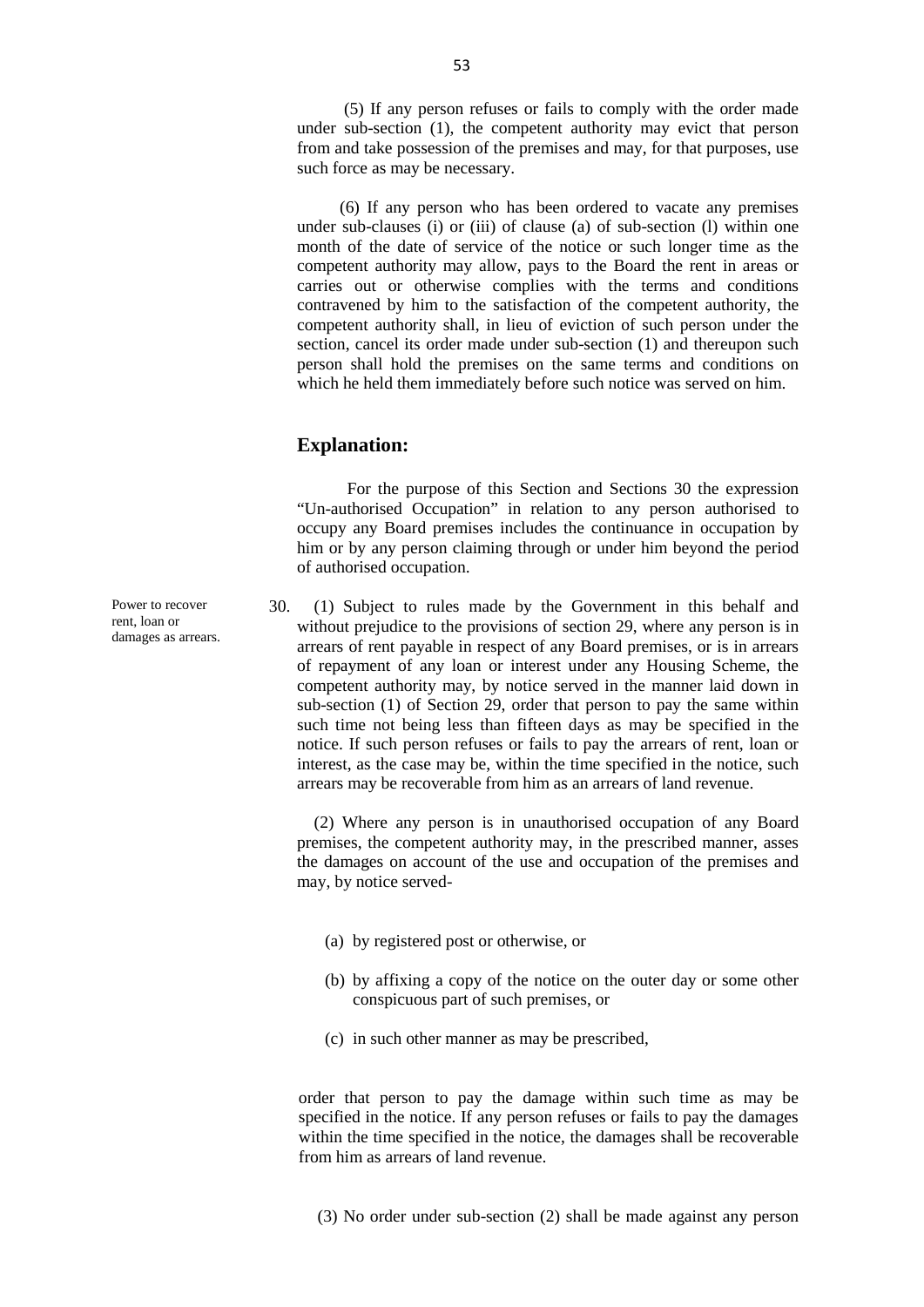Appeal. 31. Any person aggrieved by an order of the competent authority either under Section 29 or 30 may, within one month from the date of service of such order, prefer an appeal to the Meghalaya Board of Revenue:

> Provided that the Board of Revenue may entertain the appeal after the expiry of the said period of one month, if it is satisfied that the appellant was prevented by sufficient cause from filing the appeal in time.

32. (1) Without prejudice to the provision of Section 29 or 30, where any person who is an employee of the Central or State Government , a Local Authority, District Council or of a Private Employer has been allotted with any Board premises he may execute an agreement in favour of the Board to the effect that the Central or State Government, the Local authority, District Council or Private Employer, as the case may be, under or by whom he is employed, shall be competent to deduct from that salary or wages payable to him such amount as may be specified in the agreement and to pay the amount so deducted to the Board in satisfaction of the rent due from him in respect of the Board Premises allotted in him.

(2) On the execution of such agreement, the Central or State Government, the Local Authority, District Council or Private Employer as the case may be, shall, if so required by the Board by requisition in writing, make the deduction of the amount specified in the requisition in accordance with the agreement and pay the amount so deducted to the Board.

#### **CHAPTER V**

## **FINANCE, ACCOUNTS AND AUDIT**

- Board's fund. 33. (1) The Board shall have is own fund called the Housing Board Fund into which shall be credited all money received-
	- (a) by way of grants, subdivision, donation and gifts from the Central Government or any State Government, Local Authority, District Council or anybody or individual for all or any of the purposes of this Act; and
	- (b) by or on behalf of the Board under the provisions of this Act as well as all proceeds from the sale of land or any other kind of property of the Boards, all rents, interests, profits, and other moneys accruing to the Board.

(2) Except as otherwise directed by the Government, the Board may deposit its funds in one or more Banks or invest them in Securities, or partly in one and partly in the other;

Rent to be recovered by deduction from salary or wages in certain cases.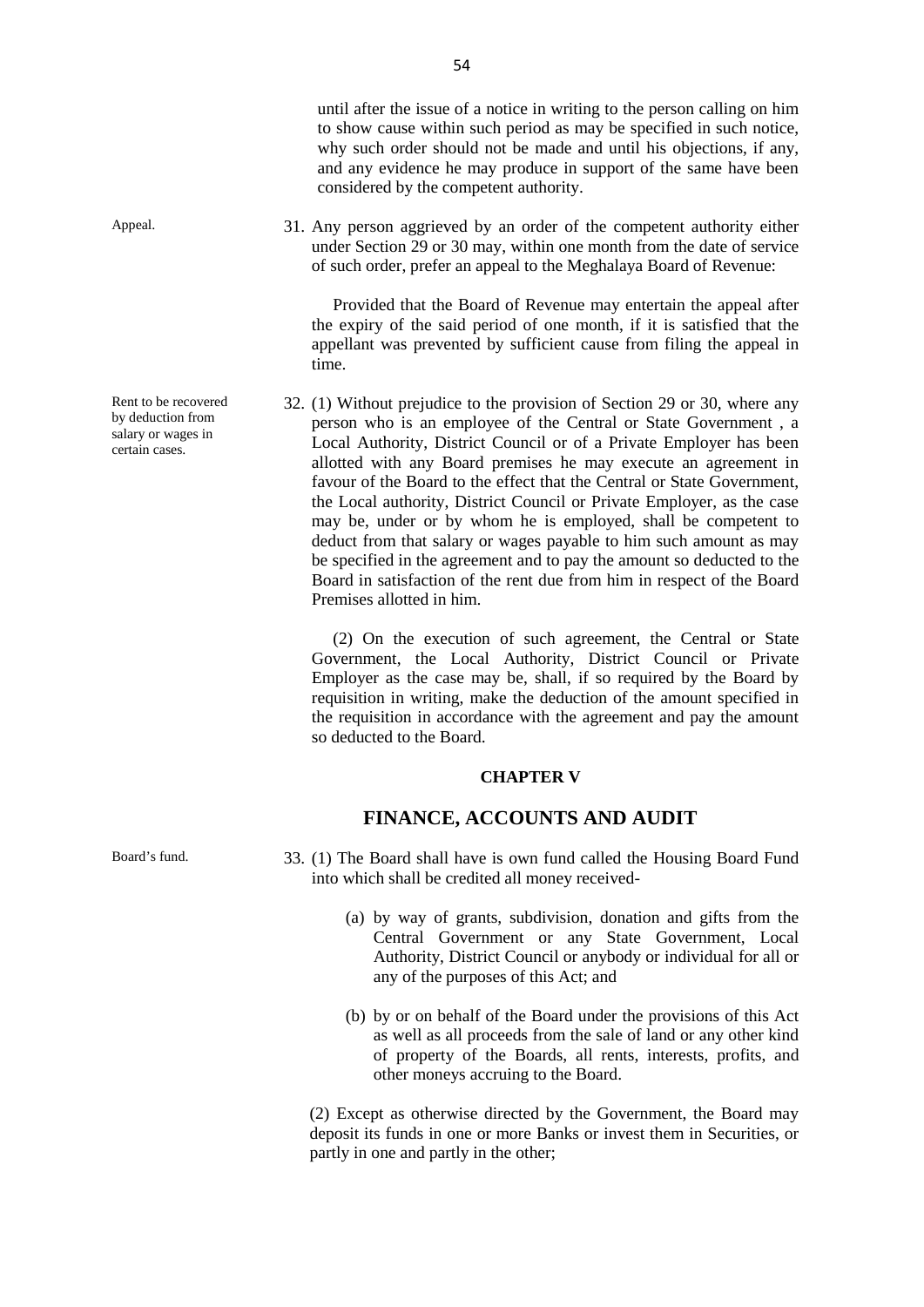Provided that in case of investment in securities, the same shall be done only with prior approval of the Government.

(3) The accounts of the Board shall be operated upon by such officers as may be authorised by the Board by a general or special order.

- 34. All properties, funds and other assets of the board shall be held and applied by it, subject to the provisions and for the purposes of this Act.
	- 35. The Government may, from time to time, make subventions or advance loans to the Board for the purposes of this Act on such terms and conditions as the Government may determine.
- borrow. 36. (1) Subject to the provisions of this Act and with the previous approval of the Government, the Board may, from time to time, borrow money required for the purposes of this Act from the public or from any corporation owned or controlled by the Central or any State Government.

(2) Whenever the borrowing of any sum of money has been approved by the Government, the Board may, instead of borrowing such sums or any part thereof from the public, take credit from any bank or any financial institution owned or controlled by the Central or any State Government on a cash account to be kept in the name of the Board and may with the previous sanction of the Government, mortgage all or any of the properties vested in the Board as security for such credit.

(3) Subject to such conditions and limitations as may be prescribed and with the previous approval of the Government , the Board may, for the promotion and execution of any Housing Scheme, enter into financial arrangement with the Life insurance Corporation of India, any Bank or other financial institutions approved by the Government.

(4) Subject to the provisions of this Act and such conditions and limitations as may be prescribed, the Board may, out its funds, grant loans and advances on such terms and conditions as it may determine, to any co-operative society registered under the Meghalaya Co operative Society Act or to any other person for the construction of houses.

37. The Government may guarantee may guarantee in such manner and subject to such conditions as it may think fit, the repayment of the principal including interest of any loan borrowed and debentures issued by the Board.

Application of the fund.

- Subvention and loans to the Board.
- Power of the Board to

Guarantee by the Government.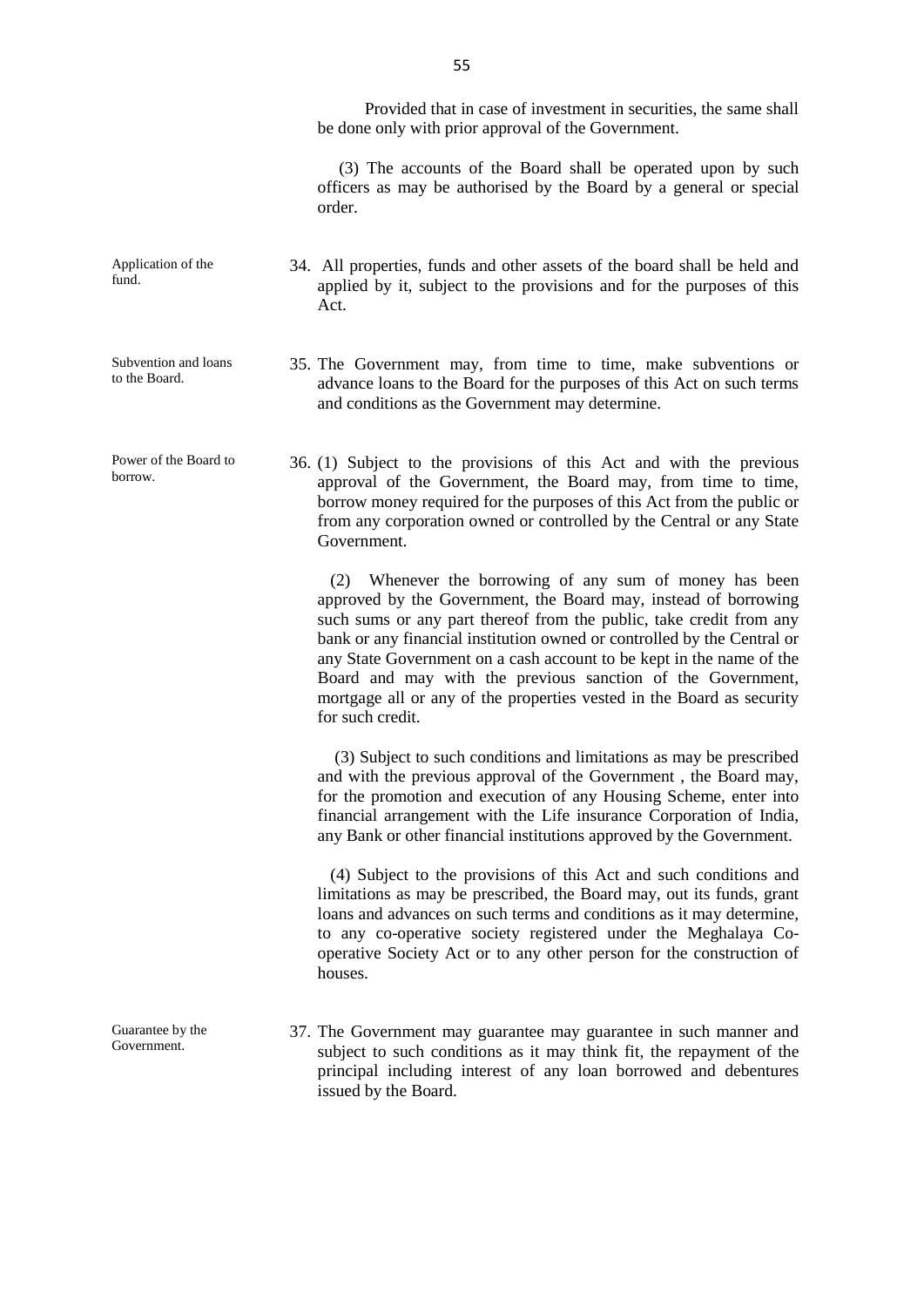| Forms of debentures.<br>38. (1) Whenever money is borrowed by the Board by issue of<br>debentures, the debentures shall be in such form as the Board may,<br>with the previous sanction of the Government, specify. |  |                                                                                                                                                                                                                                                                                                                                                                                         |  |
|---------------------------------------------------------------------------------------------------------------------------------------------------------------------------------------------------------------------|--|-----------------------------------------------------------------------------------------------------------------------------------------------------------------------------------------------------------------------------------------------------------------------------------------------------------------------------------------------------------------------------------------|--|
|                                                                                                                                                                                                                     |  | (2) All debentures issued by the Board shall be signed by the<br>Chairman and the Housing Commissioner of the Board.                                                                                                                                                                                                                                                                    |  |
| Expenditure in case of<br>urgency.                                                                                                                                                                                  |  | 39. (1) Where, in the opinion of the Board, circumstances of urgency<br>have arisen, the Board may incur in any year recurring expenditure<br>not exceeding rupees fifty thousands and non-recurring expenditure<br>not exceeding rupees two lakhs notwithstanding that such expenditure<br>has not been included in the Budget approved by the Government.                             |  |
|                                                                                                                                                                                                                     |  | $(2)$ Where any expenditure is incurred under sub-section $(1)$ , a report<br>thereon, indicating the source from which the expenditure was made,<br>shall be sent, as soon as practicable, to the Government for approval.                                                                                                                                                             |  |
| Accounts and Audit.                                                                                                                                                                                                 |  | 40. (1) The Board shall cause to be maintained proper books of accounts<br>and such other records as the rules may require and shall prepare in<br>accordance with the rules a statement of accounts for each financial<br>year.                                                                                                                                                        |  |
|                                                                                                                                                                                                                     |  | (2) The accounts of the Board shall be audited once a year by<br>authorised auditors (Chartered Accountants) to be appointed by the<br>Board.                                                                                                                                                                                                                                           |  |
|                                                                                                                                                                                                                     |  | (3) As soon as the accounts of the Board have been audited the Board<br>shall send a copy thereof together with a copy of the auditors to the<br>Government and shall cause the accounts to be published in the<br>official Gazette not later than four months after 31 <sup>st</sup> March every year.                                                                                 |  |
|                                                                                                                                                                                                                     |  | (4) The Board shall comply with such directions as the Government<br>may, after perusal of the report of the auditor, think fit to issue.                                                                                                                                                                                                                                               |  |
| Concurrent and Special<br>Audit of Accounts.                                                                                                                                                                        |  | 41. (1) Notwithstanding anything contained in Section 40, the<br>Government may order that there shall be a concurrent audit of the<br>accounts of the Board by such person as it thinks fit. The Government<br>may also direct special audit of the Accounts of the board relating to<br>any particular transaction or a class or series of transactions or to a<br>particular period. |  |
|                                                                                                                                                                                                                     |  | $(2)$ When an order is made under sub-section $(1)$ , the Board shall<br>present or cause to be presented for audit such accounts and shall<br>furnish to the person appointed under sub-section (1) such<br>information as the said person may require for the purpose of audit.                                                                                                       |  |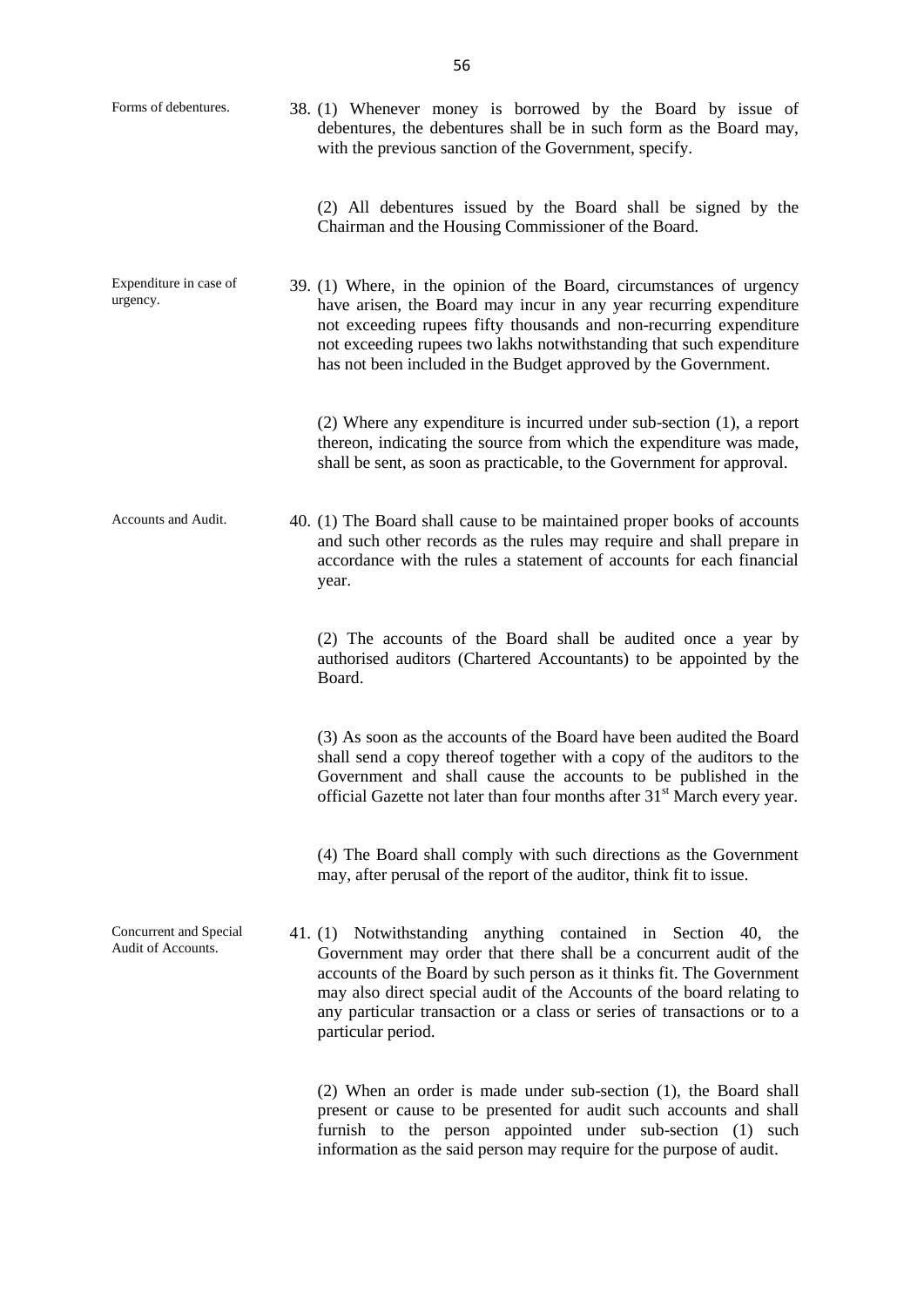# **CHAPTER VI**

# **MISCELLANEOUS**

| Reports.                                             | 42. The Board shall, on such, date and in such form and at such intervals<br>as may be prescribed, submit to the Government a report on such<br>matters as may be required and the Government shall cause such<br>report to be published in the official Gazette and every such report<br>shall be laid before the House of the State Legislature as soon as may<br>be after it is published. |
|------------------------------------------------------|-----------------------------------------------------------------------------------------------------------------------------------------------------------------------------------------------------------------------------------------------------------------------------------------------------------------------------------------------------------------------------------------------|
| Other Statements and<br>returns.                     | 43. The Board shall submit to the Government such statistics, returns,<br>particulars, statements; documents or papers in regard to any<br>proposed or existing scheme or relating to any matter or proceedings<br>connected with the working of the Board at such times and in such<br>forms and manner as may be prescribed or as the Government may,<br>from time to time, direct.         |
| Power of entry.                                      | 44. The Chairman or any person, either generally or specially authorised<br>by the Chairman in this behalf, may enter upon the Board's own land<br>or in any land with prior consent of its owner or person in occupation<br>of the land, in order to-                                                                                                                                        |
|                                                      | (a) make any inspection, survey, measurement, valuation or<br>enquiry.<br>(b) cut, dig or bore into sub-soils;<br>(c) set boundaries and intended lines or work;<br>(d) do any other think for any of the purposes of Housing Scheme<br>under this Act;                                                                                                                                       |
|                                                      | Provided that-                                                                                                                                                                                                                                                                                                                                                                                |
|                                                      | (a) no such entry shall be make between sunset and sunrise;                                                                                                                                                                                                                                                                                                                                   |
|                                                      | (b) sufficient notice shall be given for any entry;                                                                                                                                                                                                                                                                                                                                           |
|                                                      | (c) no dwelling house and no public building which is used as a<br>dwelling place shall be so entered except with the consent of<br>the occupier thereof, and without giving the said occupier<br>atleast twenty-four hours previous written notice of the<br>intention to make such entry;                                                                                                   |
|                                                      | (d) due regard shall be given, so far as may be compatible with<br>the exigencies of the purposes for which the entry is made, to<br>the social and religious usages of the occupants of the<br>premises entered.                                                                                                                                                                             |
| Valuation of assets and<br>liabilities of the Board. | 45. The Board shall at the end of every five years, make a valuation of its<br>assets and liabilities and may appoint a person approved by the<br>Government for this purpose;                                                                                                                                                                                                                |
|                                                      | Provided that the Government may direct a valuation to be made                                                                                                                                                                                                                                                                                                                                |

at any time it may consider necessary.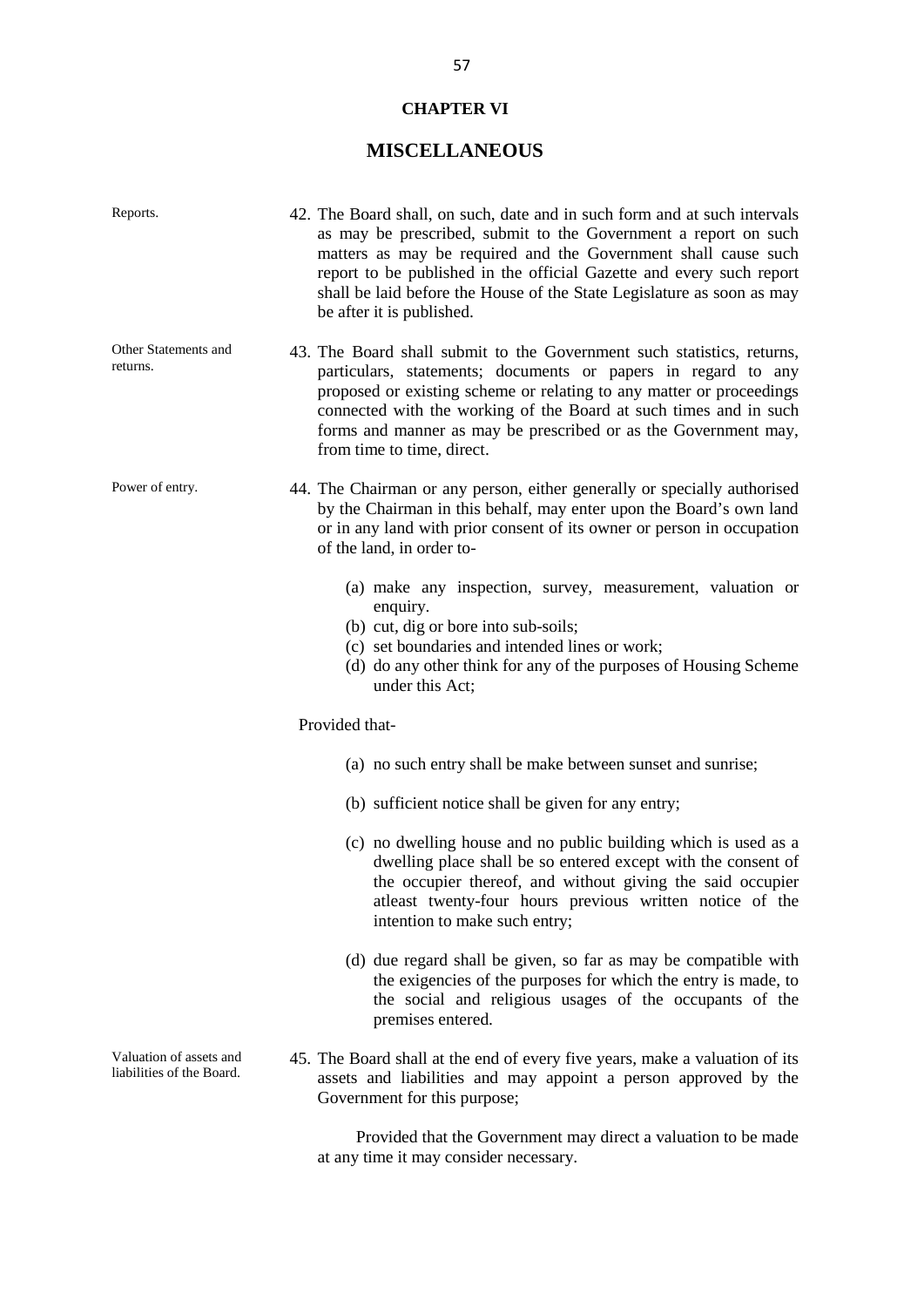| Power of the Board to<br>construct buildings.            | 46. Notwithstanding anything contained in this Act, the board may<br>undertake construction of buildings on behalf of the Government, a<br>Local Authority, District Council or a Corporation or Undertaking<br>owned or controlled by the Government or a Co-operative Society<br>registered under the Meghalaya Co-operative Societies Act, subject to<br>such terms and conditions as may be agreed upon in pursuance of a<br>contract. |
|----------------------------------------------------------|--------------------------------------------------------------------------------------------------------------------------------------------------------------------------------------------------------------------------------------------------------------------------------------------------------------------------------------------------------------------------------------------------------------------------------------------|
| Government's power to<br>give direction to the<br>Board. | 47. The Government may give the Board such directions as in its opinion<br>are necessary or expedient to carry out the purposes of this Act and<br>the Board shall comply with such directions.                                                                                                                                                                                                                                            |
| Power to order<br>enquiries.                             | 48. (1) The Government with a view to satisfy itself that the powers and<br>duties of the Board are being exercised and performed properly may,<br>at any time, appoint any person or persons to make enquiries into all<br>or any of the activities of the Board and to report to the Government<br>the result of such enquiries.                                                                                                         |
|                                                          | (2) The Board shall give to the persons so appointed all facilities for<br>the proper conduct of enquiries and shall produce before the person or<br>persons all documents, books of account and other information in the<br>possession of the board which such person or persons may call for the<br>purposes of the enquiries.                                                                                                           |
| Default in performance<br>of duties and<br>supersession. | 49. (1) If the Government is satisfied that the Board has defaulted in<br>performing any duty imposed on it by or under this Act, it may fix a<br>period for the performance of that duty.                                                                                                                                                                                                                                                 |
|                                                          | (2) If in the opinion of the Government the Board fails or neglects to<br>perform such duty within the period so fixed it shall be lawful for the<br>Government to supersede and reconstitute the Board in the prescribed<br>manner.                                                                                                                                                                                                       |
|                                                          | (3) On supersession of the Board and until it is re-constituted the<br>powers, duties and functions of the Board shall be carried out by the<br>Government or by such Officer or Officers as it may appoint for this<br>purpose.                                                                                                                                                                                                           |
| Dissolution of the<br>Board.                             | 50. (1) The Government, if it is satisfied that in public interest it is<br>necessary so to do, may, by notification in the Official Gazette,<br>dissolve the Board with effect from such date as it may specify and<br>the Board shall stand dissolved accordingly.                                                                                                                                                                       |
|                                                          | $(2)$ On the dissolution of the Board under sub-section $(1)$ -                                                                                                                                                                                                                                                                                                                                                                            |
|                                                          | (a) all properties, funds, interests and rights which vest in the<br>board shall vest in the Government; and                                                                                                                                                                                                                                                                                                                               |
|                                                          | (b) all liabilities enforceable against the board shall be<br>enforceable against the Government.                                                                                                                                                                                                                                                                                                                                          |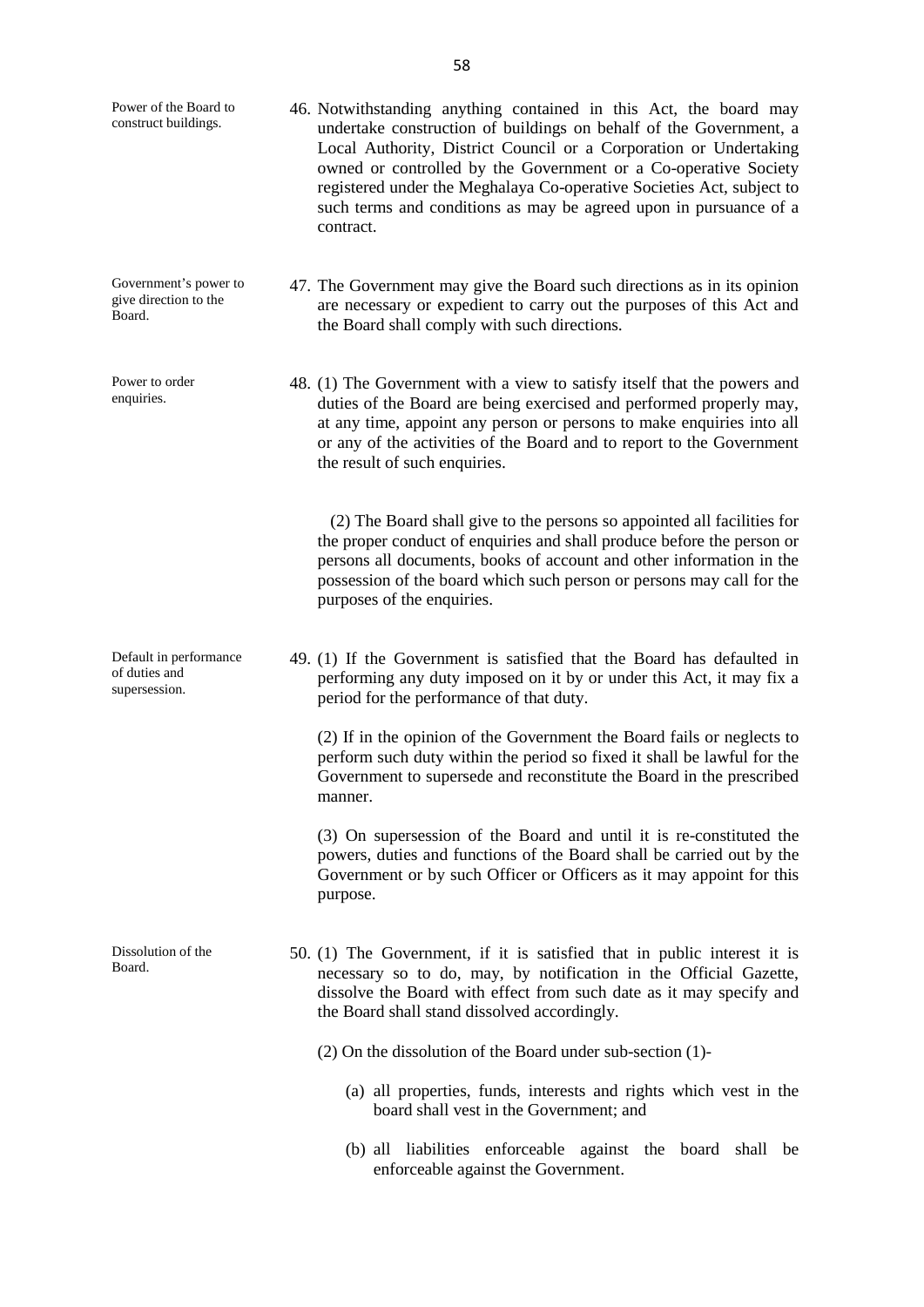(3) Nothing in this section shall effect the liability of the Government in respect of loans or debentures guaranteed under Section 37.

(4) Every notification made under sub-section (1) shall be laid before the House of the State Legislature as soon as may be.

- 51. No land or building or any interest therein vested in the Board or in any person under the provisions of this Act or under the Rules, Regulations or Bye-Laws made thereunder shall be leased out, sold, exchanged or otherwise transferred by the Board or by such person in contravention of the Meghalaya Transfer of Land (Regulation) Act, 1971 as amended.
- Power to make rules. 52. (1) The Government may, by notification in the Official Gazette, make rules for carrying out the purposes of this Act.

(2) In particular and without prejudice to the generality of the foregoing power, such Rules may be made for all or any of the following matters, namely:-

- (a) the allowances of members and remuneration and conditions of service of the Chairman;
- (b) the manner and form in which contracts shall be entered into;
- (c) application forms and particulars of housing schemes and terms and conditions for grant of loan under housing scheme;
- (d) the manner of publication of housing schemes included in the Budget;
- (e) the forms of notices under Sections 29 and 30;
- (f) the procedure to be followed in taking possession of any board premises under Section 29;
- (g) the manner in which assessment may be made under Section 30;
- (h) the manner in which appeals may be preferred under Section 31;
- (i) the conditions subject to which the Board may borrow any sum under Section 36;
- (j) the manner of preparation, maintenance and publications of accounts under Section 40;
- (k) submission of reports, returns, etc., under Sections 42 and 43;
- (l) the manner in which the Board shall be superseded and re constituted under Section 49;
- (m) qualification and other conditions of service of the Housing Commissioner and other officers of the Board whose appointment needs prior approval of the Government;

59

Act not to contravene Meghalaya Act I of

1971.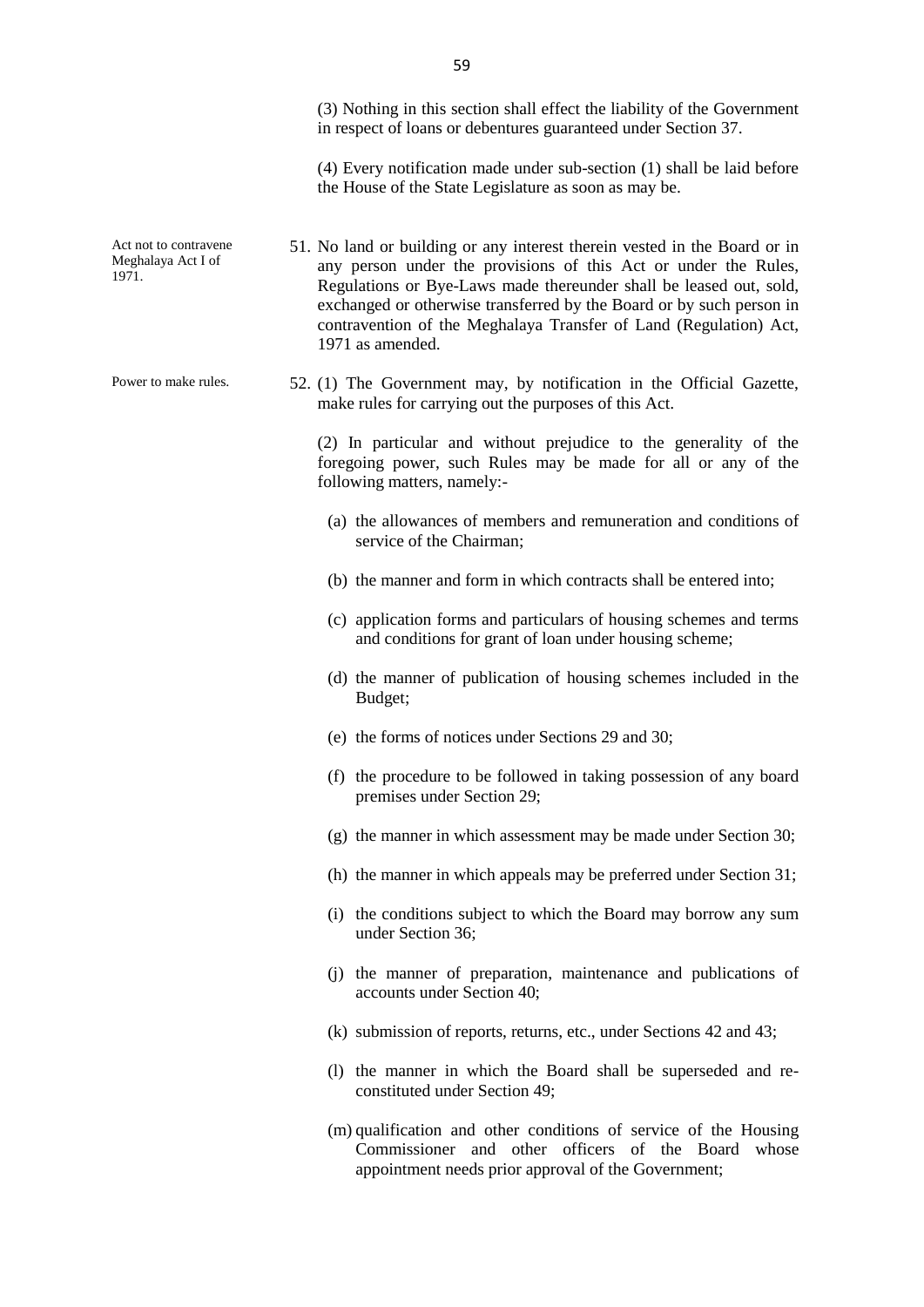|                                                                | (n) any other matter which is or may be prescribed under this Act.                                                                                                                                                                                |
|----------------------------------------------------------------|---------------------------------------------------------------------------------------------------------------------------------------------------------------------------------------------------------------------------------------------------|
| Power to make<br>Regulations.                                  | 53. The Board may, from time to time with the previous sanction of the<br>Government, make regulations consistent with this Act and the rules<br>made thereunder-                                                                                 |
|                                                                | (a) for the management, allotment and use of the buildings<br>tenements, hutments and premises constructed under a housing<br>scheme;                                                                                                             |
|                                                                | (b) for the remuneration and conditions of service of the officers<br>and employees appointed by the Board.                                                                                                                                       |
|                                                                | (c) for delegation of financial powers to the Chairman and the<br>Housing Commissioner and other officers;                                                                                                                                        |
|                                                                | (d) for regulating the procedure of disposal of its business.                                                                                                                                                                                     |
| Power to make<br>Byelaws.                                      | 54. (1) The Board may make bye-laws not inconsistent with this Act and<br>the Rules and Regulations framed thereunder, which may be<br>necessary or expedient for the purposes of carrying out its duties and<br>functions.                       |
|                                                                | (2) A bye-law made under this Section may provide that a<br>contravention thereof shall be an offence.                                                                                                                                            |
|                                                                | (3) No bye-law made by the Board shall come into force until it has<br>been confirmed by the Government.                                                                                                                                          |
|                                                                | (4) All bye-laws made under this section shall be published in the<br>Official Gazette.                                                                                                                                                           |
| Penalty for<br>contravention of a bye-<br>law.                 | 55. Whoever contravenes a bye-laws made under Section 54 shall, on<br>conviction, be punished with imprisonment for a term which may<br>extend up to two months or with a fine which may extend up to five<br>hundred rupees or with both.        |
| Authority for<br>prosecution.                                  | 56. No Court shall take cognizance of any offence punishable order this<br>Act, except on a complaint from the Board or a person authorised by<br>the Board by general or special order in this behalf.                                           |
| Members Officers and<br>employees of to be<br>public servants. | 57. All members, officers and employees of the Board when acting or<br>purporting to act in pursuance of any of the provisions of this Act<br>shall be deemed to be public servants within the meaning of Section<br>21 of the Indian Penal Code. |
| Protection of action<br>taken under the Act.                   | 58. No suit, prosecution or other legal proceedings shall lie against the<br>board, the Government or any person for anything which is in good<br>faith done or intended to be done under this Act.                                               |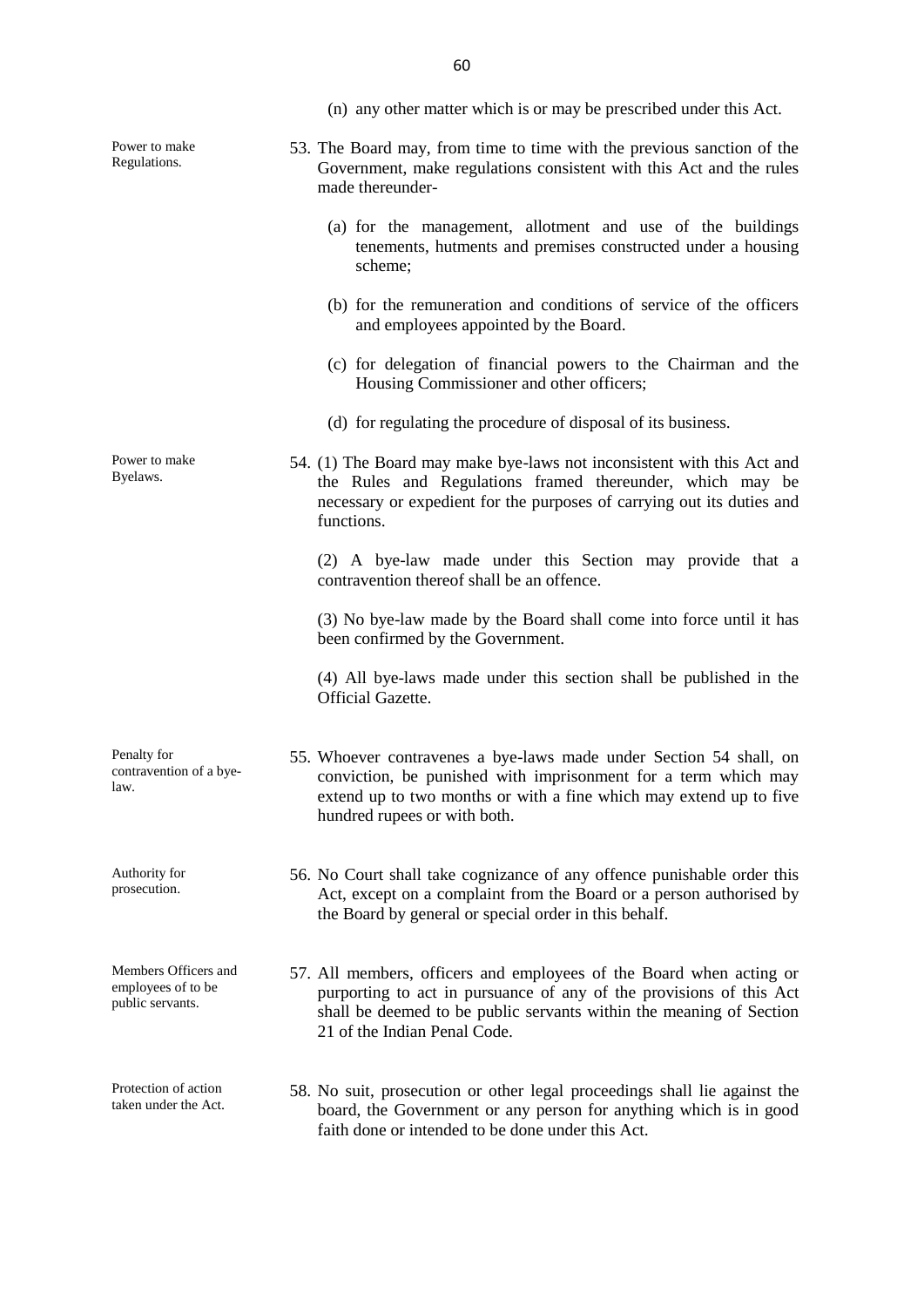| Penalty for obstructing<br>exercise of powers | 59. Any person who obstructs the lawful exercise of any power conferred<br>by or under Chapters III, IV and V of this Act, shall, on conviction, be<br>punished with a fine not exceeding five hundred rupees or with<br>imprisonment for a term not exceeding two months or with both. |
|-----------------------------------------------|-----------------------------------------------------------------------------------------------------------------------------------------------------------------------------------------------------------------------------------------------------------------------------------------|
|                                               |                                                                                                                                                                                                                                                                                         |

Repeal of Ordinance 1

of 1960.

60. The Meghalaya State Housing Board Ordinance, 1986 is hereby repealed.

#### **MEGHALAYA ACT 8 OF 1986**

## **THE MEGHALAYA SUCCESSION TO SELF ACQUIRED PROPERTY KHASI AND JAINTIA SPECIAL PROVISION ACT, 1986**

**(As passed by the Assembly)**

[Received the assent of the Governor on the 23<sup>rd</sup> May, 1986]

(Published in the *Gazette of Meghalaya*, Extraordinary, dated 3<sup>rd</sup> June, 1986)

**An**

**Act**

# **to provide special provision enabling the Khasis and the Jaintias to dispose of self-acquired property by will.**

Be it enacted by the Legislature of Meghalaya in the Thirty-sixth Year of the Republic of India as follows:-

Short title and Commencement. 1. (1) This Act may be called the Meghalaya Succession to Self Acquired Property (Khasi and Jaintia Special Provision) Act, 1986. (2) It shall come into force on such date as the State Government may, by notification, appoint.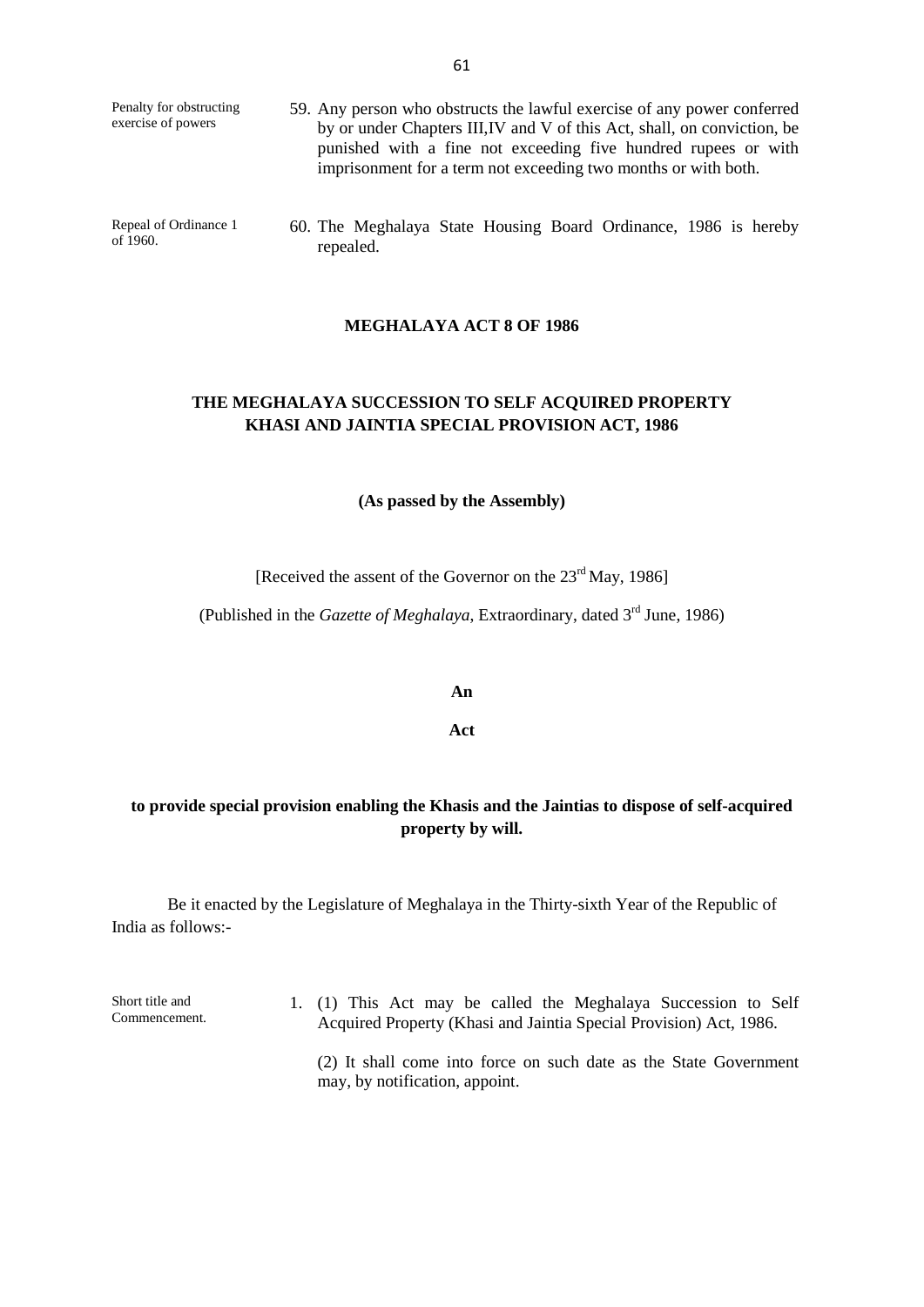| Application.                                                   | 2. | The Act applies to the Khasis and Jaintias.                                                                                                                                                                                                                                    |
|----------------------------------------------------------------|----|--------------------------------------------------------------------------------------------------------------------------------------------------------------------------------------------------------------------------------------------------------------------------------|
| Definitions.                                                   | 3. | In the Act, unless the context otherwise requires-                                                                                                                                                                                                                             |
|                                                                |    | (a) "Khasi and Jaintia" includes Khasi, Jaintia, Synteng Pnar, War,<br>Bhoi and Lyngngam;                                                                                                                                                                                      |
|                                                                |    | (b) "Minor" means a person who has not attained the age of<br>eighteen years;                                                                                                                                                                                                  |
|                                                                |    | (c) "Probate" means the copy of a will certified under the seal of a<br>court of competent jurisdiction with a grant of administration to<br>the estate of the testator;                                                                                                       |
|                                                                |    | (d) "Self-acquired property" means any property, whether movable<br>or immovable, or any right, title or interest on any such<br>property, which is vested in any Khasi and Jaintia which is not<br>inherited as ancestral property.                                           |
| Person capable of<br>making will Central<br>Act XXXIX of 1925. | 4. | On and after the commencement of this Act and notwithstanding<br>anything contained in the Indian Succession Act, 1925 or customs, it<br>shall be lawful for a Khasi and Jaintia of sound mind, not being a<br>minor, to dispose of his self-acquired property by will.        |
|                                                                |    | explanation: 1. A person who is deaf or dumb or blind is not<br>thereby incapacitated for making a will if he is able to know what he<br>does, by it.                                                                                                                          |
|                                                                |    | explanation: - 2. A person who is ordinarily insane may make a<br>will during an interval in which he is of sound mind.                                                                                                                                                        |
|                                                                |    | <b>explanation:</b> - 3. No person can make a will while he is in such a<br>state of mind, whether arising from intoxication or from illness or<br>from any other cause, that he does not know what he is doing.                                                               |
| Will may be revoked or<br>altered.                             |    | 5. A will is liable to be revoked or altered by the maker of it at any time<br>when he is competent to dispose of his property by will.                                                                                                                                        |
| Void will.                                                     | 6. | A will or any part of it, -                                                                                                                                                                                                                                                    |
|                                                                |    | (a) the making of which has been caused by fraud or coercion or by such<br>importunity as taken away the free agency of the testator, or                                                                                                                                       |
|                                                                |    | (b) disposing any self-acquired property or conferring any benefit or<br>interest arising out of any such property to or in favour of a person<br>who is not a Khasi and Jaintia shall be void.                                                                                |
|                                                                |    | Provided that Clause (b) of this Section shall not apply to-                                                                                                                                                                                                                   |
|                                                                |    | (i) will in respect of self acquired movable property made to or in<br>favour of any institution, association, group of persons or body<br>established or formed within the territories of India for religious,<br>charitable or educational purposes or for welfare or sports |

activities.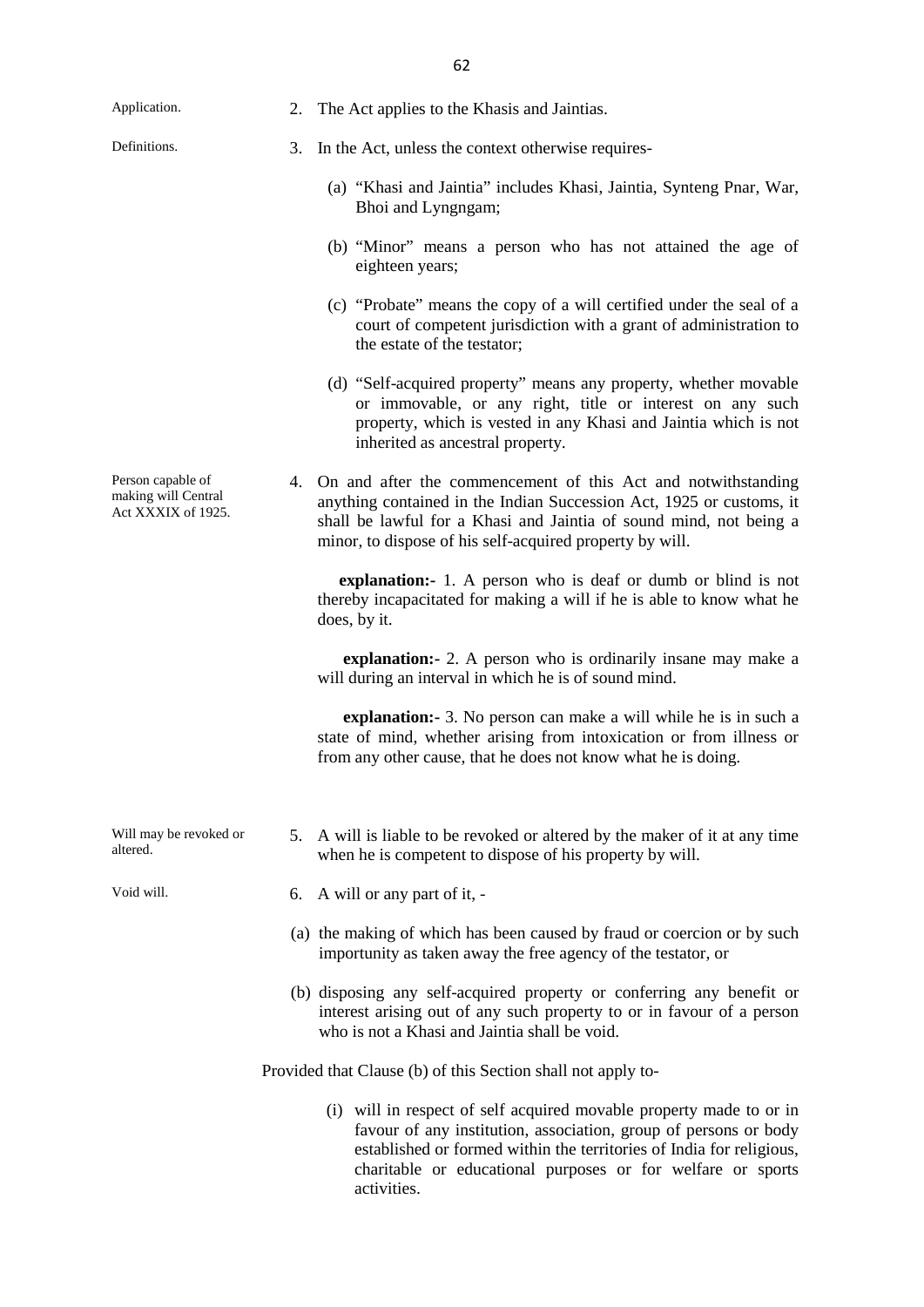- (ii) will in respect of self-acquired immovable property made to or in favour of any institution, association group of persons or body established or formed for the purpose mentioned in the above first Proviso and composed solely of Khasis and Jaintias as members thereof.
- Testamentary guardian. 7. A father or mother, whatever his or her age may be in respect of his or her self-acquired property may, by will appoint a Khasi and Jaintia Hills guardians for his or her child during minority.
- Mode and manner of making will and procedure for its probate, etc. 8. The mode, manner and procedure for and all matters relating to making a will under this Act and for its execution, probate and administration shall be in accordance with such of the provisions of the Indian Succession Act 1925 as the Government of Meghalaya may, by notification apply, or may apply them with such exceptions or modifications as may be specified in the notification.

before the House.

- Powers to alter or revoke notification. 9. The notification made under Section 8 may be altered modified or amended or may be revoked or cancelled by the Government of Meghalaya by subsequent notification.
- Notification to be laid 10. Every notification made under Sections 8 and 9 shall be laid before the House of the Legislature of Meghalaya immediately after it is made, if it is made, if it is in session and , on the first day of the commencement of next session of the House if it is not in session, and shall cease to operate at the expiration of sixty days from the date of its being so laid or from the re-assembly of the Legislature, as the case may be , unless before the expiration of the period a resolution approving the making of the order is passed by the House of the State Legislature.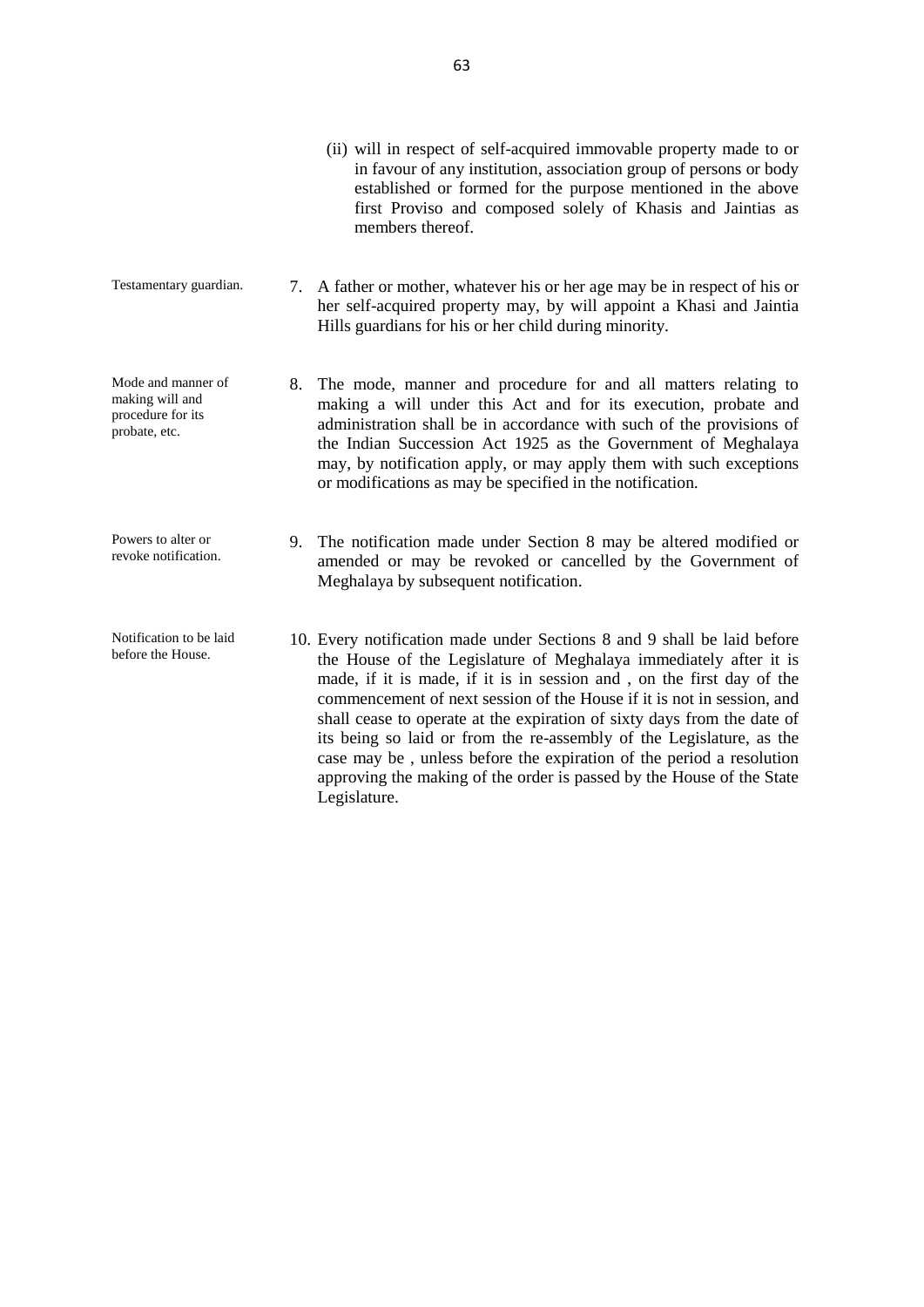## **MEGHALAYA ACT 9 OF 1986**

#### **THE MEGHALAYA APPROPRIATION (NO.III) ACT, 1986**

**(As passed by the Assembly)**

[Received the assent of the Governor on the 23<sup>rd</sup> September, 1986]

(Published in the *Gazette of Meghalaya*, Extraordinary, dated 24<sup>th</sup> September, 1986)

**An**

**Act**

## **to authorise payment and appropriation of certain further sums from and out of the Consolidated Fund of Meghalaya for the services of the financial year 1986-87.**

Be it enacted by the Legislature of Meghalaya in the Thirty-sixth Year of the Republic of India as follows:-

Short title and Commencement. 1. This Act may be called the Meghalaya Appropriation (No.III) Act, 1986. Withdrawal of Rs. 1, 95, 06,701 from and out of the Consolidated Fund of Meghalaya for the financial year 1986- 87. 2. From and out of the Consolidated Fund of Meghalaya there may be paid and applied sums not exceeding those specified in column (3) of the Schedule amounting in the aggregate to the sum of one crore ninety-five lakhs, six thousand, seven hundred and one rupees towards defraying the several charges which will come in course of payment during the financial year 1986-87 in respect of the services specified in column (2) of the Schedule. Appropriation. 3. The sums authorised to be paid and applied from and out of the Consolidated Fund of Meghalaya by this act, shall be appropriated for

said year.

the services and purposes expressed in the Schedule in relation to the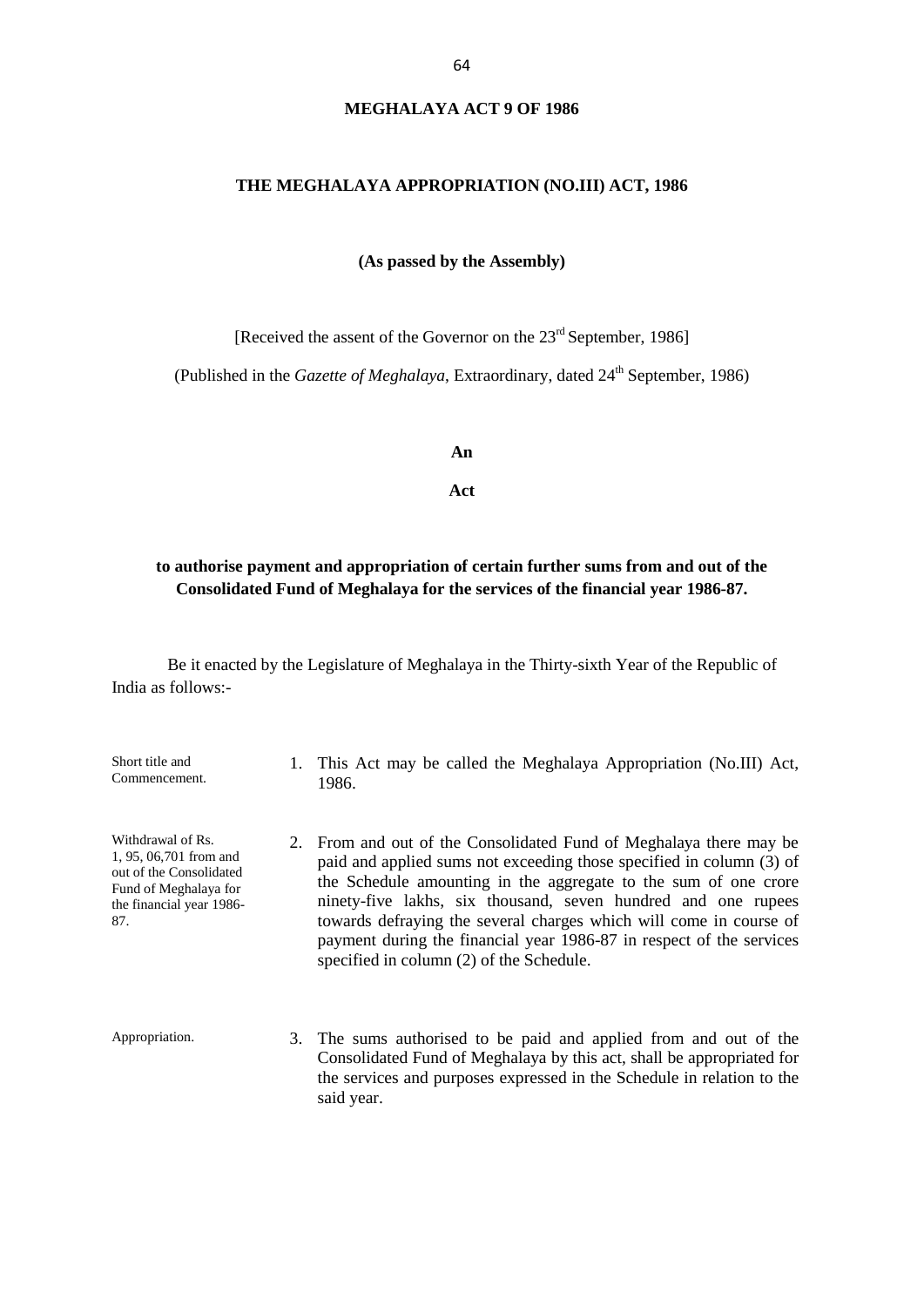## **SCHEDULE**

# **(***See* **Sections 2 and 3)**

| (1)          |     | (2)                                                                                         | (3)<br><b>Sums not exceeding</b> |                                 |                                       |              |
|--------------|-----|---------------------------------------------------------------------------------------------|----------------------------------|---------------------------------|---------------------------------------|--------------|
| Grant<br>No. |     | <b>Services and purposes</b><br>(Major Heads)                                               |                                  | Voted by the<br><b>Assembly</b> | Charged on the<br><b>Consolidated</b> | <b>Total</b> |
|              |     |                                                                                             |                                  | Rs.                             | Rs.                                   | Rs.          |
| $\mathbf{1}$ | 211 | - Parliament/State/Union Territory<br>Legislatures-B-State Legislature.                     | Revenue                          | 9,86,684                        | 60,000                                | 10,46,684    |
| 2            | 212 | - Governor                                                                                  | Revenue                          |                                 | 6,47,000                              | 6,47,000     |
| 4            | 214 | - Administrative of Justice.                                                                | Revenue                          | 5,60,000                        | $\cdots$                              | 5,60,000     |
| 8            | 239 | - State Excise<br>$\ddotsc$                                                                 | Revenue                          | $\cdots$                        | 1,76,282                              | 1,76,282     |
| 9            | 240 | - Sale of Tax and 245-I-Other Taxes and<br>Duties on Commodities and Services.              | Revenue                          | 3,00,000                        |                                       | 3,00,000     |
|              | 241 | - Taxes on Vehicle                                                                          |                                  |                                 |                                       |              |
|              | 265 | - Other Administrative Services-II-<br>Motor Garages, etc.                                  | Revenue                          | 7,70,013                        | $\ldots$                              | 7,70,013     |
| 10           | 338 | - Road and Water Transport Services.                                                        |                                  |                                 |                                       |              |
|              | 538 | - Capital Outlay on Road and Water<br>Transport Services, etc.                              | Capital                          |                                 |                                       | $\cdots$     |
|              | 245 | - Other Taxes and Duties on<br>Commodities and Services-II-<br>Inspectorate of Electricity. | Revenue                          | 21,80,000                       | $\cdots$                              | 21,80,000    |
| 11           | 331 | - Water and Power Development<br>Services-B-Power Development.                              |                                  |                                 |                                       |              |
|              | 734 | - Loans for Power Projects                                                                  | Capital                          |                                 |                                       | $\cdots$     |
| 12           | 247 | - Other Fiscal Services-Promotion of<br>Small Savings.                                      | Revenue                          | 14,000                          |                                       | 14,000       |
|              | 252 | - Secretariat General Services-I-Civil<br>Departments.                                      |                                  |                                 |                                       |              |
| 13           | 276 | - Secretariat-Social and Community<br>Services-I-Civil Departments.                         | Revenue                          | 2,55,951                        |                                       | 2,55,951     |
|              | 296 | - Secretariat- Economic Services-I-Civil<br>Department.                                     |                                  |                                 |                                       |              |
| 14           | 253 | - District Administration                                                                   | Revenue                          | 1,54,872                        |                                       | 1,54,872     |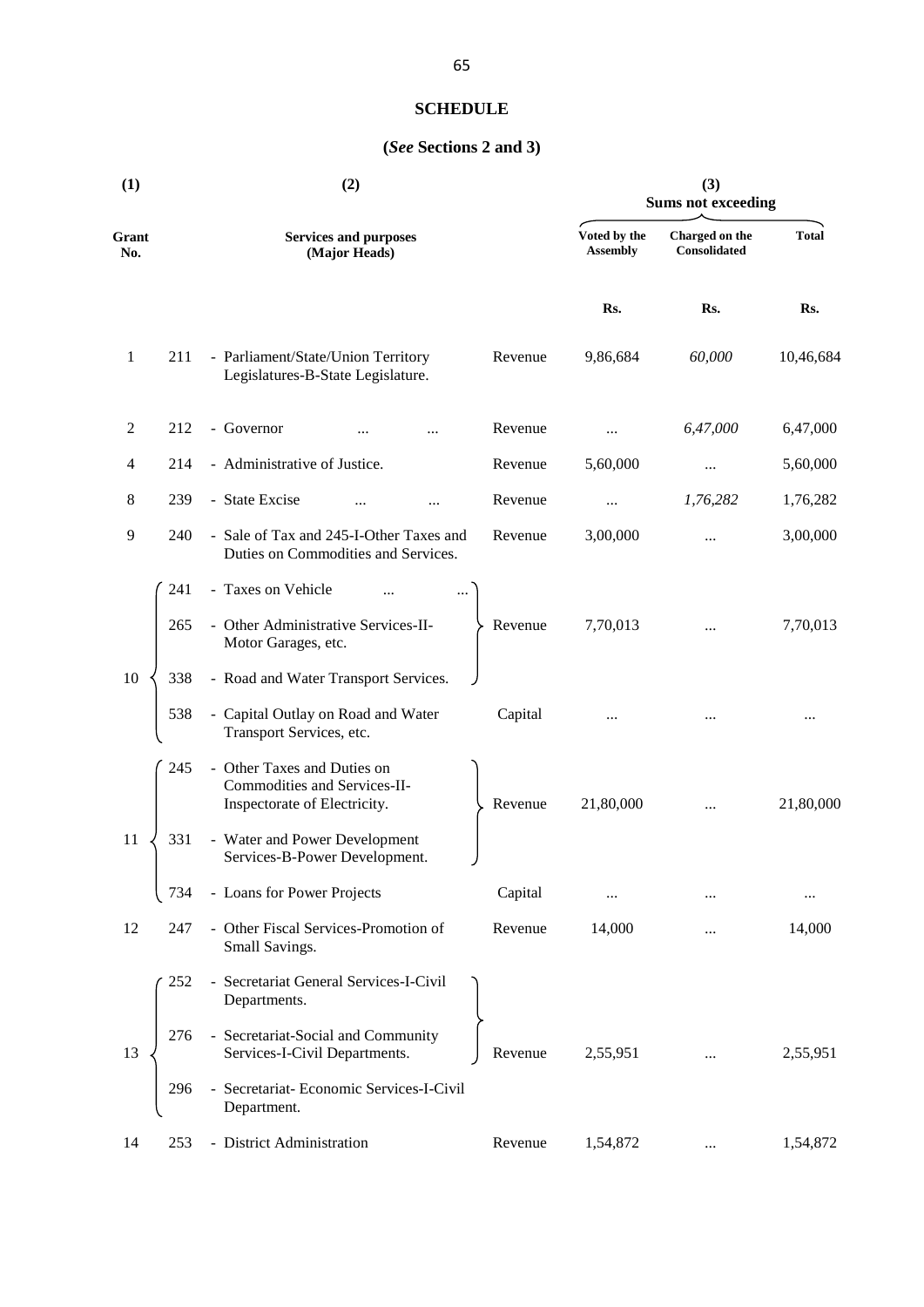| (1)          |     | (2)                                                                                                          |                      |                                 | (3)<br><b>Sums not exceeding</b> |              |
|--------------|-----|--------------------------------------------------------------------------------------------------------------|----------------------|---------------------------------|----------------------------------|--------------|
| Grant<br>No. |     | <b>Services and purposes</b><br>(Major Heads)                                                                |                      | Voted by the<br><b>Assembly</b> | Charged on the<br>Consolidated   | <b>Total</b> |
|              |     |                                                                                                              |                      | Rs.                             | Rs.                              | Rs.          |
|              | 252 | - Secretariat-General Services-II-Public<br>Works Department-Secretariat.                                    |                      |                                 |                                  |              |
|              | 259 | - Public Works                                                                                               |                      |                                 |                                  |              |
|              | 277 | - Education<br>$\ddotsc$                                                                                     | Revenue              | 19,90,800                       |                                  | 19,90,800    |
|              | 283 | - Housing-II-C-Government Residential<br>Building (I/C P.W.D.).                                              |                      |                                 |                                  |              |
| 19           | 459 | - Capital Outlay on Public Works.                                                                            |                      |                                 |                                  |              |
|              | 477 | - Capital Outlay on Education, Arts and<br>Culture.                                                          |                      |                                 |                                  |              |
|              | 480 | - Capital Outlay on Medical.                                                                                 |                      |                                 |                                  |              |
|              | 481 | - Capital Outlay on Family Welfare.                                                                          |                      |                                 |                                  |              |
|              |     |                                                                                                              | Capital              |                                 |                                  |              |
|              | 482 | - Capital Outlay on Public Health,<br>Sanitation and Water Supply-A-Public<br>Health.                        |                      |                                 |                                  |              |
|              | 483 | - Capital Outlay on Housing-a-<br>Government Residential Buildings (in-<br>charge, Public Works Department). |                      |                                 |                                  |              |
|              | 510 | - Capital Outlay on Animal Husbandry.                                                                        |                      |                                 |                                  |              |
|              | 511 | - Capital Outlay on Dairy Development.                                                                       |                      |                                 |                                  |              |
| 22           | 265 | - Other Administrative Services-IV-<br>Census, Vital Statistics, Guest Houses,<br>etc.                       | <b>Revenue</b>       | 13,000                          |                                  | 13,000       |
|              | 283 | - Housing-II-C-Government Residential<br>Buildings (G.A.D.)                                                  |                      |                                 |                                  |              |
| 26           | 265 | - Other Administrative Services-VI-<br>State Lotteries.                                                      | Revenue <sup>.</sup> | 2,45,000                        |                                  | 2,45,000     |
|              | 268 | - Miscellaneous General Services, etc.                                                                       |                      |                                 |                                  |              |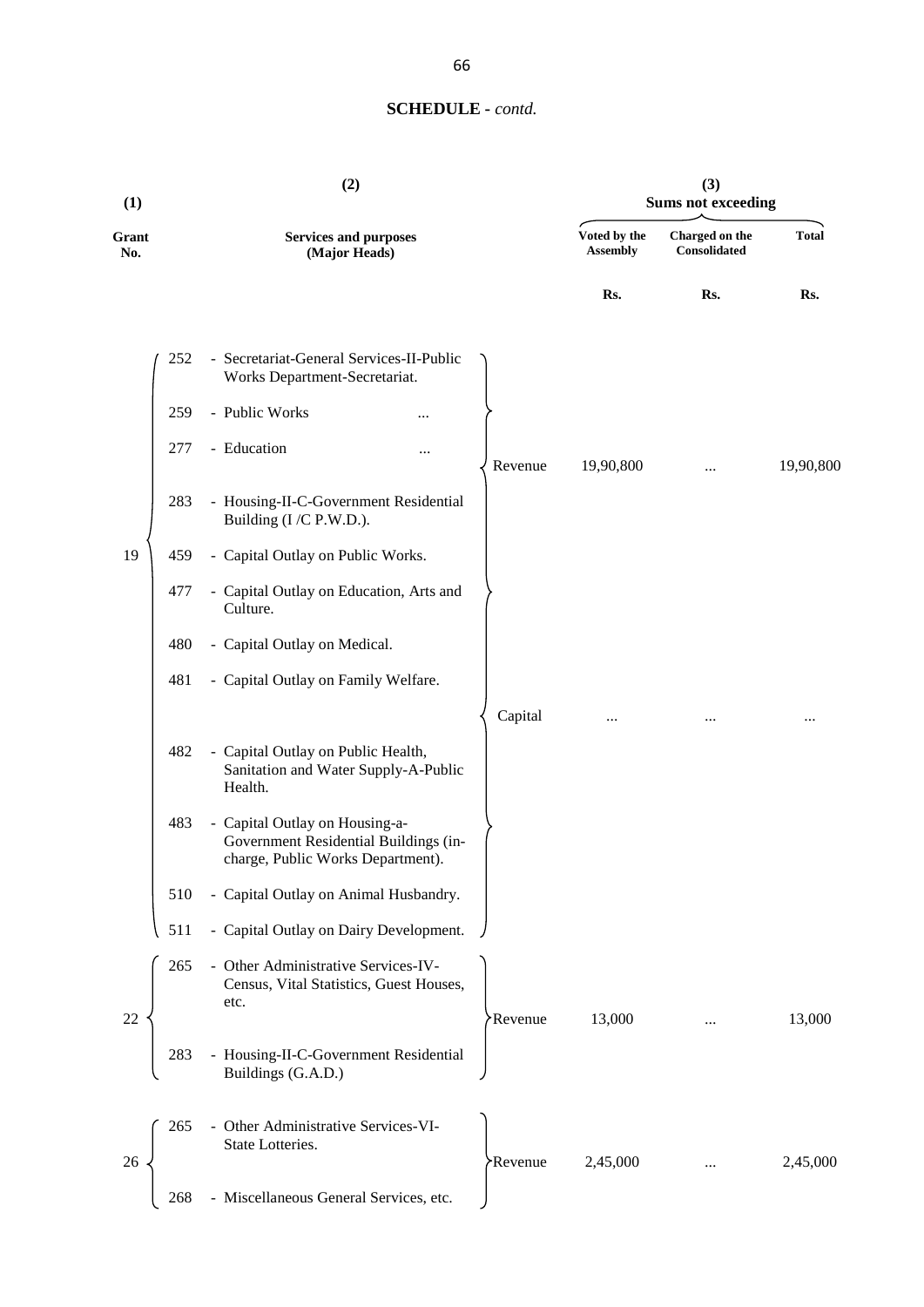| (1)          | (2)                                                                                                                                                                                            |                                 | (3)<br><b>Sums not exceeding</b> |              |
|--------------|------------------------------------------------------------------------------------------------------------------------------------------------------------------------------------------------|---------------------------------|----------------------------------|--------------|
| Grant<br>No. | <b>Services and purposes</b><br>(Major Heads)                                                                                                                                                  | Voted by the<br><b>Assembly</b> | Charged on the<br>Consolidated   | <b>Total</b> |
|              |                                                                                                                                                                                                | Rs.                             | Rs.                              | Rs.          |
|              | 280<br>- Medical                                                                                                                                                                               |                                 |                                  |              |
|              | 281<br>- Family Welfare<br>                                                                                                                                                                    |                                 |                                  |              |
|              | - Public Health, Sanitation and Water<br>282<br>Revenue<br>Supply A-Public Health and<br>Sanitation.                                                                                           | 9,57,268                        |                                  | 9,57,268     |
| 27           | 480<br>- Capital Outlay on Medical (Health).<br>- Capital Outlay on Family Welfare<br>481<br>(Health).<br>Capital<br>- Capital Outlay on Public Health,<br>482<br>Sanitation and Water Supply. |                                 |                                  | $\cdots$     |
|              | - Public Health, Sanitation and Water<br>282<br>Supply-B-Sewerage and Water Supply.<br>Revenue                                                                                                 | 9,20,000                        | $\cdots$                         | 9,20,000     |
|              | - Housing-C-Government Residential<br>283<br>Buildings.                                                                                                                                        |                                 |                                  |              |
| 28           | - Capital Outlay on Public Health,<br>482<br>Sanitation and Water Supply.<br>Capital                                                                                                           |                                 |                                  | $\cdots$     |
|              | - Capital Outlay on Housing-Public<br>483<br>Health, Sanitation and Water Supply.                                                                                                              |                                 |                                  |              |
|              | 682<br>- Loans for Public Health, Sanitation<br>and Water Supply.                                                                                                                              |                                 |                                  |              |
|              | - Urban Development-A-General-I-<br>Municipal Administration.<br>- Loans for Urban Development.<br>Revenue                                                                                     | 26,44,000                       |                                  | 26,44,000    |
|              | Capital<br>684                                                                                                                                                                                 |                                 | $\cdots$                         | $\cdots$     |
|              | 288<br>- Social Security and Welfare-C-III-<br>Revenue<br>Welfare of Scheduled Castes,<br>Scheduled Tribes and Other Backward<br>Classes-D-Social Welfare.                                     | 5,33,031                        | $\cdots$                         | 5,33,031     |
| 36           | 688<br>- Loans for Social Security and Welfare-<br>Capital<br>C-III-Welfare of Scheduled Castes,<br>Scheduled Tribes and Other Backward<br>Classes.                                            | $\cdots$                        |                                  | $\cdots$     |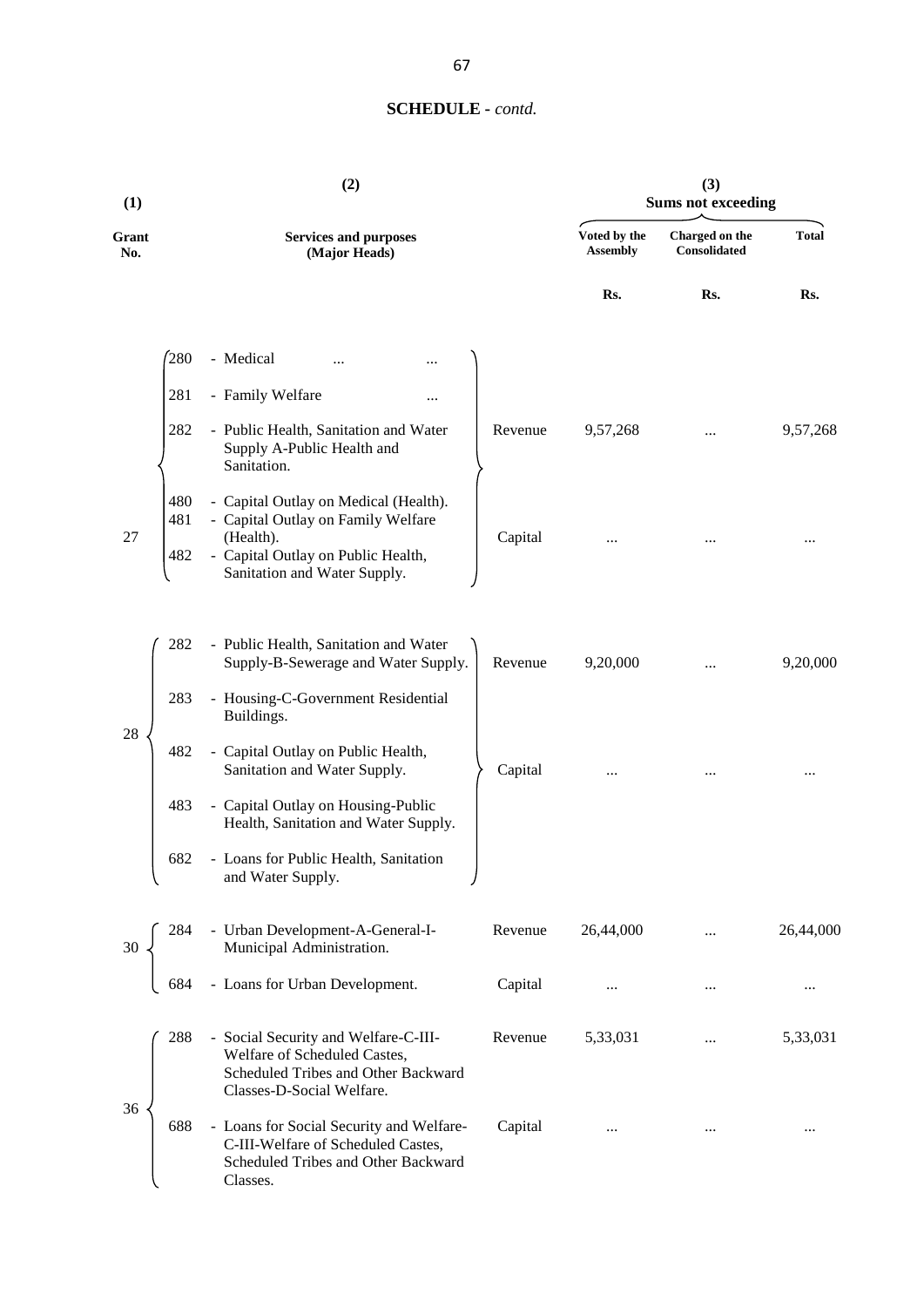| (1)          |                            | (2)                                                                                                                                    |                |                                 | (3)<br><b>Sums not exceeding</b> |              |
|--------------|----------------------------|----------------------------------------------------------------------------------------------------------------------------------------|----------------|---------------------------------|----------------------------------|--------------|
| Grant<br>No. |                            | <b>Services and purposes</b><br>(Major Heads)                                                                                          |                | Voted by the<br><b>Assembly</b> | Charged on the<br>Consolidated   | <b>Total</b> |
|              |                            |                                                                                                                                        |                | Rs.                             | Rs.                              | Rs.          |
|              | 305                        | - Agriculture/306-I-Minor<br>Irrigation/295-Other Social and<br>Community Services/283-Housing-C-<br>Government Residential Buildings. | Revenue        |                                 |                                  |              |
|              | 483<br>(Agriculture).      | - Capital Outlay on Housing                                                                                                            |                |                                 |                                  |              |
| 45           | 505                        | - Capital Outlay on Agriculture.                                                                                                       |                |                                 |                                  |              |
|              | 506<br>(Agriculture).      | - Capital on Minor Irrigation                                                                                                          |                |                                 |                                  |              |
|              | 515<br>Institutions        | - Investments in Agricultural Financial                                                                                                | Capital        | 1,12,000                        |                                  | 1,12,000     |
|              | 705                        | - Loans for Agriculture                                                                                                                |                |                                 |                                  |              |
|              | 310                        | - Animal Husbandry and 283-Housing-<br>C-Government Residential Buildings.                                                             | Revenue        |                                 |                                  |              |
| 49           | 459                        | - Capital Outlay on Public Works.                                                                                                      |                |                                 |                                  |              |
|              | 710                        | - Loans for Animal Husbandry.                                                                                                          | Capital        | 10,00,000                       | $\cdots$                         | 10,00,000    |
|              | 314<br>Welfare.            | - Community Development-283-<br>Housing-Government Residential<br>Buildings and 283-Social Security and                                |                |                                 |                                  |              |
| 53           | 314                        | - Community Development-II-C-Rural<br>Works Programme.                                                                                 | <b>Revenue</b> | 10,00,000                       |                                  | 10,00,000    |
|              | 714                        | - Loans for Community Development.                                                                                                     | Capital        |                                 | $\cdots$                         |              |
|              | - Roads and Bridges<br>337 |                                                                                                                                        | Revenue        | 39,86,800                       |                                  | 39,86,800    |
| 58           | 537                        | - Capital Outlay on Roads and Bridges.                                                                                                 | Capital        |                                 |                                  |              |
|              |                            |                                                                                                                                        |                |                                 |                                  |              |

**Total ... 1,86,223,419** *8,83,282* **1,95,06,701**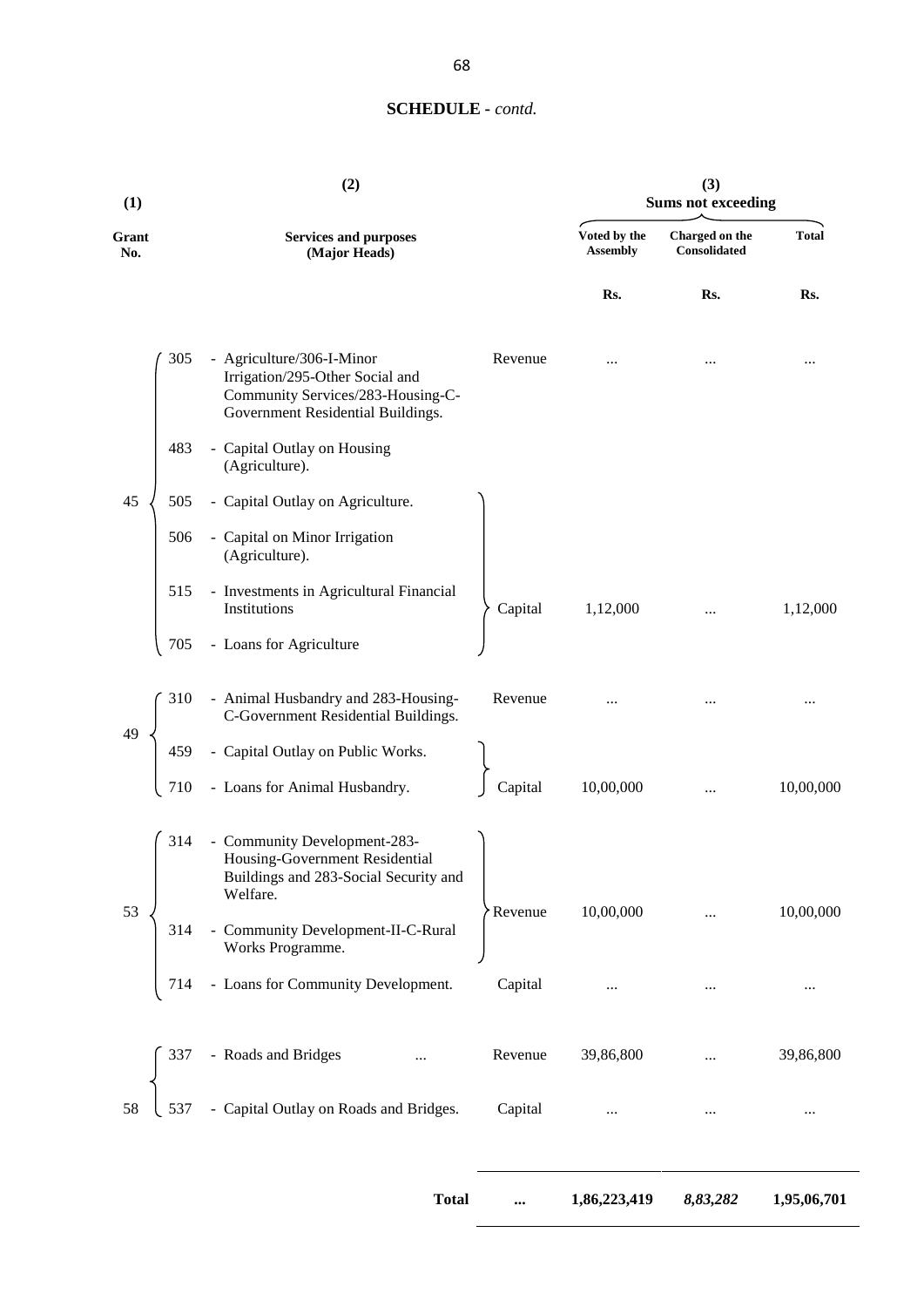## **MEGHALAY ORDINANCE I OF 1986**

#### THE MEGHALAYA STATE HOUSING BOARD ORDINANCE, 1983

#### **An**

#### **Ordinance**

# **to provide for the constitution and regulation of Housing Boards for Meghalaya for the purpose of taking measures to deal with the need for housing accommodation and for matters connected therewith.**

Whereas**,** the Legislature of the State of Meghalaya is not in Session and the Governor of Meghalaya is satisfied that circumstances exist which render it necessary for him to take immediate action;

Now therefore, in exercise of the powers conferred by clause (1) of Article 213 of the Constitution of India ,the Governor is pleased to promulgate in the Thirty-sixth Year of the Republic of India the following Ordinance, namely :-<br>CHAPTER I

## **PRELIMINARY**

| Short title, extend and<br>commencement. | (1) This Ordinance may be called the Meghalaya State Housing Board<br>Ordinance, 1986.                                                                                                                                                          |  |
|------------------------------------------|-------------------------------------------------------------------------------------------------------------------------------------------------------------------------------------------------------------------------------------------------|--|
|                                          | (2) It extends to the whole of the State of Meghalaya.                                                                                                                                                                                          |  |
|                                          | (3) It shall come into force on such date as the State Government may,<br>by notification, appoint in this behalf.                                                                                                                              |  |
| Definitions.                             | 2. In this Ordinance, unless the context otherwise requires,-                                                                                                                                                                                   |  |
|                                          | (a) "Board" means the Meghalaya State Housing Board constituted under<br>Section 3;                                                                                                                                                             |  |
|                                          | (b) "Board Premises" means ay premises belonging to or taken or lease<br>by or on behalf of the Board or vested in or entrusted to or in<br>possession or under the control of the Board under this Ordinance;                                  |  |
|                                          | (c) "Competent Authority" means any person or authority authorised by<br>the Government by notification, to perform the functions of the<br>Competent authority under this Ordinance for such areas as may be<br>specified in the notification; |  |
|                                          | (d) "Chairman" means the Chairman of the Board;                                                                                                                                                                                                 |  |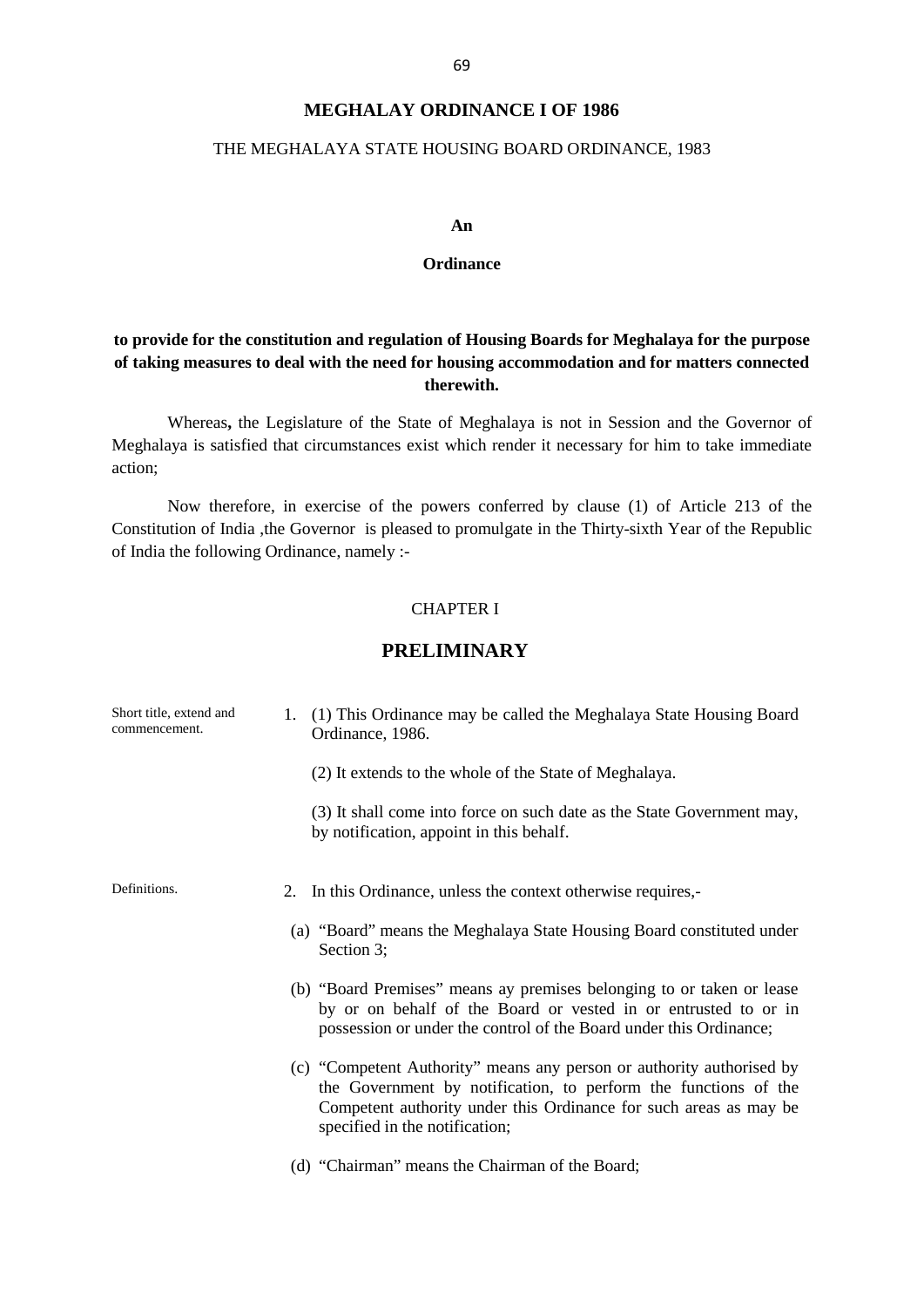- (f) "Housing Scheme" means Housing Scheme made under this Ordinance, the rules and regulations framed thereunder;
- (g) "Local Authority" includes a Town Committee established under District Councils;
- (h) "Member" means a member of the Board;
- (i) "Prescribed" means prescribed by Rules made under this Ordinance;
- (j) "Premises" means any land or building or part of a building and includes:-
	- (i) the garden, grounds and out houses, if any, appurtenant to such building or part of a building, and
	- (ii) any fitting affixed to such building or part of a building for the more beneficial enjoyment thereof;
- (k) "Rules" means rules made under this Ordinance;
- (l) "Regulations" means Regulations made under this Ordinance;
- (m) "Section" means a Section of this Ordinance.

#### CHAPTER II

#### **ESTABLISHMENT OF THE BOARD**

| Constitution of the<br>Board. | 3. (1) The Government may, by notification for the purposes of this<br>Ordinance, establish a Board by the name of the Meghalaya State<br>Housing Lotteries.                                                                                                                                       |
|-------------------------------|----------------------------------------------------------------------------------------------------------------------------------------------------------------------------------------------------------------------------------------------------------------------------------------------------|
|                               | (2) The Board shall be a body corporate having perpetual succession<br>and common seal with power, subject to the provisions of this<br>Ordinance, to acquire, hold and dispose of property, both movable and<br>immovable, and enter into contract and may, by the said name, sue and<br>be sued. |

Members of the Board. 4. (1) The Board shall consist of a Chairman, who shall be appointed by the Government, and the following members, namely:-

## **Official members:-**

- (a) Secretary, Housing or his nominee not below the rank of a Deputy Secretary (Housing).
- (b) Secretary, Finance or his representative not below the rank of a Joint Secretary;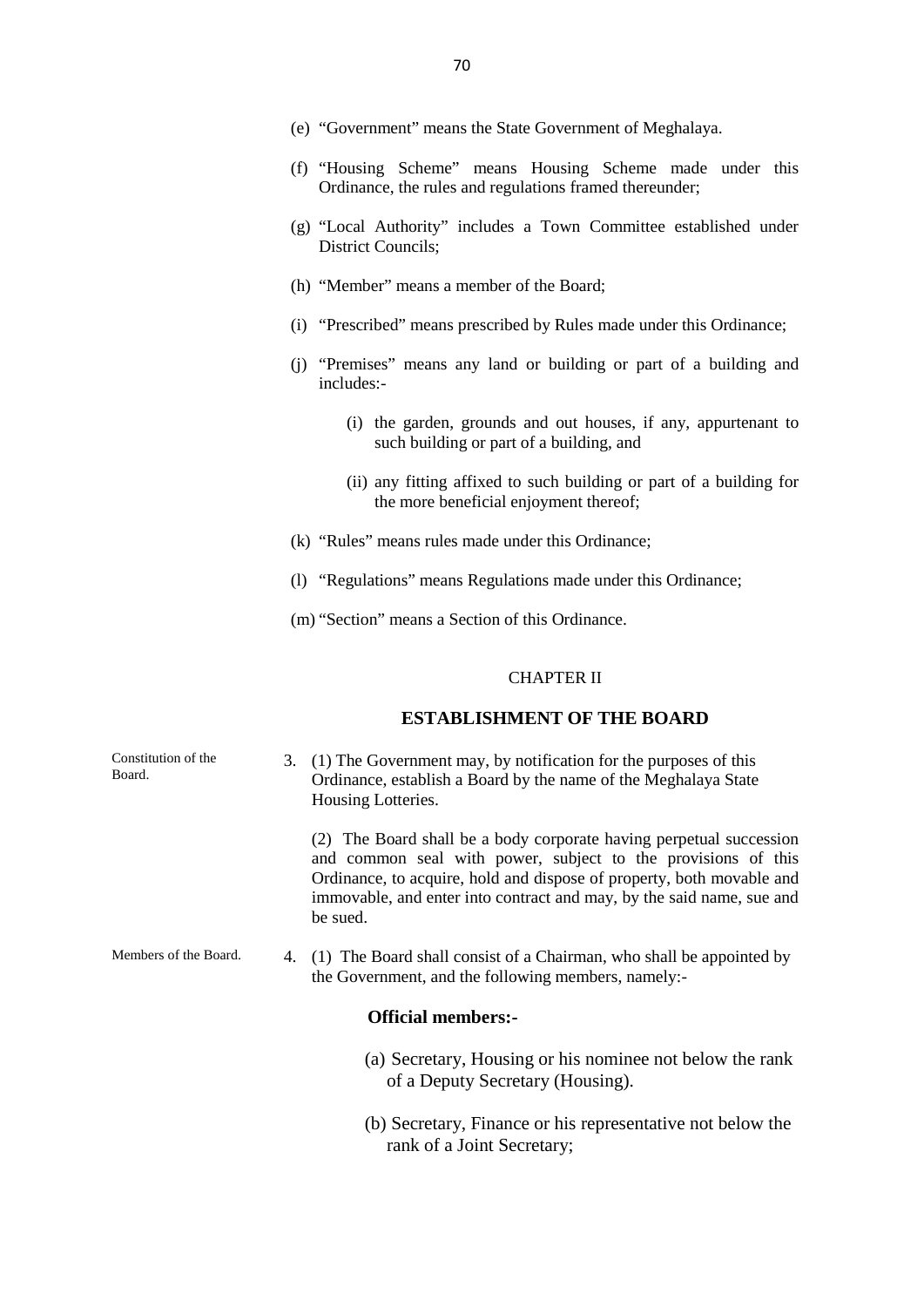- (c)Chief Engineer, P.W.D. or his representative not below the rank of a Superintending Engineers;
- (d) Director of Housing;
- (e) Housing Commissioner, who shall be the Member Secretary.

### **Non Official members:-**

(f) Three non-official members to be appointed by the Government.

Explanation-For the purpose of clauses (a) and (b) Secretary includes Special Secretary.

(2) The Government may, by notification, remove from office the Chairman or any other member.

5. Save as otherwise provided in this Ordinance, a person shall be disqualified for being appointed or continuing the Chairman or member of the Board, if he,-

- (a) hold any office of profit under the Board;
- (b) is of unsound mind;
- (c) is an un-discharged insolvent;
- (d) has directly or indirectly any share or interest in any contract or employment with, by or on behalf of, the Board.
- (e) has been convicted by a court of any offence involving moral turpitude or convicted of economic offence;
- (f) is a Director, Secretary, Manager or a salaried officer or any company which has any share or interest in any contract or employment with, by or on behalf of the Board.

## **Explanation:**

A person shall not be deemed to have any share or interest in any company within the meaning of clause (d) or (f) of sub-section (1) only by reason of his having, or the company in which he is a Director, Secretary, Manager or a salaried officer is having, a share or interest in any newspaper in which any advertisement relating to the affairs of the Board is inserted.

Disqualification for appointment as a member of the Board.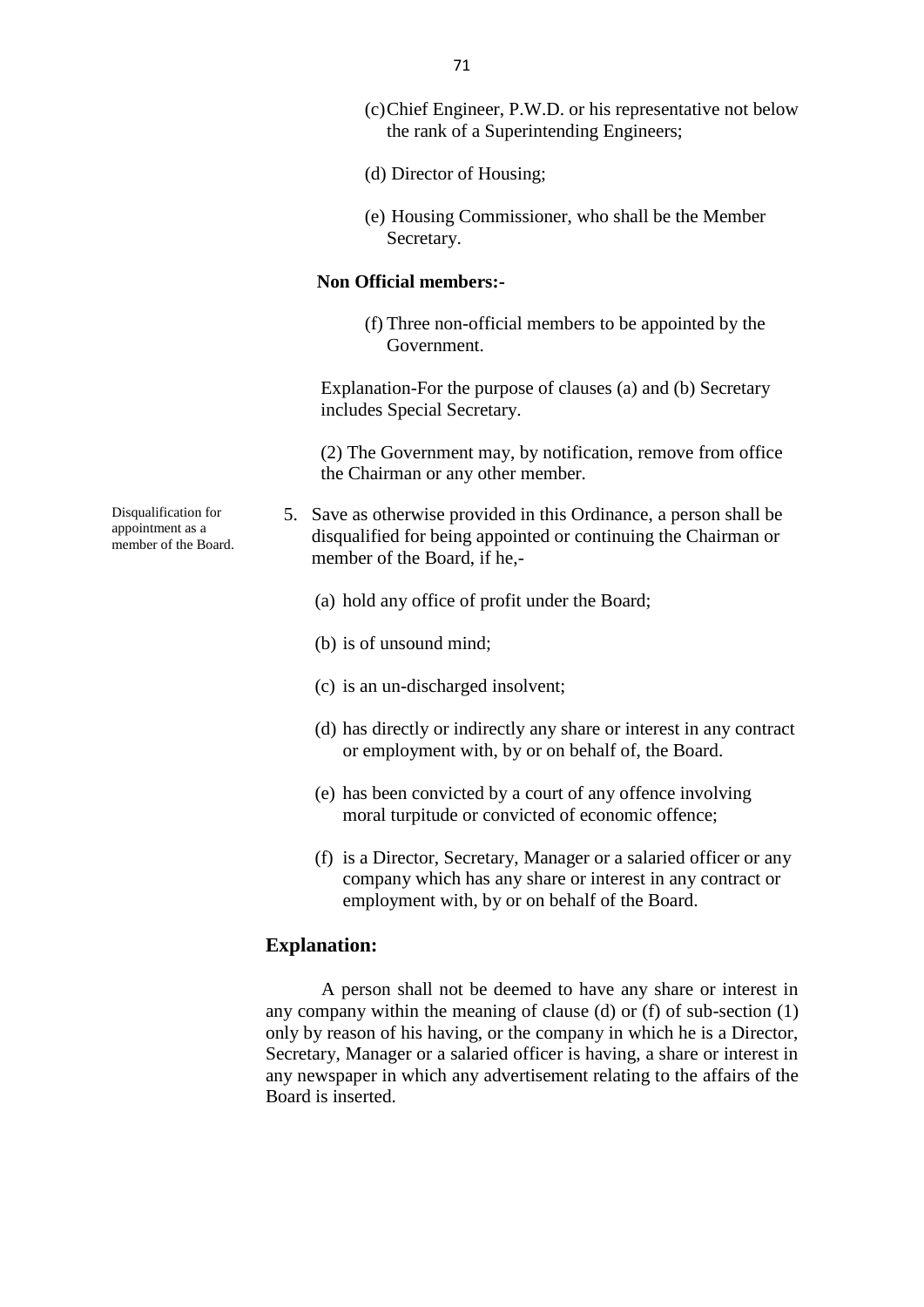| Terms of Office and<br><b>Conditions of Service</b><br>of the Chairman and<br>Members. | 6. (1) The Chairman and every non-official member shall hold office for<br>a period of two years from the date of appointment but shall be eligible<br>for re-appointment as such Chairman or Member.                                                                       |
|----------------------------------------------------------------------------------------|-----------------------------------------------------------------------------------------------------------------------------------------------------------------------------------------------------------------------------------------------------------------------------|
|                                                                                        | (2) The Chairman shall receive such remuneration and the non-official<br>members such travelling allowances and daily allowances as may be<br>prescribed.                                                                                                                   |
| Resignation of<br>Chairman and<br>members.                                             | 7. The Chairman or any non-official member may resign his office by<br>tendering his resignation to the Government but shall continue to<br>remain in office until his resignation is accepted.                                                                             |
| Filling up of vacancies.                                                               | 8. In the event of vacancy occurring in the membership of the Board, the<br>vacancy shall be filled up, as soon as may be, by appointment of a new<br>member who shall hold office for the unexpired term of his<br>predecessor.                                            |
| Appointment of<br>officers and staff of the<br>Board.                                  | 9. (1) The Government shall appoint a Housing Commissioner and other<br>officers of the Board the maximum of whose scale of pay is Rs.1,650<br>per mensem and above and their salary; qualifications and other<br>conditions of service shall be such as may be prescribed. |
|                                                                                        | (2) The Board shall appoint other officers and staff as it may consider<br>necessary for efficient functioning of the Board.                                                                                                                                                |
| Appointment of<br>Committees.                                                          | 10. Subject to the Rules made under this Ordinance; the Board may, from<br>time to time and for any local area district or Subdivision, appoint one<br>or more committees for the purpose of discharging such duties and<br>functions as may be entrusted by the Board.     |
| Meeting of the Board.                                                                  | 11. (1) The Board shall meet at least six times in a year to transact its<br>business and a period of more than two months shall not lapse between<br>two consecutive ordinary meetings of the Boards.                                                                      |
|                                                                                        | (2) For transacting urgent business the Chairman may convene special<br>meetings of the Board.                                                                                                                                                                              |
|                                                                                        | (3) Business at the meeting of the Board shall be transacted in<br>accordance with such regulations as the Board may make in that behalf<br>subject to the following conditions, namely:-                                                                                   |
|                                                                                        | (a) the quorum of ordinary or special meetings shall be one third of<br>the total membership including the Chairman;                                                                                                                                                        |
|                                                                                        | (b) every meeting shall be presided over by the Chairman and in his<br>absence, by any member elected by the Members present at the<br>meeting;                                                                                                                             |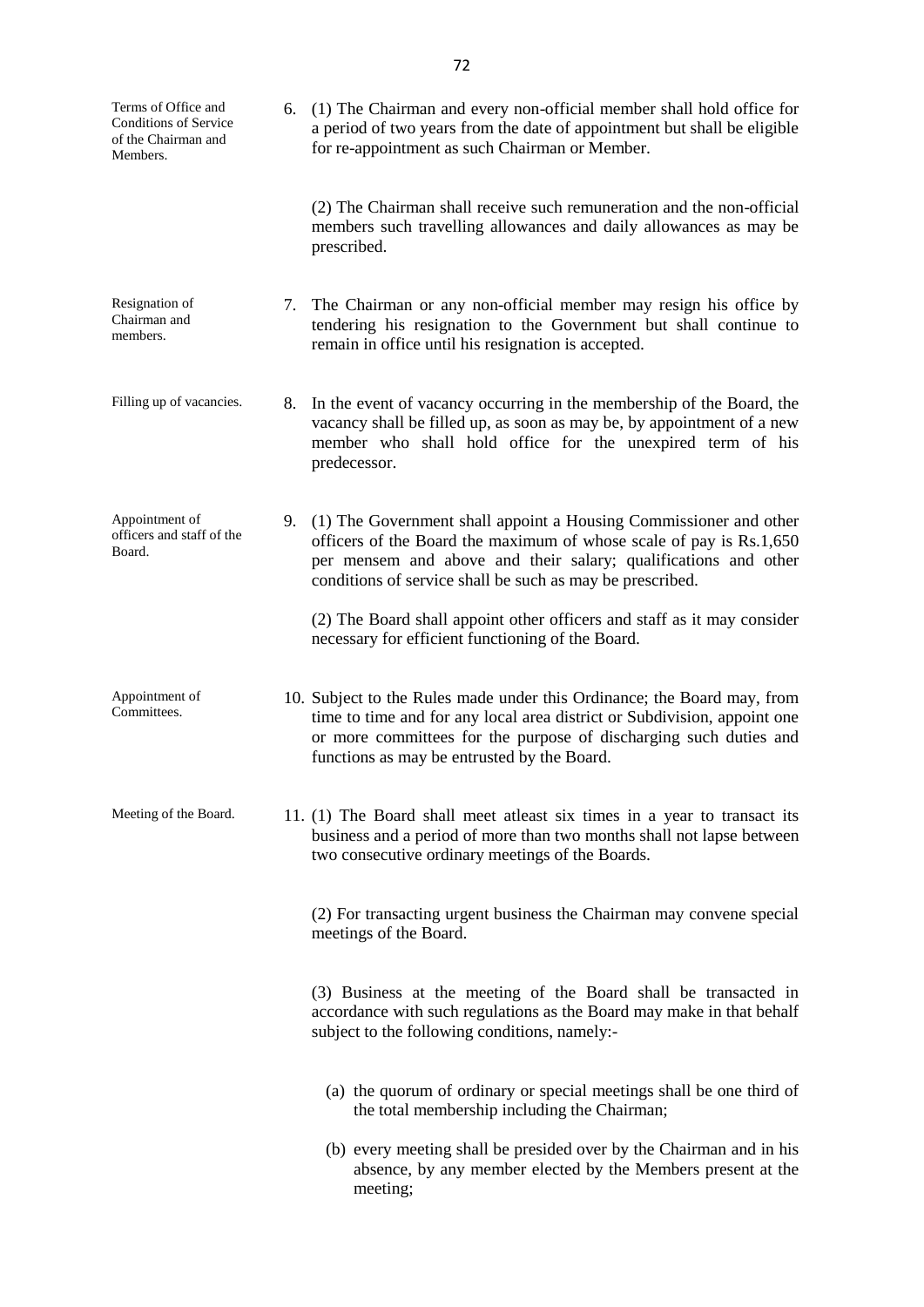- (c) if at any special or ordinary meeting of the Board there is no quorum, the person presiding over the meeting shall adjourn the meeting to any other , day, not being later than 7 days from the date of adjournment and no quorum shall be necessary for such adjourned meeting; and
	- (d) all questions at any meeting shall be decided by a majority of votes of the members present and voting, other than the person presiding who shall have and exercise a casting vote only in case of a tie.

(4) No act or proceedings of the Board shall be invalid merely by reason of the existence of any vacancy in the membership of the Board.

12. (1) The Board may, for any particular purpose, temporarily associate with itself ay person whose assistance or advice it desires provided that the number of such persons shall not, at any time, be more than three.

(2) A person so associated with the Board may take part in the deliverations of the Board meeting but shall have no right to vote.

(3) The Government may send its representative in addition to those who are members of the Board to attend any meeting of the Board and to take part in any deliveration of the Board meeting but such representatives shall have no right to vote.

Execution of contracts. 13. Subject to the previous approval of the Board in each case, all contract and agreements for and on behalf of the Board shall be executed by the Housing Commissioner.

### CHAPTER III

### **HOUSING SCHEMES**

14. (1) The Board may frame Housing Schemes and execute works and incur expenditure in connection therewith on such terms and conditions as the Government may direct.

(2) The Board may, subject to approval of the Government, undertake and execute any housing scheme on behalf of a District Council, Local authority, Co-operative Society or any Organisation or Association for providing residences to their employees.

- 15. (1) A Housing Scheme may provide for all or any of the following matters namely:-
	- (a) Acquisition by purchase, exchange or otherwise of land or any property necessary for the execution of the Scheme;

Temporary association of persons with the Board for particular purposes.

Powers and duties of the Board to undertake Housing Schemes.

Matters to be provided for by Housing Scheme.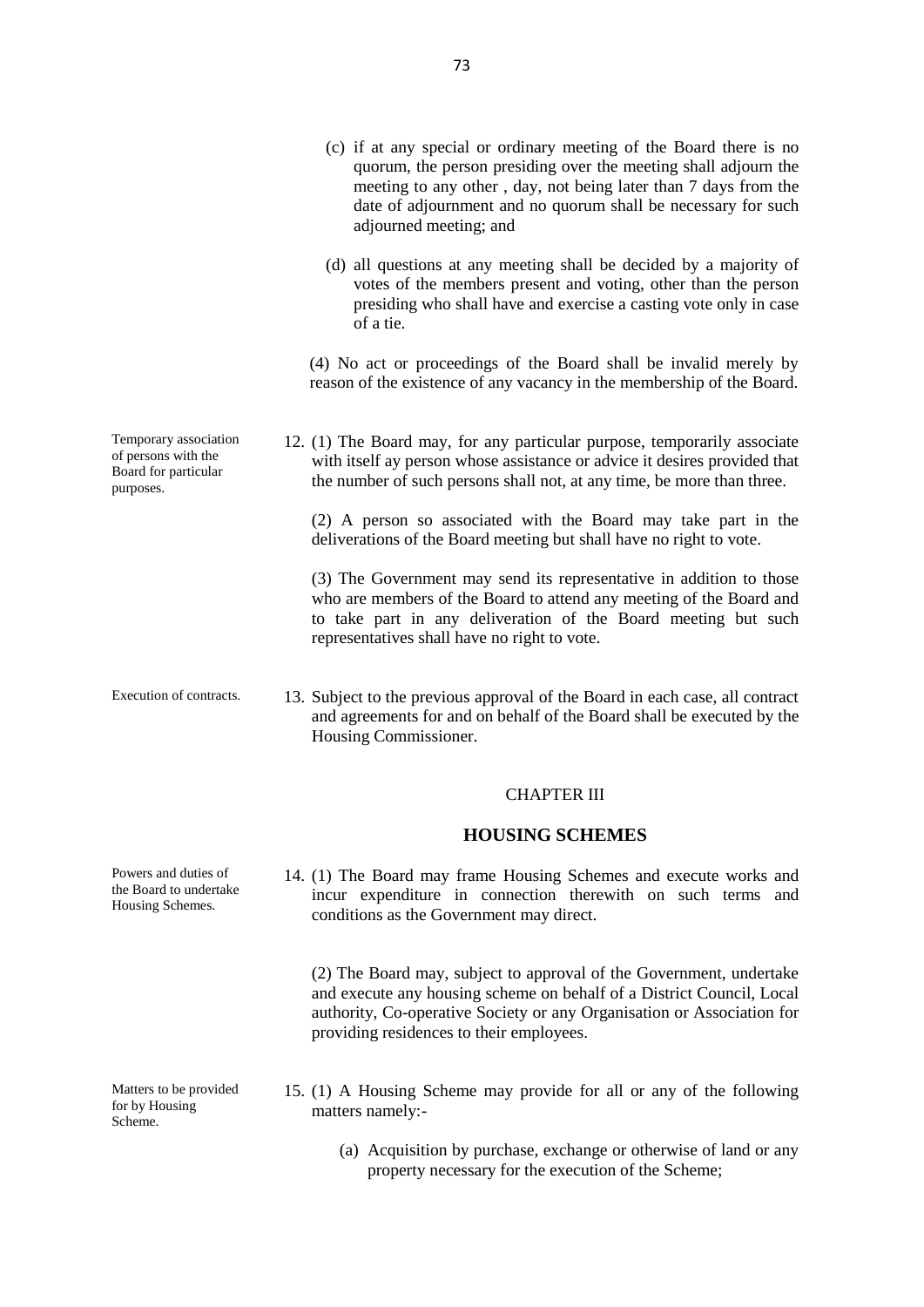- (b) laying or relaying out of any land comprised in the Scheme;
- (c) closure or demolition of dwellings or portions thereof unfit for human habitation within land owned of controlled by the Board;
- (d) demolition of obstructive buildings or portion thereof within land owned or controlled by the Board;
- (e) construction of buildings within land owned or controlled by the Board;
- (f) sell, letting out or exchange of any property comprised in the Scheme;
- (g) construction and alteration of roads or lanes within the land owned or controlled by the Board.
- (h) letting out, management and use of the Board premises or property owned or controlled by the Board.
- (i) provision for accommodation for inhabitants;
- (j) necessary amenities and services to Housing Colonies owned by the Board;
- (k) any other matter for which in the opinion of the Government , it is expedient to make provisions with a view to provide Housing accommodation and for the improvement and development of any area comprised in the Scheme.

(2) No Housing Scheme under sub-section (1) shall be made for any area for which an improvement Scheme has already been sanctioned by the Government under any enactment for the time being in force nor shall such scheme contain anything which is inconsistent with any of the matters included in a Town Planning Scheme of the Government made under any law for the time being in force.

- Types of housing or Improvement Scheme. 16. A Housing or improvement Scheme shall be one on a combination of any two or more of the following types or adaptation of any features thereof:-
	- (a) a house accommodation scheme;
	- (b) a building scheme;
	- (c) a rehabilitation housing scheme;
	- (d) a city or town or village expansion scheme;
	- (e) a road construction or development scheme;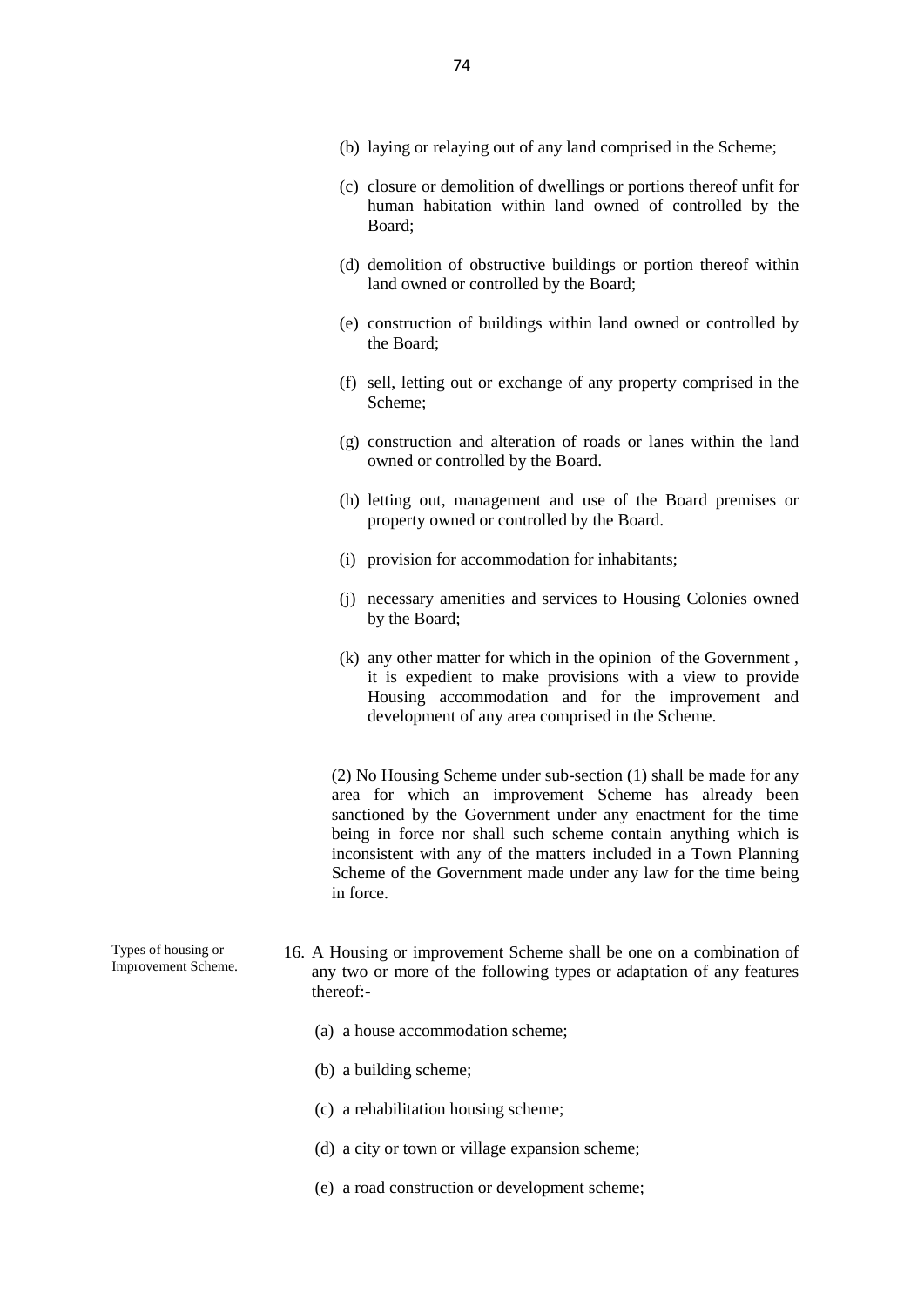- (f) a land development scheme; (g) a site development and services scheme; Placing of Budget before the Board. 17. (1) The Chairman shall, at a special meeting to be held in the month of January each year, by before the Board the Budget of the Board for the next financial year. (2) The Budget shall be prepared in such form as may be prescribed and shall,- (a) include the housing schemes which the Board proposes to execute in whole or in part; (b) indicate fulfilment of all the liabilities of the Board; (c) contain a statement showing the estimated receipts and expenditure on capital and revenue accounts and such other particulars as may be prescribed. (3) The Board shall consider the Budget laid before it and approve it with or without modifications. Submission of Budget to Government. 18. (1) The Budget approved by the Board under Section 17 shall be submitted to the Government for approval and the Government for the approval and the Government may approve it or return it back to the Board for making such modification as the Government may direct. (2) When the Budget is returned to the Board by the Government for making any modification, the Board shall make the modification and re-submit the Budget so modified to the Government for approval. Supplementary Budget. 19. The Chairman may, at any time during the year for which the Budget has been approved by the Government, lay before the board a Supplementary Budget and the provisions of Sections 17 and 13 shall apply to such Budget. Publication of Sanctions Schemes. 20. After the Budget is approved by the Government, the Board shall cause the Housing Schemes, in respect of which provision has been made in the Budget to be published in the Official Gazette and in local papers in such manner as may be prescribed.
- Variation of Housing Schemes. 21. The Board may alter a Housing Scheme or any part thereof included in the Budget as approved by the Government, provided that no alteration shall be made if it involves and expenditure in excess of 10 percent of the amount allocated for that particular scheme in the Budget or if it affects the scope or purpose of such Scheme.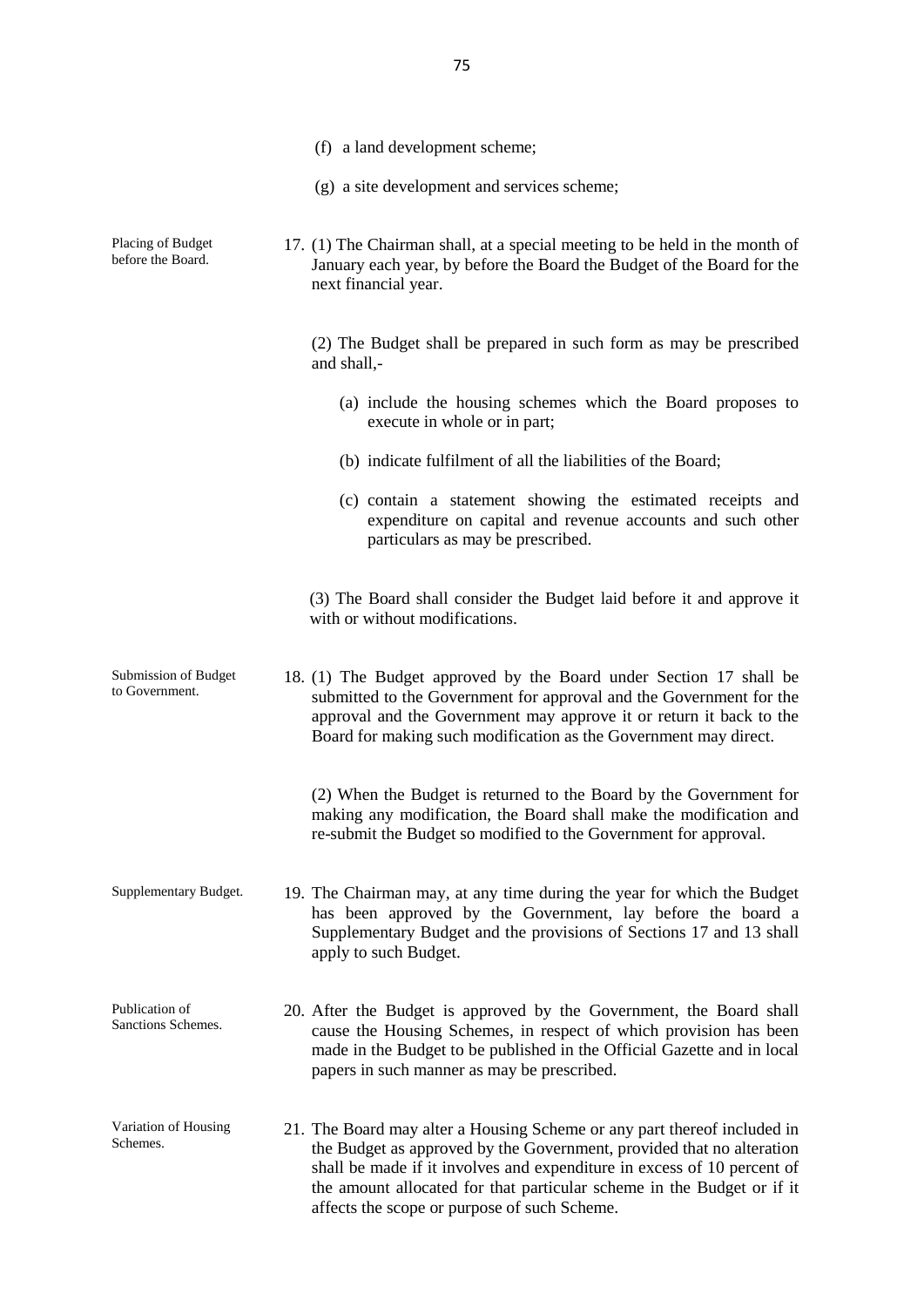Vesting of road or land of a local authority or District Council in the Board.

Power of the Board to divert or close any public road vested in it.

Vesting of road, open space, etc., made by the Board in a local authority etc., for public purposes.

Other duties of the Board.

22. (1) Whenever any road, land or any part thereof situated in any area within a local authority or District Council or vested in a local authority or District Council is required for the purpose of any programme of Housing Scheme, the Board shall move the local authority or District Council, as the case may be, for vesting of the road, land or any part thereof in the Lord.

(2) Where the local authority or District Council agrees to the vesting of such road, land or any part thereof in the Board, the same shall vest in the Board according to such terms and conditions as may be agreed upon.

(3) Where the local authority or District Council does not agree or fails to agree to the Board's proposal the Board shall refer the matter to the Government for decision.

23. (1) The Board may for the purpose of carrying out any programme of any Housing scheme and after public notice is given, divert the public use of, or close any road part thereof vested in the Board.

(2) Whenever the Board closes the public use of any road or any part thereof vested in it, shall provide some other alternative means of access to these entitled to the use of such road or part thereof.

(3) No compensation whatsoever shall be paid to any person affected by the closing of an/road vested in the Board.

- 24. The Government may, at the request of the Board, with respect to any road, street, lane or open space for purpose of recreation made and developed under the Housing Scheme declare such road, street or lane to be a part road, trees or lane or an open space for public recreation and transfer it for future improvement and maintenance to any agency of the Government or local Authority.
- 25. (1) It shall be the duty of the Board to take measures with a view to expedite matters and to reduce the cost of construction of building and the Board shall for that purpose do all things such as,-
	- (a) Unification, simplification and standardisation of building materials;
	- (b) Encouraging pre-fabrication and mass production of building components.
	- (c) Organising or undertaking the production of building materials required for housing scheme;
	- (d) Encouraging research for discovering cheap building materials and evolving new methods of economic construction; and
	- (e) Securing a steady and sufficient supply of work-men trained in the work of construction of building.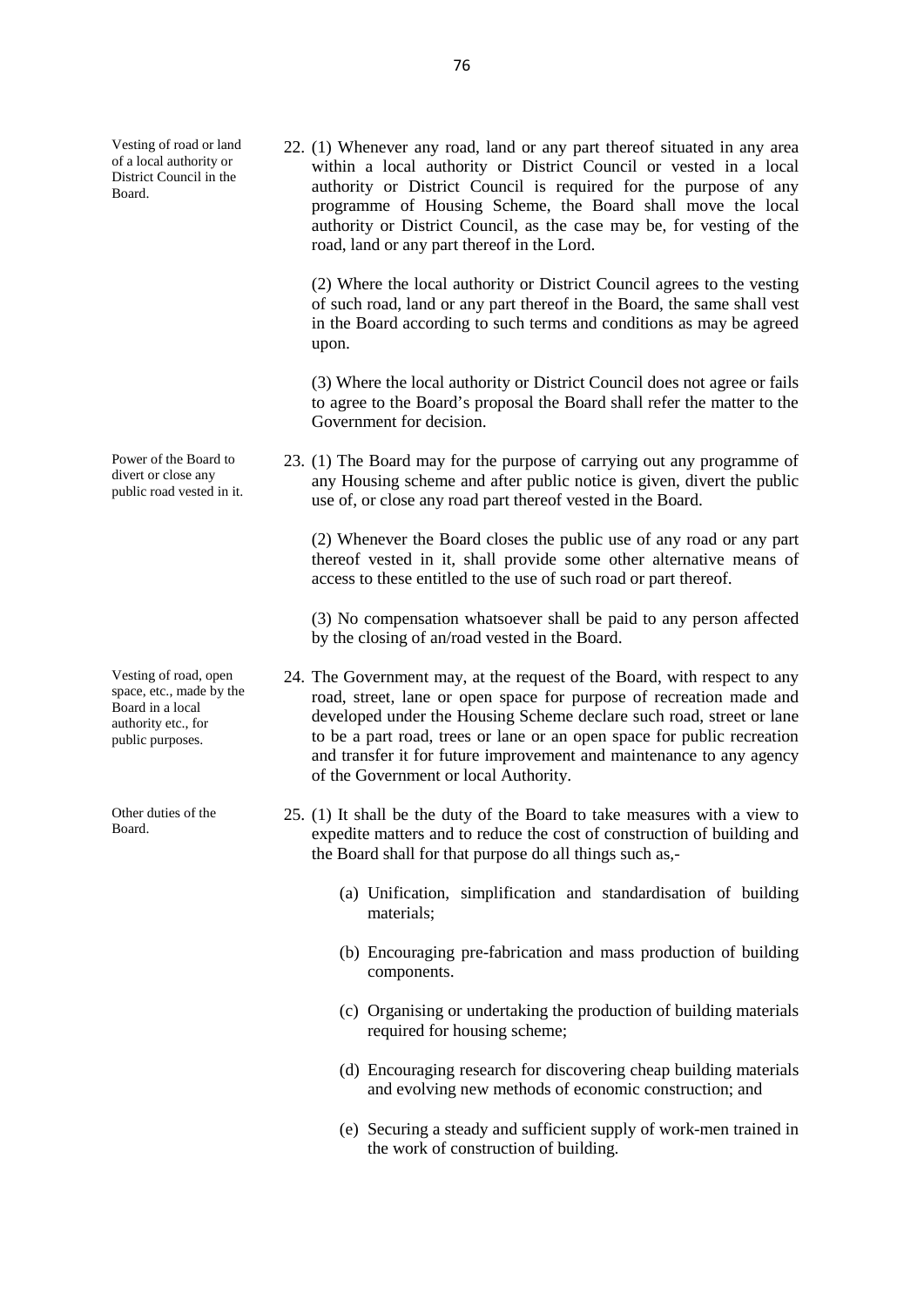(2) The Board may provide technical advice to the Government and scrutinise projects under housing as and when required by the Government so to do.

(3) The Board may undertake research on various problems connected with housing in general and in particular to find out the economical method of constructing houses suited to local conditions and to undertake comprehensive surveys of problems of housing.

Mode of disposal of Housing units. 26. All the building constructed by the Board shall be disposed of by the Board by letting out, lease, sale or hire purchase or otherwise.

> 27. In case of rental buildings or Housing units which cannot be disposed of immediately, the Board shall be responsible for the maintenance.

#### CHAPTER IV

#### **Acquisition and Disposal of Land**

Power to purchase or lease by agreement. 28. The board may enter into an agreement with any person for the acquisition by purchase, lease, exchange or otherwise of any land or any interests therein which is otherwise of any land or any interests therein which is needed for the purpose of housing Scheme and such agreement may provide for compensating the owners thereof.

Power to evict person from Board's premises.

Maintenance of Housing Units not disposed of.

- 29. (1) Notwithstanding anything to the contrary contained in any other law for the time being in force, if the competent authority is satisfied.
- (a) that the person authorised to occupy any Board premises-
- (i) has not paid rent lawfully due from him in respect of the premises for a period of more than two months, or
- (ii)has sublet without the permission of the Board the whole or any part of the premises, or
- (iii) has other wise acted in contravention of any of the terms and conditions under which he is authorised to occupy such premises, or
- (b) that any person is in un-authorised occupation of any Board premises, the competent authority may, by notice serve upon the person or persons in occupation of the premises by registered post or otherwise or by affixing a copy of the notice on the outer door or some other conspicuous part of the premises, order that the person as well as any other person who may be in occupation of the whole or any part of the said premises vacate them within one month from the date of the service of the notice.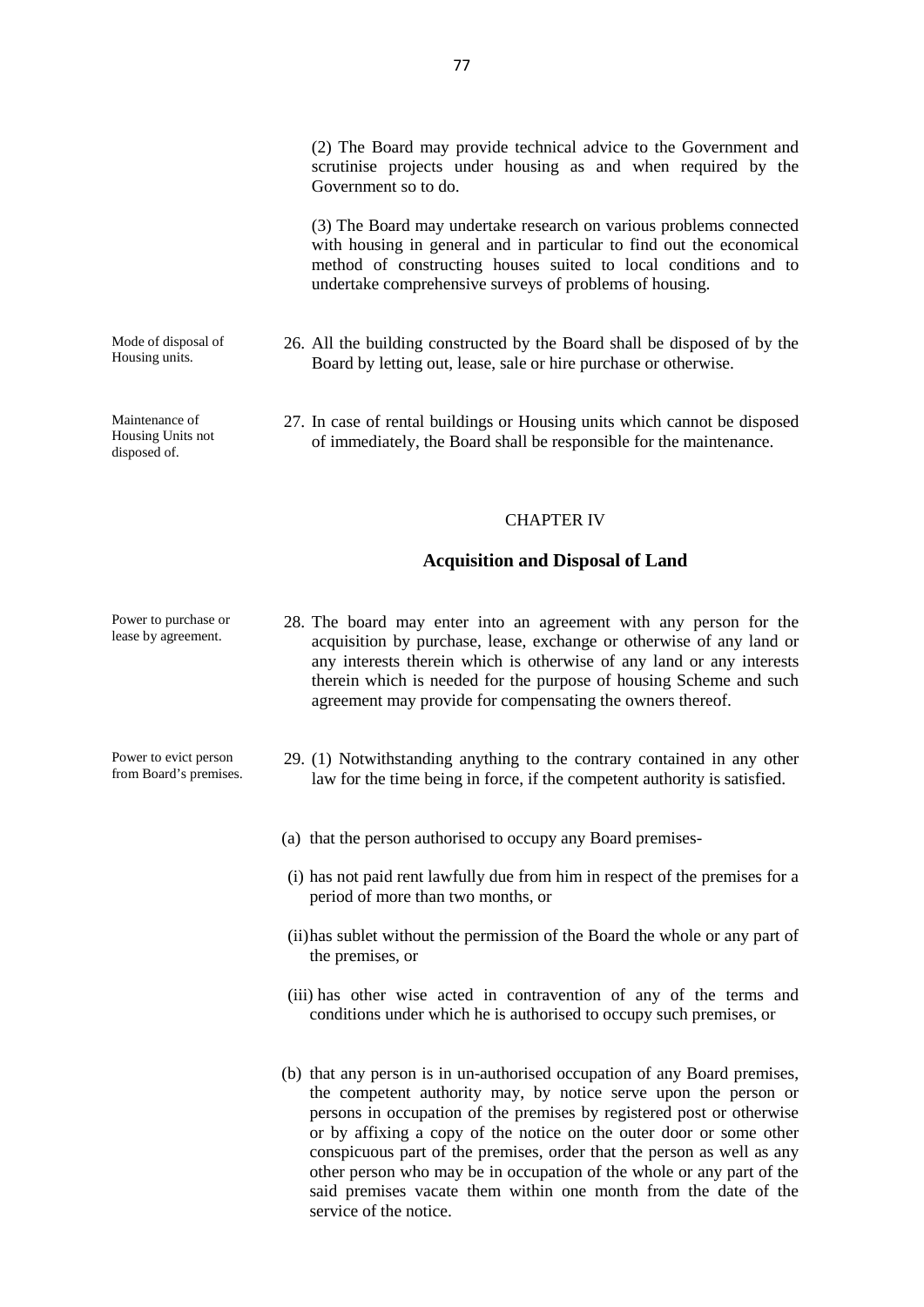(2) Before an order sub-section (1) is made against any person, the competent authority shall inform the person by notice in writing of the grounds on which the proposed order is to be made and give him a reasonable opportunity of tendering an explanation and producing evidence, if any , and to show cause why such order should not be made within a period to be specified in the notice.

(3) The competent authority may, on application and for sufficient cause shown, grant extension of the period specified in the notice served under sub-section (1) and (2) as it deems fit.

(4) Any written statement put in by such person and documents produced in pursuance of such notice shall be filled with the records of the case, and such person shall be entitled to appear in the proceedings either in person or by an authorised agent or by a pleader.

(5) If any person refuses or fails to comply with the order made under sub-section (1), the competent authority may evict that person from and take possession of the premises and may, for that purpose, use such force as may be necessary.

(6) If any person who has been ordered to vacate any premises under sub-section (1) (a), within one month of the date of service of the notice or such longer time as the competent authority may allow, pays to the Board the rent in arrears or carries out or otherwise complies with the terms and conditions, contravened by him to the satisfaction of the competent authority, the competent authority shall, in lieu of eviction of such person under this, cancel its order made under sub section (1) and thereupon such person shall the premises on the same terms and conditions on which he held them immediately before such notice was served on him.

## **Explanation**

For the purpose of this Section and Section 30 the expression "Un-authorised occupation" in relation to any person authorised to occupy any Board premises includes the continuance in occupation by him or by any person claiming through or under him beyond the period of authority occupation.

30. (1) Subject to rules made by the Government in this behalf and without prejudice to the provisions of section 29, where any person is in arrears of rent payable in respect of any Board premises, the competent authority may, by notice served in the manner laid down in sub-section (1) of time not being less than fifteen days as may be specified in the notice. If such person refuses or fails to pay the arrears of rent within the time specified in the notice such arrears may be recoverable from him as an arrears of land revenue.

(2) Where any person is in unauthorised occupation of any Board premises, the competent authority may, in the prescribed manner, assess the damages on account of the use and occupation of the premises and may, by not con served -

Power to recover rent or damages as arrears of land revenue.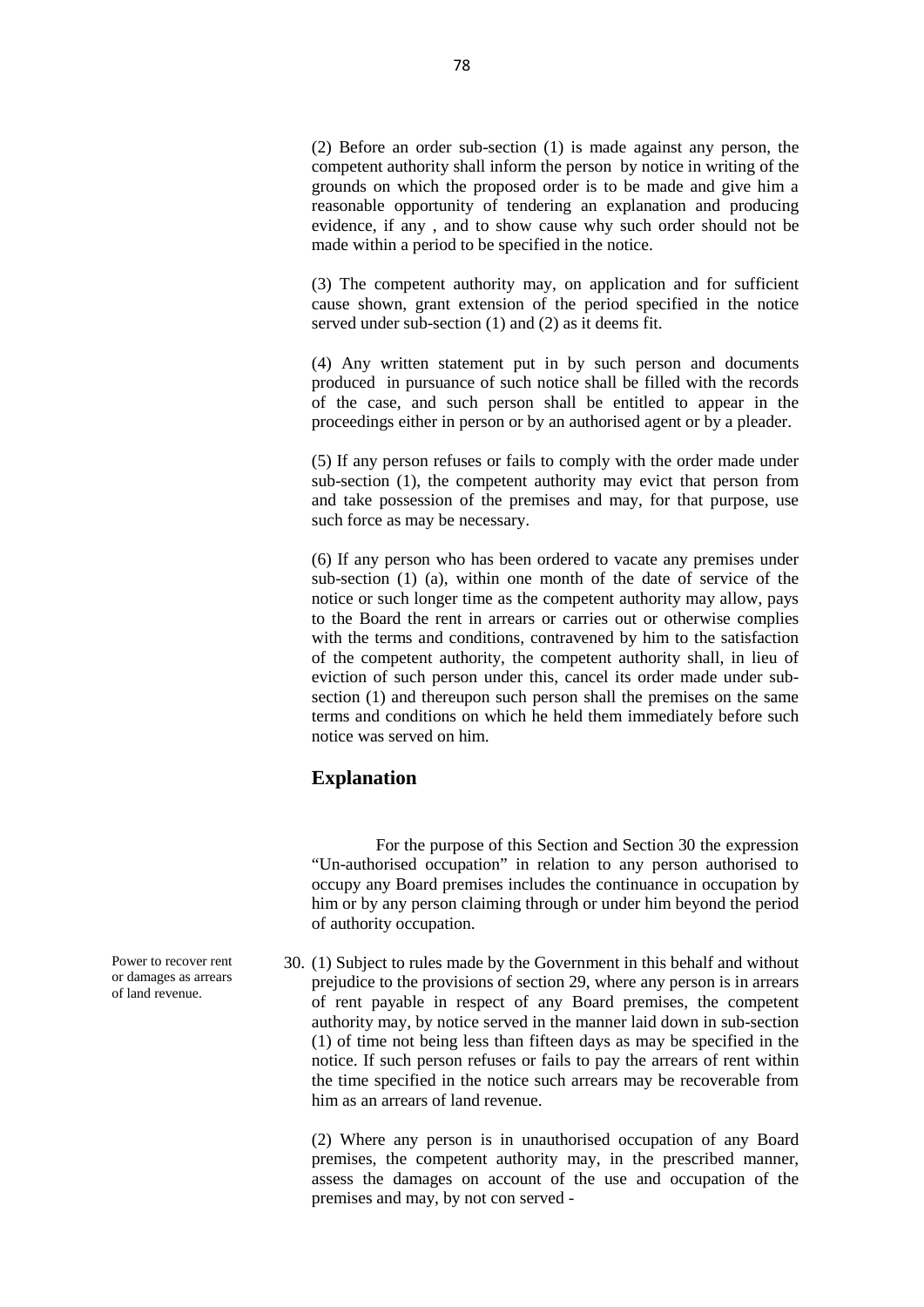- (a) by registered post of otherwise or
- (b) by affixing a copy of it on the outer door or some other conspicuous part of such premises, or
- (c) in such other manner as may be prescribed,

order that person to pay the damage within such time as may be specified, in the notice, If any person refuses or fails to pay the damages within the time specified in the notice , the damages shall be recoverable from him as arrears of land revenue.

(3) No order under sub-section (2) shall be made against any person until after the issue of a notice in writing to the person calling on him to show cause within such period as may be specified in such notice why such order should not be made and until his objections, if any, and any evidence he may produce in support of the same have been considered by the competent authority.

Appeal. 31. Any person aggrieved by an order of the competent authority either under Section 29 or 30 may, within one month from the date of service of such order, prefer an appeal to the Meghalaya Board of Revenue.

> Provided that the Board of Revenue may entertain the appeal after the expiry of the said period of one month, if it is satisfied that the appellant was prevented by sufficient cause from filling the appeal in time.

32. (1) Without prejudice to the provision of Section 29 or 30 by any person who is an employee of the Central or State Government or a local Authority, District Council or of a Private Employer and who has been allotted with any Board premises may execute an agreement in favour of the Board to the effect that the Central or State Government or the Local Authority or District Council or the Private Employer, as the case may be, under or by whom he is employed shall be competent to deduct from the salary or wages payable to him such amount as may be specified in the agreement and to pay the amount so deducted to the Board in satisfaction of the rent due from him respect of the Board premises allotted to him.

(2) On the execution of such agreement the Central or State Government or a Local Authority or District Council or Private Employer, as the case may be, shall, if so required by the Board by requisition in writing, make the deduction of the amount specified in the requisition in accordance with the agreement and pay the amount so deducted to the Board.

Rent to be recovered from deduction from salary or wages in certain cases.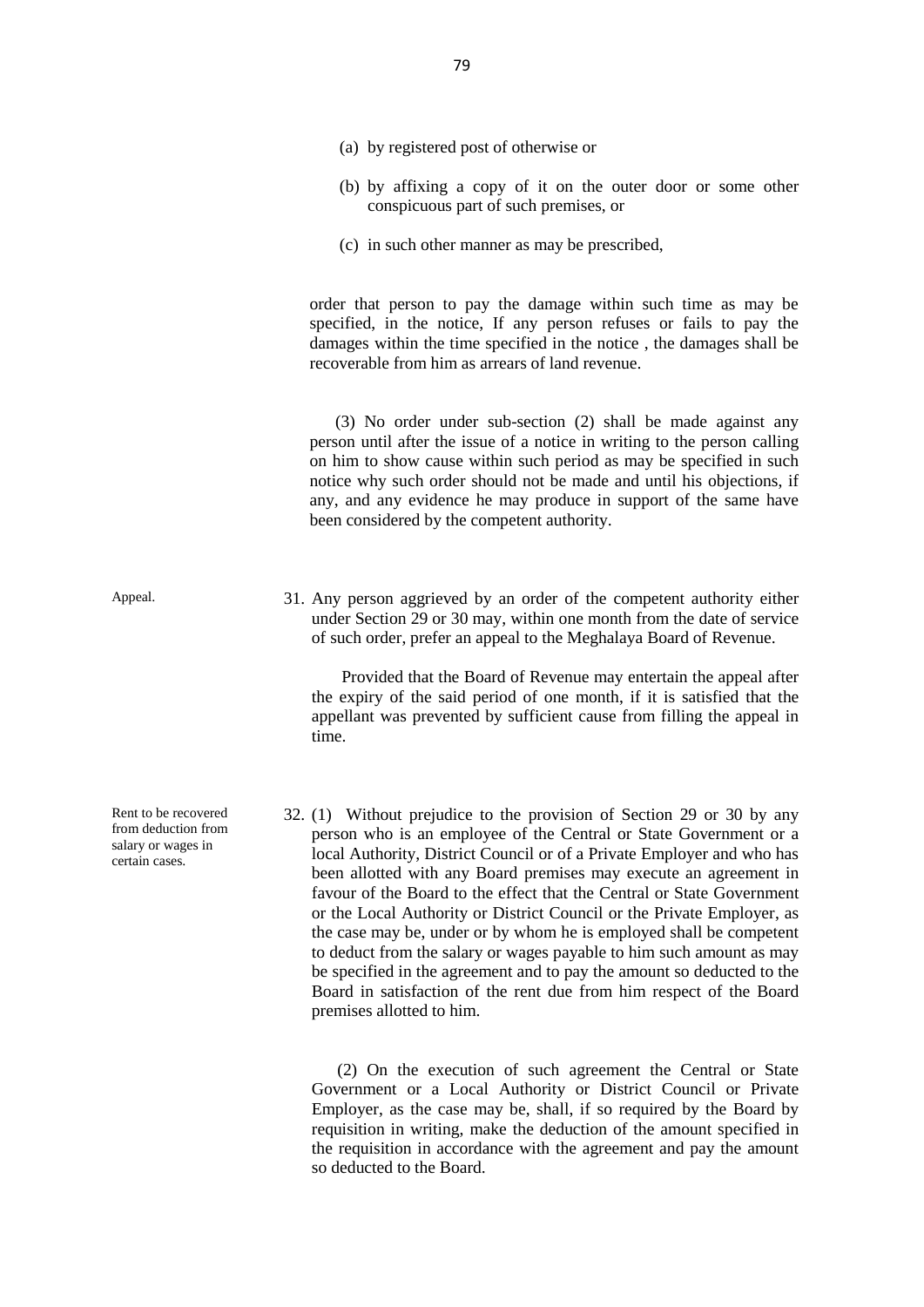# **CHAPTER V**

# FINANCE, ACCOUNTS AND AUDIT

| Board Fund.                           | 33. (1) The Board shall have its own fund called the Housing Fund into<br>which shall be credited all moneys received-                                                                                                                                                                                                                                                                                                                                                                                       |
|---------------------------------------|--------------------------------------------------------------------------------------------------------------------------------------------------------------------------------------------------------------------------------------------------------------------------------------------------------------------------------------------------------------------------------------------------------------------------------------------------------------------------------------------------------------|
|                                       | (a) by way of grants, subventions, donations and gifts from the<br>Central Government or any State Government or Local<br>Authority. District Council or anybody or individual for all or<br>any of the purposes of this Ordinance; and                                                                                                                                                                                                                                                                      |
|                                       | (b) by or on behalf of the Board under the provisions of this<br>Ordinance as well as all proceeds from the sale of land or any<br>other kind or property of the Board, all rents, interests, profits,<br>and other moneys accruing to the Board.                                                                                                                                                                                                                                                            |
|                                       | (2) Except as otherwise directed by the Government, the Board<br>may deposit its funds in one or more Banks or invest them in<br>Securities, or partly in the other:                                                                                                                                                                                                                                                                                                                                         |
|                                       | Provided that in case of investment in securities, the same shall be<br>done only with the prior approval of the Government.                                                                                                                                                                                                                                                                                                                                                                                 |
|                                       | (3) The account of the Board shall be operated upon by such<br>officers as may be authorised by the Board by a general or special<br>order.                                                                                                                                                                                                                                                                                                                                                                  |
| Application of the<br>fund.           | 34. All properties, funds and other assets of the Board shall be held and<br>applied by it, subject to the provisions and for the purposes of this<br>Ordinance.                                                                                                                                                                                                                                                                                                                                             |
| Subvention and loans<br>to the Board. | 35. The Government may, from time to time, make subventions or<br>advance loans to the Board for the purposes of this Ordinance on such<br>terms and conditions as the Government may determine.                                                                                                                                                                                                                                                                                                             |
| Power of the Board to<br>borrow.      | 36. (1) Subject to the provisions of this Ordinance and with the previous<br>approval of the Government, the Board may, from time to time,<br>borrow money required for the purposes of this Ordinance from the<br>public or from any corporation owned or controlled by the Centre, or<br>any State Government.                                                                                                                                                                                             |
|                                       | (2) Whenever the borrowing of any sum of money has been<br>approved by the Government, the Board may instead of borrowing<br>such sums or any part thereof from the public, take credit from any<br>bank or any financial institution owned on controlled by the Central or<br>any State Government on a cash account to be kept in the name of the<br>Board and may, with previous sanction of the Government, all<br>mortgage or any of the properties vested in the Board as security for<br>such credit. |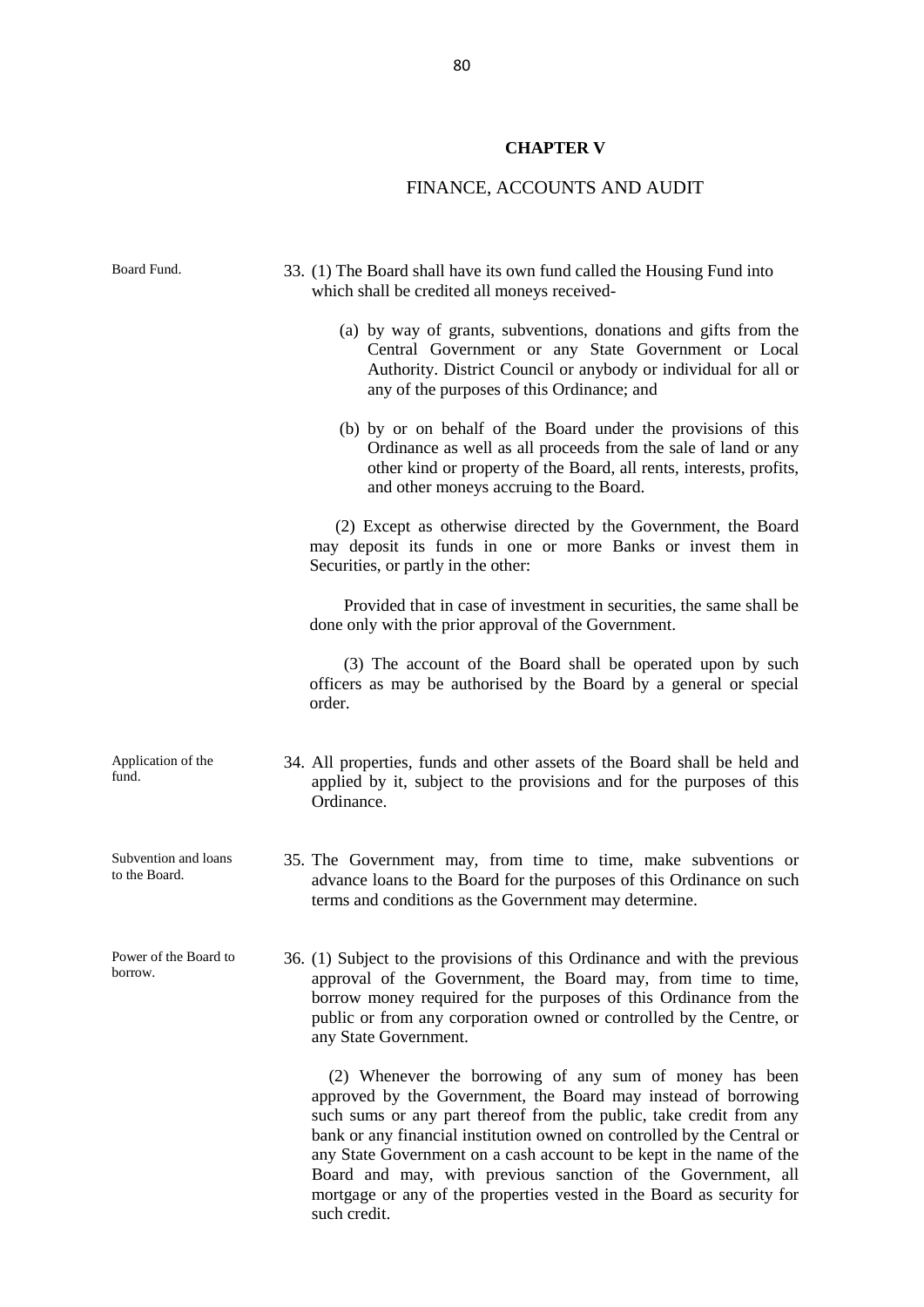|                                    | (3) Subject to such conditions and limitations as may be prescribed<br>and with the previous approval of the Government, the Board may, for<br>the promotion and execution of any housing scheme, enter into<br>financial arrangement with the Life Insurance Corporation of India,<br>any Banks, or other financial institutions approved by the Government.               |
|------------------------------------|-----------------------------------------------------------------------------------------------------------------------------------------------------------------------------------------------------------------------------------------------------------------------------------------------------------------------------------------------------------------------------|
|                                    | (4) Subject to the provisions of this Ordinance, and such conditions<br>and limitations as may be prescribed, the Board may, out its funds,<br>grant loans and advances on such terms and conditions as it may<br>determine, to any co-operative societies registered under the<br>Meghalaya Co-operative Society Act, or to any persons for the<br>construction of houses. |
| Guarantee by the<br>Government.    | 37. The Government may guarantee in such manner and subject to such<br>conditions as it may think fit, the repayment of the principal including<br>interest of any loan borrowed and debentures issued by the Board.                                                                                                                                                        |
| Form of debentures.                | 38. (1) Whenever money is borrowed by the Board by issue of debentures,<br>the debentures shall be in such form as the Board may, with the<br>previous sanction of the Government, specify.                                                                                                                                                                                 |
|                                    | (2) All debentures issued by the Board shall be signed by the<br>Chairman and the Housing Commissioner of the Board.                                                                                                                                                                                                                                                        |
| Expenditure in case of<br>urgency. | 39. (1) Where in the opinion of the Board, circumstances of urgency have<br>arisen, the Board may incurs in any year recurring expenditure not<br>exceeding rupees fifty thousands and non recurring expenditure not<br>exceeding two lakhs not withstanding that such expenditure has not<br>been included in the Budget approved by the Government.                       |
|                                    | $(2)$ Where any expenditure is incurred under sub-section $(1)$ , a report<br>thereon, indicating the source from which the expenditure was made<br>shall be sent, as soon as practicable, to the Government for approval.                                                                                                                                                  |
| Accounts and Audit.                | 40. (1) The Board shall cause to be maintained proper books of accounts<br>and such other records as the rules may require and shall prepare in<br>accordance with the rules a statement of accounts for each financial<br>year.                                                                                                                                            |
|                                    | (2) The accounts of the Board shall be audited once a year by<br>authorised auditors (Chartered Accountants) to be appointed by the<br>Board.                                                                                                                                                                                                                               |
|                                    | (3) As soon as the accounts of the Board have been audited, the<br>Board shall send a copy thereof together with a copy of the report of<br>the auditors to the Government and shall cause the accounts to be<br>published in the official Gazette not later than four months after 31 <sup>st</sup><br>March every year.                                                   |
|                                    | (4) The Board shall comply with such directions as the Government<br>may, after perusal of the report of auditor, think fit to issue.                                                                                                                                                                                                                                       |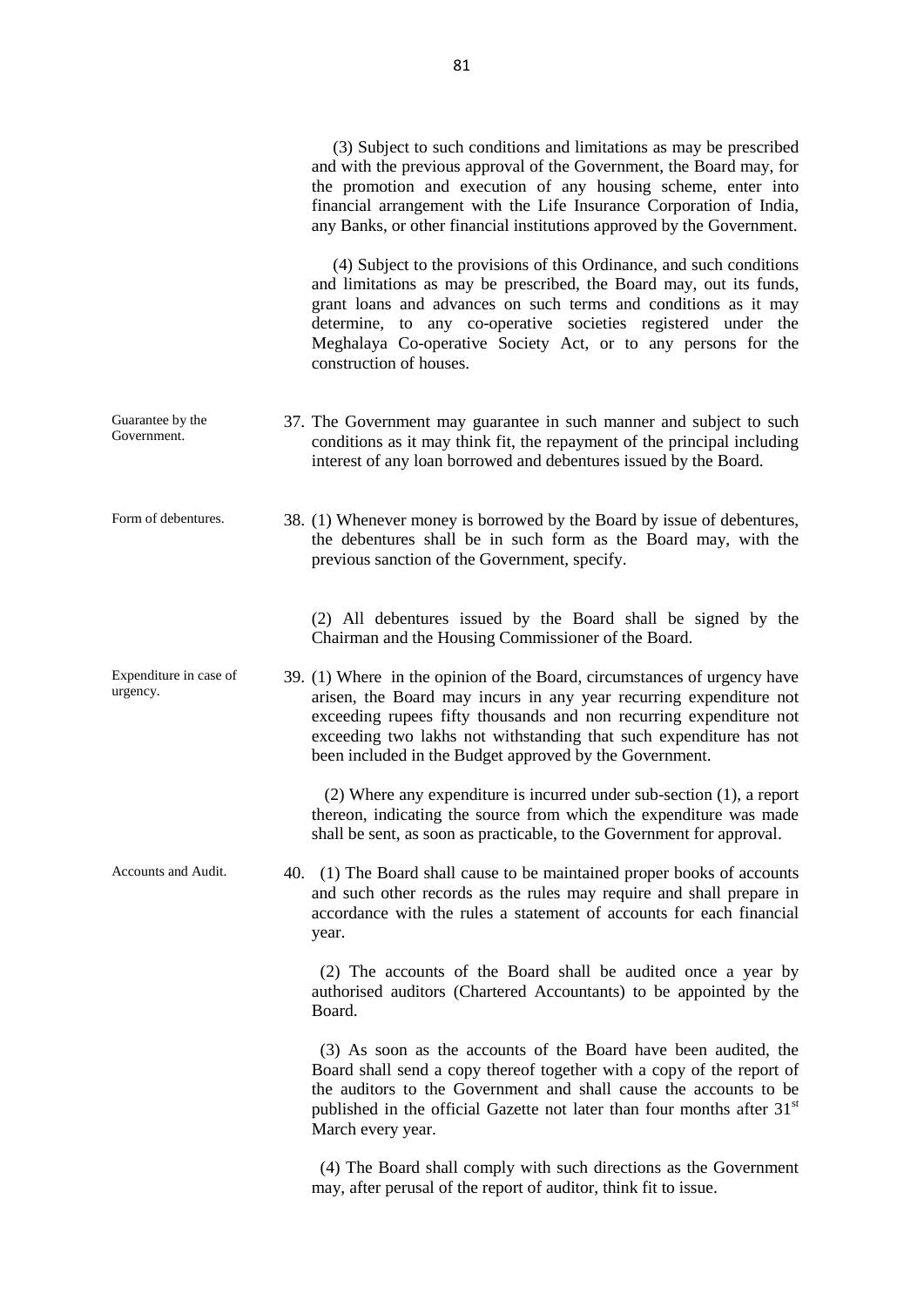Concurrent and Special Audit of Accounts.

41. (1) Notwithstanding anything contained in Section 40, the Government may order that there shall be a concurrent audit of the accounts of the Board by such person as it thinks fit. The Government may also direct a special audit of the Accounts of the Board relating to any particular transaction or a class or series of transactions or to a particular period.

(2) When an order is made under sub-section (1), the Board shall present or cause to be presented for audit such accounts and shall furnish to the person appointed under sub-section (1) such information as the said person may require for the purpose of audit.

#### **CHAPTER VI**

#### MISCELLANEOUS

| Reports.                         | 42. The Board shall, on such date and in such form and at such intervals as<br>may be prescribed, submit to the Government a report on such matters<br>as may be required and the Government cause such report to be<br>published in the Official Gazette and every such report shall be laid<br>before the House of the State Legislature as soon as may be after it is<br>published. |
|----------------------------------|----------------------------------------------------------------------------------------------------------------------------------------------------------------------------------------------------------------------------------------------------------------------------------------------------------------------------------------------------------------------------------------|
| Other Statements and<br>returns. | 43. The Board shall submit to the Government such statistics, returns<br>particulars, statements, documents or papers in regard to any proposed<br>or existing scheme or relating to any matter or proceedings connected<br>with the working of the Board at such times and in such forms and<br>manner as may be prescribed or as the Government may, from time to<br>time, direct.   |
| Power of entry.                  | 44. The Chairman or any person either generally or specially authorised by<br>the Chairman in this behalf, may enter upon the Board's own land or<br>in any land with prior consent of its owner, or person in occupation of<br>the land in order to-                                                                                                                                  |
|                                  | (a) make any inspection, survey, measurement, valuation or<br>enquiry;                                                                                                                                                                                                                                                                                                                 |
|                                  | (b) to cut, dig or bore into sub-soils.                                                                                                                                                                                                                                                                                                                                                |
|                                  | (c) To set boundaries and intended lines of work;                                                                                                                                                                                                                                                                                                                                      |
|                                  | (d) Do any other think for any of the purposes of Housing Scheme<br>under this Ordinance;                                                                                                                                                                                                                                                                                              |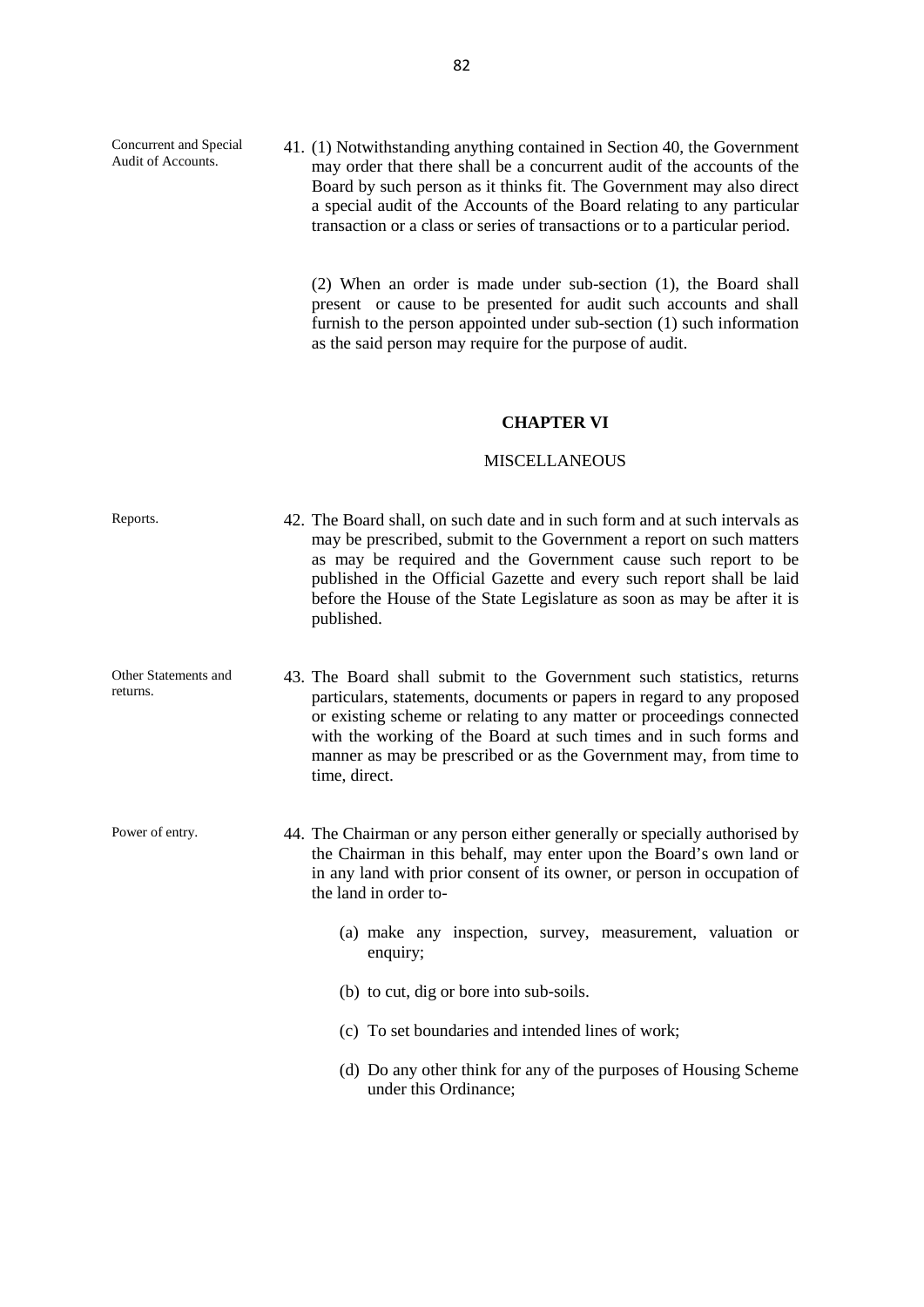|                                                          | Provided that-                                                                                                                                                                                                                                                                                                                                                                                                                                      |
|----------------------------------------------------------|-----------------------------------------------------------------------------------------------------------------------------------------------------------------------------------------------------------------------------------------------------------------------------------------------------------------------------------------------------------------------------------------------------------------------------------------------------|
|                                                          | (a) no such entry shall be made between sunset and sunrise;                                                                                                                                                                                                                                                                                                                                                                                         |
|                                                          | (b) sufficient notice shall be given for any entry;                                                                                                                                                                                                                                                                                                                                                                                                 |
|                                                          | (c) no dwelling house and no public building which is used as a<br>dwelling place, shall be so entered except with the consent of<br>the occupier thereof and without giving the said occupier at<br>least twenty-four hours previous written notice of the intention<br>to make such entry;                                                                                                                                                        |
|                                                          | (d) due regard shall be given, so far as may be compatible with the<br>exigencies of the purposes for which the entry is made, to the<br>social and religious usages of the occupants of the premises<br>entered.                                                                                                                                                                                                                                   |
| Valuation of assets and<br>liabilities of the Board.     | 45. The Board shall at the end of every five years make a valuation of its<br>assets and liabilities and may appoint a person approved by the<br>Government for this purpose.                                                                                                                                                                                                                                                                       |
|                                                          | Provided that the Government may direct a valuation to be made<br>at any time it may consider necessary.                                                                                                                                                                                                                                                                                                                                            |
| Power of the Board to<br>construct buildings.            | 46. Notwithstanding anything contained in this Ordinance the Board may<br>undertake construction of buildings on behalf of the Government or a<br>local Authority or District Council or a Corporation or undertaking<br>owned or controlled by the Government or a Co-operative Society<br>registered under the Meghalaya Co-operative Societies Act, subject in<br>such terms and conditions as may be agreed upon in pursuance of a<br>contract. |
| Government's power to<br>give direction to the<br>Board. | 47. The Government may give the Board such directions as in its opinion<br>are necessary or expedient to carry out the purposes of this Ordinance<br>and the Board shall comply with such directions.                                                                                                                                                                                                                                               |
| Power to order                                           | 48 (1) The Government with a view to satisfy itself that the nowers and                                                                                                                                                                                                                                                                                                                                                                             |

enquiries.

48. (1) The Government with a view to satisfy itself that the powers and duties of the Board are being exercised and performed properly may, at any time, appoint any person or persons to make enquiries into all or any of the activities of the Board and to report to the Government the result of such enquiries.

(2) The Board shall give to the person or persons so appointed all facilities for the proper conduct of enquiries and shall produce before the person or persons all documents, books of account and other information in the possession of the Board which such person or persons may call for the purposes of the enquiries.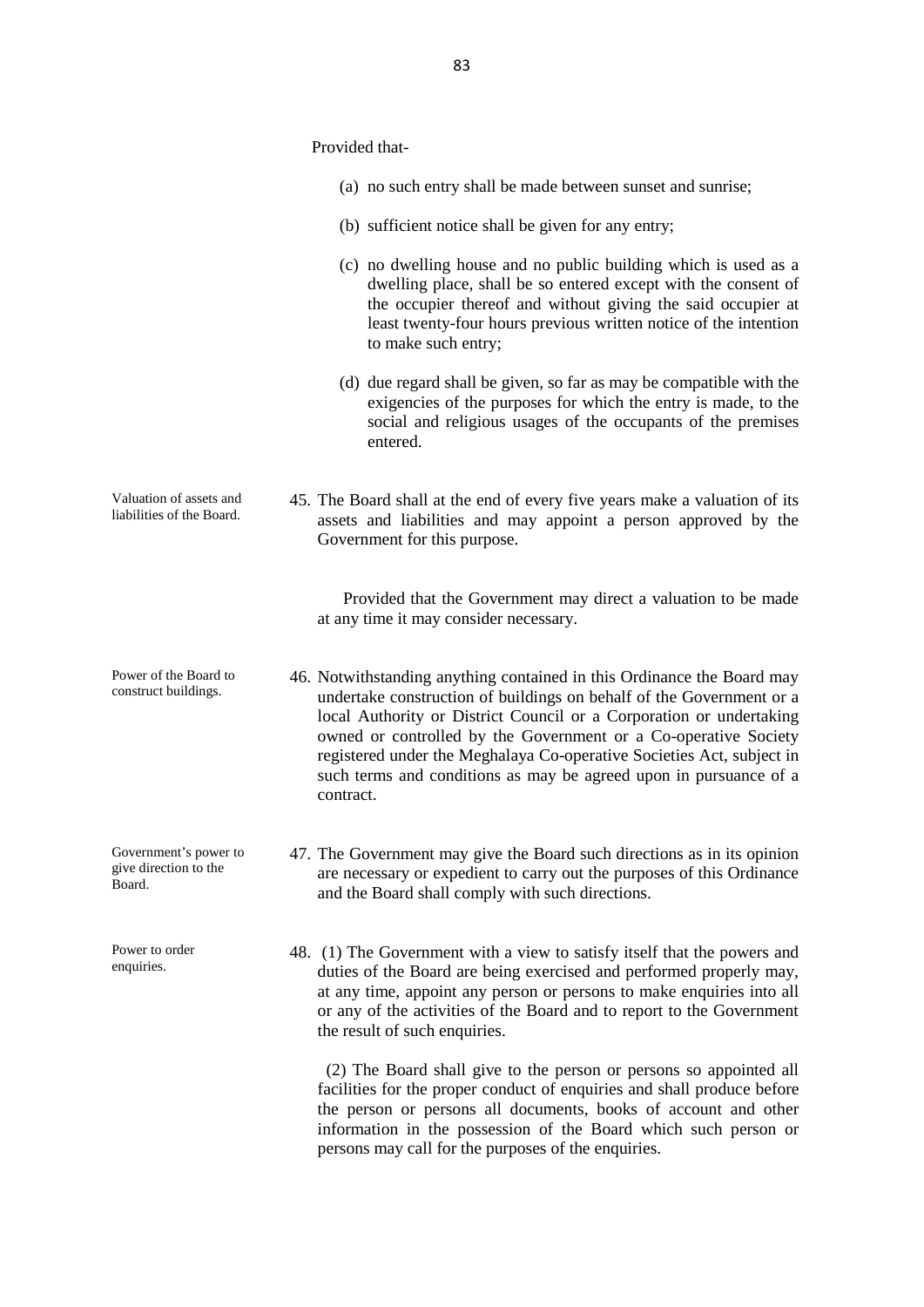| Default in performance<br>of duties and<br>supersession    | 49. (1) If the Government is satisfied that the Board has defaulted in<br>performing any duty imposed on it by or under this Ordinance it may<br>fix a period for the performance of that duty.                                                                                                                                                                                                           |
|------------------------------------------------------------|-----------------------------------------------------------------------------------------------------------------------------------------------------------------------------------------------------------------------------------------------------------------------------------------------------------------------------------------------------------------------------------------------------------|
|                                                            | (2) If in the opinion of the Government, the Board fails or neglects to<br>perform such duty within the period so fixed it shall be lawful for the<br>Government to supersede and reconstitute the Board in the prescribed<br>manner.                                                                                                                                                                     |
|                                                            | (3) On supersession of the Board and until it is reconstitute the<br>powers, duties and functions of the Board shall be carried out by the<br>Government or by such Officer or Officers as it may appoint for this<br>purpose.                                                                                                                                                                            |
| Dissolution of the<br>Board.                               | 50. (1) The Government if it is satisfied that in public interest it is<br>necessary so to do may, by notification in the Official Gazette,<br>dissolve the Board with effect from such date as it may specify and<br>the Board shall stand dissolved accordingly.                                                                                                                                        |
|                                                            | $(2)$ On the dissolution of the Board under sub-section $(1)$ -                                                                                                                                                                                                                                                                                                                                           |
|                                                            | (a) all properties, funds, interest and right which vest in the<br>Board shall vest in the Government; and                                                                                                                                                                                                                                                                                                |
|                                                            | (b) all liabilities enforceable against the Board shall be<br>enforceable against the Government.                                                                                                                                                                                                                                                                                                         |
|                                                            | (3) Nothing in this section shall affect the liability of the Government<br>in respect of loans or debentures guaranteed under Section 37.                                                                                                                                                                                                                                                                |
|                                                            | (4) Every notification made under sub-section (1) shall be laid before<br>the House of the State Legislature as soon as may be.                                                                                                                                                                                                                                                                           |
| Ordinance not to<br>contravene Meghalaya<br>Act 1 of 1971. | 51. No land or building or any interest therein vested in the Board or in<br>any person under the provisions of this Ordinance or under the Rules,<br>Regulations or Bye-laws made thereunder shall be leased out, sold,<br>exchanged or otherwise transferred by the Board or by such person in<br>contravention of the Meghalaya Transfer of Land (Regulation) Act,<br>1971 (Act 1 of 1971) as amended. |
| Power to make Rules.                                       | 52. (1) The Government may, by notification in the Official Gazette,<br>make rules for carrying out the purposes of this Ordinance.                                                                                                                                                                                                                                                                       |
|                                                            | (2) In particular and without prejudice to the generality of the<br>foregoing power, such Rules may be made for all or any of the<br>following matters, namely:-                                                                                                                                                                                                                                          |
|                                                            | (a) the allowances of members and remuneration and conditions of<br>service of the Chairman;                                                                                                                                                                                                                                                                                                              |
|                                                            | (b) the manner and form in which contracts shall be entered into;                                                                                                                                                                                                                                                                                                                                         |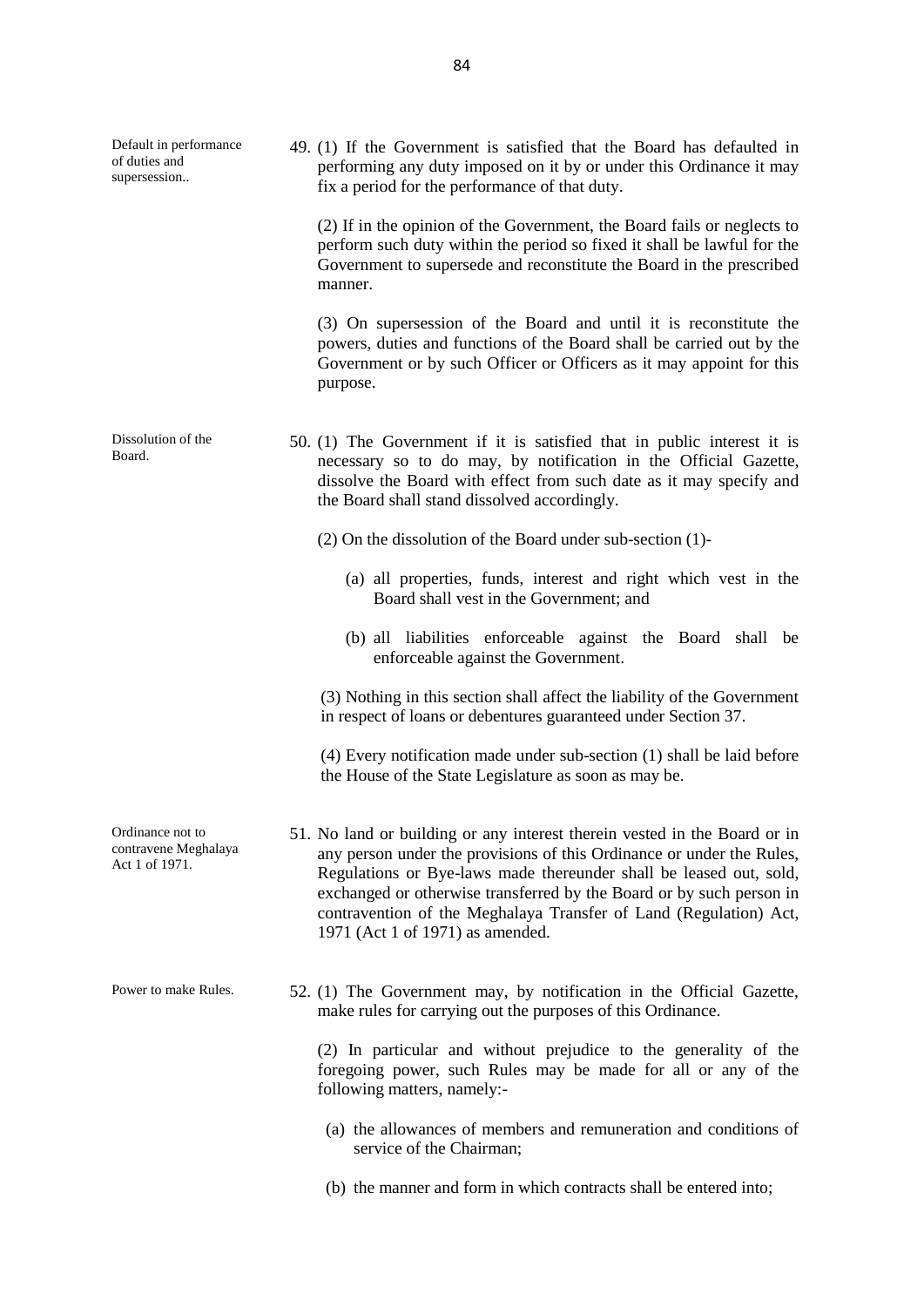|              | (c) application forms and particulars of housing schemes;                                                                                                                                                                         |
|--------------|-----------------------------------------------------------------------------------------------------------------------------------------------------------------------------------------------------------------------------------|
|              | (d) the manner of publication of housing schemes included in the<br>Budget;                                                                                                                                                       |
|              | (e) the forms of notices under Sections 29 and 30;                                                                                                                                                                                |
|              | (f) the procedure to be followed in taking possession of any Board<br>premises under Section 29;                                                                                                                                  |
|              | (g) the manner in which assessment may be made under Section 30;                                                                                                                                                                  |
|              | (h) the manner in which appeals may be preferred under Section 30;                                                                                                                                                                |
|              | (i) the conditions subject to which the Board may borrow any sum<br>under Section 36;                                                                                                                                             |
|              | (j) the manner of preparation, maintenance and publications of<br>accounts under Section 40;                                                                                                                                      |
|              | (k) submission of reports, returns, etc., under Sections 42 and 43;                                                                                                                                                               |
|              | (1) the matter in which the Board shall be superseded and re-<br>constituted under Section 49;                                                                                                                                    |
|              | (m) qualification and other conditions of service of the Housing<br>Commissioner and other officers of the Board whose<br>appointment need prior approval of the Government;                                                      |
|              | (n) any other matter which is or may be prescribed under this<br>Ordinance.                                                                                                                                                       |
| Regulations. | 53. The Board may, from time to time with the previous sanction of the<br>Government, make regulations consistent with this Ordinance and the<br>rules made thereunder-                                                           |
|              | (a) for the management, allotment and use of buildings tenements,<br>hutments and premises constructed under a housing scheme;                                                                                                    |
|              | (b) for the remuneration and conditions of service of the officers and<br>employees appointed by the Board;                                                                                                                       |
|              | (c) for delegation of financial powers to the Chairman and the Housing<br>Commissioner and other officers;                                                                                                                        |
|              | (d) for regulating the procedure of disposal of its business.                                                                                                                                                                     |
| Bye-laws.    | 54. (1) The Board may make bye-laws not inconsistent with this<br>Ordinance, and the Rules and Regulations framed thereunder, which<br>may be necessary or expedient for the purpose of carrying out its<br>duties and functions. |
|              | by laws made under this Costian may provide                                                                                                                                                                                       |

(2) A bye-laws made under this Section may provide that a contravention thereof shall be an offence.